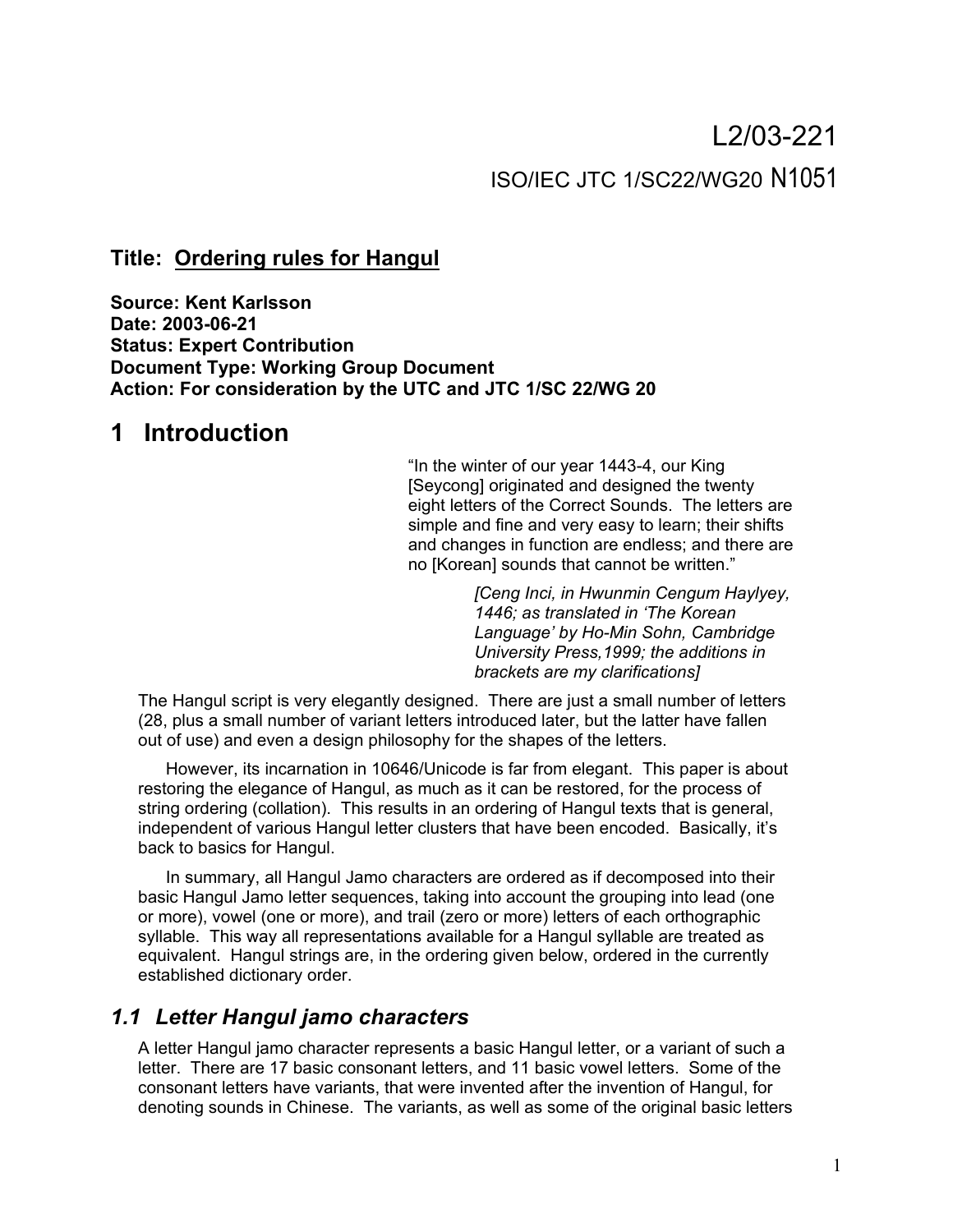have fallen out of use. In addition, there is a vowel filler character, for encoding consonants (or consonant clusters) as pseudo-syllables, and a consonant filler character for encoding vowels (or vowel clusters) as pseudo-syllables.

The letters for an orthographic syllable are grouped into a "syllable block", typographically the size of a Hàn ideograph. In practice, there are at most (in total, however represented, see below) three consonant letters in a consonants cluster (but transliterating words like "sturskt" or "västkustskt" may overrun that...), and at most (in total, however represented) three vowel letters in a vowel cluster. Note that some vowel combinations look very much the same (like e.g. A-I and I-EO, EU-YO and YU-EU), but for each such same-looking pair of vowels apparently only one is allowed in Korean.

The encoding as characters for Hangul jamo employ a little coding trick to determine syllable boundaries: (most of) the consonants are encoded twice, leading and trailing. Other ways that could have been used would include (a) using a terminator/separator character (a similar approach is sometimes used for the Hangul compatibility letters), or (b) using combining characters for the Hangul letters following the first one in a syllable (this was the original Unicode design for Hangul, it is somewhat similar to the approach chosen).

A possible problem here is that the variant consonant letters are only allocated as choseong (leading), with no jongseong (trailing) counterpart. There may also be missing, as encoded characters, some historic variants of the letters, as well as a few historic punctuation marks for Hangul.

### *1.2 Basic composition of Hangul syllables*

A Hangul syllable has the following syntax (disregarding precomposed Hangul syllable characters, but see below):

```
Hangul-syllable ::= L+ V+ T* M*
```
where L is a leading consonant jamo letter, V is a vowel jamo letter, T is a trailing consonant jamo letter, and M is any combining mark, in particular a Hangul tone mark [U+302E, U+302F]. The tone mark (if any, or more generally, the sequence of combining characters) applies to the entire preceding syllable, not just the last part of it, since the Hangul syllable components, including the precomposed Hangul syllable characters (see below), are conjoining characters, not base characters. The tone mark glyphically appears at the left of a syllable, so for a L V T M syllable, where M is a Hangul tone mark, the glyph for M is to be rendered to the left of the (possibly dynamically composed) glyph for  $L \vee T$ , not to the left of the (sub)glyph for T.

An addition to the encoded repertoire are the filler jamos: choseong filler (Lf) and jungseong filler (Vf). They do not stand for any letter, but are used as a "placeholder" for a missing letter where one is formally required to form an orthographic syllable (note that there has to be at least one lead consonant and at least one vowel in a syllable according to the syntax above). The filler characters are a bit special, in that they are not letters at all, and if approach (b) as mentioned in section 1.1 above, a space, or no-break space, would have been used for Lf and the empty string would have been used for Vf. The filler characters should not occur in Hangul jamo letter clusters of two or more characters.

What has been presented so far is fully sufficient for representing any text in Hangul, historical (except for as yet missing historic variants), modern, and future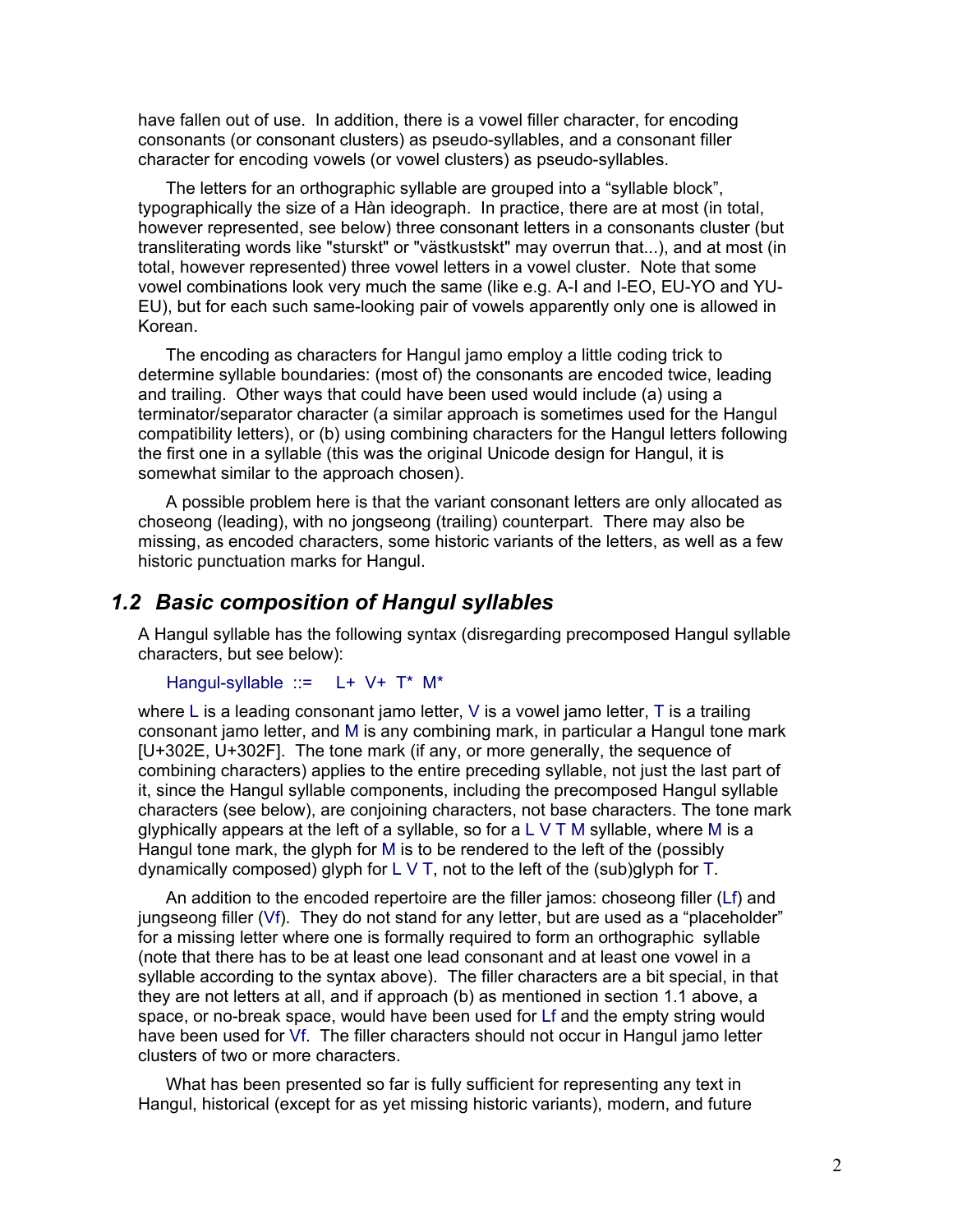(unless new letters are invented and gain use). What follows next here is several sections on additions that are strictly speaking unnecessary for the representation of Hangul texts, but have been added for various other reasons, such as compatibility with older standards. They generally introduce a number of difficulties for all processes handling Hangul. Still, they are commonly used, especially the precomposed Hangul syllable characters.

## *1.3 Letter cluster Hangul jamo characters*

Letter cluster Hangul jamo characters represent either clusters of two or three consonants, or clusters of two or three vowels. Cluster jamo characters for most (not all) *occurring* consonant and vowel clusters are allocated. They work as L, V, and T respectively in the syllable syntax above. One can preferably represent the sequence of consonants or sequence of vowels using single-letter Hangul jamo characters. In the ordering rules below, we will assume that a vowel cluster jamo can only occur at the leftmost position in the vowels part of a Hangul syllable, and also assume that only "modern" letter clusters occur as leading consonants (if at all). Using these assumptions, decomposition of letter cluster jamos can be avoided; a decomposition that otherwise would be required unless very many (over 6000, instead of the around 350 as used below) contractions are defined.

At one point the cluster jamos had compatibility decompositions into single-letter jamos. But now there is, unfortunately, no longer any *formal* decomposition of the cluster jamos into single-letter jamos. Not having such decompositions leads to multiple possible representations of the exact same piece of Hangul text, multiple representations that are not normalised via the Unicode normalisation forms. Ideally, as is done below, whenever possible the cluster Hangul jamos should be treated as if they had canonical decompositions into the corresponding sequence of single-letter Hangul Jamos. See proposed UTN n on Hangul decompositions.

Note that typographic features, such as cluster ligatures, variant (sub)glyph selection, and syllable layout should be handled by font mechanisms.

Ordering of Hangul syllables should be based on a weighting scheme that orders each cluster character as the sequences of its constituent letters.

## *1.4 Hangul compatibility letters*

The Hangul compatibility letters and half-width letters encode the consonants and some of the consonants clusters only once each (no separation into lead and trail). The Hangul compatibility letters are normally rendered as spacing characters without any conjoinment. In addition the compatibility Hangul letters have also FILLER characters, 3164 HANGUL FILLER (and FFA0 HALFWIDHT HANGUL FILLER), that work differently from the jamo fillers. Note that the choseongness or jongseongness of the compatibility mappings for the compatibility Hangul consonants are incorrect and irrelevant. (See below for a better treatment.) Let C be a (possibly half-width) Hangul consonant(s) letter, W a (possibly half-width) Hangul vowel(s) letter, and H is a (possibly half-width) FILLER character

Each Hangul compatibility letter should be seen as a compatibility encoding of a pseudo-syllable, with a filler character. For consonant Hangul compatibility characters (C) they should be seen as lead consonant jamos followed by a vowel filler jamo  $(C \rightarrow L+Vf)$  and for vowel Hangul compatibility characters (W) they should be seen as a consonant filler character followed by vowel jamos (W  $\rightarrow$  Lf V+). That leaves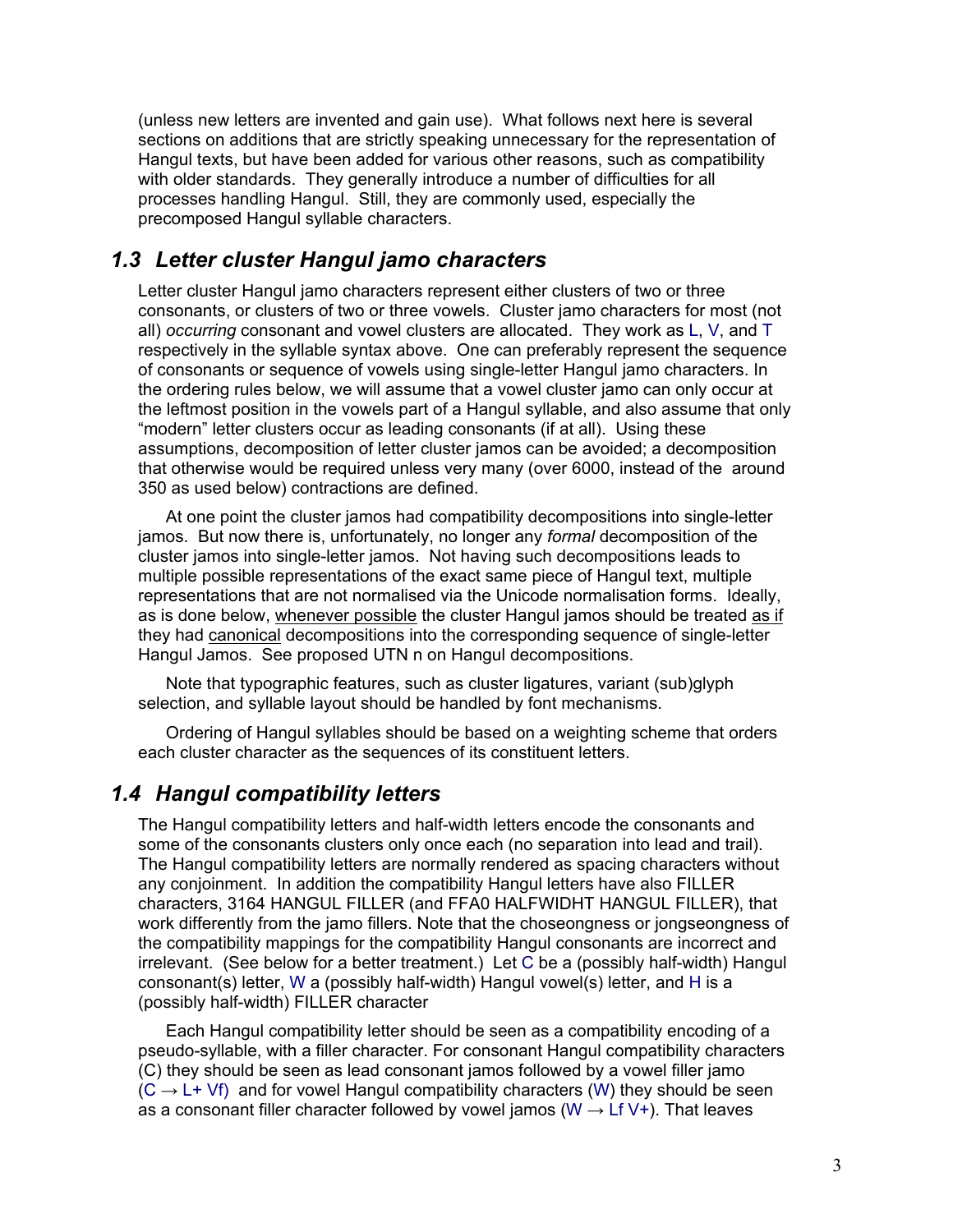HANGUL (HALFWIDTH) FILLER as rather useless characters (should be seen as Lf Vf). Note that the normal forms NFKD and NFKC do *not* do this conversion but returns a *completely incorrect* result for these characters.

Another, not recommended, way of handling the Hangul compatibility letters is to use them as they were intended in KS X 1001. When converting from Hangul compatibility letter sequences to proper conjoining Hangul letters, the Hangul compatibility syllables then have the syntax like the following (KS X 1001 does not really allow for consonant and vowel sequences, nor for mixing fullwidth and halfwidth):

Hangul-compatibility-syllable ::= H (C+|H) (W+|H) (C+|H) M\*

Note again that the normal forms NFKD and NFKC do *not* do this conversion but returns a *completely incorrect* result for these characters.

However, compatibility Hangul characters are not expected to display as conjoined Hangul syllables, but display as free-standing. Similarly, circled and parenthesised Hangul compatibility characters are freestanding. All of them are treated as freestanding, ignoring KS X 1001, in the ordering described below.

As a historic side-note, there have been experiments with writing Hangul "linearly". The Hangul compatibility letters can be used for representing such texts, though then the interpretation as pseudo-syllables with fillers is not applicable.

## *1.5 Hangul syllable characters*

A lot of Hangul syllables have a character of their own in the range AC00-D7A3. They each have an arithmetic canonical decomposition into two (choseong, jungseong) or three (choseong, jungseong, jongseong) Hangul jamo characters in the ranges 1100- 1112, 1161-1175, and 11A8-11C2.

The arithmetically specified decompositions for precomposed Hangul syllable characters are best described as follows:

Each Hangul precomposed syllable character of *Hangul\_Syllable\_Type* **LV** has a canonical decomposition into **L** and **V** Hangul jamos:

| l LV | □ L in 1100–1112 | $V$ in 1161–1175                                                                                             |
|------|------------------|--------------------------------------------------------------------------------------------------------------|
|      |                  | $\vert \rightarrow \vert$ LBase + ((s – SBase) div NCount)   VBase + (((s – SBase) mod NCount) div TCountP1) |

Each Hangul precomposed syllable character of *Hangul\_Syllable\_Type* **LVT** has a canonical decomposition into a **LV** Hangul syllable character and a **T** Hangul jamo:

|  |                                                           | <b>in</b> 11A8–11C2                             |
|--|-----------------------------------------------------------|-------------------------------------------------|
|  | $\frac{1}{2}$ SBase + (((s – SBase) div NCount) * NCount) | TBaseM1 + $((s - SBase) \text{ mod } TCountP1)$ |

Note: This description is slightly different from that in The Unicode Standard 3.0 and 4.0, but the net result is the same. There is a separate proposal for updating the formal decompositions to the ones above (and where the constants are defined).

The Hangul syllable characters alone can represent most modern Hangul words (and all in the official orthography). They cannot represent historic Hangul words (Middle Korean), nor modern/future Hangul words using syllables not preallocated. However, all Hangul words can elegantly be represented by sequences of single-letter Hangul Jamo characters plus optional tone mark (historic). (Except for still missing historic Hangul letter variants and Hangul punctuation.)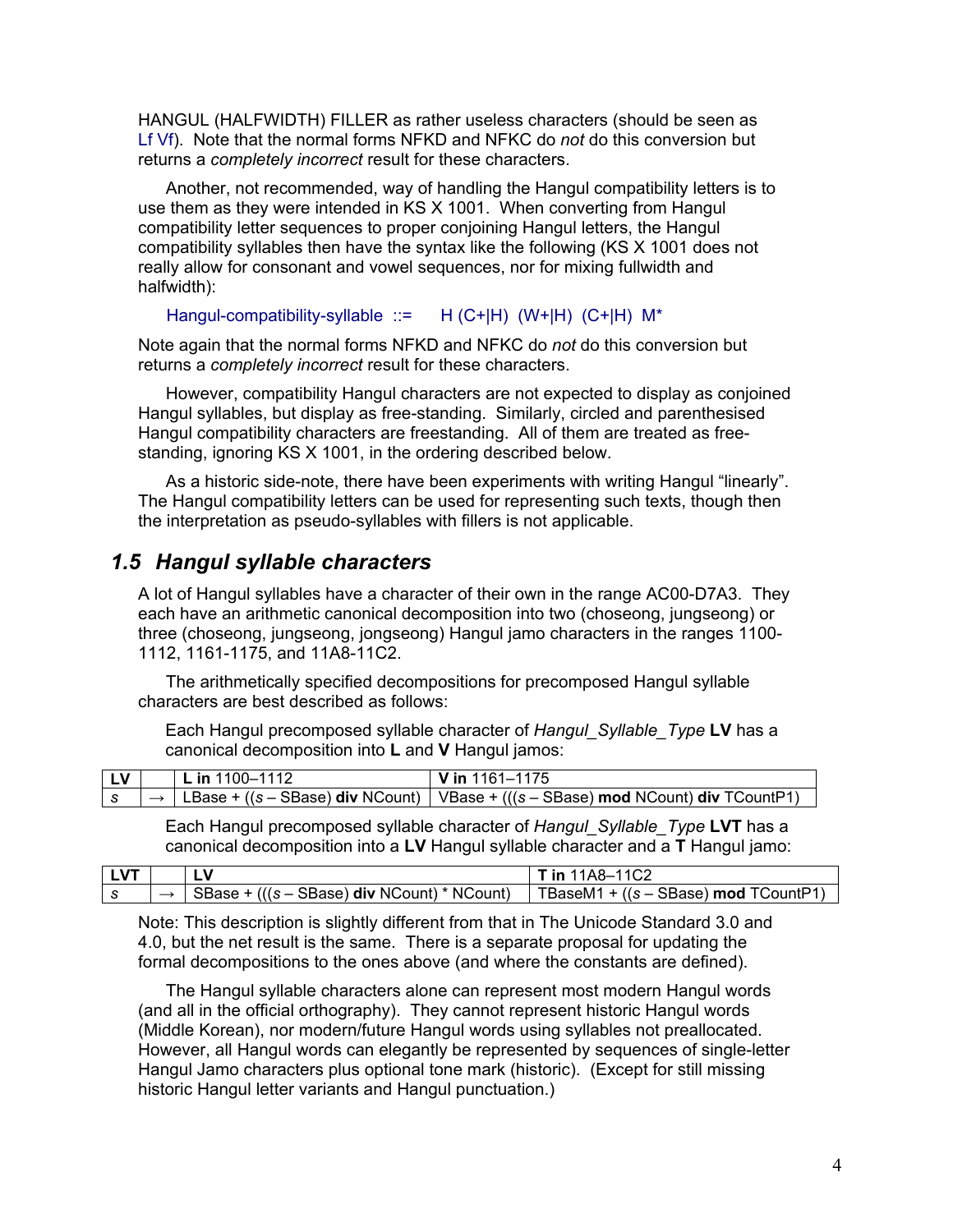## *1.6 Full rule for composition of Hangul syllables*

A Hangul syllable, allowing for precomposed syllable characters) has the following syntax (see page 53 of The Unicode Standard version 3.0, with adjustment for tone marks):

Hangul-ext-syllable ::= L+ V+ T\* M\* | L\* LV V\* T\* M\* | L\* LVT T\* M\*

where LV is a precomposed consonants-vowels syllable character (Hangul\_syllabel\_type **LV**), and LVT is a precomposed consonants-vowelsconsonants syllable character (Hangul\_syllable\_type **LVT**).

## *1.7 Circled and parenthesised Hangul letters and syllables*

All of the parenthesised or circled Hangul characters should be treated as compatibility characters with a compatibility mappings to a Hangul syllable (and parentheses where applicable), not to individual Hangul jamo letters. This holds even for the single letter characters of this kind; a filler jamo should be considered to be part of the (collation) decomposition in these cases.

## **2 Suggestions for the Hangul part of ISO/IEC 14651**

Current (ISO/IEC 14651:2001) ordering for Hangul handles 'modern' Hangul well, provided that the text is represented in such a way that a syllable is just a single precomposed Hangul syllable, or composed of a 'modern' leading, 'modern' vowel, and optionally 'modern' trailing Hangul Jamo, where the Jamos may be cluster Jamos. It does **not** handle 'historic' Hangul Jamo characters well, **nor** does it handle well Hangul syllables where the consonant or vowel clusters are composed from multiple single Hangul Jamo letters according to the general syntax above.

This proposal is intended to remedy this, by handling Hangul in a way that is similar to how other alphabetic scripts are handled. The result is that "historic" Hangul characters (and compositions for those) are ordered among the "modern" Hangul letters as expected, and that compositions from single-letter Jamos are ordered as expected. In order to keep ISO/IEC 14651 and UTS 10 in synchrony, corresponding changes to UTS 10 are also suggested. The ordering here has not yet been thoroughly reviewed by experts in Hangul, so there may be changes.

A difficulty is that the ordering of Hangul is cluster based.

## *2.1 Ordering Hangul strings*

The syllable and cluster based ordering that is used for Hangul has been done by assigning the weights as implied by the desired order as follows (X is any independent character that cannot be part of a Hangul syllable):

- $L_1 V \leq L_1 LV$  implies that (initial V)  $\leq$  (non-initial L).
- $L_1V_1L < L_1V_1T$  implies that (initial L) < T.
- LVX < LVT implies that  $X < T$ .
- L<sub>1</sub>V<sub>1</sub>T < L<sub>1</sub>V<sub>1</sub>V implies that T < (non-initial V).
- non-initial L and T: either way.
- Basic Hangul letters, within each group as above, are by default ordered in modern order.

In summary: (initial V) < L, and  $(X \text{ or } L) < T <$  (non-initial V).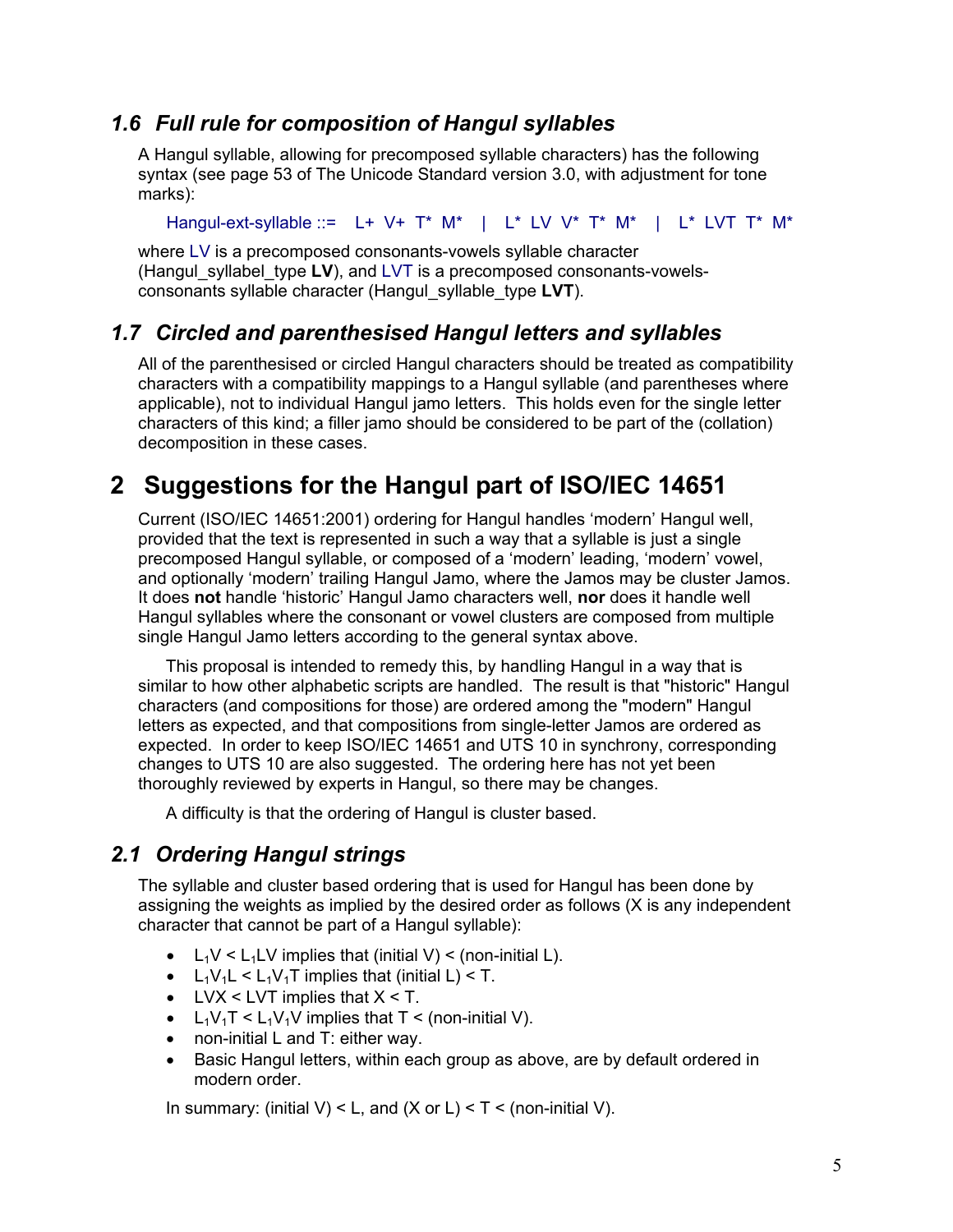Note, however, that if non-initial Ls are weighted as initial Ls (which is convenient), then by implication,  $LL_{1...}$  incorrectly comes before  $LT_{1...}$  But the latter (LT) is an improperly constructed Hangul syllable (there is not V, not even a filler). Contraction could be added to handle these cases. The correctly constructed  $LV_fT$ , with a filler vowel, gets ordered before  $LL<sub>1</sub>...$ , as expected.

The problem here is that (initial  $V$ ) < (non-initial  $V$ ). In properly constructed Hangul syllables, the syllable initial V is always directly after an L. So we can use contractions between L and V, which are weighted so that the V gets a weight lighter than any L. Other V occurrences are weighted after all Ts, which in turn are weighted after all independent characters.

Now we require contractions between each L and each V. That is 91 Ls times 67 Vs. Which would be 6097 contractions. That is a bit much... Notice first that the fillers should normally be ignored, except a lead consonant filler followed by a non-filler vowel. That means 91 fewer contractions (for this), i.e. 6006 contractions left. Still very many... Just considering the basic letters and variants, excluding letter cluster jamos, we get 20 times 11 (= 220) contractions. This would require that all cluster letter jamos are decomposed into their constituent letter jamos. These decompositions are unfortunately not part of the Unicode character database. If one does not want to do these decompositions, but still have a reasonable number of contractions, the following is a possible compromise: add contractions for modern lead consonant clusters (which result from arithmetically decomposing precomposed Hangul jamo syllables) and basic vowel jamos. Vowel letter cluster jamos are weighted as the first constituent letter get a [initial V] weight, and the rest get a [noninitial V] weight. This assumes that vowel letter cluster jamos never occur as non-first vowel in a Hangul syllable, and that non-modern lead consonant clusters always end with a non-cluster Hangul jamo letter (though vowel letter cluster jamos are already handled anyway). It would still be best to never use historic letter cluster jamos, but instead use sequences on non-composite jamos, not only for historic syllables, but also modern ones.

### *2.2 Suggested new Hangul excerpt for the 14651 CTT*

**%%% BEGIN SUGGESTED HANGUL EXCERPTS FOR 14651 CTT**

**%%% Arithmetic decomposition of Hangul Syllable characters into Hangul Jamos MUST be %%% done as a prehandling! %%% Full decomposition of cluster Hangul Jamos into single-letter Jamos MUST ALSO be %%% done as a prehandling if historic Hangul texts (or otherwise unusual combinations %%% of Hangul letters) are used. For "contemporary" official orthography Hangul texts %%% are to be collated, the contractions provided are sufficient. Even though not %%% theoretically necessary for this approach to getting correct collation for Hangul, %%% this is done in order to keep the number of collating elements (contractions) down %%% (to around 350 rather than more than 6000).** 

% Declaration of collating symbols for Hangul Jamo single-letters (similar to how this % is done for other alphabetic scripts) (order here is arbitrary):

%% The 11 basic Hangul vowels, first vowel in syllable, plus the vowel filler: **collating\_symbol <V1160> % HANGUL JUNGSEONG FILLER collating\_symbol <V1161> % HANGUL JUNGSEONG A collating\_symbol <V1163> % HANGUL JUNGSEONG YA collating\_symbol <V1165> % HANGUL JUNGSEONG EO**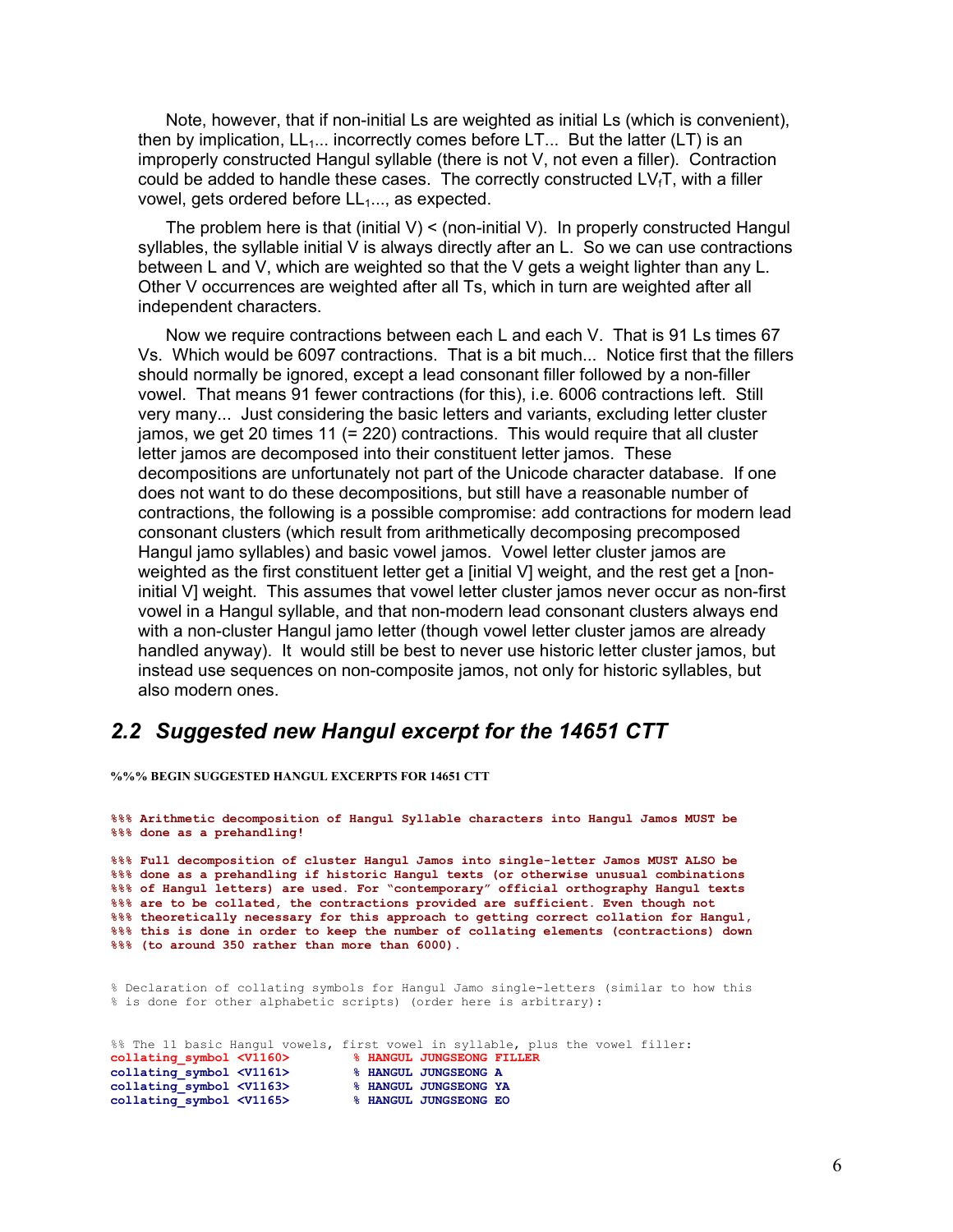**collating\_symbol <V1167> % HANGUL JUNGSEONG YEO collating\_symbol <V1169> % HANGUL JUNGSEONG O collating\_symbol <V116D> % HANGUL JUNGSEONG YO collating\_symbol <V116E> % HANGUL JUNGSEONG U collating\_symbol <V1172> % HANGUL JUNGSEONG YU collating\_symbol <V1173> % HANGUL JUNGSEONG EU collating\_symbol <V1175> % HANGUL JUNGSEONG I collating\_symbol <V119E> % HANGUL JUNGSEONG ARAEA** %% The 17 basic Hangul consonants, lead copy, plus the lead consonant filler: **collating\_symbol <S1100> % HANGUL CHOSEONG KIYEOK collating\_symbol <S1102> % HANGUL CHOSEONG NIEUN collating\_symbol <S1103> % HANGUL CHOSEONG TIKEUT collating\_symbol <S1105> % HANGUL CHOSEONG RIEUL collating\_symbol <S1106> % HANGUL CHOSEONG MIEUM collating\_symbol <S1107> % HANGUL CHOSEONG PIEUP collating\_symbol <S1109> % HANGUL CHOSEONG SIOS collation & STANGUL CHOSEONG PANSIOS** collating\_symbol <S1140>  $\frac{1}{2}$  <sellating symbol <s110B> **collating\_symbol <S114C> % HANGUL CHOSEONG YESIEUNG collating\_symbol <S110C> % HANGUL CHOSEONG CIEUC collating\_symbol <S110E> % HANGUL CHOSEONG CHIEUCH collating\_symbol <S110F> % HANGUL CHOSEONG KHIEUKH collating\_symbol <S1110> % HANGUL CHOSEONG THIEUTH collating\_symbol <S1111> % HANGUL CHOSEONG PHIEUPH collating\_symbol <S1112> % HANGUL CHOSEONG HIEUH collating\_symbol <S1159> % HANGUL CHOSEONG YEORINHIEUH collating\_symbol <S115F> % HANGUL CHOSEONG FILLER**  %%%%%%%%%%%%%%%%%%%%%%%%%%%%%%%%%%%%%%%%%%%%%%%%%%%%%%%%%%%%%%%% %% The 17 basic Hangul consonants, trail copy: **collating\_symbol <S11A8> % HANGUL JONGSEONG KIYEOK collating\_symbol <S11AB> % HANGUL JONGSEONG NIEUN collating\_symbol <S11AE> % HANGUL JONGSEONG TIKEUT collating\_symbol <S11AF> % HANGUL JONGSEONG RIEUL collating\_symbol <S11B7> % HANGUL JONGSEONG MIEUM collating\_symbol <S11B8> % HANGUL JONGSEONG PIEUP collations** collations of the state of the state of the state of the state of the state of the state of the state of the state of the state of the state of the state of the state of the state of the state of the state of **collating\_symbol <S11EB> % HANGUL JONGSEONG PANSIOS collating\_symbol <S11BC> % HANGUL JONGSEONG IEUNG collating\_symbol <S11F0> % HANGUL JONGSEONG YESIEUNG collating\_symbol <S11BD> % HANGUL JONGSEONG CIEUC collating\_symbol <S11BE> % HANGUL JONGSEONG CHIEUCH**  collating\_symbol <S11BF> % HANGUL JONGSEONG KHIEUKH collating\_symbol <S11C0> % HANGUL JONGSEONG PHIEUTH collating symbol <S11C1> % HANGUL JONGSEONG PHIEUPH **collating\_symbol <S11C0> % HANGUL JONGSEONG THIEUTH collating\_symbol <S11C1> % HANGUL JONGSEONG PHIEUPH collating\_symbol <S11C2> % HANGUL JONGSEONG HIEUH collating\_symbol <S11F9> % HANGUL JONGSEONG YEORINHIEUH**   $%$  used for JONGSEONG KAPYEOUN-%% The 11 basic Hangul vowels, not first vowel in syllable %% (vowel filler, if used, should be the only 'vowel', so should not be non-first): **collating\_symbol <S1161> % HANGUL JUNGSEONG A collating\_symbol <S1163> % HANGUL JUNGSEONG YA collating\_symbol <S1165> % HANGUL JUNGSEONG EO collating\_symbol <S1167> % HANGUL JUNGSEONG YEO collating\_symbol <S1169> % HANGUL JUNGSEONG O collations**<br>**collations**<br>**collations**<br>**collations**<br>**collations**<br>**collations collating\_symbol <S116E> % HANGUL JUNGSEONG U**  collating\_symbol <S1172> **collating\_symbol <S1173> % HANGUL JUNGSEONG EU collating\_symbol <S1175> % HANGUL JUNGSEONG I**  collating\_symbol <S119E> **collating\_element <U1100\_U1160> from "<U1100><U1160>" % HANGUL CHOSEONG KIYEOK, HANGUL JUNGSEONG**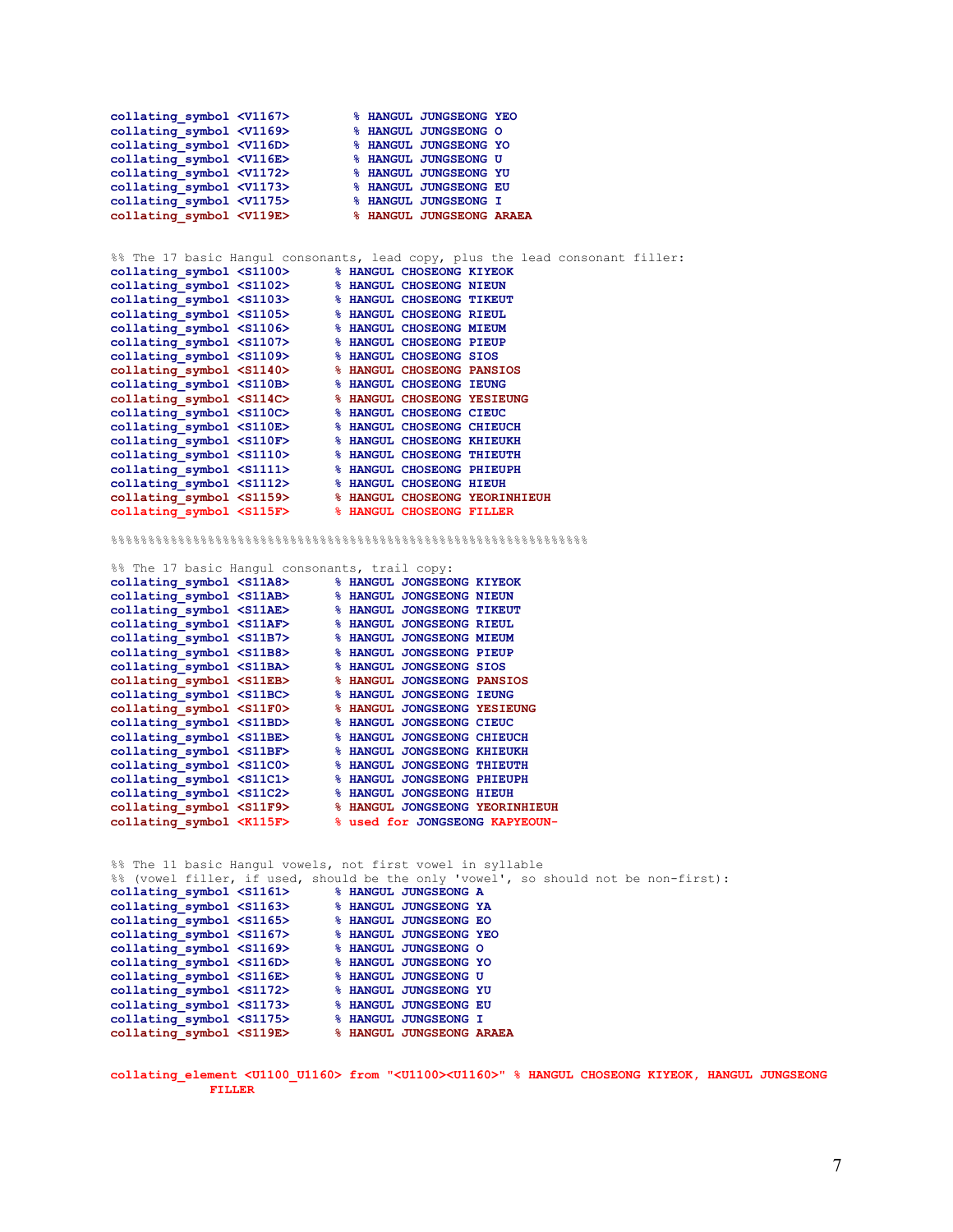| collating element <u1100 u1161=""> from "<u1100><u1161>" % HANGUL CHOSEONG KIYEOK, HANGUL JUNGSEONG</u1161></u1100></u1100>                                                                                                                                 |  |  |
|-------------------------------------------------------------------------------------------------------------------------------------------------------------------------------------------------------------------------------------------------------------|--|--|
| collating element <u1100 u1163=""> from "<u1100><u1163>" % HANGUL CHOSEONG KIYEOK, HANGUL JUNGSEONG<br/>YA</u1163></u1100></u1100>                                                                                                                          |  |  |
| collating element <u1100 u1165=""> from "<u1100><u1165>" % HANGUL CHOSEONG KIYEOK, HANGUL JUNGSEONG<br/>EO</u1165></u1100></u1100>                                                                                                                          |  |  |
| collating element <u1100 u1167=""> from "<u1100><u1167>" % HANGUL CHOSEONG KIYEOK, HANGUL JUNGSEONG<br/>YEO</u1167></u1100></u1100>                                                                                                                         |  |  |
| collating element <u1100 u1169=""> from "<u1100><u1169>" % HANGUL CHOSEONG KIYEOK, HANGUL JUNGSEONG<br/>O</u1169></u1100></u1100>                                                                                                                           |  |  |
| collating element <u1100 u116d=""> from "<u1100><u116d>" % HANGUL CHOSEONG KIYEOK, HANGUL JUNGSEONG<br/>YO</u116d></u1100></u1100>                                                                                                                          |  |  |
| collating element <u1100 u116e=""> from "<u1100><u116e>" % HANGUL CHOSEONG KIYEOK, HANGUL JUNGSEONG<br/>п</u116e></u1100></u1100>                                                                                                                           |  |  |
| collating element <u1100 u1172=""> from "<u1100><u1172>" % HANGUL CHOSEONG KIYEOK, HANGUL JUNGSEONG<br/>YU</u1172></u1100></u1100>                                                                                                                          |  |  |
| collating element <u1100 u1173=""> from "<u1100><u1173>" % HANGUL CHOSEONG KIYEOK, HANGUL JUNGSEONG<br/>EU</u1173></u1100></u1100>                                                                                                                          |  |  |
| collating element <u1100 u1175=""> from "<u1100><u1175>" % HANGUL CHOSEONG KIYEOK, HANGUL JUNGSEONG<br/>т</u1175></u1100></u1100>                                                                                                                           |  |  |
| collating element <u1100 u119e=""> from "<u1100><u119e>" % HANGUL CHOSEONG KIYEOK, HANGUL JUNGSEONG<br/><b>ARAEA</b></u119e></u1100></u1100>                                                                                                                |  |  |
| collating element <u1101 u1160=""> from "<u1101><u1160>" % HANGUL CHOSEONG SSANGKIYEOK, HANGUL</u1160></u1101></u1101>                                                                                                                                      |  |  |
| <b>JUNGSEONG FILLER</b><br>collating element <u1101 u1161=""> from "<u1101><u1161>" % HANGUL CHOSEONG SSANGKIYEOK, HANGUL</u1161></u1101></u1101>                                                                                                           |  |  |
| <b>JUNGSEONG A</b><br>collating element <u1101 u1163=""> from "<u1101><u1163>" % HANGUL CHOSEONG SSANGKIYEOK, HANGUL</u1163></u1101></u1101>                                                                                                                |  |  |
| <b>JUNGSEONG YA</b><br>collating element <u1101 u1165=""> from "<u1101><u1165>" % HANGUL CHOSEONG SSANGKIYEOK, HANGUL</u1165></u1101></u1101>                                                                                                               |  |  |
| <b>JUNGSEONG EO</b><br>collating element <u1101 u1167=""> from "<u1101><u1167>" % HANGUL CHOSEONG SSANGKIYEOK, HANGUL</u1167></u1101></u1101>                                                                                                               |  |  |
| <b>JUNGSEONG YEO</b><br>collating element <u1101 u1169=""> from "<u1101><u1169>" % HANGUL CHOSEONG SSANGKIYEOK, HANGUL</u1169></u1101></u1101>                                                                                                              |  |  |
| <b>JUNGSEONG O</b><br>collating element <u1101 u116d=""> from "<u1101><u116d>" % HANGUL CHOSEONG SSANGKIYEOK, HANGUL</u116d></u1101></u1101>                                                                                                                |  |  |
| <b>JUNGSEONG YO</b><br>collating element <u1101 u116e=""> from "<u1101><u116e>" % HANGUL CHOSEONG SSANGKIYEOK, HANGUL</u116e></u1101></u1101>                                                                                                               |  |  |
| <b>JUNGSEONG U</b><br>collating element <u1101 u1172=""> from "<u1101><u1172>" % HANGUL CHOSEONG SSANGKIYEOK, HANGUL</u1172></u1101></u1101>                                                                                                                |  |  |
| <b>JUNGSEONG YU</b><br>collating element <u1101 u1173=""> from "<u1101><u1173>" % HANGUL CHOSEONG SSANGKIYEOK, HANGUL</u1173></u1101></u1101>                                                                                                               |  |  |
| <b>JUNGSEONG EU</b><br>collating element <u1101 u1175=""> from "<u1101><u1175>" % HANGUL CHOSEONG SSANGKIYEOK, HANGUL</u1175></u1101></u1101>                                                                                                               |  |  |
| <b>JUNGSEONG I</b><br>collating element <u1101 u119e=""> from "<u1101><u119e>" % HANGUL CHOSEONG SSANGKIYEOK, HANGUL</u119e></u1101></u1101>                                                                                                                |  |  |
| <b>JUNGSEONG ARAEA</b>                                                                                                                                                                                                                                      |  |  |
| collating element <u1102 u1160=""> from "<u1102><u1160>" % HANGUL CHOSEONG NIEUN, HANGUL JUNGSEONG<br/><b>FILLER</b></u1160></u1102></u1102>                                                                                                                |  |  |
| collating element <u1102 u1161=""> from "<u1102><u1161>" % HANGUL CHOSEONG NIEUN, HANGUL JUNGSEONG A<br/>collating element <u1102 u1163=""> from "<u1102><u1163>" % HANGUL CHOSEONG NIEUN, HANGUL JUNGSEONG</u1163></u1102></u1102></u1161></u1102></u1102> |  |  |
| YA<br>collating element <u1102 u1165=""> from "<u1102><u1165>" % HANGUL CHOSEONG NIEUN, HANGUL JUNGSEONG</u1165></u1102></u1102>                                                                                                                            |  |  |
| EO<br>collating element <u1102 u1167=""> from "<u1102><u1167>" % HANGUL CHOSEONG NIEUN, HANGUL JUNGSEONG</u1167></u1102></u1102>                                                                                                                            |  |  |
| <b>YEO</b><br>collating element <u1102 u1169=""> from "<u1102><u1169>" % HANGUL CHOSEONG NIEUN, HANGUL JUNGSEONG O</u1169></u1102></u1102>                                                                                                                  |  |  |
| collating element <u1102 u116d=""> from "<u1102><u116d>" % HANGUL CHOSEONG NIEUN, HANGUL JUNGSEONG<br/>YO</u116d></u1102></u1102>                                                                                                                           |  |  |
| collating element <u1102 u116e=""> from "<u1102><u116e>" % HANGUL CHOSEONG NIEUN, HANGUL JUNGSEONG U<br/>collating element <u1102 u1172=""> from "<u1102><u1172>" % HANGUL CHOSEONG NIEUN, HANGUL JUNGSEONG</u1172></u1102></u1102></u116e></u1102></u1102> |  |  |
| YU<br>collating element <u1102 u1173=""> from "<u1102><u1173>" % HANGUL CHOSEONG NIEUN, HANGUL JUNGSEONG<br/>EU</u1173></u1102></u1102>                                                                                                                     |  |  |
| collating element <u1102 u1175=""> from "<u1102><u1175>" % HANGUL CHOSEONG NIEUN, HANGUL JUNGSEONG I</u1175></u1102></u1102>                                                                                                                                |  |  |
| collating element <u1102 u119e=""> from "<u1102><u119e>" % HANGUL CHOSEONG NIEUN, HANGUL JUNGSEONG<br/><b>ARAEA</b></u119e></u1102></u1102>                                                                                                                 |  |  |
| collating element <u1103 u1160=""> from "<u1103><u1160>" % HANGUL CHOSEONG TIKEUT, HANGUL JUNGSEONG</u1160></u1103></u1103>                                                                                                                                 |  |  |

**FILLER**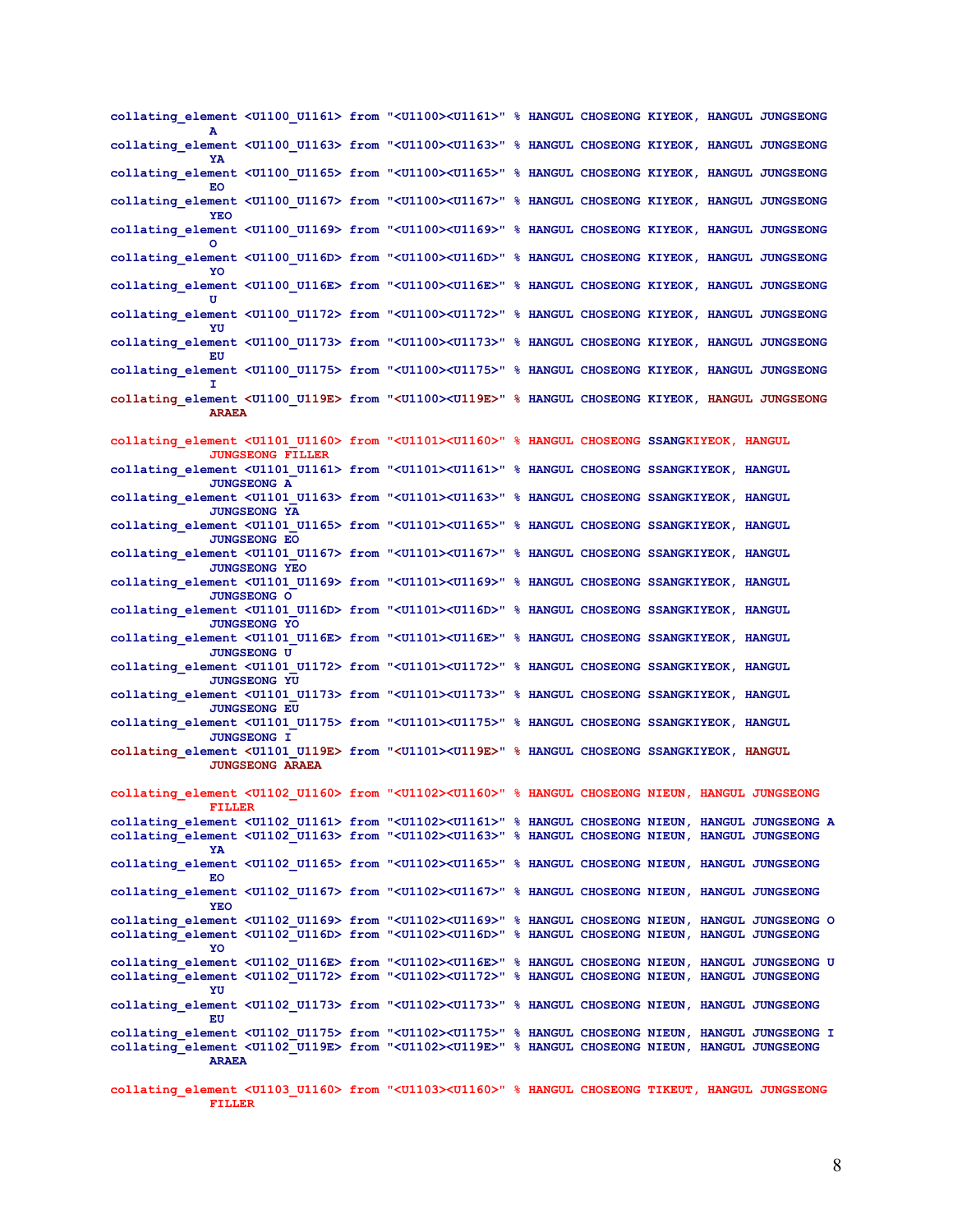| collating element <u1103 u1161=""> from "<u1103><u1161>" % HANGUL CHOSEONG TIKEUT, HANGUL JUNGSEONG</u1161></u1103></u1103>                                                                                                                                                  |  |  |  |
|------------------------------------------------------------------------------------------------------------------------------------------------------------------------------------------------------------------------------------------------------------------------------|--|--|--|
| collating element <u1103 u1163=""> from "<u1103><u1163>" % HANGUL CHOSEONG TIKEUT, HANGUL JUNGSEONG<br/>YA</u1163></u1103></u1103>                                                                                                                                           |  |  |  |
| collating element <u1103 u1165=""> from "<u1103><u1165>" % HANGUL CHOSEONG TIKEUT, HANGUL JUNGSEONG<br/>EO</u1165></u1103></u1103>                                                                                                                                           |  |  |  |
| collating element <u1103 u1167=""> from "<u1103><u1167>" % HANGUL CHOSEONG TIKEUT, HANGUL JUNGSEONG<br/>YEO</u1167></u1103></u1103>                                                                                                                                          |  |  |  |
| collating element <u1103 u1169=""> from "<u1103><u1169>" % HANGUL CHOSEONG TIKEUT, HANGUL JUNGSEONG<br/>O</u1169></u1103></u1103>                                                                                                                                            |  |  |  |
| collating element <u1103 u116d=""> from "<u1103><u116d>" % HANGUL CHOSEONG TIKEUT, HANGUL JUNGSEONG<br/>YO</u116d></u1103></u1103>                                                                                                                                           |  |  |  |
| collating element <u1103 u116e=""> from "<u1103><u116e>" % HANGUL CHOSEONG TIKEUT, HANGUL JUNGSEONG<br/>п</u116e></u1103></u1103>                                                                                                                                            |  |  |  |
| collating element <u1103 u1172=""> from "<u1103><u1172>" % HANGUL CHOSEONG TIKEUT, HANGUL JUNGSEONG<br/>YU</u1172></u1103></u1103>                                                                                                                                           |  |  |  |
| collating element <u1103 u1173=""> from "<u1103><u1173>" % HANGUL CHOSEONG TIKEUT, HANGUL JUNGSEONG<br/>EU</u1173></u1103></u1103>                                                                                                                                           |  |  |  |
| collating element <u1103 u1175=""> from "<u1103><u1175>" % HANGUL CHOSEONG TIKEUT, HANGUL JUNGSEONG</u1175></u1103></u1103>                                                                                                                                                  |  |  |  |
| collating element <u1103 u119e=""> from "<u1103><u119e>" % HANGUL CHOSEONG TIKEUT, HANGUL JUNGSEONG<br/><b>ARAEA</b></u119e></u1103></u1103>                                                                                                                                 |  |  |  |
| collating element <u1104 u1160=""> from "<u1104><u1160>" % HANGUL CHOSEONG SSANGTIKEUT, HANGUL</u1160></u1104></u1104>                                                                                                                                                       |  |  |  |
| <b>JUNGSEONG FILLER</b><br>collating element <u1104 u1161=""> from "<u1104><u1161>" % HANGUL CHOSEONG SSANGTIKEUT, HANGUL</u1161></u1104></u1104>                                                                                                                            |  |  |  |
| <b>JUNGSEONG A</b><br>collating element <u1104 u1163=""> from "<u1104><u1163>" % HANGUL CHOSEONG SSANGTIKEUT, HANGUL<br/><b>JUNGSEONG YA</b></u1163></u1104></u1104>                                                                                                         |  |  |  |
| collating element <u1104 u1165=""> from "<u1104><u1165>" % HANGUL CHOSEONG SSANGTIKEUT, HANGUL<br/><b>JUNGSEONG EO</b></u1165></u1104></u1104>                                                                                                                               |  |  |  |
| collating element <u1104 u1167=""> from "<u1104><u1167>" % HANGUL CHOSEONG SSANGTIKEUT, HANGUL<br/><b>JUNGSEONG YEO</b></u1167></u1104></u1104>                                                                                                                              |  |  |  |
| collating element <u1104 u1169=""> from "<u1104><u1169>" % HANGUL CHOSEONG SSANGTIKEUT, HANGUL<br/><b>JUNGSEONG O</b></u1169></u1104></u1104>                                                                                                                                |  |  |  |
| collating element <u1104 u116d=""> from "<u1104><u116d>" % HANGUL CHOSEONG SSANGTIKEUT, HANGUL<br/><b>JUNGSEONG YO</b></u116d></u1104></u1104>                                                                                                                               |  |  |  |
| collating element <u1104 u116e=""> from "<u1104><u116e>" % HANGUL CHOSEONG SSANGTIKEUT, HANGUL<br/><b>JUNGSEONG U</b></u116e></u1104></u1104>                                                                                                                                |  |  |  |
| collating element <u1104 u1172=""> from "<u1104><u1172>" % HANGUL CHOSEONG SSANGTIKEUT, HANGUL<br/><b>JUNGSEONG YU</b></u1172></u1104></u1104>                                                                                                                               |  |  |  |
| collating element <u1104 u1173=""> from "<u1104><u1173>" % HANGUL CHOSEONG SSANGTIKEUT, HANGUL<br/><b>JUNGSEONG EU</b></u1173></u1104></u1104>                                                                                                                               |  |  |  |
| collating element <u1104 u1175=""> from "<u1104><u1175>" % HANGUL CHOSEONG SSANGTIKEUT, HANGUL<br/><b>JUNGSEONG I</b></u1175></u1104></u1104>                                                                                                                                |  |  |  |
| collating element <u1104 u119e=""> from "<u1104><u119e>" % HANGUL CHOSEONG SSANGTIKEUT, HANGUL<br/><b>JUNGSEONG ARAEA</b></u119e></u1104></u1104>                                                                                                                            |  |  |  |
| collating element <u1105 u1160=""> from "<u1105><u1160>" % HANGUL CHOSEONG RIEUL, HANGUL JUNGSEONG</u1160></u1105></u1105>                                                                                                                                                   |  |  |  |
| <b>FILLER</b><br>collating element <u1105 u1161=""> from "<u1105><u1161>" % HANGUL CHOSEONG RIEUL, HANGUL JUNGSEONG A</u1161></u1105></u1105>                                                                                                                                |  |  |  |
| collating element <u1105 u1163=""> from "<u1105><u1163>" % HANGUL CHOSEONG RIEUL, HANGUL JUNGSEONG<br/>YA</u1163></u1105></u1105>                                                                                                                                            |  |  |  |
| collating element <u1105 u1165=""> from "<u1105><u1165>" % HANGUL CHOSEONG RIEUL, HANGUL JUNGSEONG<br/>EO</u1165></u1105></u1105>                                                                                                                                            |  |  |  |
| collating element <u1105 u1167=""> from "<u1105><u1167>" % HANGUL CHOSEONG RIEUL, HANGUL JUNGSEONG<br/><b>YEO</b></u1167></u1105></u1105>                                                                                                                                    |  |  |  |
| collating element <u1105 u1169=""> from "<u1105><u1169>" % HANGUL CHOSEONG RIEUL, HANGUL JUNGSEONG O<br/>collating element <u1105 u116d=""> from "<u1105><u116d>" % HANGUL CHOSEONG RIEUL, HANGUL JUNGSEONG</u116d></u1105></u1105></u1169></u1105></u1105>                  |  |  |  |
| YO<br>collating element <u1105 u116e=""> from "<u1105><u116e>" % HANGUL CHOSEONG RIEUL, HANGUL JUNGSEONG U</u116e></u1105></u1105>                                                                                                                                           |  |  |  |
| collating element <u1105 u1172=""> from "<u1105><u1172>" % HANGUL CHOSEONG RIEUL, HANGUL JUNGSEONG<br/>YU</u1172></u1105></u1105>                                                                                                                                            |  |  |  |
| collating element <u1105 u1173=""> from "<u1105><u1173>" % HANGUL CHOSEONG RIEUL, HANGUL JUNGSEONG<br/>EU</u1173></u1105></u1105>                                                                                                                                            |  |  |  |
| collating element <u1105 u1175=""> from "<u1105><u1175>" % HANGUL CHOSEONG RIEUL, HANGUL JUNGSEONG I<br/>collating element <u1105 u119e=""> from "<u1105><u119e>" % HANGUL CHOSEONG RIEUL, HANGUL JUNGSEONG<br/><b>ARAEA</b></u119e></u1105></u1105></u1175></u1105></u1105> |  |  |  |
| collating element <u1106 u1160=""> from "<u1106><u1160>" % HANGUL CHOSEONG MIEUM, HANGUL JUNGSEONG</u1160></u1106></u1106>                                                                                                                                                   |  |  |  |

**FILLER**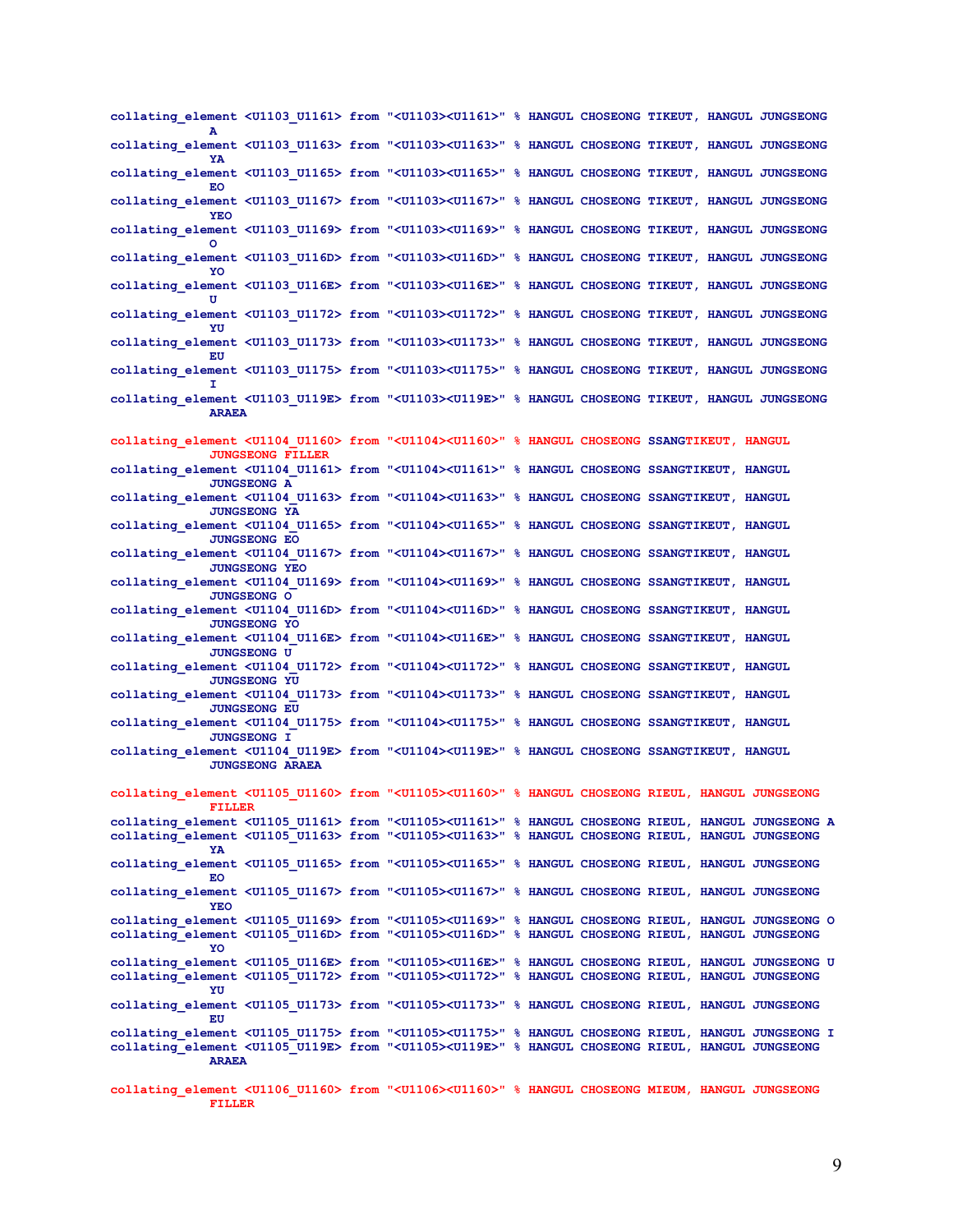**collating\_element <U1106\_U1161> from "<U1106><U1161>" % HANGUL CHOSEONG MIEUM, HANGUL JUNGSEONG A collating\_element <U1106\_U1163> from "<U1106><U1163>" % HANGUL CHOSEONG MIEUM, HANGUL JUNGSEONG YA collating\_element <U1106\_U1165> from "<U1106><U1165>" % HANGUL CHOSEONG MIEUM, HANGUL JUNGSEONG EO collating\_element <U1106\_U1167> from "<U1106><U1167>" % HANGUL CHOSEONG MIEUM, HANGUL JUNGSEONG YEO collating\_element <U1106\_U1169> from "<U1106><U1169>" % HANGUL CHOSEONG MIEUM, HANGUL JUNGSEONG O collating\_element <U1106\_U116D> from "<U1106><U116D>" % HANGUL CHOSEONG MIEUM, HANGUL JUNGSEONG YO collating\_element <U1106\_U116E> from "<U1106><U116E>" % HANGUL CHOSEONG MIEUM, HANGUL JUNGSEONG U collating\_element <U1106\_U1172> from "<U1106><U1172>" % HANGUL CHOSEONG MIEUM, HANGUL JUNGSEONG YU collating\_element <U1106\_U1173> from "<U1106><U1173>" % HANGUL CHOSEONG MIEUM, HANGUL JUNGSEONG EU collating\_element <U1106\_U1175> from "<U1106><U1175>" % HANGUL CHOSEONG MIEUM, HANGUL JUNGSEONG I collating\_element <U1106\_U119E> from "<U1106><U119E>" % HANGUL CHOSEONG MIEUM, HANGUL JUNGSEONG ARAEA collating\_element <U1107\_U1160> from "<U1107><U1160>" % HANGUL CHOSEONG PIEUP, HANGUL JUNGSEONG FILLER collating\_element <U1107\_U1161> from "<U1107><U1161>" % HANGUL CHOSEONG PIEUP, HANGUL JUNGSEONG A collating\_element <U1107\_U1163> from "<U1107><U1163>" % HANGUL CHOSEONG PIEUP, HANGUL JUNGSEONG YA collating\_element <U1107\_U1165> from "<U1107><U1165>" % HANGUL CHOSEONG PIEUP, HANGUL JUNGSEONG EO collating\_element <U1107\_U1167> from "<U1107><U1167>" % HANGUL CHOSEONG PIEUP, HANGUL JUNGSEONG YEO collating\_element <U1107\_U1169> from "<U1107><U1169>" % HANGUL CHOSEONG PIEUP, HANGUL JUNGSEONG O collating\_element <U1107\_U116D> from "<U1107><U116D>" % HANGUL CHOSEONG PIEUP, HANGUL JUNGSEONG YO collating\_element <U1107\_U116E> from "<U1107><U116E>" % HANGUL CHOSEONG PIEUP, HANGUL JUNGSEONG U collating\_element <U1107\_U1172> from "<U1107><U1172>" % HANGUL CHOSEONG PIEUP, HANGUL JUNGSEONG YU collating\_element <U1107\_U1173> from "<U1107><U1173>" % HANGUL CHOSEONG PIEUP, HANGUL JUNGSEONG EU collating\_element <U1107\_U1175> from "<U1107><U1175>" % HANGUL CHOSEONG PIEUP, HANGUL JUNGSEONG I collating\_element <U1107\_U119E> from "<U1107><U119E>" % HANGUL CHOSEONG PIEUP, HANGUL JUNGSEONG ARAEA collating\_element <U1108\_U1160> from "<U1108><U1160>" % HANGUL CHOSEONG SSANGPIEUP, HANGUL JUNGSEONG FILLER collating\_element <U1108\_U1161> from "<U1108><U1161>" % HANGUL CHOSEONG SSANGPIEUP, HANGUL JUNGSEONG A collating\_element <U1108\_U1163> from "<U1108><U1163>" % HANGUL CHOSEONG SSANGPIEUP, HANGUL JUNGSEONG YA collating\_element <U1108\_U1165> from "<U1108><U1165>" % HANGUL CHOSEONG SSANGPIEUP, HANGUL JUNGSEONG EO collating\_element <U1108\_U1167> from "<U1108><U1167>" % HANGUL CHOSEONG SSANGPIEUP, HANGUL JUNGSEONG YEO collating\_element <U1108\_U1169> from "<U1108><U1169>" % HANGUL CHOSEONG SSANGPIEUP, HANGUL JUNGSEONG O collating\_element <U1108\_U116D> from "<U1108><U116D>" % HANGUL CHOSEONG SSANGPIEUP, HANGUL JUNGSEONG YO collating\_element <U1108\_U116E> from "<U1108><U116E>" % HANGUL CHOSEONG SSANGPIEUP, HANGUL JUNGSEONG U collating\_element <U1108\_U1172> from "<U1108><U1172>" % HANGUL CHOSEONG SSANGPIEUP, HANGUL JUNGSEONG YU collating\_element <U1108\_U1173> from "<U1108><U1173>" % HANGUL CHOSEONG SSANGPIEUP, HANGUL JUNGSEONG EU collating\_element <U1108\_U1175> from "<U1108><U1175>" % HANGUL CHOSEONG SSANGPIEUP, HANGUL JUNGSEONG I collating\_element <U1108\_U119E> from "<U1108><U119E>" % HANGUL CHOSEONG SSANGPIEUP, HANGUL JUNGSEONG ARAEA collating\_element <U1109\_U1160> from "<U1109><U1160>" % HANGUL CHOSEONG SIOS, HANGUL JUNGSEONG FILLER collating\_element <U1109\_U1161> from "<U1109><U1161>" % HANGUL CHOSEONG SIOS, HANGUL JUNGSEONG A collating\_element <U1109\_U1163> from "<U1109><U1163>" % HANGUL CHOSEONG SIOS, HANGUL JUNGSEONG YA collating\_element <U1109\_U1165> from "<U1109><U1165>" % HANGUL CHOSEONG SIOS, HANGUL JUNGSEONG EO**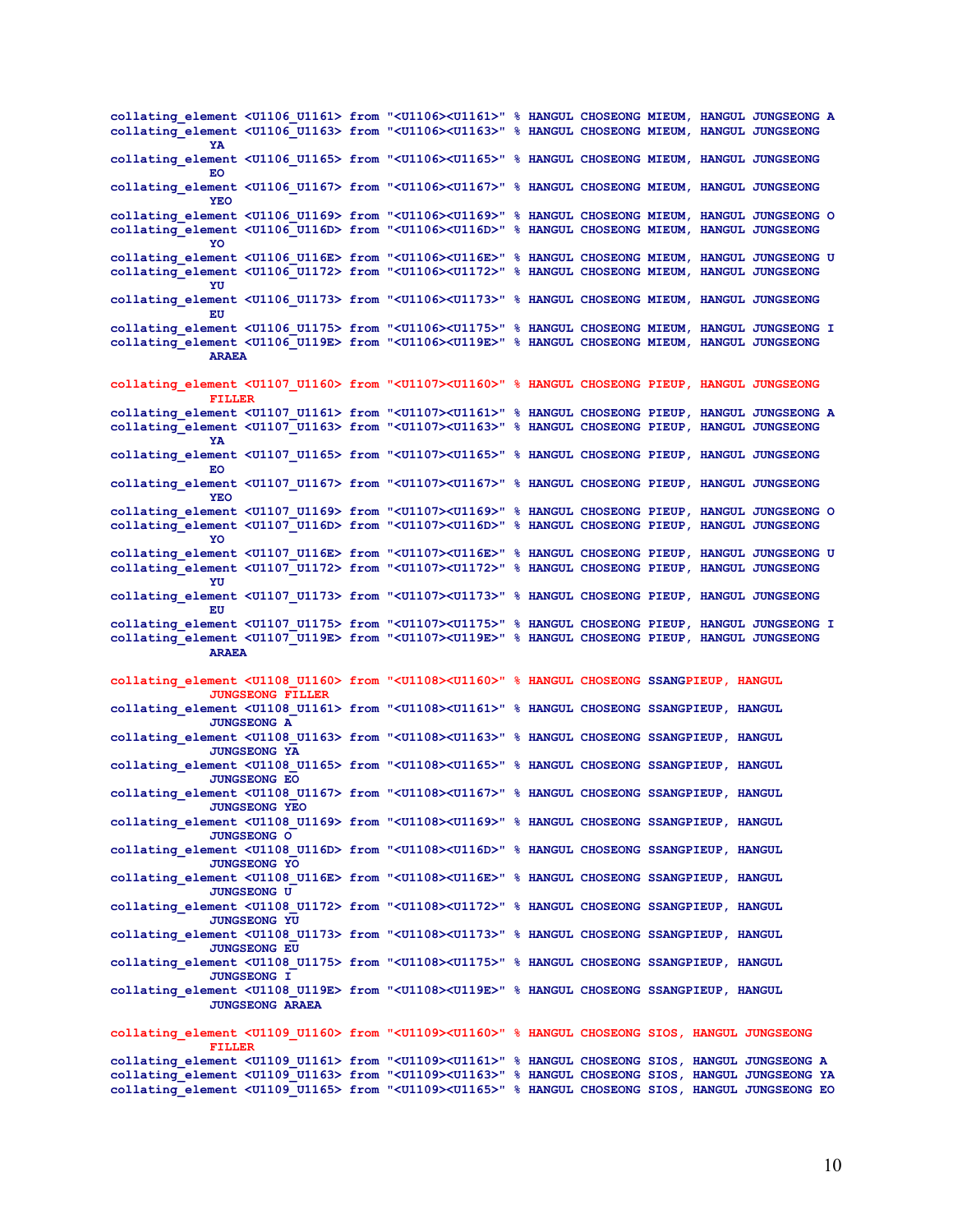| collating element <u1109 u1167=""> from "<u1109><u1167>" % HANGUL CHOSEONG SIOS, HANGUL JUNGSEONG<br/>YEO</u1167></u1109></u1109>                  |  |  |  |
|----------------------------------------------------------------------------------------------------------------------------------------------------|--|--|--|
| collating element <u1109 u1169=""> from "<u1109><u1169>" % HANGUL CHOSEONG SIOS, HANGUL JUNGSEONG O</u1169></u1109></u1109>                        |  |  |  |
| collating element <u1109 u116d=""> from "<u1109><u116d>" % HANGUL CHOSEONG SIOS, HANGUL JUNGSEONG YO</u116d></u1109></u1109>                       |  |  |  |
| collating element <01109 0116E> from "<01109><0116E>" % HANGUL CHOSEONG SIOS, HANGUL JUNGSEONG 0                                                   |  |  |  |
| collating element <u1109 u1172=""> from "<u1109><u1172>" % HANGUL CHOSEONG SIOS, HANGUL JUNGSEONG YU</u1172></u1109></u1109>                       |  |  |  |
| collating element <01109 01173> from "<01109><01173>" % HANGUL CHOSEONG SIOS, HANGUL JUNGSEONG EU                                                  |  |  |  |
| collating element <01109 01175> from "<01109><01175>" % HANGUL CHOSEONG SIOS, HANGUL JUNGSEONG I                                                   |  |  |  |
| collating element <u1109 u119e=""> from "<u1109><u119e>" % HANGUL CHOSEONG SIOS, HANGUL JUNGSEONG</u119e></u1109></u1109>                          |  |  |  |
| <b>ARAEA</b>                                                                                                                                       |  |  |  |
| collating element <u110a u1160=""> from "<u110a><u1160>" % HANGUL CHOSEONG SSANGSIOS, HANGUL</u1160></u110a></u110a>                               |  |  |  |
| <b>JUNGSEONG FILLER</b>                                                                                                                            |  |  |  |
| collating element <u110a u1161=""> from "<u110a><u1161>" % HANGUL CHOSEONG SSANGSIOS, HANGUL</u1161></u110a></u110a>                               |  |  |  |
| <b>JUNGSEONG A</b>                                                                                                                                 |  |  |  |
| collating element <u110a u1163=""> from "<u110a><u1163>" % HANGUL CHOSEONG SSANGSIOS, HANGUL<br/><b>JUNGSEONG YA</b></u1163></u110a></u110a>       |  |  |  |
| collating element <u110a u1165=""> from "<u110a><u1165>" % HANGUL CHOSEONG SSANGSIOS, HANGUL</u1165></u110a></u110a>                               |  |  |  |
| <b>JUNGSEONG EO</b>                                                                                                                                |  |  |  |
| collating element <u110a u1167=""> from "<u110a><u1167>" % HANGUL CHOSEONG SSANGSIOS, HANGUL</u1167></u110a></u110a>                               |  |  |  |
| <b>JUNGSEONG YEO</b><br>collating element <u110a u1169=""> from "<u110a><u1169>" % HANGUL CHOSEONG SSANGSIOS, HANGUL</u1169></u110a></u110a>       |  |  |  |
| <b>JUNGSEONG O</b>                                                                                                                                 |  |  |  |
| collating element <u110a u116d=""> from "<u110a><u116d>" % HANGUL CHOSEONG SSANGSIOS, HANGUL</u116d></u110a></u110a>                               |  |  |  |
| <b>JUNGSEONG YO</b>                                                                                                                                |  |  |  |
| collating element <u110a u116e=""> from "<u110a><u116e>" % HANGUL CHOSEONG SSANGSIOS, HANGUL<br/><b>JUNGSEONG U</b></u116e></u110a></u110a>        |  |  |  |
| collating element <u110a u1172=""> from "<u110a><u1172>" % HANGUL CHOSEONG SSANGSIOS, HANGUL</u1172></u110a></u110a>                               |  |  |  |
| <b>JUNGSEONG YU</b>                                                                                                                                |  |  |  |
| collating element <u110a u1173=""> from "<u110a><u1173>" % HANGUL CHOSEONG SSANGSIOS, HANGUL</u1173></u110a></u110a>                               |  |  |  |
| <b>JUNGSEONG EU</b>                                                                                                                                |  |  |  |
| collating element <u110a u1175=""> from "<u110a><u1175>" % HANGUL CHOSEONG SSANGSIOS, HANGUL<br/><b>JUNGSEONG I</b></u1175></u110a></u110a>        |  |  |  |
| collating element <u110a u119e=""> from "<u110a><u119e>" % HANGUL CHOSEONG SSANGSIOS, HANGUL</u119e></u110a></u110a>                               |  |  |  |
| <b>JUNGSEONG ARAEA</b>                                                                                                                             |  |  |  |
| collating element <u113c u1160=""> from "<u113c><u1160>" % HANGUL CHOSEONG CHITUEUMSIOS, HANGUL</u1160></u113c></u113c>                            |  |  |  |
| <b>JUNGSEONG FILLER</b>                                                                                                                            |  |  |  |
| collating element <u113c u1161=""> from "<u113c><u1161>" % HANGUL CHOSEONG CHITUEUMSIOS, HANGUL<br/><b>JUNGSEONG A</b></u1161></u113c></u113c>     |  |  |  |
| collating element <u113c u1163=""> from "<u113c><u1163>" % HANGUL CHOSEONG CHITUEUMSIOS, HANGUL</u1163></u113c></u113c>                            |  |  |  |
| <b>JUNGSEONG YA</b>                                                                                                                                |  |  |  |
| collating element <u113c u1165=""> from "<u113c><u1165>" % HANGUL CHOSEONG CHITUEUMSIOS, HANGUL<br/><b>JUNGSEONG EO</b></u1165></u113c></u113c>    |  |  |  |
| collating element <u113c u1167=""> from "<u113c><u1167>" % HANGUL CHOSEONG CHITUEUMSIOS, HANGUL</u1167></u113c></u113c>                            |  |  |  |
| <b>JUNGSEONG YEO</b>                                                                                                                               |  |  |  |
| collating element <u113c u1169=""> from "<u113c><u1169>" % HANGUL CHOSEONG CHITUEUMSIOS, HANGUL<br/><b>JUNGSEONG O</b></u1169></u113c></u113c>     |  |  |  |
| collating element <u113c u116d=""> from "<u113c><u116d>" % HANGUL CHOSEONG CHITUEUMSIOS, HANGUL</u116d></u113c></u113c>                            |  |  |  |
| <b>JUNGSEONG YO</b>                                                                                                                                |  |  |  |
| collating element <u113c u116e=""> from "<u113c><u116e>" % HANGUL CHOSEONG CHITUEUMSIOS, HANGUL<br/><b>JUNGSEONG U</b></u116e></u113c></u113c>     |  |  |  |
| collating element <u113c u1172=""> from "<u113c><u1172>" % HANGUL CHOSEONG CHITUEUMSIOS, HANGUL</u1172></u113c></u113c>                            |  |  |  |
| <b>JUNGSEONG YU</b>                                                                                                                                |  |  |  |
| collating element <u113c u1173=""> from "<u113c><u1173>" % HANGUL CHOSEONG CHITUEUMSIOS, HANGUL<br/><b>JUNGSEONG EU</b></u1173></u113c></u113c>    |  |  |  |
| collating element <u113c u1175=""> from "<u113c><u1175>" % HANGUL CHOSEONG CHITUEUMSIOS, HANGUL</u1175></u113c></u113c>                            |  |  |  |
| <b>JUNGSEONG I</b>                                                                                                                                 |  |  |  |
| collating element <u113c u119e=""> from "<u113c><u119e>" % HANGUL CHOSEONG CHITUEUMSIOS, HANGUL</u119e></u113c></u113c>                            |  |  |  |
| <b>JUNGSEONG ARAEA</b>                                                                                                                             |  |  |  |
| collating element <u113e u1160=""> from "<u113e><u1160>" % HANGUL CHOSEONG CEONGCHIEUMSIOS, HANGUL</u1160></u113e></u113e>                         |  |  |  |
| <b>JUNGSEONG FILLER</b>                                                                                                                            |  |  |  |
| collating element <u113e u1161=""> from "<u113e><u1161>" % HANGUL CHOSEONG CEONGCHIEUMSIOS, HANGUL<br/><b>JUNGSEONG A</b></u1161></u113e></u113e>  |  |  |  |
| collating element <u113e u1163=""> from "<u113e><u1163>" % HANGUL CHOSEONG CEONGCHIEUMSIOS, HANGUL</u1163></u113e></u113e>                         |  |  |  |
| <b>JUNGSEONG YA</b>                                                                                                                                |  |  |  |
| collating element <u113e u1165=""> from "<u113e><u1165>" % HANGUL CHOSEONG CEONGCHIEUMSIOS, HANGUL<br/><b>JUNGSEONG EO</b></u1165></u113e></u113e> |  |  |  |
| collating element <u113e u1167=""> from "<u113e><u1167>" % HANGUL CHOSEONG CEONGCHIEUMSIOS, HANGUL</u1167></u113e></u113e>                         |  |  |  |
| <b>JUNGSEONG YEO</b>                                                                                                                               |  |  |  |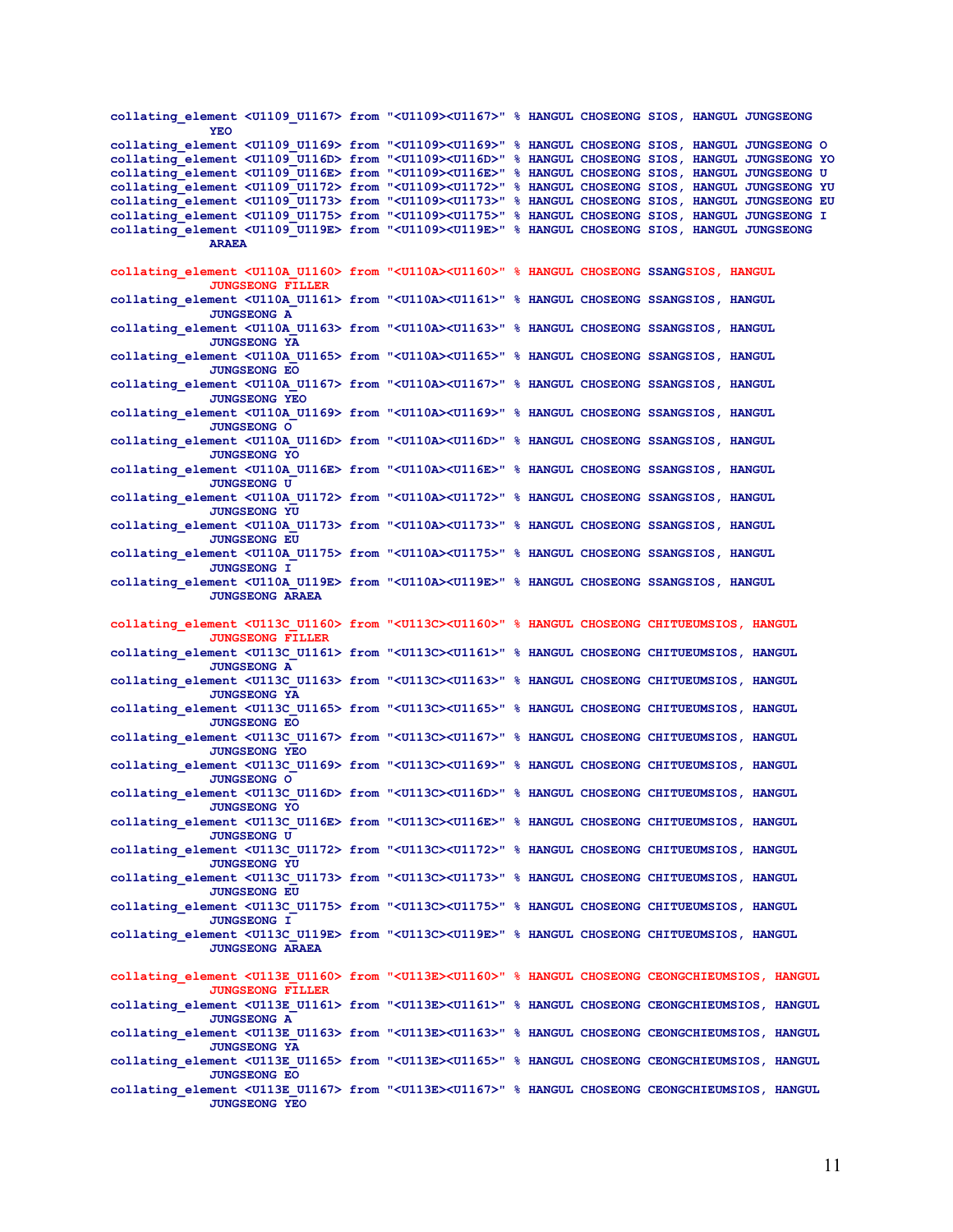**collating\_element <U113E\_U1169> from "<U113E><U1169>" % HANGUL CHOSEONG CEONGCHIEUMSIOS, HANGUL JUNGSEONG O collating\_element <U113E\_U116D> from "<U113E><U116D>" % HANGUL CHOSEONG CEONGCHIEUMSIOS, HANGUL JUNGSEONG YO collating\_element <U113E\_U116E> from "<U113E><U116E>" % HANGUL CHOSEONG CEONGCHIEUMSIOS, HANGUL JUNGSEONG U collating\_element <U113E\_U1172> from "<U113E><U1172>" % HANGUL CHOSEONG CEONGCHIEUMSIOS, HANGUL JUNGSEONG YU collating\_element <U113E\_U1173> from "<U113E><U1173>" % HANGUL CHOSEONG CEONGCHIEUMSIOS, HANGUL JUNGSEONG EU collating\_element <U113E\_U1175> from "<U113E><U1175>" % HANGUL CHOSEONG CEONGCHIEUMSIOS, HANGUL JUNGSEONG I collating\_element <U113E\_U119E> from "<U113E><U119E>" % HANGUL CHOSEONG CEONGCHIEUMSIOS, HANGUL JUNGSEONG ARAEA collating\_element <U1140\_U1160> from "<U1140><U1160>" % HANGUL CHOSEONG PANSIOS, HANGUL JUNGSEONG FILLER collating\_element <U1140\_U1161> from "<U1140><U1161>" % HANGUL CHOSEONG PANSIOS, HANGUL JUNGSEONG A collating\_element <U1140\_U1163> from "<U1140><U1163>" % HANGUL CHOSEONG PANSIOS, HANGUL JUNGSEONG YA collating\_element <U1140\_U1165> from "<U1140><U1165>" % HANGUL CHOSEONG PANSIOS, HANGUL JUNGSEONG EO collating\_element <U1140\_U1167> from "<U1140><U1167>" % HANGUL CHOSEONG PANSIOS, HANGUL JUNGSEONG YEO collating\_element <U1140\_U1169> from "<U1140><U1169>" % HANGUL CHOSEONG PANSIOS, HANGUL JUNGSEONG O collating\_element <U1140\_U116D> from "<U1140><U116D>" % HANGUL CHOSEONG PANSIOS, HANGUL JUNGSEONG YO collating\_element <U1140\_U116E> from "<U1140><U116E>" % HANGUL CHOSEONG PANSIOS, HANGUL JUNGSEONG U collating\_element <U1140\_U1172> from "<U1140><U1172>" % HANGUL CHOSEONG PANSIOS, HANGUL JUNGSEONG YU collating\_element <U1140\_U1173> from "<U1140><U1173>" % HANGUL CHOSEONG PANSIOS, HANGUL JUNGSEONG EU collating\_element <U1140\_U1175> from "<U1140><U1175>" % HANGUL CHOSEONG PANSIOS, HANGUL JUNGSEONG I collating\_element <U1140\_U119E> from "<U1140><U119E>" % HANGUL CHOSEONG PANSIOS, HANGUL JUNGSEONG ARAEA collating\_element <U110B\_U1160> from "<U110B><U1160>" % HANGUL CHOSEONG IEUNG, HANGUL JUNGSEONG FILLER collating\_element <U110B\_U1161> from "<U110B><U1161>" % HANGUL CHOSEONG IEUNG, HANGUL JUNGSEONG A collating\_element <U110B\_U1163> from "<U110B><U1163>" % HANGUL CHOSEONG IEUNG, HANGUL JUNGSEONG YA collating\_element <U110B\_U1165> from "<U110B><U1165>" % HANGUL CHOSEONG IEUNG, HANGUL JUNGSEONG EO collating\_element <U110B\_U1167> from "<U110B><U1167>" % HANGUL CHOSEONG IEUNG, HANGUL JUNGSEONG YEO collating\_element <U110B\_U1169> from "<U110B><U1169>" % HANGUL CHOSEONG IEUNG, HANGUL JUNGSEONG O collating\_element <U110B\_U116D> from "<U110B><U116D>" % HANGUL CHOSEONG IEUNG, HANGUL JUNGSEONG YO collating\_element <U110B\_U116E> from "<U110B><U116E>" % HANGUL CHOSEONG IEUNG, HANGUL JUNGSEONG U collating\_element <U110B\_U1172> from "<U110B><U1172>" % HANGUL CHOSEONG IEUNG, HANGUL JUNGSEONG YU collating\_element <U110B\_U1173> from "<U110B><U1173>" % HANGUL CHOSEONG IEUNG, HANGUL JUNGSEONG EU collating\_element <U110B\_U1175> from "<U110B><U1175>" % HANGUL CHOSEONG IEUNG, HANGUL JUNGSEONG I collating\_element <U110B\_U119E> from "<U110B><U119E>" % HANGUL CHOSEONG IEUNG, HANGUL JUNGSEONG ARAEA collating\_element <U114C\_U1160> from "<U114C><U1160>" % HANGUL CHOSEONG YESIEUNG, HANGUL JUNGSEONG FILLER collating\_element <U114C\_U1161> from "<U114C><U1161>" % HANGUL CHOSEONG YESIEUNG, HANGUL JUNGSEONG A collating\_element <U114C\_U1163> from "<U114C><U1163>" % HANGUL CHOSEONG YESIEUNG, HANGUL JUNGSEONG YA collating\_element <U114C\_U1165> from "<U114C><U1165>" % HANGUL CHOSEONG YESIEUNG, HANGUL JUNGSEONG EO collating\_element <U114C\_U1167> from "<U114C><U1167>" % HANGUL CHOSEONG YESIEUNG, HANGUL JUNGSEONG YEO**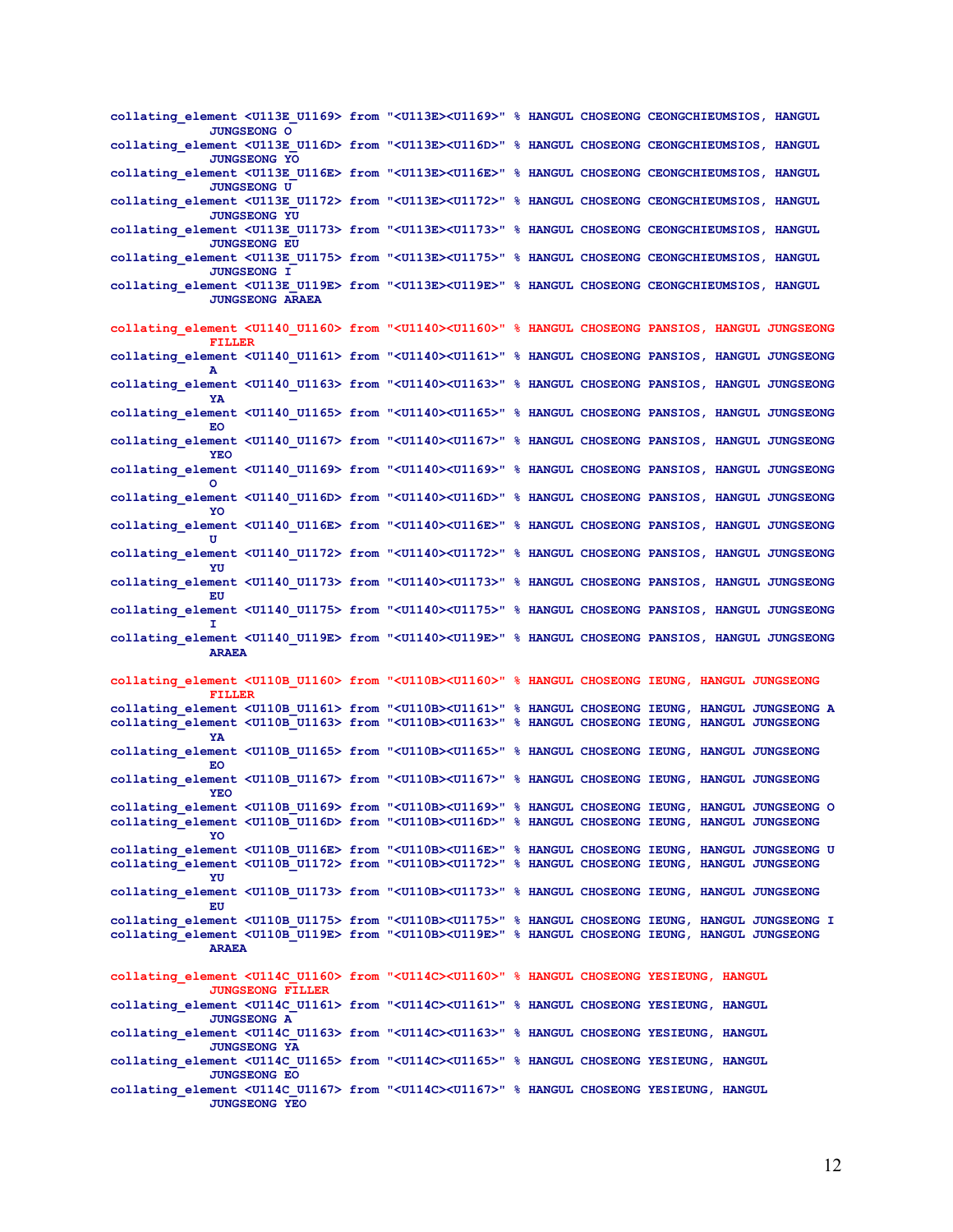**collating\_element <U114C\_U1169> from "<U114C><U1169>" % HANGUL CHOSEONG YESIEUNG, HANGUL JUNGSEONG O collating\_element <U114C\_U116D> from "<U114C><U116D>" % HANGUL CHOSEONG YESIEUNG, HANGUL JUNGSEONG YO collating\_element <U114C\_U116E> from "<U114C><U116E>" % HANGUL CHOSEONG YESIEUNG, HANGUL JUNGSEONG U collating\_element <U114C\_U1172> from "<U114C><U1172>" % HANGUL CHOSEONG YESIEUNG, HANGUL JUNGSEONG YU collating\_element <U114C\_U1173> from "<U114C><U1173>" % HANGUL CHOSEONG YESIEUNG, HANGUL JUNGSEONG EU collating\_element <U114C\_U1175> from "<U114C><U1175>" % HANGUL CHOSEONG YESIEUNG, HANGUL JUNGSEONG I collating\_element <U114C\_U119E> from "<U114C><U119E>" % HANGUL CHOSEONG YESIEUNG, HANGUL JUNGSEONG ARAEA collating\_element <U110C\_U1160> from "<U110C><U1160>" % HANGUL CHOSEONG CIEUC, HANGUL JUNGSEONG FILLER collating\_element <U110C\_U1161> from "<U110C><U1161>" % HANGUL CHOSEONG CIEUC, HANGUL JUNGSEONG A collating\_element <U110C\_U1163> from "<U110C><U1163>" % HANGUL CHOSEONG CIEUC, HANGUL JUNGSEONG YA collating\_element <U110C\_U1165> from "<U110C><U1165>" % HANGUL CHOSEONG CIEUC, HANGUL JUNGSEONG EO collating\_element <U110C\_U1167> from "<U110C><U1167>" % HANGUL CHOSEONG CIEUC, HANGUL JUNGSEONG YEO collating\_element <U110C\_U1169> from "<U110C><U1169>" % HANGUL CHOSEONG CIEUC, HANGUL JUNGSEONG O collating\_element <U110C\_U116D> from "<U110C><U116D>" % HANGUL CHOSEONG CIEUC, HANGUL JUNGSEONG YO collating\_element <U110C\_U116E> from "<U110C><U116E>" % HANGUL CHOSEONG CIEUC, HANGUL JUNGSEONG U collating\_element <U110C\_U1172> from "<U110C><U1172>" % HANGUL CHOSEONG CIEUC, HANGUL JUNGSEONG YU collating\_element <U110C\_U1173> from "<U110C><U1173>" % HANGUL CHOSEONG CIEUC, HANGUL JUNGSEONG EU collating\_element <U110C\_U1175> from "<U110C><U1175>" % HANGUL CHOSEONG CIEUC, HANGUL JUNGSEONG I collating\_element <U110C\_U119E> from "<U110C><U119E>" % HANGUL CHOSEONG CIEUC, HANGUL JUNGSEONG ARAEA collating\_element <U110D\_U1160> from "<U110D><U1160>" % HANGUL CHOSEONG SSANGCIEUC, HANGUL JUNGSEONG FILLER collating\_element <U110D\_U1161> from "<U110D><U1161>" % HANGUL CHOSEONG SSANGCIEUC, HANGUL JUNGSEONG A collating\_element <U110D\_U1163> from "<U110D><U1163>" % HANGUL CHOSEONG SSANGCIEUC, HANGUL JUNGSEONG YA collating\_element <U110D\_U1165> from "<U110D><U1165>" % HANGUL CHOSEONG SSANGCIEUC, HANGUL JUNGSEONG EO collating\_element <U110D\_U1167> from "<U110D><U1167>" % HANGUL CHOSEONG SSANGCIEUC, HANGUL JUNGSEONG YEO collating\_element <U110D\_U1169> from "<U110D><U1169>" % HANGUL CHOSEONG SSANGCIEUC, HANGUL JUNGSEONG O collating\_element <U110D\_U116D> from "<U110D><U116D>" % HANGUL CHOSEONG SSANGCIEUC, HANGUL JUNGSEONG YO collating\_element <U110D\_U116E> from "<U110D><U116E>" % HANGUL CHOSEONG SSANGCIEUC, HANGUL JUNGSEONG U collating\_element <U110D\_U1172> from "<U110D><U1172>" % HANGUL CHOSEONG SSANGCIEUC, HANGUL JUNGSEONG YU collating\_element <U110D\_U1173> from "<U110D><U1173>" % HANGUL CHOSEONG SSANGCIEUC, HANGUL JUNGSEONG EU collating\_element <U110D\_U1175> from "<U110D><U1175>" % HANGUL CHOSEONG SSANGCIEUC, HANGUL JUNGSEONG I collating\_element <U110D\_U119E> from "<U110D><U119E>" % HANGUL CHOSEONG SSANGCIEUC, HANGUL JUNGSEONG ARAEA collating\_element <U114E\_U1160> from "<U114E><U1160>" % HANGUL CHOSEONG CHITUEUMCIEUC, HANGUL JUNGSEONG FILLER collating\_element <U114E\_U1161> from "<U114E><U1161>" % HANGUL CHOSEONG CHITUEUMCIEUC, HANGUL JUNGSEONG A collating\_element <U114E\_U1163> from "<U114E><U1163>" % HANGUL CHOSEONG CHITUEUMCIEUC, HANGUL JUNGSEONG YA collating\_element <U114E\_U1165> from "<U114E><U1165>" % HANGUL CHOSEONG CHITUEUMCIEUC, HANGUL JUNGSEONG EO collating\_element <U114E\_U1167> from "<U114E><U1167>" % HANGUL CHOSEONG CHITUEUMCIEUC, HANGUL JUNGSEONG YEO**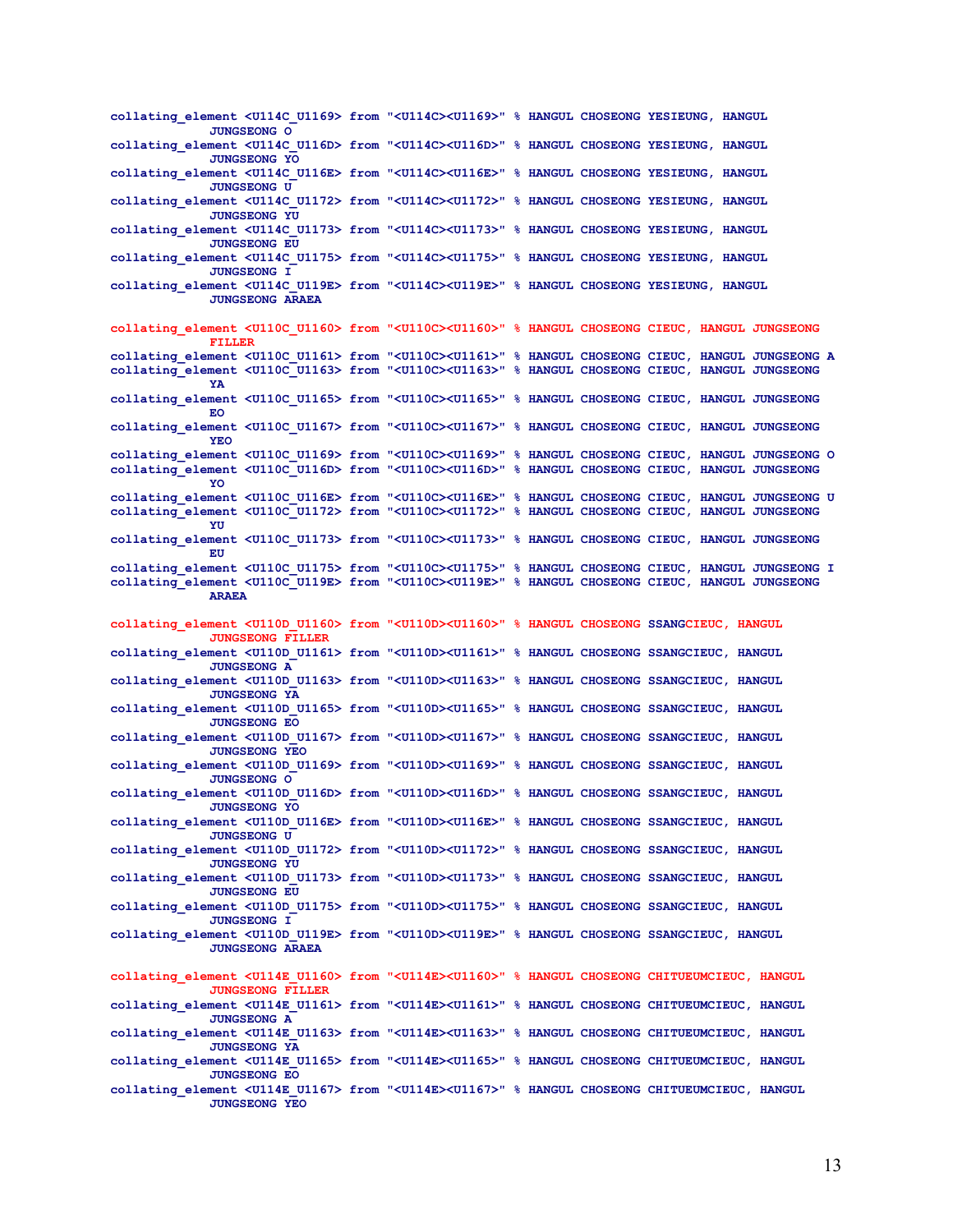| collating element <u114e u1169=""> from "<u114e><u1169>" % HANGUL CHOSEONG CHITUEUMCIEUC, HANGUL<br/><b>JUNGSEONG O</b></u1169></u114e></u114e>                           |  |  |  |
|---------------------------------------------------------------------------------------------------------------------------------------------------------------------------|--|--|--|
| collating element <u114e u116d=""> from "<u114e><u116d>" % HANGUL CHOSEONG CHITUEUMCIEUC, HANGUL<br/><b>JUNGSEONG YO</b></u116d></u114e></u114e>                          |  |  |  |
| collating element <u114e u116e=""> from "<u114e><u116e>" % HANGUL CHOSEONG CHITUEUMCIEUC, HANGUL<br/><b>JUNGSEONG U</b></u116e></u114e></u114e>                           |  |  |  |
| collating element <u114e u1172=""> from "<u114e><u1172>" % HANGUL CHOSEONG CHITUEUMCIEUC, HANGUL<br/><b>JUNGSEONG YU</b></u1172></u114e></u114e>                          |  |  |  |
| collating element <u114e u1173=""> from "<u114e><u1173>" % HANGUL CHOSEONG CHITUEUMCIEUC, HANGUL<br/><b>JUNGSEONG EU</b></u1173></u114e></u114e>                          |  |  |  |
| collating element <u114e u1175=""> from "<u114e><u1175>" % HANGUL CHOSEONG CHITUEUMCIEUC, HANGUL</u1175></u114e></u114e>                                                  |  |  |  |
| <b>JUNGSEONG I</b><br>collating element <u114e u119e=""> from "<u114e><u119e>" % HANGUL CHOSEONG CHITUEUMCIEUC, HANGUL<br/><b>JUNGSEONG ARAEA</b></u119e></u114e></u114e> |  |  |  |
| collating element <u1150 u1160=""> from "<u1150><u1160>" % HANGUL CHOSEONG CEONGCHIEUMCIEUC, HANGUL<br/><b>JUNGSEONG FILLER</b></u1160></u1150></u1150>                   |  |  |  |
| collating element <u1150 u1161=""> from "<u1150><u1161>" % HANGUL CHOSEONG CEONGCHIEUMCIEUC, HANGUL<br/><b>JUNGSEONG A</b></u1161></u1150></u1150>                        |  |  |  |
| collating element <u1150 u1163=""> from "<u1150><u1163>" % HANGUL CHOSEONG CEONGCHIEUMCIEUC, HANGUL<br/><b>JUNGSEONG YA</b></u1163></u1150></u1150>                       |  |  |  |
| collating element <u1150 u1165=""> from "<u1150><u1165>" % HANGUL CHOSEONG CEONGCHIEUMCIEUC, HANGUL<br/><b>JUNGSEONG EO</b></u1165></u1150></u1150>                       |  |  |  |
| collating element <u1150 u1167=""> from "<u1150><u1167>" % HANGUL CHOSEONG CEONGCHIEUMCIEUC, HANGUL<br/><b>JUNGSEONG YEO</b></u1167></u1150></u1150>                      |  |  |  |
| collating element <u1150 u1169=""> from "<u1150><u1169>" % HANGUL CHOSEONG CEONGCHIEUMCIEUC, HANGUL<br/><b>JUNGSEONG O</b></u1169></u1150></u1150>                        |  |  |  |
| collating element <u1150 u116d=""> from "<u1150><u116d>" % HANGUL CHOSEONG CEONGCHIEUMCIEUC, HANGUL<br/><b>JUNGSEONG YO</b></u116d></u1150></u1150>                       |  |  |  |
| collating element <u1150 u116e=""> from "<u1150><u116e>" % HANGUL CHOSEONG CEONGCHIEUMCIEUC, HANGUL<br/><b>JUNGSEONG U</b></u116e></u1150></u1150>                        |  |  |  |
| collating element <u1150 u1172=""> from "<u1150><u1172>" % HANGUL CHOSEONG CEONGCHIEUMCIEUC, HANGUL<br/><b>JUNGSEONG YU</b></u1172></u1150></u1150>                       |  |  |  |
| collating element <u1150 u1173=""> from "<u1150><u1173>" % HANGUL CHOSEONG CEONGCHIEUMCIEUC, HANGUL<br/><b>JUNGSEONG EU</b></u1173></u1150></u1150>                       |  |  |  |
| collating element <u1150 u1175=""> from "<u1150><u1175>" % HANGUL CHOSEONG CEONGCHIEUMCIEUC, HANGUL<br/><b>JUNGSEONG I</b></u1175></u1150></u1150>                        |  |  |  |
| collating element <u1150 u119e=""> from "<u1150><u119e>" % HANGUL CHOSEONG CEONGCHIEUMCIEUC, HANGUL<br/><b>JUNGSEONG ARAEA</b></u119e></u1150></u1150>                    |  |  |  |
| collating element <u110e u1160=""> from "<u110e><u1160>" % HANGUL CHOSEONG CHIEUCH, HANGUL JUNGSEONG<br/><b>FILLER</b></u1160></u110e></u110e>                            |  |  |  |
| collating element <u110e u1161=""> from "<u110e><u1161>" % HANGUL CHOSEONG CHIEUCH, HANGUL JUNGSEONG<br/>A</u1161></u110e></u110e>                                        |  |  |  |
| collating element <u110e u1163=""> from "<u110e><u1163>" % HANGUL CHOSEONG CHIEUCH, HANGUL JUNGSEONG<br/>YA</u1163></u110e></u110e>                                       |  |  |  |
| collating element <u110e u1165=""> from "<u110e><u1165>" % HANGUL CHOSEONG CHIEUCH, HANGUL JUNGSEONG<br/>EО</u1165></u110e></u110e>                                       |  |  |  |
| collating element <u110e u1167=""> from "<u110e><u1167>" % HANGUL CHOSEONG CHIEUCH, HANGUL JUNGSEONG<br/>YEO</u1167></u110e></u110e>                                      |  |  |  |
| collating element <u110e u1169=""> from "<u110e><u1169>" % HANGUL CHOSEONG CHIEUCH, HANGUL JUNGSEONG<br/>O</u1169></u110e></u110e>                                        |  |  |  |
| collating element <u110e u116d=""> from "<u110e><u116d>" % HANGUL CHOSEONG CHIEUCH, HANGUL JUNGSEONG<br/>YO</u116d></u110e></u110e>                                       |  |  |  |
| collating element <u110e u116e=""> from "<u110e><u116e>" % HANGUL CHOSEONG CHIEUCH, HANGUL JUNGSEONG<br/>U</u116e></u110e></u110e>                                        |  |  |  |
| collating element <u110e u1172=""> from "<u110e><u1172>" % HANGUL CHOSEONG CHIEUCH, HANGUL JUNGSEONG<br/>YU</u1172></u110e></u110e>                                       |  |  |  |
| collating element <u110e u1173=""> from "<u110e><u1173>" % HANGUL CHOSEONG CHIEUCH, HANGUL JUNGSEONG<br/>EU</u1173></u110e></u110e>                                       |  |  |  |
| collating element <u110e u1175=""> from "<u110e><u1175>" % HANGUL CHOSEONG CHIEUCH, HANGUL JUNGSEONG</u1175></u110e></u110e>                                              |  |  |  |
| collating element <u110e u119e=""> from "<u110e><u119e>" % HANGUL CHOSEONG CHIEUCH, HANGUL JUNGSEONG<br/><b>ARAEA</b></u119e></u110e></u110e>                             |  |  |  |
| collating element <u1154 u1160=""> from "<u1154><u1160>" % HANGUL CHOSEONG CHITUEUMCHIEUCH, HANGUL<br/><b>JUNGSEONG FILLER</b></u1160></u1154></u1154>                    |  |  |  |
| collating element <u1154 u1161=""> from "<u1154><u1161>" % HANGUL CHOSEONG CHITUEUMCHIEUCH, HANGUL<br/><b>JUNGSEONG A</b></u1161></u1154></u1154>                         |  |  |  |
| collating element <u1154 u1163=""> from "<u1154><u1163>" % HANGUL CHOSEONG CHITUEUMCHIEUCH, HANGUL<br/><b>JUNGSEONG YA</b></u1163></u1154></u1154>                        |  |  |  |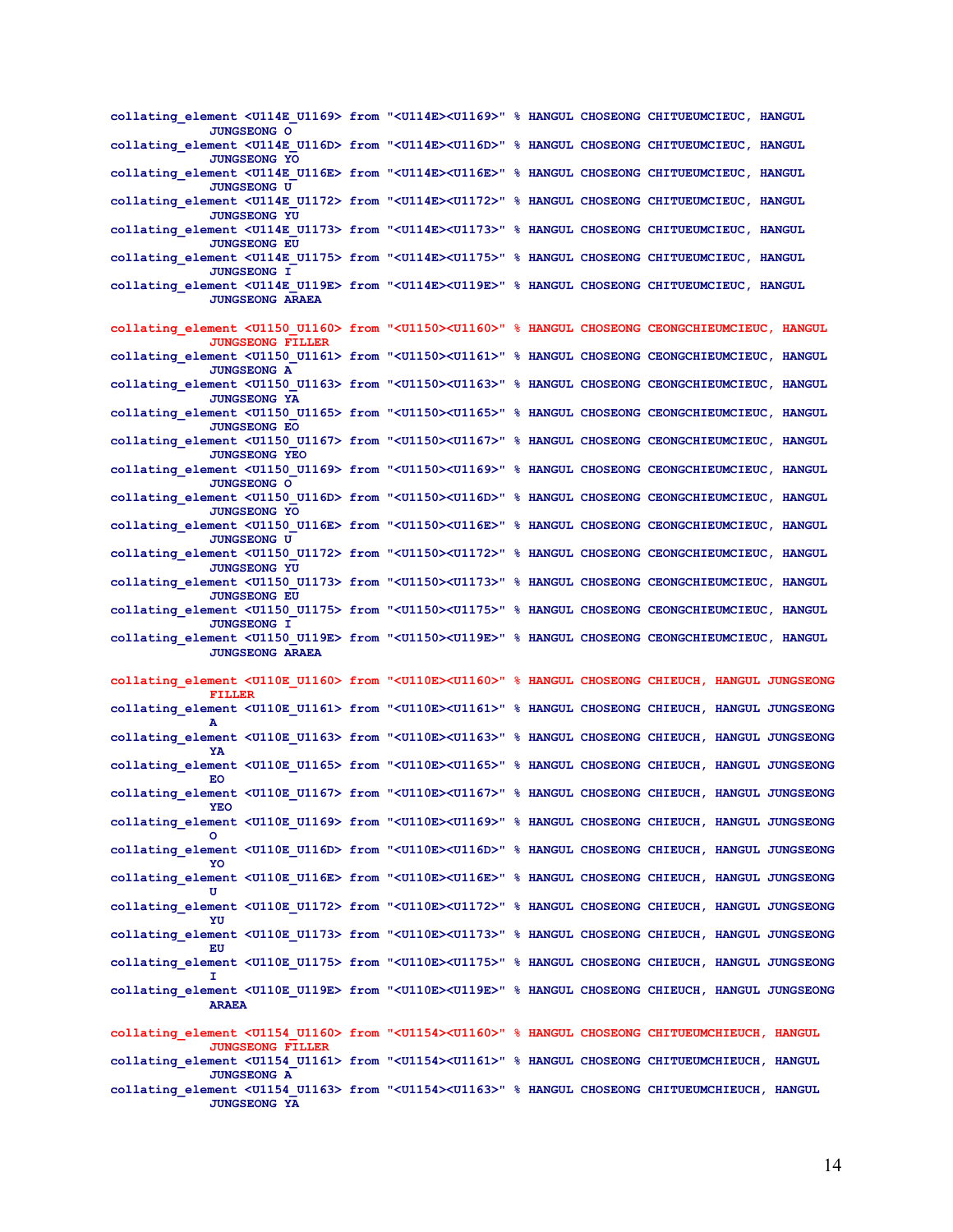**collating\_element <U1154\_U1165> from "<U1154><U1165>" % HANGUL CHOSEONG CHITUEUMCHIEUCH, HANGUL JUNGSEONG EO collating\_element <U1154\_U1167> from "<U1154><U1167>" % HANGUL CHOSEONG CHITUEUMCHIEUCH, HANGUL JUNGSEONG YEO collating\_element <U1154\_U1169> from "<U1154><U1169>" % HANGUL CHOSEONG CHITUEUMCHIEUCH, HANGUL JUNGSEONG O collating\_element <U1154\_U116D> from "<U1154><U116D>" % HANGUL CHOSEONG CHITUEUMCHIEUCH, HANGUL JUNGSEONG YO collating\_element <U1154\_U116E> from "<U1154><U116E>" % HANGUL CHOSEONG CHITUEUMCHIEUCH, HANGUL JUNGSEONG U collating\_element <U1154\_U1172> from "<U1154><U1172>" % HANGUL CHOSEONG CHITUEUMCHIEUCH, HANGUL JUNGSEONG YU collating\_element <U1154\_U1173> from "<U1154><U1173>" % HANGUL CHOSEONG CHITUEUMCHIEUCH, HANGUL JUNGSEONG EU collating\_element <U1154\_U1175> from "<U1154><U1175>" % HANGUL CHOSEONG CHITUEUMCHIEUCH, HANGUL JUNGSEONG I collating\_element <U1154\_U119E> from "<U1154><U119E>" % HANGUL CHOSEONG CHITUEUMCHIEUCH, HANGUL JUNGSEONG ARAEA collating\_element <U1155\_U1160> from "<U1155><U1160>" % HANGUL CHOSEONG CEONGCHIEUMCHIEUCH, HANGUL JUNGSEONG FILLER collating\_element <U1155\_U1161> from "<U1155><U1161>" % HANGUL CHOSEONG CEONGCHIEUMCHIEUCH, HANGUL JUNGSEONG A collating\_element <U1155\_U1163> from "<U1155><U1163>" % HANGUL CHOSEONG CEONGCHIEUMCHIEUCH, HANGUL JUNGSEONG YA collating\_element <U1155\_U1165> from "<U1155><U1165>" % HANGUL CHOSEONG CEONGCHIEUMCHIEUCH, HANGUL JUNGSEONG EO collating\_element <U1155\_U1167> from "<U1155><U1167>" % HANGUL CHOSEONG CEONGCHIEUMCHIEUCH, HANGUL JUNGSEONG YEO collating\_element <U1155\_U1169> from "<U1155><U1169>" % HANGUL CHOSEONG CEONGCHIEUMCHIEUCH, HANGUL JUNGSEONG O collating\_element <U1155\_U116D> from "<U1155><U116D>" % HANGUL CHOSEONG CEONGCHIEUMCHIEUCH, HANGUL JUNGSEONG YO collating\_element <U1155\_U116E> from "<U1155><U116E>" % HANGUL CHOSEONG CEONGCHIEUMCHIEUCH, HANGUL JUNGSEONG U collating\_element <U1155\_U1172> from "<U1155><U1172>" % HANGUL CHOSEONG CEONGCHIEUMCHIEUCH, HANGUL JUNGSEONG YU collating\_element <U1155\_U1173> from "<U1155><U1173>" % HANGUL CHOSEONG CEONGCHIEUMCHIEUCH, HANGUL JUNGSEONG EU collating\_element <U1155\_U1175> from "<U1155><U1175>" % HANGUL CHOSEONG CEONGCHIEUMCHIEUCH, HANGUL JUNGSEONG I collating\_element <U1155\_U119E> from "<U1155><U119E>" % HANGUL CHOSEONG CEONGCHIEUMCHIEUCH, HANGUL JUNGSEONG ARAEA collating\_element <U110F\_U1160> from "<U110F><U1160>" % HANGUL CHOSEONG KHIEUKH, HANGUL JUNGSEONG FILLER collating\_element <U110F\_U1161> from "<U110F><U1161>" % HANGUL CHOSEONG KHIEUKH, HANGUL JUNGSEONG A collating\_element <U110F\_U1163> from "<U110F><U1163>" % HANGUL CHOSEONG KHIEUKH, HANGUL JUNGSEONG YA collating\_element <U110F\_U1165> from "<U110F><U1165>" % HANGUL CHOSEONG KHIEUKH, HANGUL JUNGSEONG EO collating\_element <U110F\_U1167> from "<U110F><U1167>" % HANGUL CHOSEONG KHIEUKH, HANGUL JUNGSEONG YEO collating\_element <U110F\_U1169> from "<U110F><U1169>" % HANGUL CHOSEONG KHIEUKH, HANGUL JUNGSEONG O collating\_element <U110F\_U116D> from "<U110F><U116D>" % HANGUL CHOSEONG KHIEUKH, HANGUL JUNGSEONG YO collating\_element <U110F\_U116E> from "<U110F><U116E>" % HANGUL CHOSEONG KHIEUKH, HANGUL JUNGSEONG U collating\_element <U110F\_U1172> from "<U110F><U1172>" % HANGUL CHOSEONG KHIEUKH, HANGUL JUNGSEONG YU collating\_element <U110F\_U1173> from "<U110F><U1173>" % HANGUL CHOSEONG KHIEUKH, HANGUL JUNGSEONG EU collating\_element <U110F\_U1175> from "<U110F><U1175>" % HANGUL CHOSEONG KHIEUKH, HANGUL JUNGSEONG I collating\_element <U110F\_U119E> from "<U110F><U119E>" % HANGUL CHOSEONG KHIEUKH, HANGUL JUNGSEONG ARAEA collating\_element <U1110\_U1160> from "<U1110><U1160>" % HANGUL CHOSEONG THIEUTH, HANGUL JUNGSEONG FILLER**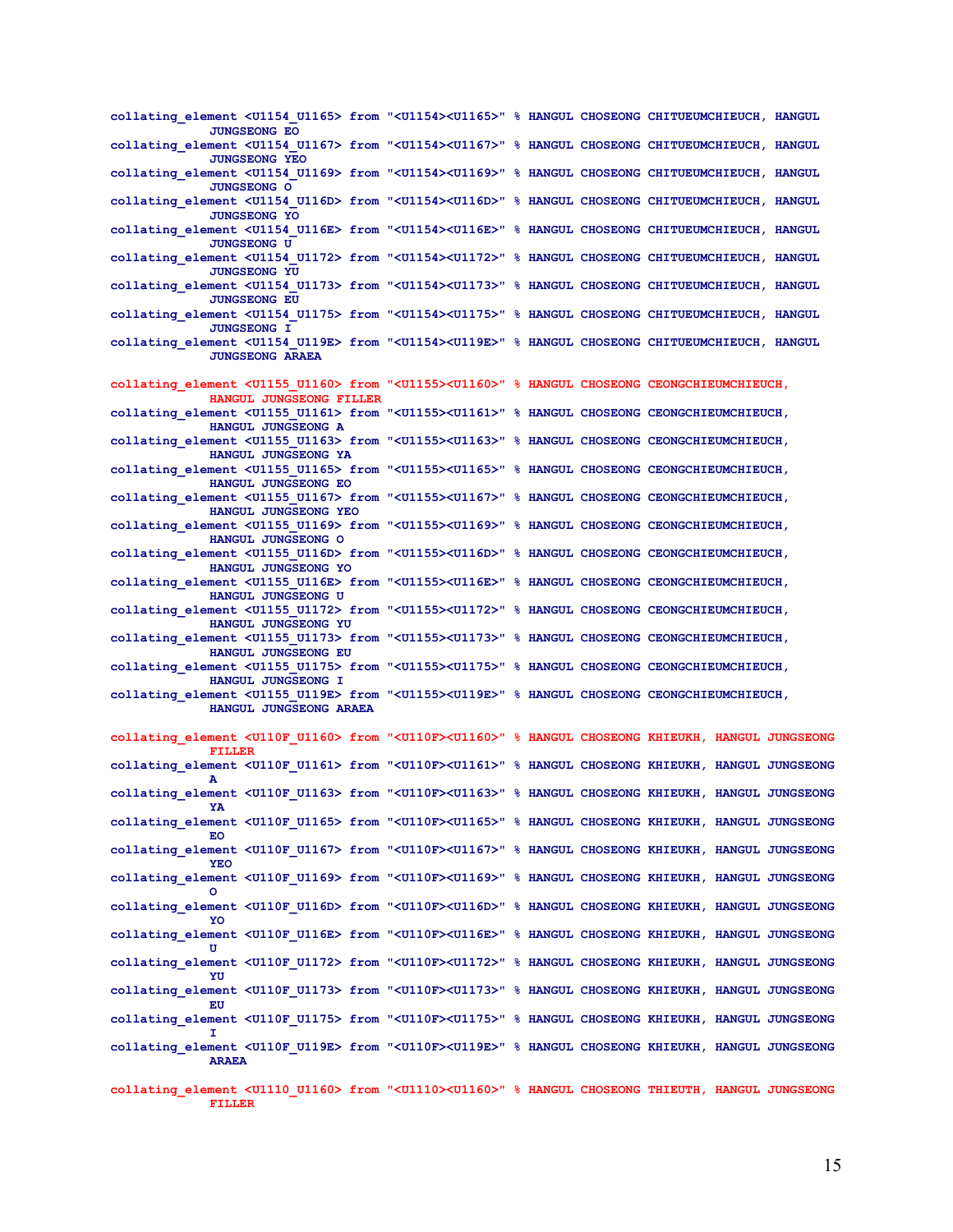**collating\_element <U1110\_U1161> from "<U1110><U1161>" % HANGUL CHOSEONG THIEUTH, HANGUL JUNGSEONG A collating\_element <U1110\_U1163> from "<U1110><U1163>" % HANGUL CHOSEONG THIEUTH, HANGUL JUNGSEONG YA collating\_element <U1110\_U1165> from "<U1110><U1165>" % HANGUL CHOSEONG THIEUTH, HANGUL JUNGSEONG EO collating\_element <U1110\_U1167> from "<U1110><U1167>" % HANGUL CHOSEONG THIEUTH, HANGUL JUNGSEONG YEO collating\_element <U1110\_U1169> from "<U1110><U1169>" % HANGUL CHOSEONG THIEUTH, HANGUL JUNGSEONG O collating\_element <U1110\_U116D> from "<U1110><U116D>" % HANGUL CHOSEONG THIEUTH, HANGUL JUNGSEONG YO collating\_element <U1110\_U116E> from "<U1110><U116E>" % HANGUL CHOSEONG THIEUTH, HANGUL JUNGSEONG U collating\_element <U1110\_U1172> from "<U1110><U1172>" % HANGUL CHOSEONG THIEUTH, HANGUL JUNGSEONG YU collating\_element <U1110\_U1173> from "<U1110><U1173>" % HANGUL CHOSEONG THIEUTH, HANGUL JUNGSEONG EU collating\_element <U1110\_U1175> from "<U1110><U1175>" % HANGUL CHOSEONG THIEUTH, HANGUL JUNGSEONG I collating\_element <U1110\_U119E> from "<U1110><U119E>" % HANGUL CHOSEONG THIEUTH, HANGUL JUNGSEONG ARAEA collating\_element <U1111\_U1160> from "<U1111><U1160>" % HANGUL CHOSEONG PHIEUPH, HANGUL JUNGSEONG FILLER collating\_element <U1111\_U1161> from "<U1111><U1161>" % HANGUL CHOSEONG PHIEUPH, HANGUL JUNGSEONG A collating\_element <U1111\_U1163> from "<U1111><U1163>" % HANGUL CHOSEONG PHIEUPH, HANGUL JUNGSEONG YA collating\_element <U1111\_U1165> from "<U1111><U1165>" % HANGUL CHOSEONG PHIEUPH, HANGUL JUNGSEONG EO collating\_element <U1111\_U1167> from "<U1111><U1167>" % HANGUL CHOSEONG PHIEUPH, HANGUL JUNGSEONG YEO collating\_element <U1111\_U1169> from "<U1111><U1169>" % HANGUL CHOSEONG PHIEUPH, HANGUL JUNGSEONG O collating\_element <U1111\_U116D> from "<U1111><U116D>" % HANGUL CHOSEONG PHIEUPH, HANGUL JUNGSEONG YO collating\_element <U1111\_U116E> from "<U1111><U116E>" % HANGUL CHOSEONG PHIEUPH, HANGUL JUNGSEONG U collating\_element <U1111\_U1172> from "<U1111><U1172>" % HANGUL CHOSEONG PHIEUPH, HANGUL JUNGSEONG YU collating\_element <U1111\_U1173> from "<U1111><U1173>" % HANGUL CHOSEONG PHIEUPH, HANGUL JUNGSEONG EU collating\_element <U1111\_U1175> from "<U1111><U1175>" % HANGUL CHOSEONG PHIEUPH, HANGUL JUNGSEONG I collating\_element <U1111\_U119E> from "<U1111><U119E>" % HANGUL CHOSEONG PHIEUPH, HANGUL JUNGSEONG ARAEA collating\_element <U1112\_U1160> from "<U1112><U1160>" % HANGUL CHOSEONG HIEUH, HANGUL JUNGSEONG FILLER collating\_element <U1112\_U1161> from "<U1112><U1161>" % HANGUL CHOSEONG HIEUH, HANGUL JUNGSEONG A collating\_element <U1112\_U1163> from "<U1112><U1163>" % HANGUL CHOSEONG HIEUH, HANGUL JUNGSEONG YA collating\_element <U1112\_U1165> from "<U1112><U1165>" % HANGUL CHOSEONG HIEUH, HANGUL JUNGSEONG EO collating\_element <U1112\_U1167> from "<U1112><U1167>" % HANGUL CHOSEONG HIEUH, HANGUL JUNGSEONG YEO collating\_element <U1112\_U1169> from "<U1112><U1169>" % HANGUL CHOSEONG HIEUH, HANGUL JUNGSEONG O collating\_element <U1112\_U116D> from "<U1112><U116D>" % HANGUL CHOSEONG HIEUH, HANGUL JUNGSEONG YO collating\_element <U1112\_U116E> from "<U1112><U116E>" % HANGUL CHOSEONG HIEUH, HANGUL JUNGSEONG U collating\_element <U1112\_U1172> from "<U1112><U1172>" % HANGUL CHOSEONG HIEUH, HANGUL JUNGSEONG YU collating\_element <U1112\_U1173> from "<U1112><U1173>" % HANGUL CHOSEONG HIEUH, HANGUL JUNGSEONG EU collating\_element <U1112\_U1175> from "<U1112><U1175>" % HANGUL CHOSEONG HIEUH, HANGUL JUNGSEONG I collating\_element <U1112\_U119E> from "<U1112><U119E>" % HANGUL CHOSEONG HIEUH, HANGUL JUNGSEONG ARAEA collating\_element <U1159\_U1160> from "<U1159><U1160>" % HANGUL CHOSEONG YEORINHIEUH, HANGUL** 

**JUNGSEONG FILLER**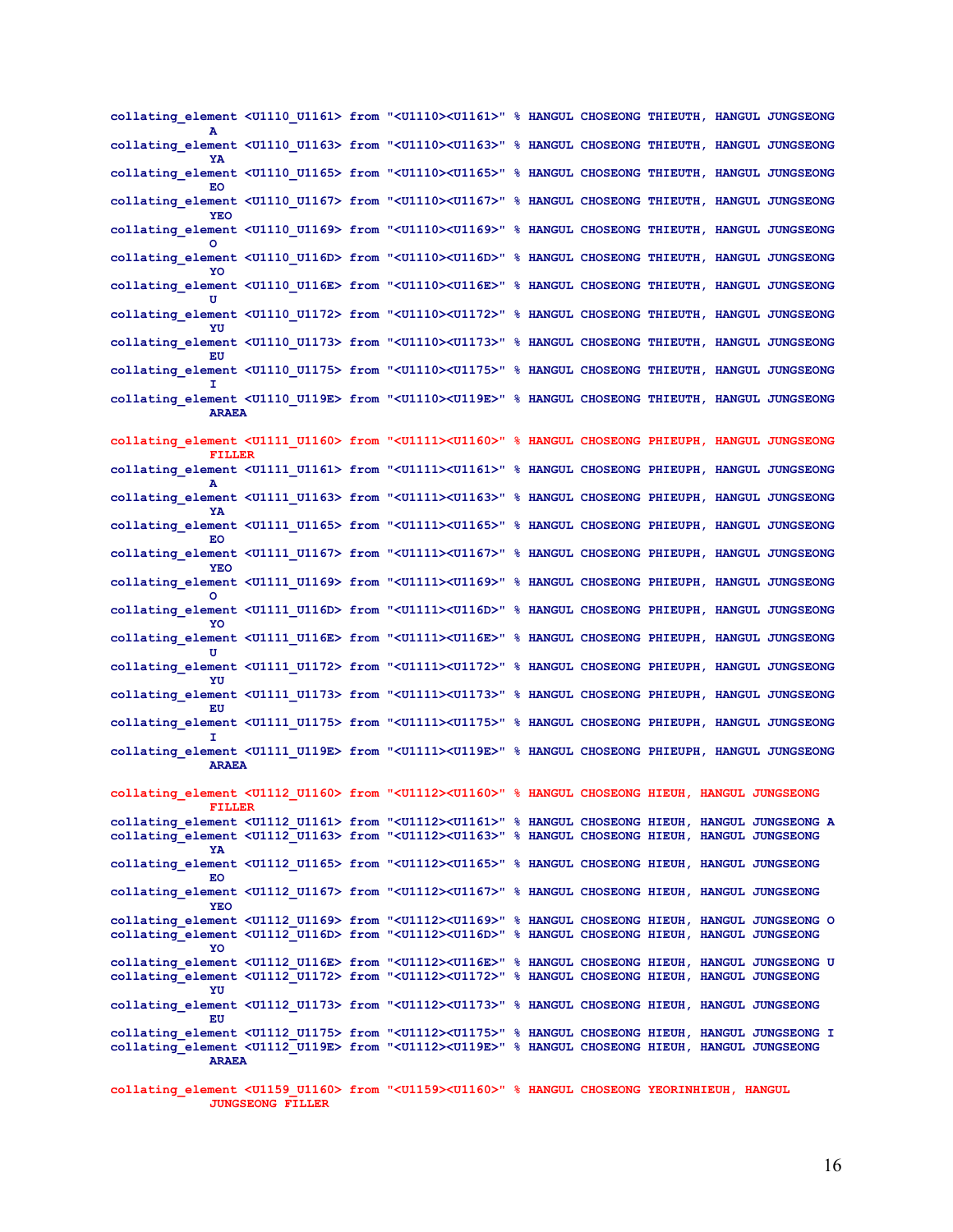**collating\_element <U1159\_U1161> from "<U1159><U1161>" % HANGUL CHOSEONG YEORINHIEUH, HANGUL JUNGSEONG A collating\_element <U1159\_U1163> from "<U1159><U1163>" % HANGUL CHOSEONG YEORINHIEUH, HANGUL JUNGSEONG YA collating\_element <U1159\_U1165> from "<U1159><U1165>" % HANGUL CHOSEONG YEORINHIEUH, HANGUL JUNGSEONG EO collating\_element <U1159\_U1167> from "<U1159><U1167>" % HANGUL CHOSEONG YEORINHIEUH, HANGUL JUNGSEONG YEO collating\_element <U1159\_U1169> from "<U1159><U1169>" % HANGUL CHOSEONG YEORINHIEUH, HANGUL JUNGSEONG O collating\_element <U1159\_U116D> from "<U1159><U116D>" % HANGUL CHOSEONG YEORINHIEUH, HANGUL JUNGSEONG YO collating\_element <U1159\_U116E> from "<U1159><U116E>" % HANGUL CHOSEONG YEORINHIEUH, HANGUL JUNGSEONG U collating\_element <U1159\_U1172> from "<U1159><U1172>" % HANGUL CHOSEONG YEORINHIEUH, HANGUL JUNGSEONG YU collating\_element <U1159\_U1173> from "<U1159><U1173>" % HANGUL CHOSEONG YEORINHIEUH, HANGUL JUNGSEONG EU collating\_element <U1159\_U1175> from "<U1159><U1175>" % HANGUL CHOSEONG YEORINHIEUH, HANGUL JUNGSEONG I collating\_element <U1159\_U119E> from "<U1159><U119E>" % HANGUL CHOSEONG YEORINHIEUH, HANGUL JUNGSEONG ARAEA**

%% <CHOSEONG FILLER, JUNGSEONG FILLER> is intentionally excluded; such a combination should be ignored at levels 1-3. **collating\_element <U115F\_U1161> from "<U115F><U1161>" % HANGUL CHOSEONG FILLER, HANGUL JUNGSEONG A collating\_element <U115F\_U1163> from "<U115F><U1163>" % HANGUL CHOSEONG FILLER, HANGUL JUNGSEONG YA collating\_element <U115F\_U1165> from "<U115F><U1165>" % HANGUL CHOSEONG FILLER, HANGUL JUNGSEONG EO collating\_element <U115F\_U1167> from "<U115F><U1167>" % HANGUL CHOSEONG FILLER, HANGUL JUNGSEONG YEO collating\_element <U115F\_U1169> from "<U115F><U1169>" % HANGUL CHOSEONG FILLER, HANGUL JUNGSEONG O collating\_element <U115F\_U116D> from "<U115F><U116D>" % HANGUL CHOSEONG FILLER, HANGUL JUNGSEONG YO collating\_element <U115F\_U116E> from "<U115F><U116E>" % HANGUL CHOSEONG FILLER, HANGUL JUNGSEONG U collating\_element <U115F\_U1172> from "<U115F><U1172>" % HANGUL CHOSEONG FILLER, HANGUL JUNGSEONG YU collating\_element <U115F\_U1173> from "<U115F><U1173>" % HANGUL CHOSEONG FILLER, HANGUL JUNGSEONG EU collating\_element <U115F\_U1175> from "<U115F><U1175>" % HANGUL CHOSEONG FILLER, HANGUL JUNGSEONG I collating\_element <U115F\_U119E> from "<U115F><U119E>" % HANGUL CHOSEONG FILLER, HANGUL JUNGSEONG ARAEA** 

*collating\_element <U1105\_U110B> from "<U1105><U110B>" % HANGUL CHOSEONG RIEUL-IEUNG (KAPYEOUNRIEUL) collating\_element <U1106\_U110B> from "<U1106><U110B>" % HANGUL CHOSEONG MIEUM-IEUNG (KAPYEOUNMIEUM) collating\_element <U1107\_U110B> from "<U1107><U110B>" % HANGUL CHOSEONG PIEUP-IEUNG (KAPYEOUNPIEUP) collating\_element <U1107\_U1107\_U110B> from "<U1107><U1107><U110B>" % HANGUL CHOSEONG SSANGPIEUP-IEUNG (KAPYEOUNSSANGPIEUP) collating\_element <U1111\_U110B> from "<U1111><U110B>" % HANGUL CHOSEONG PHIEUPH-IEUNG (KAPYEOUNPHIEUPH) collating\_element <U11AF\_U11BC> from "<U11AF><U11BC>" % HANGUL JONGSEONG RIEUL-IEUNG (KAPYEOUNRIEUL) collating\_element <U11B7\_U11BC> from "<U11B7><U11BC>" % HANGUL JONGSEONG MIEUM-IEUNG (KAPYEOUNMIEUM) collating\_element <U11B8\_U11BC> from "<U11B8><U11BC>" % HANGUL JONGSEONG PIEUP-IEUNG (KAPYEOUNPIEUP)* 

*collating\_element <U11B8\_U11B8\_U11BC> from "<U11B8><U11B8><U11BC>" % HANGUL JONGSEONG SSANGPIEUP-IEUNG (KAPYEOUNSSANGPIEUP)*

*collating\_element <U11C1\_U11BC> from "<U11C1><U11BC>" % HANGUL JONGSEONG PHIEUPH-IEUNG (KAPYEOUNPHIEUPH)*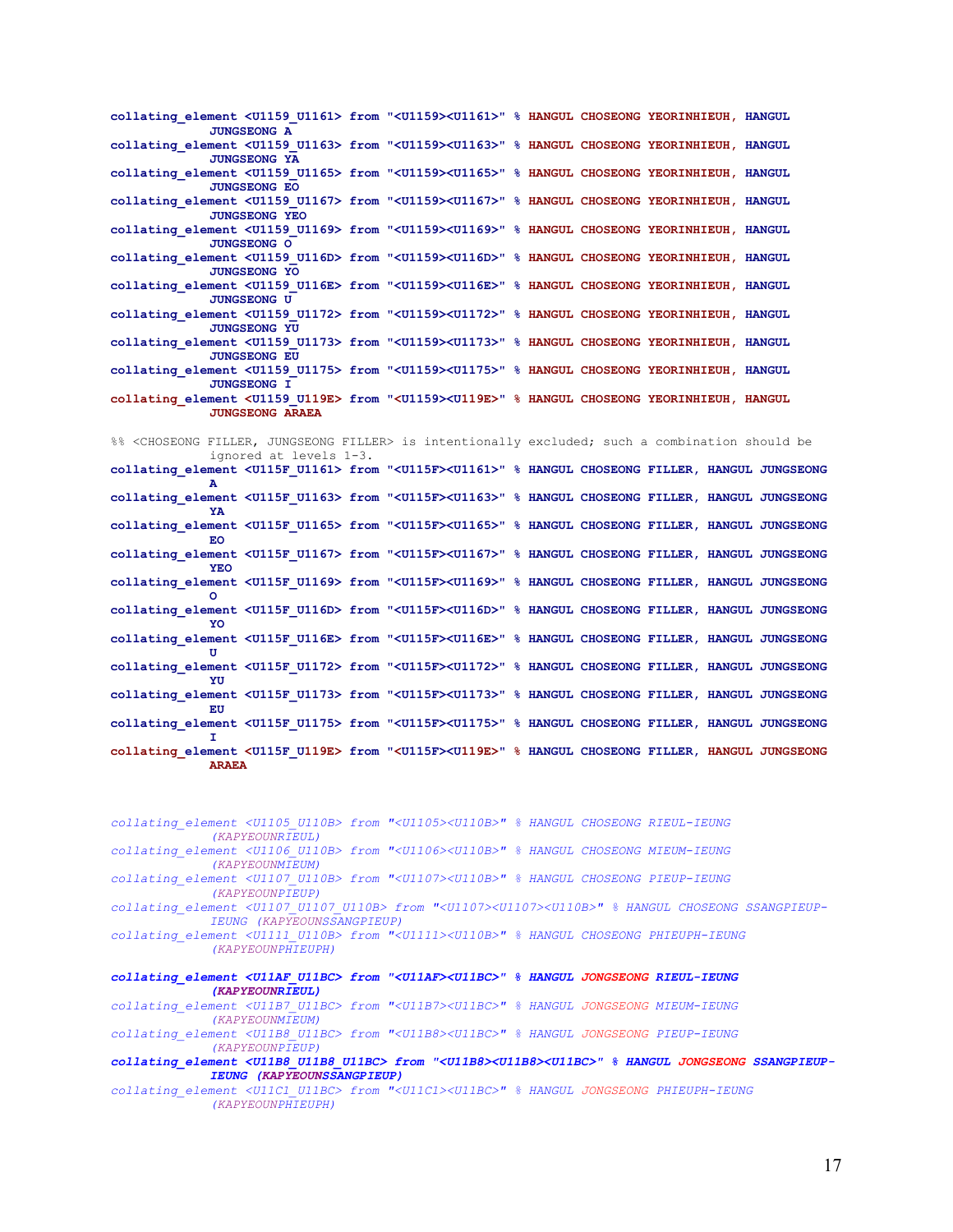%%%%%%%%%%%%%%%%%%%%%%%%%%%%%%%%%%%%% %%%%%%%%%%%%%%%%%%%%%%%%%%%%%%%%%%%%% %%%%%%%%%%%%%%%%%%%%%%%%%%%%%%%%%%%%%

%%%%%%%%%%%%%%%%%%%%% Scripts before Hangul here %%%%%%%%%%%%%%%%%%%%%%%%%%%%%%%%%%

% Weighting of collating symbols for Hangul (the order here is important):

| $<$ v1160 $>$     | %% The 11 basic Hangul vowels, first vowel in syllable, modern order, plus vowel filler:<br>နွေ -<br>HANGUL JUNGSEONG FILLER |
|-------------------|------------------------------------------------------------------------------------------------------------------------------|
| $<$ v1161 $>$     | %   RANGUL JUNGSEONG A                                                                                                       |
| $<$ v $1163>$     | % F, HANGUL JUNGSEONG YA                                                                                                     |
| $<$ v1165 $>$     | % 1, HANGUL JUNGSEONG EO                                                                                                     |
| $<$ V1167> $\sim$ | % 1, HANGUL JUNGSEONG YEO                                                                                                    |
| $<$ v $1169$      | $\frac{1}{2}$ +, HANGUL JUNGSEONG O                                                                                          |
| $<$ V116D $>$     | % 出, HANGUL JUNGSEONG YO                                                                                                     |
| $<$ V116E $>$     | % T, HANGUL JUNGSEONG U                                                                                                      |
| $V1172>$          | <b>% TT, HANGUL JUNGSEONG YU</b>                                                                                             |
| $V1173>$          | % -, HANGUL JUNGSEONG EU                                                                                                     |
| $V1175>$          | %   . HANGUL JUNGSEONG I                                                                                                     |
| $<$ V119E $>$     | % . HANGUL JUNGSEONG ARAEA                                                                                                   |

%% The 17 basic Hangul consonants, lead copy, modern order, plus lead consonant filler:

| $<$ S1100 $>$                       |  | % ¬, HANGUL CHOSEONG KIYEOK                |                                  |
|-------------------------------------|--|--------------------------------------------|----------------------------------|
| $<$ S1102 $>$                       |  | % L, HANGUL CHOSEONG NIEUN                 |                                  |
| $<$ S1103 $>$                       |  | % □, HANGUL CHOSEONG TIKEUT                |                                  |
| $<$ S1105 $>$                       |  | % 己, HANGUL CHOSEONG RIEUL                 |                                  |
| $<$ S1106 $>$                       |  | % 口, HANGUL CHOSEONG MIEUM                 |                                  |
| $<$ S1107> $\sim$                   |  | % 日, HANGUL CHOSEONG PIEUP                 |                                  |
| $<$ S1109> $\overline{\phantom{1}}$ |  | % 人, HANGUL CHOSEONG SIOS                  |                                  |
| $<$ S1140 $>$                       |  | % A, HANGUL CHOSEONG PANSIOS               |                                  |
| $<$ S110B $>$                       |  | % O, HANGUL CHOSEONG IEUNG                 |                                  |
| $<$ S114C $>$                       |  | % O, HANGUL CHOSEONG YESIEUNG              |                                  |
| $<$ S110C $>$                       |  | % 天, HANGUL CHOSEONG CIEUC                 |                                  |
| $<$ S110E $>$                       |  | % 六, HANGUL CHOSEONG CHIEUCH               |                                  |
| $<$ S110F $>$                       |  | % ㅋ, HANGUL CHOSEONG KHIEUKH               |                                  |
| $<$ S1110 $>$                       |  | <b>&amp; E, HANGUL CHOSEONG THIEUTH</b>    |                                  |
| $<$ S1111>                          |  | % $\overline{u}$ , HANGUL CHOSEONG PHIEUPH |                                  |
| $<$ S1112 $>$                       |  | % ㅎ, HANGUL CHOSEONG HIEUH                 |                                  |
| $<$ S1159 $>$                       |  |                                            | % 5, HANGUL CHOSEONG YEORINHIEUH |
| $<$ S115F $>$                       |  | <b>&amp; HANGUL CHOSEONG FILLER</b>        |                                  |

 $% \textit{Stab} \xspace-10.058 \textit{W} \xspace-10.058 \textit{W} \xspace-10.058 \textit{W} \xspace-10.058 \textit{W} \xspace-10.058 \textit{W} \xspace-10.058 \textit{W} \xspace-10.058 \textit{W} \xspace-10.058 \textit{W} \xspace-10.058 \textit{W} \xspace-10.058 \textit{W} \xspace-10.058 \textit{W} \xspace-10.058 \textit{W} \xspace-10.058 \textit{W} \xspace-$ 

 $\texttt{88888888888888888888800}$ %%%%%%%%%%%%%%%%%%end of scripts%%%%%%%%%%%%%%%%%%%%%%%%%%%%%%%%%%%%%%  $% \begin{minipage}{0.4\textwidth} \begin{subfigure}{@{\qquad}l@{}} \end{subfigure} \begin{subfigure}{@{\qquad}l@{}} \end{subfigure} \begin{subfigure}{@{\qquad}l@{}} \end{subfigure} \begin{subfigure}{@{\qquad}l@{}} \end{subfigure} \begin{subfigure}{@{\qquad}l@{}} \end{subfigure} \begin{subfigure}{@{\qquad}l@{}} \end{subfigure} \begin{subfigure}{@{\qquad}l@{}} \end{subfigure} \begin{subfigure}{@{\qquad}l@{}} \end{subfigure} \begin{subfigure}{@{\qquad}l@{}} \end{subfigure} \begin{subfigure}{@{\qquad}l@{}} \$ %%%%%%%%%%%%%%%%%%end of scripts%%%%%%%%%%%%%%%%%%%%%%%%%%%%%%%%%%%%%% %%%%%%%%%%%%%%%%%%end of scripts%%%%%%%%%%%%%%%%%%%%%%%%%%%%%%%%%%%%%% %%%%%%%%%%%%%%%%%%end of scripts%%%%%%%%%%%%%%%%%%%%%%%%%%%%%%%%%%%%%%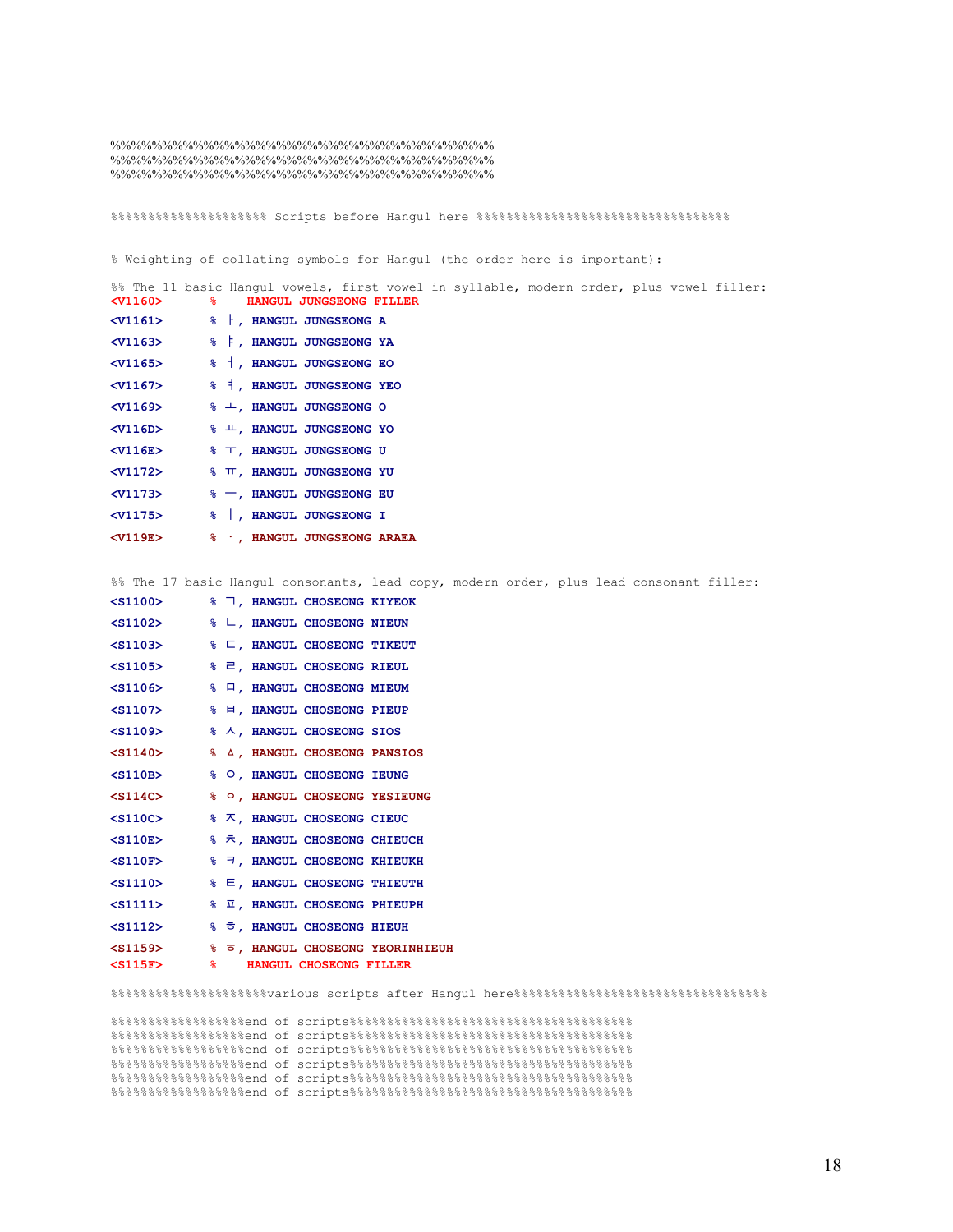| %% The 17 basic Hangul consonants, trail copy, modern order:            |  |  |                                             |  |  |  |
|-------------------------------------------------------------------------|--|--|---------------------------------------------|--|--|--|
| $<$ S11A8 $>$                                                           |  |  | % 7, HANGUL JONGSEONG KIYEOK                |  |  |  |
| $<$ S11AB $>$                                                           |  |  | % L, HANGUL JONGSEONG NIEUN                 |  |  |  |
| $<$ S11AE $>$                                                           |  |  | % □, HANGUL JONGSEONG TIKEUT                |  |  |  |
| $\leq$ S11AF> $\approx$ $\approx$ $\approx$ , HANGUL JONGSEONG RIEUL    |  |  |                                             |  |  |  |
| <s11b7> % A, HANGUL JONGSEONG MIEUM</s11b7>                             |  |  |                                             |  |  |  |
|                                                                         |  |  |                                             |  |  |  |
| <s11ba> % &lt; A, HANGUL JONGSEONG SIOS</s11ba>                         |  |  |                                             |  |  |  |
| $<$ S11EB $>$                                                           |  |  | % A, HANGUL JONGSEONG PANSIOS               |  |  |  |
| $<$ S11BC $>$                                                           |  |  | % O, HANGUL JONGSEONG IEUNG                 |  |  |  |
| <s11f0> % % , HANGUL JONGSEONG YESIEUNG</s11f0>                         |  |  |                                             |  |  |  |
| $\le$ S11BD> $\qquad$ $\frac{1}{2}$ $\sqrt{2}$ , HANGUL JONGSEONG CIEUC |  |  |                                             |  |  |  |
| $<$ S11BE $>$                                                           |  |  | % 六, HANGUL JONGSEONG CHIEUCH               |  |  |  |
| $<$ S11BF $>$                                                           |  |  | % 刁, HANGUL JONGSEONG KHIEUKH               |  |  |  |
| $<$ S11C0 $>$                                                           |  |  | % E, HANGUL JONGSEONG THIEUTH               |  |  |  |
| $<$ S11C1 $>$                                                           |  |  | % $\overline{u}$ , HANGUL JONGSEONG PHIEUPH |  |  |  |
| $<$ S11C2 $>$                                                           |  |  | % ㅎ, HANGUL JONGSEONG HIEUH                 |  |  |  |
| <s11f9> % 5, HANGUL JONGSEONG YEORINHIEUH</s11f9>                       |  |  |                                             |  |  |  |
| <k115f> 8 used for JONGSEONG KAPYEOUN</k115f>                           |  |  |                                             |  |  |  |

%% The 11 basic Hangul vowels, not first vowel in syllable, modern order:

| $<$ S1161>    |  | %   , HANGUL JUNGSEONG A             |  |
|---------------|--|--------------------------------------|--|
| $<$ S1163>    |  | % F, HANGUL JUNGSEONG YA             |  |
| $<$ S1165 $>$ |  | %   HANGUL JUNGSEONG EO              |  |
| $<$ S1167>    |  | %   HANGUL JUNGSEONG YEO             |  |
| $<$ S1169 $>$ |  | % +, HANGUL JUNGSEONG O              |  |
| $<$ S116D $>$ |  | % 出, HANGUL JUNGSEONG YO             |  |
| $<$ S116E $>$ |  | % T, HANGUL JUNGSEONG U              |  |
| $<$ S1172 $>$ |  | <b>&amp; TT, HANGUL JUNGSEONG YU</b> |  |
| $<$ S1173 $>$ |  | % -, HANGUL JUNGSEONG EU             |  |
| $<$ S1175 $>$ |  | %   , HANGUL JUNGSEONG I             |  |
| $<$ S119E $>$ |  | % ., HANGUL JUNGSEONG ARAEA          |  |

%%% Dependent vowels for Indic scripts here. (Including Khmer, Tibetan, and maybe the vowels for Thai, Lao, and Polynesian scripts too)

%%% Viramas (and silent dependent vowels) here.

%%%% end of weight name declarations and weight assigments to the weight names.

%%%%%%%%%%%%%%%%%%%%%%%%%%%%%%%%%%%%%%%%%%%%%%%%%%%%%%%%%%%%%%%%%%%%%%%%%%%%%%%%%%%%% %%%%%%%%%%%%%%%%%%%%%%%%%%%%%%%%%%%%%%%%%%%%%%%%%%%%%%%%%%%%%%%%%%%%%%%%%%%%%%%%%%%%% %%%%%%%%%%%%%%%%%%%%%%%%%%%%%%%%%%%%%%%%%%%%%%%%%%%%%%%%%%%%%%%%%%%%%%%%%%%%%%%%%%%%% %%%%%%%%%%%%%%%%%%%%%%%%%%%%%%%%%%%%%%%%%%%%%%%%%%%%%%%%%%%%%%%%%%%%%%%%%%%%%%%%%%%%% %%%%%%%%%%%%%%%%%%%%%%%%%%%%%%%%%%%%%%%%%%%%%%%%%%%%%%%%%%%%%%%%%%%%%%%%%%%%%%%%%%%%%

% Weighting table for Hangul, except Hangul syllables (which are collated by their NFD form), and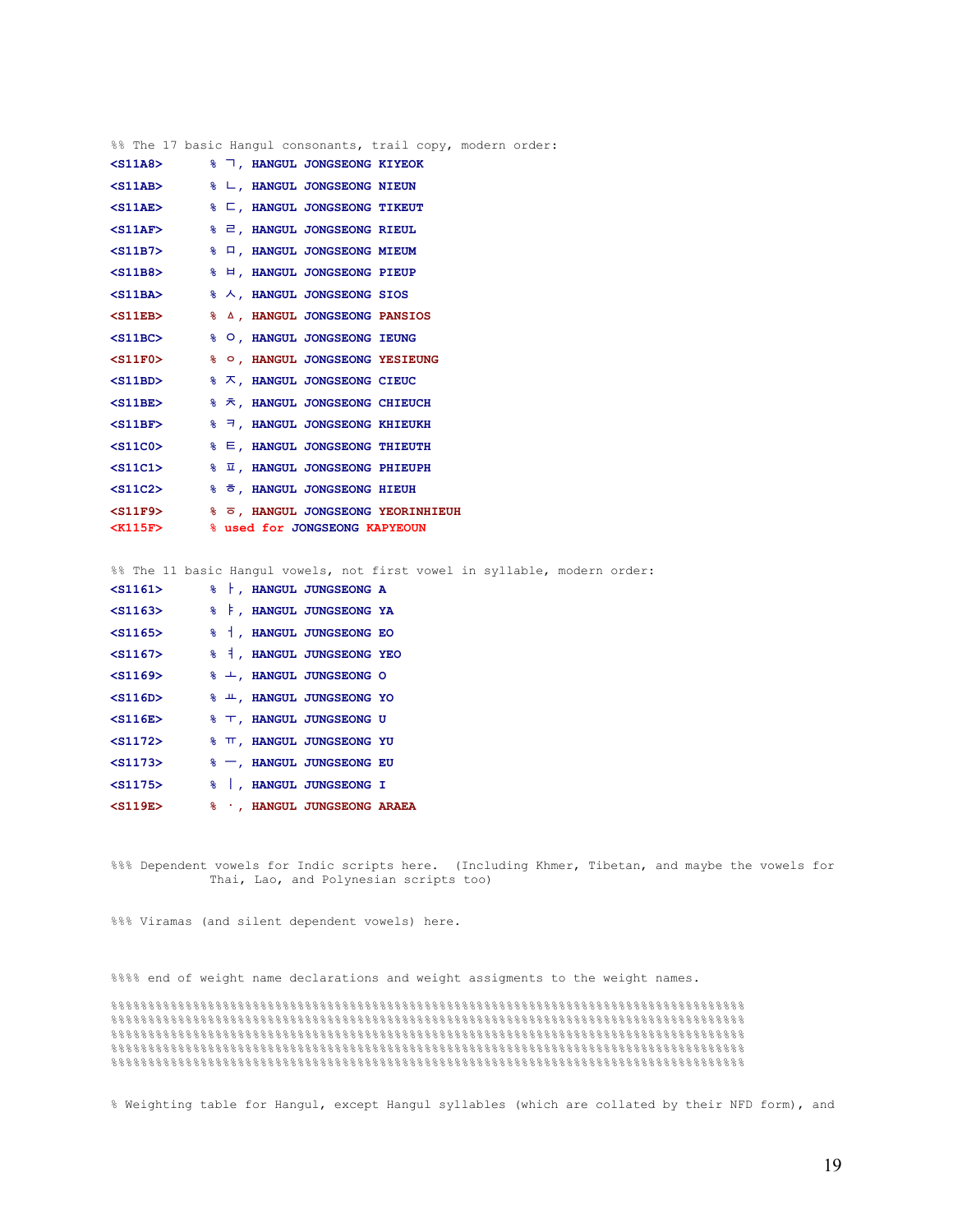% except Hangul letter cluster Jamos (which also must be expanded to their constituent letters).  $\frac{8}{6}$ % The order here is arbitrary (except for the fourth level weight, which is unimportant), but % the order used here is, for review purposes, the one implied by the weights as assigned above.

**<U115F> IGNORE;IGNORE;IGNORE;<U115F> % HANGUL CHOSEONG FILLER (but see handling of contractions below) <U1160> IGNORE;IGNORE;IGNORE;<U1160> % HANGUL JUNGSEONG FILLER (but see handling of contractions below) <U3164> IGNORE;IGNORE;IGNORE;<U3164> % HANGUL FILLER <UFFA0> INGORE;IGNORE;IGNORE;<UFFA0> % HALFWIDTH HANGUL FILLER** 

% Hangul tone marks (handled as accents):

<U302E> IGNORE;<D302E>;<MIN>;<U302E> % HANGUL SINGLE DOT TONE MARK (applies to entire syllable) <U302F> IGNORE;<D302F>;<MIN>;<U302F> % HANGUL DOUBLE DOT TONE MARK (applies to entire syllable)

% Precomposed Hangul syllables are decomposed algorithmically in the required prehandling. % So are optionally also Hangul jamo cluster characters, but not compatibility characters.

%%%%%%%%%%%%%%%%%%%%%%%%%%%%%%%%%%%%% %%%%%%%%%%%%%%%%%%%%%%%%%%%%%%%%%%%%% %%%%%%%%%%%%%%%%%%%%%%%%%%%%%%%%%%%%%

#### **%%%%% Scripts before Hangul here %%%%**

%%%%%%%%%%%%%%%%%%%%%%%%%%%%%%%%%%%%% %%%%%%%%%%%%%%%%%%%%%%%%%%%%%%%%%%%%% %%%%%%%%%%%%%%%%%%%%%%%%%%%%%%%%%%%%%

```
%% Hangul vowel letter cluster characters (should not occur in the input, if everything is done 
             right...)
```

```
<U1176> "<V1161><S1169>";"<BASE><BASE>";"<MIN><MIN>";<U1176> % HANGUL JUNGSEONG A-O 
<U1177> "<V1161><S116E>";"<BASE><BASE>";"<MIN><MIN>";<U1177> % HANGUL JUNGSEONG A-U 
<U1162> "<V1161><S1175>";"<BASE><BASE>";"<MIN><MIN>";<U1162> % HANGUL JUNGSEONG AE (A-I) 
<U1178> "<V1163><S1169>";"<BASE><BASE>";"<MIN><MIN>";<U1178> % HANGUL JUNGSEONG YA-O 
<U1179> "<V1163><S116D>";"<BASE><BASE>";"<MIN><MIN>";<U1179> % HANGUL JUNGSEONG YA-YO 
<U1164> "<V1163><S1175>";"<BASE><BASE>";"<MIN><MIN>";<U1164> % HANGUL JUNGSEONG YAE (YA-I) 
<U117A> "<V1165><S1169>";"<BASE><BASE>";"<MIN><MIN>";<U117A> % HANGUL JUNGSEONG EO-O 
<U117B> "<V1165><S116E>";"<BASE><BASE>";"<MIN><MIN>";<U117B> % HANGUL JUNGSEONG EO-U 
<U117C> "<V1165><S1173>";"<BASE><BASE>";"<MIN><MIN>";<U117C> % HANGUL JUNGSEONG EO-EU 
<U1166> "<V1165><S1175>";"<BASE><BASE>";"<MIN><MIN>";<U1166> % HANGUL JUNGSEONG E (EO-I) 
<U117D> "<V1167><S1169>";"<BASE><BASE>";"<MIN><MIN>";<U117D> % HANGUL JUNGSEONG YEO-O 
<U117E> "<V1167><S116E>";"<BASE><BASE>";"<MIN><MIN>";<U117E> % HANGUL JUNGSEONG YEO-U 
<U1168> "<V1167><S1175>";"<BASE><BASE>";"<MIN><MIN>";<U1168> % HANGUL JUNGSEONG YE (YEO-I) 
<U116A> "<V1169><S1161>";"<BASE><BASE>";"<MIN><MIN>";<U116A> % HANGUL JUNGSEONG WA (O-A) 
<U116B> "<V1169><S1161><S1175>";"<BASE><BASE><BASE>";"<MIN><MIN><MIN>";<U116B> % HANGUL JUNGSEONG 
             WAE (O-A-I) 
<U117F> "<V1169><S1165>";"<BASE><BASE>";"<MIN><MIN>";<U117F> % HANGUL JUNGSEONG O-EO 
<U1180> "<V1169><S1165><S1175>";"<BASE><BASE><BASE>";"<MIN><MIN><MIN>";<U1180> % HANGUL JUNGSEONG 
             O-E (O-EO-I) 
<U1181> "<V1169><S1167><S1175>";"<BASE><BASE><BASE>";"<MIN><MIN><MIN>";<U1181> % HANGUL JUNGSEONG 
             O-YE (O-YEO-I)
```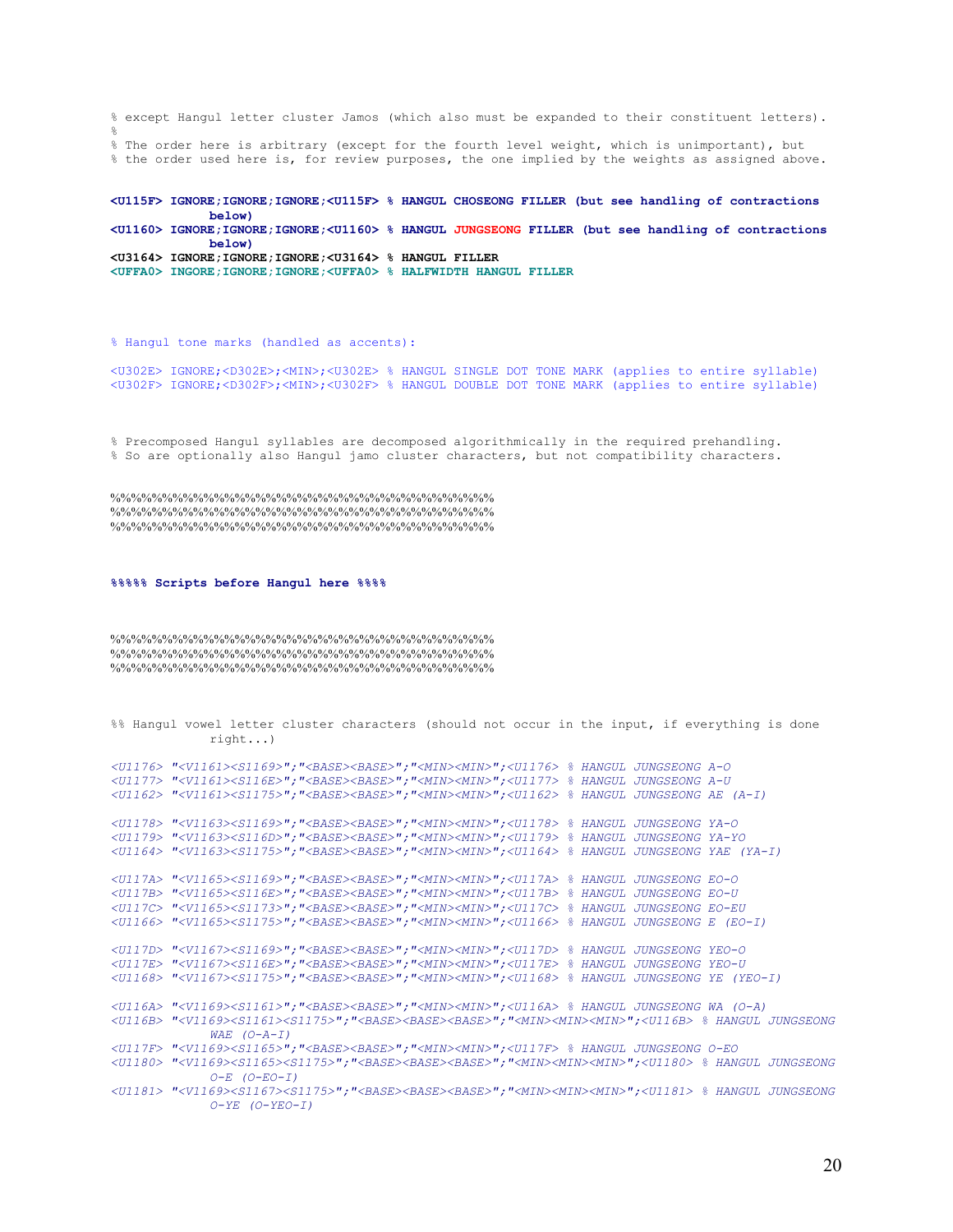*<U1182> "<V1169><S1169>";"<BASE><BASE>";"<MIN><MIN><MIN>";<U1182> % HANGUL JUNGSEONG O-O <U1183> "<V1169><S116E>";"<BASE><BASE>";"<MIN><MIN><MIN>";<U1183> % HANGUL JUNGSEONG O-U <U116C> "<V1169><S1175>";"<BASE><BASE>";"<MIN><MIN><MIN>";<U116C> % HANGUL JUNGSEONG OE (O-I) <U1184> "<V116D><S1163>";"<BASE><BASE>";"<MIN><MIN>";<U1184> % HANGUL JUNGSEONG YO-YA <U1185> "<V116D><S1163><S1175>";"<BASE><BASE><BASE>";"<MIN><MIN><MIN>";<U1185> % HANGUL JUNGSEONG YO-YAE (YO-YA-I) <U1186> "<V116D><S1167>";"<BASE><BASE>";"<MIN><MIN>";<U1186> % HANGUL JUNGSEONG YO-YEO <U1187> "<V116D><S1169>";"<BASE><BASE>";"<MIN><MIN>";<U1187> % HANGUL JUNGSEONG YO-O <U1188> "<V116D><S1175>";"<BASE><BASE>";"<MIN><MIN>";<U1188> % HANGUL JUNGSEONG YO-I <U1189> "<V116E><S1161>";"<BASE><BASE>";"<MIN><MIN>";<U1189> % HANGUL JUNGSEONG U-A <U118A> "<V116E><S1161><S1175>";"<BASE><BASE><BASE>";"<MIN><MIN><MIN>";<U118A> % HANGUL JUNGSEONG U-AE (U-A-I) <U116F> "<V116E><S1165>";"BASE><BASE>";"<MIN><MIN>";<U116F> % HANGUL JUNGSEONG WEO (U-EO) <U118B> "<V116E><S1165><S1173>";"<BASE><BASE><BASE>";"<MIN><MIN><MIN>";<U118B> % HANGUL JUNGSEONG U-EO-EU <U1170> "<V116E><S1165><S1175>";"<BASE><BASE><BASE>";"<MIN><MIN><MIN>";<U1170> % HANGUL JUNGSEONG WE (U-EO-I) <U118C> "<V116E><S1167><S1175>";"<BASE><BASE><BASE>";"<MIN><MIN><MIN>";<U118C> % HANGUL JUNGSEONG*   $U - YE$ *<U118D> "<V116E><S116E>";"<BASE><BASE>";"<MIN><MIN>";<U118D> % HANGUL JUNGSEONG U-U <U1171> "<V116E><S1175>";"<BASE><BASE>";"<MIN><MIN>";<U1171> % HANGUL JUNGSEONG WI (U-I) <U118E> "<V1172><S1161>";"<BASE><BASE>";"<MIN><MIN>";<U118E> % HANGUL JUNGSEONG YU-A <U118F> "<V1172><S1165>";"<BASE><BASE>";"<MIN><MIN>";<U118F> % HANGUL JUNGSEONG YU-EO <U1190> "<V1172><S1165><S1175>";"<BASE><BASE><BASE>";"<MIN><MIN><MIN>";<U1190> % HANGUL JUNGSEONG YU-E (YU-EO-I) <U1191> "<V1172><S1167>";"<BASE><BASE>";"<MIN><MIN>";<U1191> % HANGUL JUNGSEONG YU-YEO <U1192> "<V1172><S1167><S1175>";"<BASE><BASE><BASE>";"<MIN><MIN><MIN>";<U1192> % HANGUL JUNGSEONG YU-YE (YU-YEO-I) <U1193> "<V1172><S116E>";"<BASE><BASE>";"<MIN><MIN>";<U1193> % HANGUL JUNGSEONG YU-U <U1194> "<V1172><S1175>";"<BASE><BASE>";"<MIN><MIN>";<U1194> % HANGUL JUNGSEONG YU-I <U1195> "<V1173><S116E>";"<BASE><BASE>";"<MIN><MIN>";<U1195> % HANGUL JUNGSEONG EU-U <U1196> "<V1173><S1173>";"<BASE><BASE>";"<MIN><MIN>";<U1196> % HANGUL JUNGSEONG EU-EU <U1174> "<V1173><S1175>";"<BASE><BASE>";"<MIN><MIN>";<U1174> % HANGUL JUNGSEONG YI (EU-I) <U1197> "<V1173><S1175><S116E>";"<BASE><BASE><BASE>";"<MIN><MIN><MIN>";<U1197> % HANGUL JUNGSEONG YI-U (EU-I-U) <U1198> "<V1175><S1161>";"<BASE><BASE>";"<MIN><MIN>";<U1198> % HANGUL JUNGSEONG I-A <U1199> "<V1175><S1163>";"<BASE><BASE>";"<MIN><MIN>";<U1199> % HANGUL JUNGSEONG I-YA <U119A> "<V1175><S1169>";"<BASE><BASE>";"<MIN><MIN>";<U119A> % HANGUL JUNGSEONG I-O <U119B> "<V1175><S116E>";"<BASE><BASE>";"<MIN><MIN>";<U119B> % HANGUL JUNGSEONG I-U <U119C> "<V1175><S1173>";"<BASE><BASE>";"<MIN><MIN>";<U119C> % HANGUL JUNGSEONG I-EU <U119D> "<V1175><S119E>";"<BASE><BASE>";"<MIN><MIN>";<U119D> % HANGUL JUNGSEONG I-ARAEA <U119F> "<V119E><S1165>";"<BASE><BASE>";"<MIN><MIN>";<U119F> % HANGUL JUNGSEONG ARAEA-EO <U11A0> "<V119E><S116E>";"<BASE><BASE>";"<MIN><MIN>";<U11A0> % HANGUL JUNGSEONG ARAEA-U <U11A1> "<V119E><S1175>";"<BASE><BASE>";"<MIN><MIN>";<U11A1> % HANGUL JUNGSEONG ARAEA-I <U11A2> "<V119E><S119E>";"<BASE><BASE>";"<MIN><MIN>";<U11A2> % HANGUL JUNGSEONG SSANGARAEA* 

%% The 17 Hangul consonants, plus variants, clusters, and compatibility forms. The Hangul vowel %% compatibility characters are included here too, since they are seen as having a lead consonant %% filler. The letter cluster jamo characters should not occur in the input, for full generality.

```
<U1100> <S1100>;<BASE>;<MIN>;<U1100> % HANGUL CHOSEONG KIYEOK (KIEUK) 
<U1100_U1160> "<S1100><V1160>";"<BASE><BASE>";"<MIN><MIN>";<U1100_U1160> % HANGUL JONGSEONG 
             KIYEOK, HANGUL JUNGSEONG FILLER 
<U3131> "<S1100><V1160>";"<BASE><BASE>";"<COMPAT><COMPAT>";<U3131> % HANGUL LETTER KIYEOK 
<U3200> "<S1100><V1160>";"<BASE><BASE>";"<COMPAT><COMPAT>";<U3200> % PARENTHESIZED HANGUL KIYEOK 
<U3260> "<S1100><V1160>";"<BASE><BASE>";"<CIRCLE><CIRCLE>";<U3260> % CIRCLED HANGUL KIYEOK 
<UFFA1> "<S1100><V1160>";"<BASE><BASE>";"<NARROW><NARROW>";<UFFA1> % HALFWIDTH HANGUL LETTER 
             KIYEOK 
<U1100_U1161> "<S1100><V1161>";"<BASE><BASE>";"<MIN><MIN>";<U1100_U1161> % HANGUL JONGSEONG 
             KIYEOK, HANGUL JUNGSEONG A
```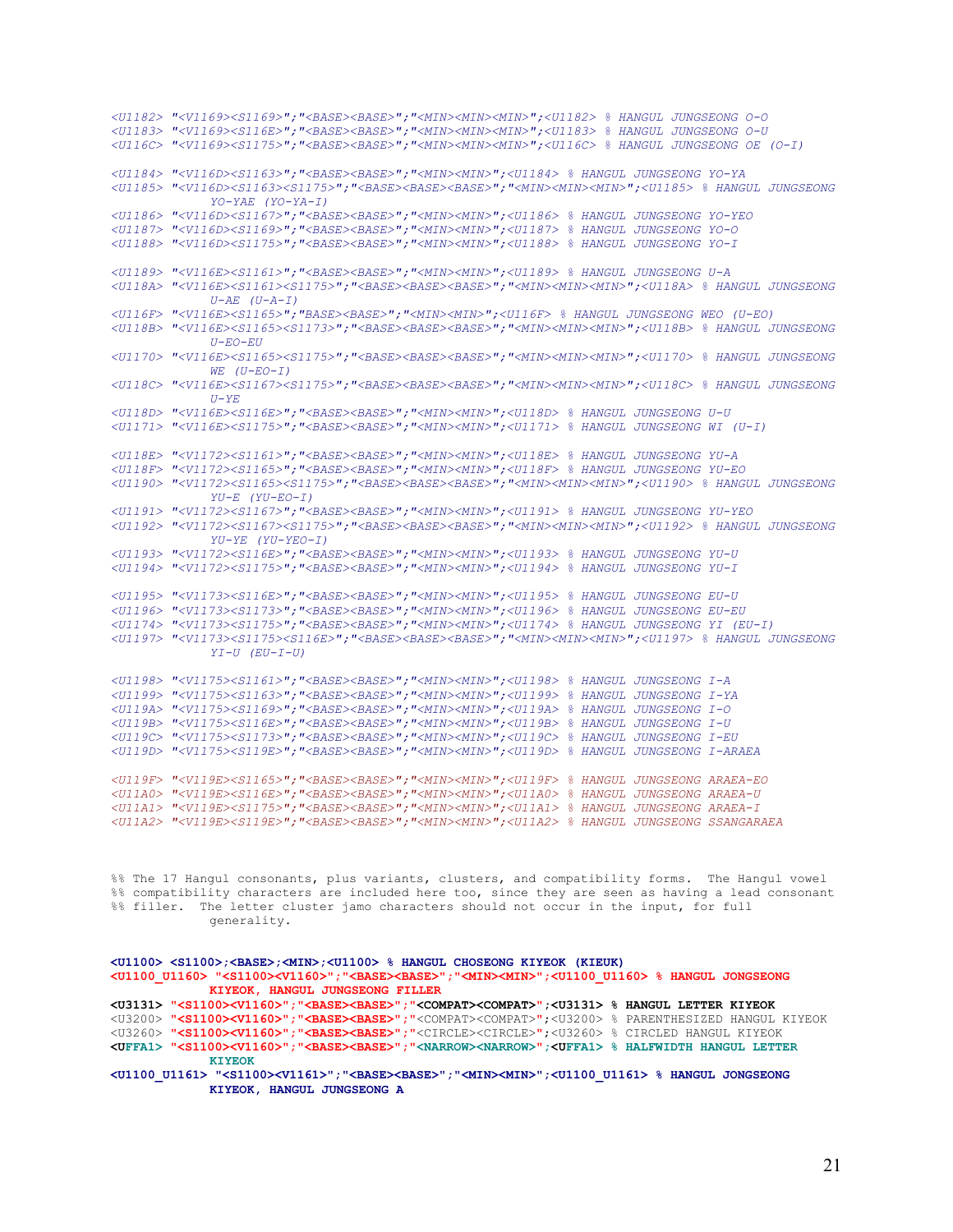<U320E> "<S1100><V1161>";"<BASE><BASE>";"<COMPAT><COMPAT>";<U320E> % PARENTHESIZED HANGUL KIYEOK A <U326E> "<S1100><V1161>";"<BASE><BASE>";"<CIRCLE><CIRCLE>";<U326E> % CIRCLED HANGUL KIYEOK A **<U1100\_U1163> "<S1100><V1163>";"<BASE><BASE>";"<MIN><MIN>";<U1100\_U1163> % HANGUL JONGSEONG KIYEOK, HANGUL JUNGSEONG YA <U1100\_U1165> "<S1100><V1165>";"<BASE><BASE>";"<MIN><MIN>";<U1100\_U1165> % HANGUL JONGSEONG KIYEOK, HANGUL JUNGSEONG EO <U1100\_U1167> "<S1100><V1167>";"<BASE><BASE>";"<MIN><MIN>";<U1100\_U1167> % HANGUL JONGSEONG KIYEOK, HANGUL JUNGSEONG YEO <U1100\_U1169> "<S1100><V1169>";"<BASE><BASE>";"<MIN><MIN>";<U1100\_U1169> % HANGUL JONGSEONG KIYEOK, HANGUL JUNGSEONG O <U1100\_U116D> "<S1100><V116D>";"<BASE><BASE>";"<MIN><MIN>";<U1100\_U116D> % HANGUL JONGSEONG KIYEOK, HANGUL JUNGSEONG YO <U1100\_U116E> "<S1100><V116E>";"<BASE><BASE>";"<MIN><MIN>";<U1100\_U116E> % HANGUL JONGSEONG KIYEOK, HANGUL JUNGSEONG U <U1100\_U1172> "<S1100><V1172>";"<BASE><BASE>";"<MIN><MIN>";<U1100\_U1172> % HANGUL JONGSEONG KIYEOK, HANGUL JUNGSEONG YU <U1100\_U1173> "<S1100><V1173>";"<BASE><BASE>";"<MIN><MIN>";<U1100\_U1173> % HANGUL JONGSEONG KIYEOK, HANGUL JUNGSEONG EU <U1100\_U1175> "<S1100><V1175>";"<BASE><BASE>";"<MIN><MIN>";<U1100\_U1175> % HANGUL JONGSEONG KIYEOK, HANGUL JUNGSEONG I <U1100\_U119E> "<S1100><V119E>";"<BASE><BASE>";"<MIN><MIN>";<U1100\_U119E> % HANGUL JONGSEONG KIYEOK, HANGUL JUNGSEONG ARAEA**  *<U1101> "<S1100><S1100>";"<BASE><BASE>";"<MIN><MIN>";<U1101> % HANGUL CHOSEONG SSANGKIYEOK*  **<U**3132> "<S1100><S1100>**<V1160>**";"<BASE><BASE><BASE>";"<COMPAT><COMPAT><COMPAT>";**<U**3132> % HANGUL LETTER SSANGKIYEOK **<U**FFA2> "<S1100><S1100>**<V1160>**";"<BASE><BASE><BASE>";"<NARROW><NARROW><NARROW>";**<U**FFA2> % HALFWIDTH HANGUL LETTER SSANGKIYEOK **<U**3133> "<S1100><S1109>**<V1160>**";"<BASE><BASE><BASE>";"<COMPAT><COMPAT><COMPAT>";**<U**3133> % HANGUL LETTER KIYEOK-SIOS **<U**FFA3> "<S1100><S1109>**<V1160>**";"<BASE><BASE><BASE>";"<NARROW><NARROW><NARROW>";**<U**FFA3> % HALFWIDTH HANGUL LETTER KIYEOK-SIOS **<U1102> <S1102>;<BASE>;<MIN>;<U1102> % HANGUL CHOSEONG NIEUN <U1102\_U1160> "<S1102><V1160>";"<BASE><BASE>";"<MIN><MIN>";<U1102\_U1160> % HANGUL CHOSEONG NIEUN, HANGUL JUNGSEONG FILLER <U3134> "<S1102><V1160>";"<BASE><BASE>";"<COMPAT><COMPAT>";<U3134> % HANGUL LETTER NIEUN**  <U3201> **"<S1102><V1160>";"<BASE><BASE>";"**<COMPAT>**<COMPAT>"**;<U3201> % PARENTHESIZED HANGUL NIEUN <U3261> **"<S1102><V1160>";"<BASE><BASE>";"**<CIRCLE><CIRCLE>**"**;<U3261> % CIRCLED HANGUL NIEUN **<UFFA4> "<S1102><V1160>";"<BASE><BASE>";"<NARROW><NARROW>";<UFFA4> % HALFWIDTH HANGUL LETTER NIEUN <U1102\_U1161> "<S1102><V1161>";"<BASE><BASE>";"<MIN><MIN>";<U1102\_U1161> % HANGUL CHOSEONG NIEUN, HANGUL JUNGSEONG A**  <U320F> "<S1102><V1161>";"<BASE><BASE>";"<COMPAT><COMPAT>";<U320F> % PARENTHESIZED HANGUL NIEUN A <U326F> "<S1102><V1161>";"<BASE><BASE>";"<CIRCLE><CIRCLE>";<U326F> % CIRCLED HANGUL NIEUN A **<U1102\_U1163> "<S1102><V1163>";"<BASE><BASE>";"<MIN><MIN>";<U1102\_U1163> % HANGUL CHOSEONG NIEUN, HANGUL JUNGSEONG YA <U1102\_U1165> "<S1102><V1165>";"<BASE><BASE>";"<MIN><MIN>";<U1102\_U1165> % HANGUL CHOSEONG NIEUN, HANGUL JUNGSEONG EO <U1102\_U1167> "<S1102><V1167>";"<BASE><BASE>";"<MIN><MIN>";<U1102\_U1167> % HANGUL CHOSEONG NIEUN, HANGUL JUNGSEONG YEO <U1102\_U1169> "<S1102><V1169>";"<BASE><BASE>";"<MIN><MIN>";<U1102\_U1169> % HANGUL CHOSEONG NIEUN, HANGUL JUNGSEONG O <U1102\_U116D> "<S1102><V116D>";"<BASE><BASE>";"<MIN><MIN>";<U1102\_U116D> % HANGUL CHOSEONG NIEUN, HANGUL JUNGSEONG YO <U1102\_U116E> "<S1102><V116E>";"<BASE><BASE>";"<MIN><MIN>";<U1102\_U116E> % HANGUL CHOSEONG NIEUN, HANGUL JUNGSEONG U <U1102\_U1172> "<S1102><V1172>";"<BASE><BASE>";"<MIN><MIN>";<U1102\_U1172> % HANGUL CHOSEONG NIEUN, HANGUL JUNGSEONG YU <U1102\_U1173> "<S1102><V1173>";"<BASE><BASE>";"<MIN><MIN>";<U1102\_U1173> % HANGUL CHOSEONG NIEUN, HANGUL JUNGSEONG EU <U1102\_U1175> "<S1102><V1175>";"<BASE><BASE>";"<MIN><MIN>";<U1102\_U1175> % HANGUL CHOSEONG NIEUN, HANGUL JUNGSEONG I <U1102\_U119E> "<S1102><V119E>";"<BASE><BASE>";"<MIN><MIN>";<U1102\_U119E> % HANGUL CHOSEONG NIEUN, HANGUL JUNGSEONG ARAEA**  *<U1113> "<S1102><S1100>";"<BASE><BASE>";"<MIN><MIN>";<U1113> % HANGUL CHOSEONG NIEUN-KIYEOK <U1114> "<S1102><S1102>";"<BASE><BASE>";"<MIN><MIN>";<U1114> % HANGUL CHOSEONG SSANGNIEUN*  **<U**3165> "<S1102><S1102>**<V1160>**";"<BASE><BASE><BASE>";"<COMPAT><COMPAT><COMPAT>";**<U**3165> % HANGUL LETTER SSANGNIEUN

*<U1115> "<S1102><S1103>";"<BASE><BASE>";"<MIN><MIN>";<U1115> % HANGUL CHOSEONG NIEUN-TIKEUT*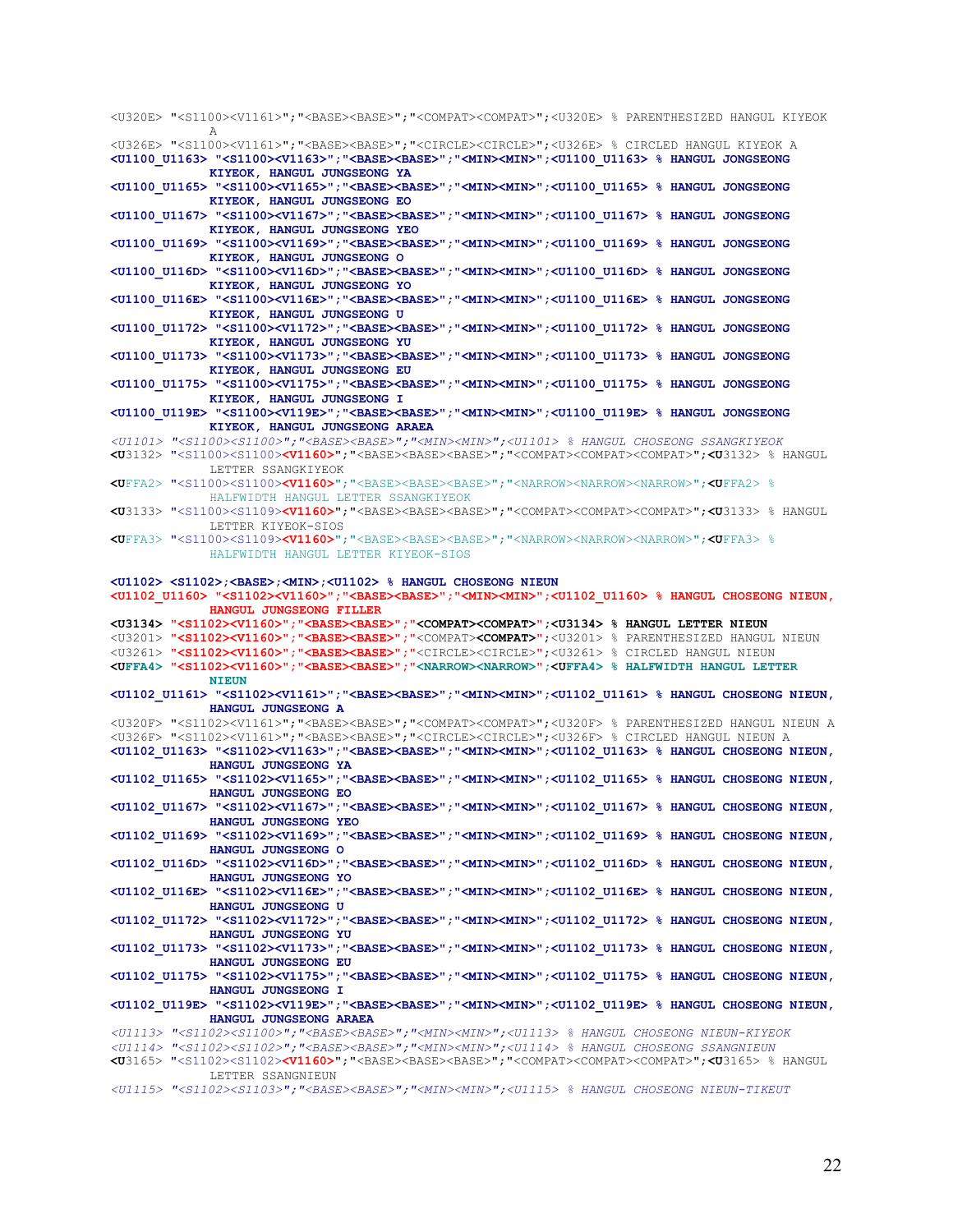**<U**3166> "<S1102><S1103>**<V1160>**";"<BASE><BASE><BASE>";"<COMPAT><COMPAT><COMPAT>";**<U**3166> % HANGUL LETTER NIEUN-TIKEUT *<U1116> "<S1102><S1107>";"<BASE><BASE>";"<MIN><MIN>";<U1116> % HANGUL CHOSEONG NIEUN-PIEUP*  **<U**3167> "<S1102><S1109>**<V1160>**";"<BASE><BASE><BASE>";"<COMPAT><COMPAT><COMPAT>";**<U**3167> % HANGUL LETTER NIEUN-SIOS **<U**3168> "<S1102><S1140>**<V1160>**";"<BASE><BASE><BASE>";"<COMPAT><COMPAT><COMPAT>";**<U**3168> % HANGUL LETTER NIEUN-PANSIOS **<U**3135> "<S1102><S110C>**<V1160>**";"<BASE><BASE><BASE>";"<COMPAT><COMPAT><COMPAT>";**<U**3135> % HANGUL LETTER NIEUN-CIEUC **<U**FFA5> "<S1102><S110C>**<V1160>**";"<BASE><BASE><BASE>";"<NARROW><NARROW><NARROW>";**<U**FFA5> % HALFWIDTH HANGUL LETTER NIEUN-CIEUC **<U**3136> "<S1102><S1112>**<V1160>**";"<BASE><BASE><BASE>";"<COMPAT><COMPAT><COMPAT>";**<U**3136> % HANGUL LETTER NIEUN-HIEUH **<U**FFA6> "<S1102><S1112>**<V1160>**";"<BASE><BASE><BASE>";"<NARROW><NARROW><NARROW>";**<U**FFA6> % HALFWIDTH HANGUL LETTER NIEUN-HIEUH **<U1103> <S1103>;<BASE>;<MIN>;<U1103> % HANGUL CHOSEONG TIKEUT (TIEUT) <U1103\_U1160> "<S1103><V1160>";"<BASE><BASE>";"<MIN><MIN>";<U1103\_U1160> % HANGUL CHOSEONG TIKEUT, HANGUL JUNGSEONG FILLER <U3137> "<S1103><V1160>";"<BASE><BASE>";"<COMPAT><COMPAT>";<U3137> % HANGUL LETTER TIKEUT**  <U3202> **"<S1103><V1160>";"<BASE><BASE>";"**<COMPAT>**<COMPAT>"**;<U3202> % PARENTHESIZED HANGUL TIKEUT <U3262> **"<S1103><V1160>";"<BASE><BASE>";"**<CIRCLE><CIRCLE>**"**;<U3262> % CIRCLED HANGUL TIKEUT **<UFFA7> "<S1103><V1160>";"<BASE><BASE>";"<NARROW><NARROW>";<UFFA7> % HALFWIDTH HANGUL LETTER TIKEUT <U1103\_U1161> "<S1103><V1161>";"<BASE><BASE>";"<MIN><MIN>";<U1103\_U1161> % HANGUL CHOSEONG TIKEUT, HANGUL JUNGSEONG A**  <U3210> "<S1103><V1161>";"<BASE><BASE>";"<COMPAT><COMPAT>";<U3210> % PARENTHESIZED HANGUL TIKEUT A <U3270> "<S1103><V1161>";"<BASE><BASE>";"<CIRCLE><CIRCLE>";<U3270> % CIRCLED HANGUL TIKEUT A **<U1103\_U1163> "<S1103><V1163>";"<BASE><BASE>";"<MIN><MIN>";<U1103\_U1163> % HANGUL CHOSEONG TIKEUT, HANGUL JUNGSEONG YA <U1103\_U1165> "<S1103><V1165>";"<BASE><BASE>";"<MIN><MIN>";<U1103\_U1165> % HANGUL CHOSEONG TIKEUT, HANGUL JUNGSEONG EO <U1103\_U1167> "<S1103><V1167>";"<BASE><BASE>";"<MIN><MIN>";<U1103\_U1167> % HANGUL CHOSEONG TIKEUT, HANGUL JUNGSEONG YEO <U1103\_U1169> "<S1103><V1169>";"<BASE><BASE>";"<MIN><MIN>";<U1103\_U1169> % HANGUL CHOSEONG TIKEUT, HANGUL JUNGSEONG O <U1103\_U116D> "<S1103><V116D>";"<BASE><BASE>";"<MIN><MIN>";<U1103\_U116D> % HANGUL CHOSEONG TIKEUT, HANGUL JUNGSEONG YO <U1103\_U116E> "<S1103><V116E>";"<BASE><BASE>";"<MIN><MIN>";<U1103\_U116E> % HANGUL CHOSEONG TIKEUT, HANGUL JUNGSEONG U <U1103\_U1172> "<S1103><V1172>";"<BASE><BASE>";"<MIN><MIN>";<U1103\_U1172> % HANGUL CHOSEONG TIKEUT, HANGUL JUNGSEONG YU <U1103\_U1173> "<S1103><V1173>";"<BASE><BASE>";"<MIN><MIN>";<U1103\_U1173> % HANGUL CHOSEONG TIKEUT, HANGUL JUNGSEONG EU <U1103\_U1175> "<S1103><V1175>";"<BASE><BASE>";"<MIN><MIN>";<U1103\_U1175> % HANGUL CHOSEONG TIKEUT, HANGUL JUNGSEONG I <U1103\_U119E> "<S1103><V119E>";"<BASE><BASE>";"<MIN><MIN>";<U1103\_U119E> % HANGUL CHOSEONG TIKEUT, HANGUL JUNGSEONG ARAEA**  *<U1117> "<S1103><S1100>";"<BASE><BASE>";"<MIN><MIN>";<U1117> % HANGUL CHOSEONG TIKEUT-KIYEOK <U1104> "<S1103><S1103>";"<BASE><BASE>";"<MIN><MIN>";<U1104> % HANGUL CHOSEONG SSANGTIKEUT*  **<U**3138> "<S1103><S1103>**<V1160>**";"<BASE><BASE><BASE>";"<COMPAT><COMPAT><COMPAT>";**<U**3138> % HANGUL LETTER SSANGTIKEUT **<U**FFA8> "<S1103><S1103>**<V1160>**";"<BASE><BASE><BASE>";"<NARROW><NARROW><NARROW>";**<U**FFA8> % HALFWIDTH HANGUL LETTER SSANGTIKEUT **<U1105> <S1105>;<BASE>;<MIN>;<U1105> % HANGUL CHOSEONG RIEUL <U1105\_U1160> "<S1105><V1160>";"<BASE><BASE>";"<MIN><MIN>";<U1105\_U1160> % HANGUL CHOSEONG RIEUL, HANGUL JUNGSEONG FILLER <U3139> "<S1105><V1160>";"<BASE><BASE>";"<COMPAT><COMPAT>";<U3139> % HANGUL LETTER RIEUL**  <U3203> **"<S1105><V1160>";"<BASE><BASE>";"**<COMPAT>**<COMPAT>"**;<U3203> % PARENTHESIZED HANGUL RIEUL <U3263> **"<S1105><V1160>";"<BASE><BASE>";"**<CIRCLE><CIRCLE>**"**;<U3263> % CIRCLED HANGUL RIEUL **<UFFA9> "<S1105><V1160>";"<BASE><BASE>";"<NARROW><NARROW>";<UFFA9> % HALFWIDTH HANGUL LETTER RIEUL <U1105\_U1161> "<S1105><V1161>";"<BASE><BASE>";"<MIN><MIN>";<U1105\_U1161> % HANGUL CHOSEONG RIEUL, HANGUL JUNGSEONG A**  <U3211> "<S1105><V1161>";"<BASE><BASE>";"<COMPAT><COMPAT>";<U3211> % PARENTHESIZED HANGUL RIEUL A <U3271> "<S1105><V1161>";"<BASE><BASE>";"<CIRCLE><CIRCLE>";<U3271> % CIRCLED HANGUL RIEUL A **<U1105\_U1163> "<S1105><V1163>";"<BASE><BASE>";"<MIN><MIN>";<U1105\_U1163> % HANGUL CHOSEONG RIEUL, HANGUL JUNGSEONG YA**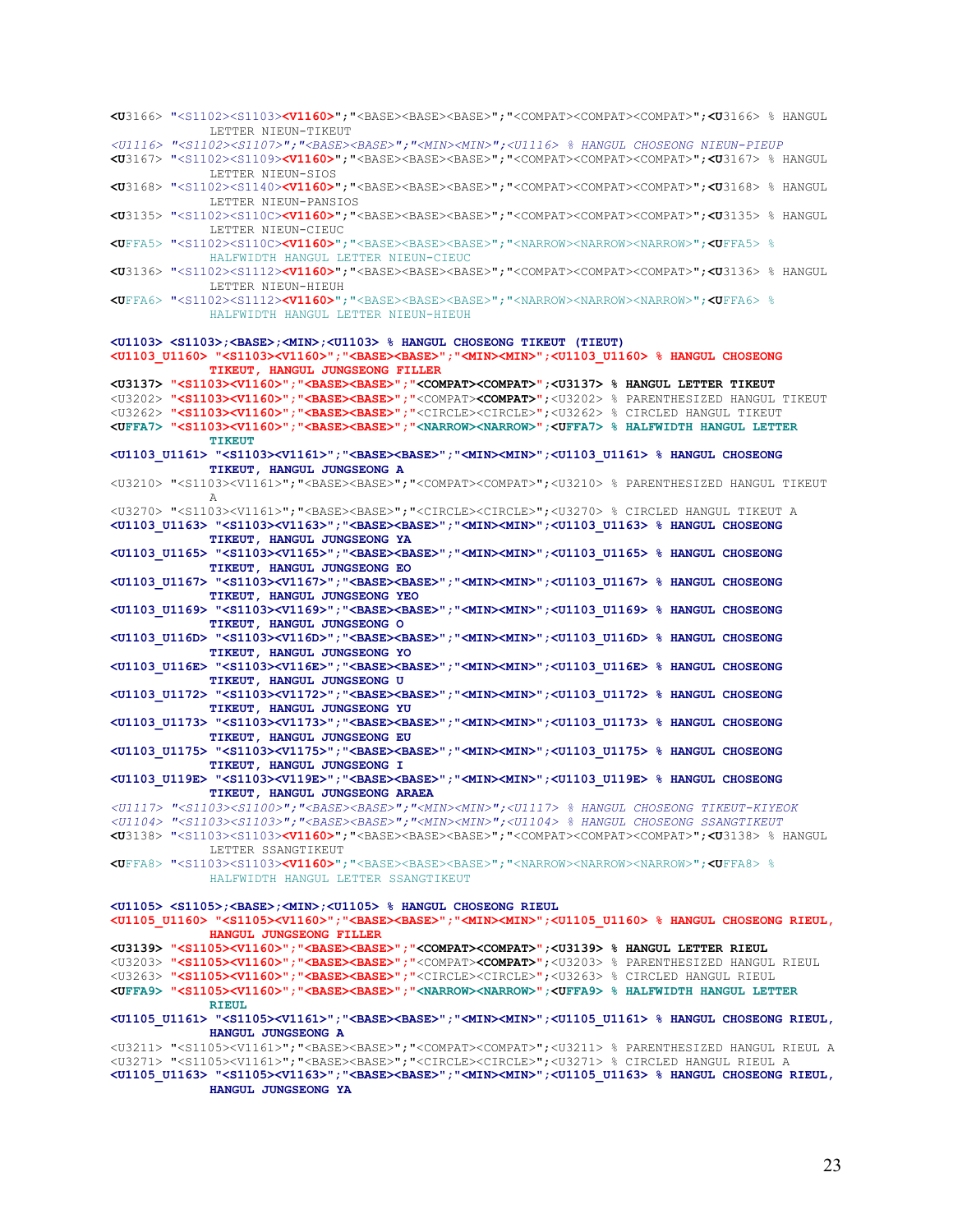**<U1105\_U1165> "<S1105><V1165>";"<BASE><BASE>";"<MIN><MIN>";<U1105\_U1165> % HANGUL CHOSEONG RIEUL, HANGUL JUNGSEONG EO <U1105\_U1167> "<S1105><V1167>";"<BASE><BASE>";"<MIN><MIN>";<U1105\_U1167> % HANGUL CHOSEONG RIEUL, HANGUL JUNGSEONG YEO <U1105\_U1169> "<S1105><V1169>";"<BASE><BASE>";"<MIN><MIN>";<U1105\_U1169> % HANGUL CHOSEONG RIEUL, HANGUL JUNGSEONG O <U1105\_U116D> "<S1105><V116D>";"<BASE><BASE>";"<MIN><MIN>";<U1105\_U116D> % HANGUL CHOSEONG RIEUL, HANGUL JUNGSEONG YO <U1105\_U116E> "<S1105><V116E>";"<BASE><BASE>";"<MIN><MIN>";<U1105\_U116E> % HANGUL CHOSEONG RIEUL, HANGUL JUNGSEONG U <U1105\_U1172> "<S1105><V1172>";"<BASE><BASE>";"<MIN><MIN>";<U1105\_U1172> % HANGUL CHOSEONG RIEUL, HANGUL JUNGSEONG YU <U1105\_U1173> "<S1105><V1173>";"<BASE><BASE>";"<MIN><MIN>";<U1105\_U1173> % HANGUL CHOSEONG RIEUL, HANGUL JUNGSEONG EU <U1105\_U1175> "<S1105><V1175>";"<BASE><BASE>";"<MIN><MIN>";<U1105\_U1175> % HANGUL CHOSEONG RIEUL, HANGUL JUNGSEONG I <U1105\_U119E> "<S1105><V119E>";"<BASE><BASE>";"<MIN><MIN>";<U1105\_U119E> % HANGUL CHOSEONG RIEUL, HANGUL JUNGSEONG ARAEA <U**313A> "<S1105><S1100>**<V1160>**";"<BASE><BASE><BASE>";"<COMPAT><COMPAT><COMPAT>";**<U**313A> % HANGUL LETTER RIEUL-KIYEOK **<U**FFAA> "<S1105><S1100>**<V1160>**";"<BASE><BASE><BASE>";"<NARROW><NARROW><NARROW>";**<U**FFAA> % HALFWIDTH HANGUL LETTER RIEUL-KIYEOK **<U**3169> "<S1105><S1100><S1109>**<V1160>**";"<BASE><BASE><BASE><BASE>";"<COMPAT><COMPAT><COMPAT> <COMPAT>";**<U**3169> % HANGUL LETTER RIEUL-KIYEOK-SIOS *<U1118> "<S1105><S1102>";"<BASE><BASE>";"<MIN><MIN>";<U1118> % HANGUL CHOSEONG RIEUL-NIEUN*  **<U**316A> "<S1105><S1103>**<V1160>**";"<BASE><BASE><BASE>";"<COMPAT><COMPAT><COMPAT>";**<U**316A> % HANGUL LETTER RIEUL-TIKEUT *<U1119> "<S1105><S1105>";"<BASE><BASE>";"<MIN><MIN>";<U1119> % HANGUL CHOSEONG SSANGRIEUL*  **<U**313B> "<S1105><S1106>**<V1160>**";"<BASE><BASE><BASE>";"<COMPAT><COMPAT><COMPAT>";**<U**313B> % HANGUL LETTER RIEUL-MIEUM **<U**FFAB> "<S1105><S1106>**<V1160>**";"<BASE><BASE><BASE>";"<NARROW><NARROW><NARROW>";**<U**FFAB> % HALFWIDTH HANGUL LETTER RIEUL-MIEUM **<U**313C> "<S1105><S1107>**<V1160>**";"<BASE><BASE><BASE>";"<COMPAT><COMPAT><COMPAT>";**<U**313C> % HANGUL LETTER RIEUL-PIEUP **<U**FFAC> "<S1105><S1107>**<V1160>**";"<BASE><BASE><BASE>";"<NARROW><NARROW><NARROW>";**<U**FFAC> % HALFWIDTH HANGUL LETTER RIEUL-PIEUP **<U**316B> "<S1105><S1107><S1109>**<V1160>**";"<BASE><BASE><BASE><BASE>";"<COMPAT><COMPAT><COMPAT> <COMPAT>";**<U**316B> % HANGUL LETTER RIEUL-PIEUP-SIOS **<U**313D> "<S1105><S1109>**<V1160>**";"<BASE><BASE><BASE>";"<COMPAT><COMPAT><COMPAT>";**<U**313D> % HANGUL LETTER RIEUL-SIOS **<U**FFAD> "<S1105><S1109>**<V1160>**";"<BASE><BASE><BASE>";"<NARROW><NARROW><NARROW>";**<U**FFAD> % HALFWIDTH HANGUL LETTER RIEUL-SIOS **<U**316C> "<S1105><S1140>**<V1160>**";"<BASE><BASE><BASE>";"<COMPAT><COMPAT><COMPAT>";**<U**316C> % HANGUL LETTER RIEUL-PANSIOS **<U**313E> "<S1105><S1110>**<V1160>**";"<BASE><BASE><BASE>";"<COMPAT><COMPAT><COMPAT>";**<U**313E> % HANGUL LETTER RIEUL-THIEUTH **<U**FFAE> "<S1105><S1110>**<V1160>**";"<BASE><BASE><BASE>";"<NARROW><NARROW><NARROW>";**<U**FFAE> % HALFWIDTH HANGUL LETTER RIEUL-THIEUTH **<U**313F> "<S1105><S1111>**<V1160>**";"<BASE><BASE><BASE>";"<COMPAT><COMPAT><COMPAT>";**<U**313F> % HANGUL LETTER RIEUL-PHIEUPH **<U**FFAF> "<S1105><S1111>**<V1160>**";"<BASE><BASE><BASE>";"<NARROW><NARROW><NARROW>";**<U**FFAF> % HALFWIDTH HANGUL LETTER RIEUL-PHIEUPH *<U111A> "<S1105><S1112>";"<BASE><BASE>";"<MIN><MIN>";<U111A> % HANGUL CHOSEONG RIEUL-HIEUH*  **<U**3140> "<S1105><S1112>**<V1160>**";"<BASE><BASE><BASE>";"<COMPAT><COMPAT><COMPAT>";**<U**3140> % HANGUL LETTER RIEUL-HIEUH **<U**FFB0> "<S1105><S1112>**<V1160>**";"<BASE><BASE><BASE>";"<NARROW><NARROW><NARROW>";**<U**FFB0> % HALFWIDTH HANGUL LETTER RIEUL-HIEUH **<U**316D> "<S1105><S1159>**<V1160>**";"<BASE><BASE><BASE>";"<COMPAT><COMPAT><COMPAT>";**<U**316D> % HANGUL LETTER RIEUL-YEORINHIEUH <U1105\_U110B> "<S1105>**<S115F>**<S110B>";"<BASE><BASE><BASE>";"<MIN><MIN><MIN>";<U1105\_U110B> % HANGUL CHOSEONG RIEUL-IEUNG (KAPYEOUNRIEUL) *<U111B> "<S1105><S115F><S110B>";"<BASE><BASE><BASE>";"<MIN><MIN><MIN>";<U111B> % HANGUL CHOSEONG KAPYEOUNRIEUL (RIEUL-IEUNG)* **<U1106> <S1106>;<BASE>;<MIN>;<U1106> % HANGUL CHOSEONG MIEUM <U1106\_U1160> "<S1106><V1160>";"<BASE><BASE>";"<MIN><MIN>";<U1106\_U1160> % HANGUL CHOSEONG MIEUM, HANGUL JUNGSEONG FILLER** 

#### **<U3141> "<S1106><V1160>";"<BASE><BASE>";"<COMPAT><COMPAT>";<U3141> % HANGUL LETTER MIEUM**  <U3204> **"<S1106><V1160>";"<BASE><BASE>";"**<COMPAT>**<COMPAT>"**;<U3204> % PARENTHESIZED HANGUL MIEUM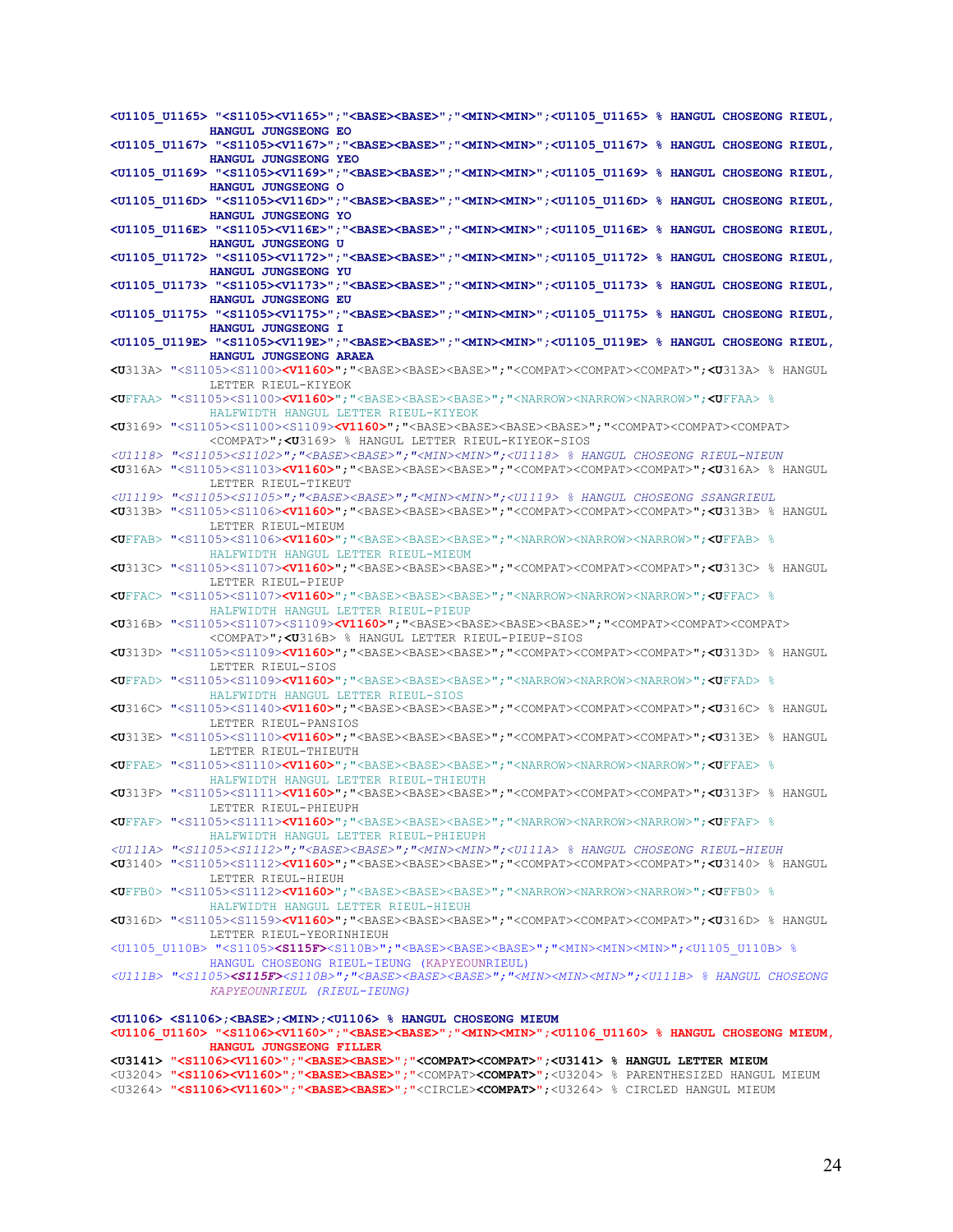**<UFFB1> "<S1106><V1160>";"<BASE><BASE>";"<NARROW><NARROW>";<UFFB1> % HALFWIDTH HANGUL LETTER MIEUM <U1106\_U1161> "<S1106><V1161>";"<BASE><BASE>";"<MIN><MIN>";<U1106\_U1161> % HANGUL CHOSEONG MIEUM, HANGUL JUNGSEONG A**  <U3212> "<S1106><V1161>";"<BASE><BASE>";"<COMPAT><COMPAT>";<U3212> % PARENTHESIZED HANGUL MIEUM A <U3272> "<S1106><V1161>";"<BASE><BASE>";"<CIRCLE><CIRCLE>";<U3272> % CIRCLED HANGUL MIEUM A **<U1106\_U1163> "<S1106><V1163>";"<BASE><BASE>";"<MIN><MIN>";<U1106\_U1163> % HANGUL CHOSEONG MIEUM, HANGUL JUNGSEONG YA <U1106\_U1165> "<S1106><V1165>";"<BASE><BASE>";"<MIN><MIN>";<U1106\_U1165> % HANGUL CHOSEONG MIEUM, HANGUL JUNGSEONG EO <U1106\_U1167> "<S1106><V1167>";"<BASE><BASE>";"<MIN><MIN>";<U1106\_U1167> % HANGUL CHOSEONG MIEUM, HANGUL JUNGSEONG YEO <U1106\_U1169> "<S1106><V1169>";"<BASE><BASE>";"<MIN><MIN>";<U1106\_U1169> % HANGUL CHOSEONG MIEUM, HANGUL JUNGSEONG O <U1106\_U116D> "<S1106><V116D>";"<BASE><BASE>";"<MIN><MIN>";<U1106\_U116D> % HANGUL CHOSEONG MIEUM, HANGUL JUNGSEONG YO <U1106\_U116E> "<S1106><V116E>";"<BASE><BASE>";"<MIN><MIN>";<U1106\_U116E> % HANGUL CHOSEONG MIEUM, HANGUL JUNGSEONG U <U1106\_U1172> "<S1106><V1172>";"<BASE><BASE>";"<MIN><MIN>";<U1106\_U1172> % HANGUL CHOSEONG MIEUM, HANGUL JUNGSEONG YU <U1106\_U1173> "<S1106><V1173>";"<BASE><BASE>";"<MIN><MIN>";<U1106\_U1173> % HANGUL CHOSEONG MIEUM, HANGUL JUNGSEONG EU <U1106\_U1175> "<S1106><V1175>";"<BASE><BASE>";"<MIN><MIN>";<U1106\_U1175> % HANGUL CHOSEONG MIEUM, HANGUL JUNGSEONG I <U1106\_U119E> "<S1106><V119E>";"<BASE><BASE>";"<MIN><MIN>";<U1106\_U119E> % HANGUL CHOSEONG MIEUM, HANGUL JUNGSEONG ARAEA**  *<U111C> "<S1106><S1107>";"<BASE><BASE>";"<MIN><MIN>";<U111C> % HANGUL CHOSEONG MIEUM-PIEUP*  **<U**316E> "<S1106><S1107>**<V1160>**";"<BASE><BASE><BASE>";"<COMPAT><COMPAT><COMPAT>";**<U**316E> % HANGUL LETTER MIEUM-PIEUP **<U**316F> "<S1106><S1109>**<V1160>**";"<BASE><BASE><BASE>";"<COMPAT><COMPAT><COMPAT>";**<U**316F> % HANGUL LETTER MIEUM-SIOS **<U**3170> "<S1106><S1140>**<V1160>**";"<BASE><BASE><BASE>";"<COMPAT><COMPAT><COMPAT>";**<U**3170> % HANGUL LETTER MIEUM-PANSIOS <U1106\_U110B> "<S1106>**<S115F>**<S110B>";"<BASE><BASE><BASE>";"<MIN><MIN><MIN>";<U1106\_U110B> % HANGUL CHOSEONG MIEUM-IEUNG (KAPYEOUNMIEUM) *<U111D> "<S1106><S115F><S110B>";"<BASE><BASE><BASE>";"<MIN><MIN><MIN>";<U111D> % HANGUL CHOSEONG KAPYEOUNMIEUM (MIEUM-IEUNG)*  **<U**3171> "<S1106**><S115F>**<S110B>**<V1160>**";"<BASE><BASE><BASE><BASE>";"<COMPAT><COMPAT><COMPAT>< COMPAT>";**<U**3171> % HANGUL LETTER KAPYEOUNMIEUM **<U1107> <S1107>;<BASE>;<MIN>;<U1107> % HANGUL CHOSEONG PIEUP <U1107\_U1160> "<S1107><V1160>";"<BASE><BASE>";"<MIN><MIN>";<U1107\_U1160> % HANGUL CHOSEONG PIEUP, HANGUL JUNGSEONG FILLER <U3142> "<S1107><V1160>";"<BASE><BASE>";"<COMPAT><COMPAT>";<U3142> % HANGUL LETTER PIEUP**  <U3205> **"<S1107><V1160>";"<BASE><BASE>";"**<COMPAT>**<COMPAT>"**;<U3205> % PARENTHESIZED HANGUL PIEUP <U3265> **"<S1107><V1160>";"<BASE><BASE>";"**<CIRCLE><CIRCLE>**"**;<U3265> % CIRCLED HANGUL PIEUP **<UFFB2> "<S1107><V1160>";"<BASE><BASE>";"<NARROW><NARROW>";<UFFB2> % HALFWIDTH HANGUL LETTER PIEUP <U1107\_U1161> "<S1107><V1161>";"<BASE><BASE>";"<MIN><MIN>";<U1107\_U1161> % HANGUL CHOSEONG PIEUP, HANGUL JUNGSEONG A**  <U3213> "<S1107><V1161>";"<BASE><BASE>";"<COMPAT><COMPAT>";<U3213> % PARENTHESIZED HANGUL PIEUP A <U3273> "<S1107><V1161>";"<BASE><BASE>";"<CIRCLE><CIRCLE>";<U3273> % CIRCLED HANGUL PIEUP A **<U1107\_U1163> "<S1107><V1163>";"<BASE><BASE>";"<MIN><MIN>";<U1107\_U1163> % HANGUL CHOSEONG PIEUP, HANGUL JUNGSEONG YA <U1107\_U1165> "<S1107><V1165>";"<BASE><BASE>";"<MIN><MIN>";<U1107\_U1165> % HANGUL CHOSEONG PIEUP, HANGUL JUNGSEONG EO <U1107\_U1167> "<S1107><V1167>";"<BASE><BASE>";"<MIN><MIN>";<U1107\_U1167> % HANGUL CHOSEONG PIEUP, HANGUL JUNGSEONG YEO <U1107\_U1169> "<S1107><V1169>";"<BASE><BASE>";"<MIN><MIN>";<U1107\_U1169> % HANGUL CHOSEONG PIEUP, HANGUL JUNGSEONG O <U1107\_U116D> "<S1107><V116D>";"<BASE><BASE>";"<MIN><MIN>";<U1107\_U116D> % HANGUL CHOSEONG PIEUP, HANGUL JUNGSEONG YO <U1107\_U116E> "<S1107><V116E>";"<BASE><BASE>";"<MIN><MIN>";<U1107\_U116E> % HANGUL CHOSEONG PIEUP, HANGUL JUNGSEONG U <U1107\_U1172> "<S1107><V1172>";"<BASE><BASE>";"<MIN><MIN>";<U1107\_U1172> % HANGUL CHOSEONG PIEUP, HANGUL JUNGSEONG YU <U1107\_U1173> "<S1107><V1173>";"<BASE><BASE>";"<MIN><MIN>";<U1107\_U1173> % HANGUL CHOSEONG PIEUP, HANGUL JUNGSEONG EU <U1107\_U1175> "<S1107><V1175>";"<BASE><BASE>";"<MIN><MIN>";<U1107\_U1175> % HANGUL CHOSEONG PIEUP, HANGUL JUNGSEONG I**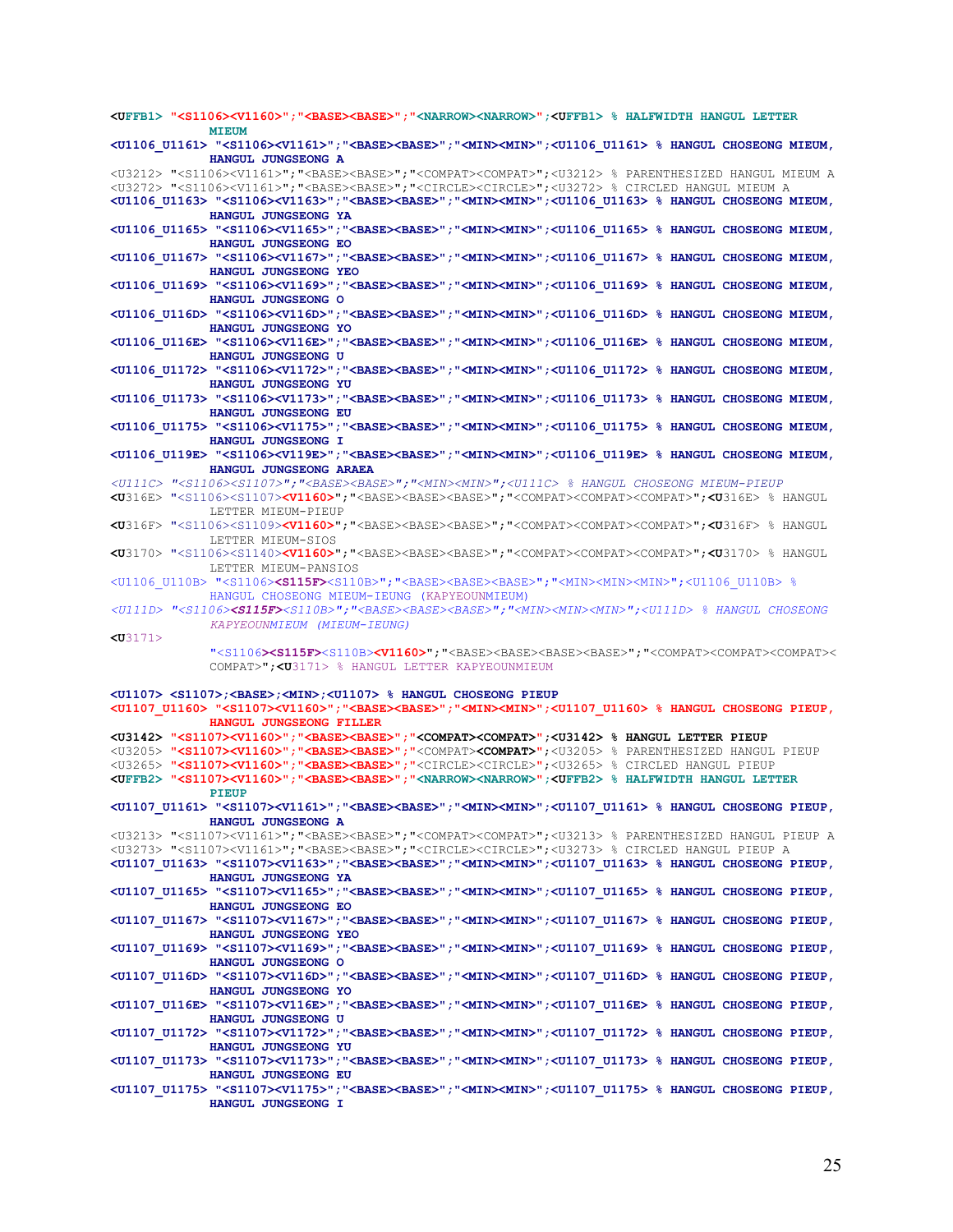**<U1107\_U119E> "<S1107><V119E>";"<BASE><BASE>";"<MIN><MIN>";<U1107\_U119E> % HANGUL CHOSEONG PIEUP, HANGUL JUNGSEONG ARAEA**  *<U111E> "<S1107><S1100>";"<BASE><BASE>";"<MIN><MIN>";<U111E> % HANGUL CHOSEONG PIEUP-KIYEOK*  **<U**3172> "<S1107><S1100>**<V1160>**";"<BASE><BASE><BASE>";"<COMPAT><COMPAT><COMPAT>";**<U**3172> % HANGUL LETTER PIEUP-KIYEOK *<U111F> "<S1107><S1102>";"<BASE><BASE>";"<MIN><MIN>";<U111F> % HANGUL CHOSEONG PIEUP-NIEUN <U1120> "<S1107><S1103>";"<BASE><BASE>";"<MIN><MIN>";<U1120> % HANGUL CHOSEONG PIEUP-TIKEUT*  **<U**3173> "<S1107><S1103>**<V1160>**";"<BASE><BASE><BASE>";"<COMPAT><COMPAT><COMPAT>";**<U**3173> % HANGUL LETTER PIEUP-TIKEUT *<U1108> "<S1107><S1107>";"<BASE><BASE>";"<MIN><MIN>";<U1108> % HANGUL CHOSEONG SSANGPIEUP*  **<U**3143> "<S1107><S1107>**<V1160>**";"<BASE><BASE><BASE>";"<COMPAT><COMPAT><COMPAT>";**<U**3143> % HANGUL LETTER SSANGPIEUP **<U**FFB3> "<S1107><S1107>**<V1160>**";"<BASE><BASE><BASE>";"<NARROW><NARROW><NARROW>";**<U**FFB3> % HALFWIDTH HANGUL LETTER SSANGPIEUP *<U1121> "<S1107><S1109>";"<BASE><BASE>";"<MIN><MIN>";<U1121> % HANGUL CHOSEONG PIEUP-SIOS*  **<U**3144> "<S1107><S1109>**<V1160>**";"<BASE><BASE><BASE>";"<COMPAT><COMPAT><COMPAT>";**<U**3144> % HANGUL LETTER PIEUP-SIOS **<U**FFB4> "<S1107><S1109>**<V1160>**";"<BASE><BASE><BASE>";"<NARROW><NARROW><NARROW>";**<U**FFB4> % HALFWIDTH HANGUL LETTER PIEUP-SIOS *<U1122> "<S1107><S1109><S1100>";"<BASE><BASE><BASE>";"<MIN><MIN><MIN>";<U1122> % HANGUL CHOSEONG PIEUP-SIOS-KIYEOK*   $\times$ U<sub>3174></sub> "<S1107><S1109><S1100>**<V1160>**";"<BASE><BASE><BASE><BASE>";"<COMPAT><COMPAT><COMPAT>< COMPAT>";**<U**3174> % HANGUL LETTER PIEUP-SIOS-KIYEOK *<U1123> "<S1107><S1109><S1103>";"<BASE><BASE><BASE>";"<MIN><MIN><MIN>";<U1123> % HANGUL CHOSEONG PIEUP-SIOS-TIKEUT*  **<U**3175> "<S1107><S1109><S1103>**<V1160>**";"<BASE><BASE><BASE><BASE>";"<COMPAT><COMPAT><COMPAT>< COMPAT>";**<U**3175> % HANGUL LETTER PIEUP-SIOS-TIKEUT *<U1124> "<S1107><S1109><S1107>";"<BASE><BASE><BASE>";"<MIN><MIN><MIN>";<U1124> % HANGUL CHOSEONG PIEUP-SIOS-PIEUP <U1125> "<S1107><S1109><S1109>";"<BASE><BASE><BASE>";"<MIN><MIN><MIN>";<U1125> % HANGUL CHOSEONG PIEUP-SSANGSIOS <U1126> "<S1107><S1109><S110C>";"<BASE><BASE><BASE>";"<MIN><MIN><MIN>";<U1126> % HANGUL CHOSEONG PIEUP-SIOS-CIEUC <U1127> "<S1107><S110C>";"<BASE><BASE>";"<MIN><MIN>";<U1127> % HANGUL CHOSEONG PIEUP-CIEUC*  **<U**3176> "<S1107><S110C>**<V1160>**";"<BASE><BASE><BASE>";"<COMPAT><COMPAT><COMPAT>";**<U**3176> % HANGUL LETTER PIEUP-CIEUC *<U1128> "<S1107><S110E>";"<BASE><BASE>";"<MIN><MIN>";<U1128> % HANGUL CHOSEONG PIEUP-CHIEUCH <U1129> "<S1107><S1110>";"<BASE><BASE>";"<MIN><MIN>";<U1129> % HANGUL CHOSEONG PIEUP-THIEUTH*  **<U**3177> "<S1107><S1110>**<V1160>**";"<BASE><BASE><BASE>";"<COMPAT><COMPAT><COMPAT>";**<U**3177> % HANGUL LETTER PIEUP-THIEUTH *<U112A> "<S1107><S1111>";"<BASE><BASE>";"<MIN><MIN>";<U112A> % HANGUL CHOSEONG PIEUP-PHIEUPH*  <U1107\_U110B> "<S1107>**<S115F>**<S110B>";"<BASE><BASE><BASE>";"<MIN><MIN><MIN>";<U1107\_U110B> % HANGUL CHOSEONG PIEUP-IEUNG (KAPYEOUNPIEUP) *<U112B> "<S1107><S115F><S110B>";"<BASE><BASE><BASE>";"<MIN><MIN><MIN>";<U112B> % HANGUL CHOSEONG KAPYEOUNPIEUP (PIEUP-IEUNG)*  **<U**3178> *"<S1107><S115F><S110B>***<V1160>**";"<BASE><BASE><BASE><BASE>";"<COMPAT><COMPAT><COMPAT> <COMPAT>";**<U**3178> % HANGUL LETTER KAPYEOUNPIEUP <U1107\_U1107\_U110B> "<S1107>**<S115F><S115F>**<S1107><S110B>";"<BASE><BASE><BASE><BASE><BASE>";"<MIN><MIN> <MIN><MIN><MIN>";<U1107\_U1107\_U110B> % HANGUL CHOSEONG SSANGPIEUP-IEUNG (KAPYEOUNSSANGPIEUP) *<U112C> "<S1107><S115F><S115F><S1107><S110B>";"<BASE><BASE><BASE><BASE><BASE>";"<MIN><MIN> <MIN><MIN><MIN>";<U112C> % HANGUL CHOSEONG KAPYEOUNSSANGPIEUP (SSANGPIEUP-IEUNG)* **<U**3179> *"<S1107><S115F><S115F><S1107><S110B>***<V1160>**";"<BASE><BASE><BASE><BASE><BASE><BASE>"; "<COMPAT><COMPAT><COMPAT><COMPAT><COMPAT><COMPAT>";**<U**3179> % HANGUL LETTER KAPYEOUNSSANGPIEUP **<U1109> <S1109>;<BASE>;<MIN>;<U1109> % HANGUL CHOSEONG SIOS (SIEUS)**  <U113C> <S1109>;"<BASE><VRNT1>";"<MIN><MIN>";<U113C> % HANGUL CHOSEONG CHITUEUMSIOS (IMEORISORISIEUS) <U113E> <S1109>;"<BASE><VRNT2>";"<MIN><MIN>";<U113E> % HANGUL CHOSEONG CEONGCHIEUMSIOS (IMOMSORISIEUS) **<U1109\_U1160> "<S1109><V1160>";"<BASE><BASE>";"<MIN><MIN>";<U1109\_U1160> % HANGUL CHOSEONG SIOS, HANGUL JUNGSEONG FILLER <U113C\_U1160> "<S1109><V1160>";"<BASE>**<VRNT1>**<BASE>";"<MIN><MIN><MIN>";<U113C\_U1160> % HANGUL CHOSEONG CHITUEUMSIOS, HANGUL JUNGSEONG FILLER <U113E\_U1160> "<S1109><V1160>";"<BASE>**<VRNT2>**<BASE>";"<MIN>**<MIN>**<MIN>";<U113E\_U1160> % HANGUL CHOSEONG CEONGCHIEUMSIOS, HANGUL JUNGSEONG FILLER <U3145> "<S1109><V1160>";"<BASE><BASE>";"<COMPAT><COMPAT>";<U3145> % HANGUL LETTER SIOS**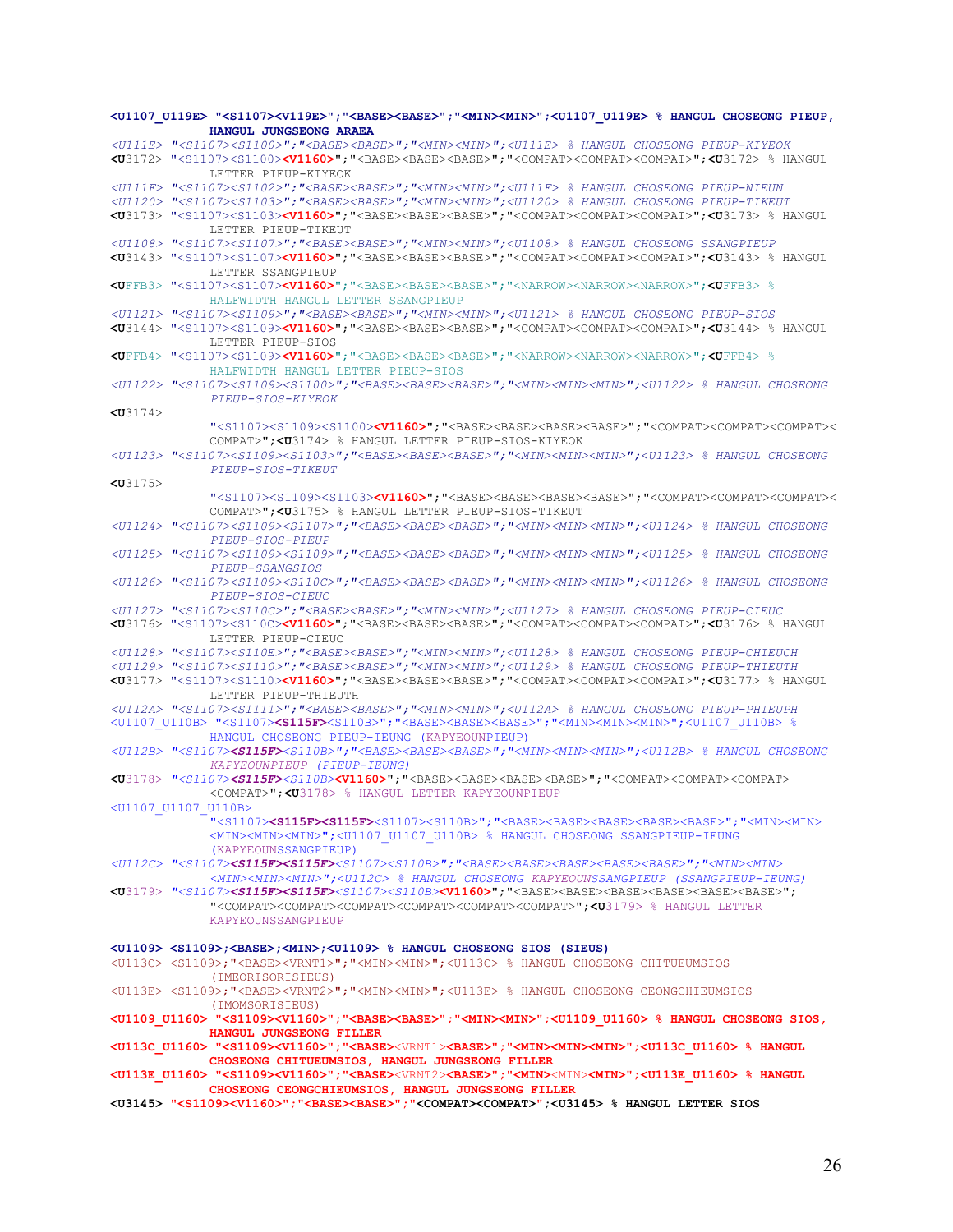<U3266> **"<S1109><V1160>";"<BASE><BASE>";"**<CIRCLE><CIRCLE>**"**;<U3266> % CIRCLED HANGUL SIOS **<UFFB5> "<S1109><V1160>";"<BASE><BASE>";"<NARROW><NARROW>";<UFFB5> % HALFWIDTH HANGUL LETTER SIOS <U1109\_U1161> "<S1109><V1161>";"<BASE><BASE>";"<MIN><MIN>";<U1109\_U1161> % HANGUL CHOSEONG SIOS, HANGUL JUNGSEONG A**  <U3214> "<S1109><V1161>";"<BASE><BASE>";"<COMPAT><COMPAT>";<U3214> % PARENTHESIZED HANGUL SIOS A <U3274> "<S1109><V1161>";"<BASE><BASE>";"<CIRCLE><CIRCLE>";<U3274> % CIRCLED HANGUL SIOS A **<U113C\_U1161> "<S1109><V1161>";"<BASE>**<VRNT1>**<BASE>";"<MIN>**<MIN>**<MIN>";<U113C\_U1161> % HANGUL CHOSEONG CHITUEUMSIOS, HANGUL JUNGSEONG A <U113E\_U1161> "<S1109><V1161>";"<BASE>**<VRNT2>**<BASE>";"<MIN>**<MIN>**<MIN>";<U113E\_U1161> % HANGUL CHOSEONG CEONGCHIEUMSIOS, HANGUL JUNGSEONG A <U1109\_U1163> "<S1109><V1163>";"<BASE><BASE>";"<MIN><MIN>";<U1109\_U1163> % HANGUL CHOSEONG SIOS, HANGUL JUNGSEONG YA <U113C\_U1163> "<S1109><V1163>";"<BASE>**<VRNT1>**<BASE>";"<MIN>**<MIN>**<MIN>";<U113C\_U1163> % HANGUL CHOSEONG CHITUEUMSIOS, HANGUL JUNGSEONG YA <U113E\_U1163> "<S1109><V1163>";"<BASE>**<VRNT2>**<BASE>";"<MIN>**<MIN>**<MIN>";<U113E\_U1163> % HANGUL CHOSEONG CEONGCHIEUMSIOS, HANGUL JUNGSEONG YA <U1109\_U1165> "<S1109><V1165>";"<BASE><BASE>";"<MIN><MIN>";<U1109\_U1165> % HANGUL CHOSEONG SIOS, HANGUL JUNGSEONG EO <U113C\_U1165> "<S1109><V1165>";"<BASE>**<VRNT1>**<BASE>";"<MIN>**<MIN>**<MIN>";<U113C\_U1165> % HANGUL CHOSEONG CHITUEUMSIOS, HANGUL JUNGSEONG EO <U113E\_U1165> "<S1109><V1165>";"<BASE>**<VRNT2>**<BASE>";"<MIN>**<MIN>**<MIN>";<U113E\_U1165> % HANGUL CHOSEONG CEONGCHIEUMSIOS, HANGUL JUNGSEONG EO <U1109\_U1167> "<S1109><V1167>";"<BASE><BASE>";"<MIN><MIN>";<U1109\_U1167> % HANGUL CHOSEONG SIOS, HANGUL JUNGSEONG YEO <U113C\_U1167> "<S1109><V1167>";"<BASE>**<VRNT1>**<BASE>";"<MIN>**<MIN>**<MIN>";<U113C\_U1167> % HANGUL CHOSEONG CHITUEUMSIOS, HANGUL JUNGSEONG YEO <U113E\_U1167> "<S1109><V1167>";"<BASE>**<VRNT2>**<BASE>";"<MIN>**<MIN>**<MIN>";<U113E\_U1167> % HANGUL CHOSEONG CEONGCHIEUMSIOS, HANGUL JUNGSEONG YEO <U1109\_U1169> "<S1109><V1169>";"<BASE><BASE>";"<MIN><MIN>";<U1109\_U1169> % HANGUL CHOSEONG SIOS, HANGUL JUNGSEONG O <U113C\_U1169> "<S1109><V1169>";"<BASE>**<VRNT1>**<BASE>";"<MIN>**<MIN>**<MIN>";<U113C\_U1169> % HANGUL CHOSEONG CHITUEUMSIOS, HANGUL JUNGSEONG O <U113E\_U1169> "<S1109><V1169>";"<BASE>**<VRNT2>**<BASE>";"<MIN>**<MIN>**<MIN>";<U113E\_U1169> % HANGUL CHOSEONG CEONGCHIEUMSIOS, HANGUL JUNGSEONG O <U1109\_U116D> "<S1109><V116D>";"<BASE><BASE>";"<MIN><MIN>";<U1109\_U116D> % HANGUL CHOSEONG SIOS, HANGUL JUNGSEONG YO <U113C\_U116D> "<S1109><V116D>";"<BASE>**<VRNT1>**<BASE>";"<MIN>**<MIN>**<MIN>";<U113C\_U116D> % HANGUL CHOSEONG CHITUEUMSIOS, HANGUL JUNGSEONG YO <U113E\_U116D> "<S1109><V116D>";"<BASE>**<VRNT2>**<BASE>";"<MIN>**<MIN>**<MIN>";<U113E\_U116D> % HANGUL CHOSEONG CEONGCHIEUMSIOS, HANGUL JUNGSEONG YO <U1109\_U116E> "<S1109><V116E>";"<BASE><BASE>";"<MIN><MIN>";<U1109\_U116E> % HANGUL CHOSEONG SIOS, HANGUL JUNGSEONG U <U113C\_U116E> "<S1109><V116E>";"<BASE>**<VRNT1>**<BASE>";"<MIN>**<MIN>**<MIN>";<U113C\_U116E> % HANGUL CHOSEONG CHITUEUMSIOS, HANGUL JUNGSEONG U <U113E\_U116E> "<S1109><V116E>";"<BASE>**<VRNT2>**<BASE>";"<MIN>**<MIN>**<MIN>";<U113E\_U116E> % HANGUL CHOSEONG CEONGCHIEUMSIOS, HANGUL JUNGSEONG U <U1109\_U1172> "<S1109><V1172>";"<BASE><BASE>";"<MIN><MIN>";<U1109\_U1172> % HANGUL CHOSEONG SIOS, HANGUL JUNGSEONG YU <U113C\_U1172> "<S1109><V1172>";"<BASE>**<VRNT1>**<BASE>";"<MIN>**<MIN>**<MIN>";<U113C\_U1172> % HANGUL CHOSEONG CHITUEUMSIOS, HANGUL JUNGSEONG YU <U113E\_U1172> "<S1109><V1172>";"<BASE>**<VRNT2>**<BASE>";"<MIN>**<MIN>**<MIN>";<U113E\_U1172> % HANGUL CHOSEONG CEONGCHIEUMSIOS, HANGUL JUNGSEONG YU <U1109\_U1173> "<S1109><V1173>";"<BASE><BASE>";"<MIN><MIN>";<U1109\_U1173> % HANGUL CHOSEONG SIOS, HANGUL JUNGSEONG EU <U113C\_U1173> "<S1109><V1173>";"<BASE>**<VRNT1>**<BASE>";"<MIN>**<MIN>**<MIN>";<U113C\_U1173> % HANGUL CHOSEONG CHITUEUMSIOS, HANGUL JUNGSEONG EU <U113E\_U1173> "<S1109><V1173>";"<BASE>**<VRNT2>**<BASE>";"<MIN>**<MIN>**<MIN>";<U113E\_U1173> % HANGUL CHOSEONG CEONGCHIEUMSIOS, HANGUL JUNGSEONG EU <U1109\_U1175> "<S1109><V1175>";"<BASE><BASE>";"<MIN><MIN>";<U1109\_U1175> % HANGUL CHOSEONG SIOS, HANGUL JUNGSEONG I <U113C\_U1175> "<S1109><V1175>";"<BASE>**<VRNT1>**<BASE>";"<MIN>**<MIN>**<MIN>";<U113C\_U1175> % HANGUL CHOSEONG CHITUEUMSIOS, HANGUL JUNGSEONG I <U113E\_U1175> "<S1109><V1175>";"<BASE>**<VRNT2>**<BASE>";"<MIN>**<MIN>**<MIN>";<U113E\_U1175> % HANGUL CHOSEONG CEONGCHIEUMSIOS, HANGUL JUNGSEONG I <U1109\_U119E> "<S1109><V119E>";"<BASE><BASE>";"<MIN><MIN>";<U1109\_U119E> % HANGUL CHOSEONG SIOS, HANGUL JUNGSEONG ARAEA <U113C\_U119E> "<S1109><V119E>";"<BASE>**<VRNT1>**<BASE>";"<MIN>**<MIN>**<MIN>";<U113C\_U119E> % HANGUL CHOSEONG CHITUEUMSIOS, HANGUL JUNGSEONG ARAEA** 

<U3206> **"<S1109><V1160>";"<BASE><BASE>";"**<COMPAT>**<COMPAT>"**;<U3206> % PARENTHESIZED HANGUL SIOS

**<U113E\_U119E> "<S1109><V119E>";"<BASE>**<VRNT2>**<BASE>";"<MIN>**<MIN>**<MIN>";<U113E\_U119E> % HANGUL CHOSEONG CEONGCHIEUMSIOS, HANGUL JUNGSEONG ARAEA**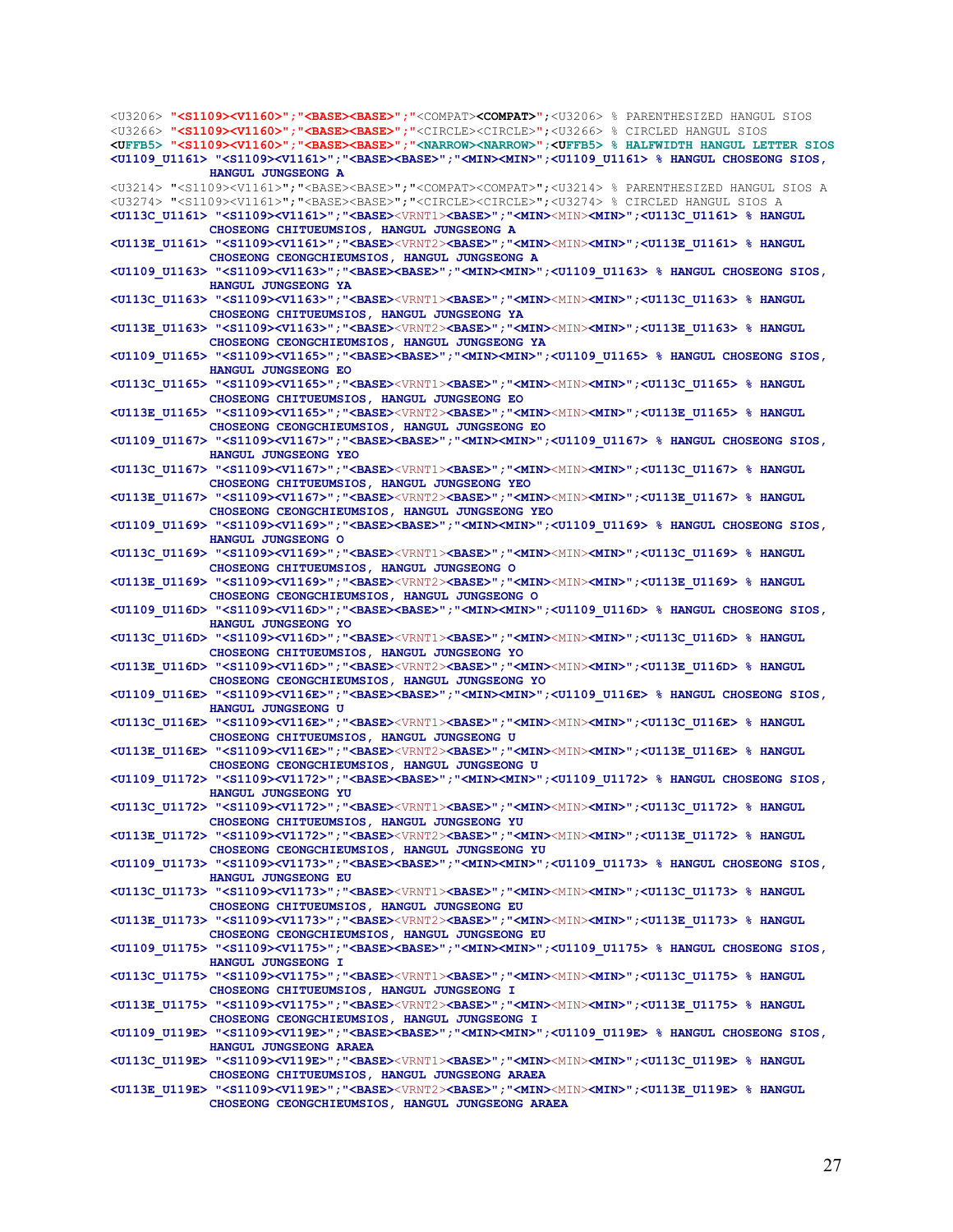*<U112D> "<S1109><S1100>";"<BASE><BASE>";"<MIN><MIN>";<U112D> % HANGUL CHOSEONG SIOS-KIYEOK*  **<U**317A> "<S1109><S1100>**<V1160>**";"<BASE><BASE><BASE>";"<COMPAT><COMPAT><COMPAT>";**<U**317A> % HANGUL LETTER SIOS-KIYEOK *<U112E> "<S1109><S1102>";"<BASE><BASE>";"<MIN><MIN>";<U112E> % HANGUL CHOSEONG SIOS-NIEUN*  **<U**317B> "<S1109><S1102>**<V1160>**";"<BASE><BASE><BASE>";"<COMPAT><COMPAT><COMPAT>";**<U**317B> % HANGUL LETTER SIOS-NIEUN *<U112F> "<S1109><S1103>";"<BASE><BASE>";"<MIN><MIN>";<U112F> % HANGUL CHOSEONG SIOS-TIKEUT*  **<U**317C> "<S1109><S1103>**<V1160>**";"<BASE><BASE><BASE>";"<COMPAT><COMPAT><COMPAT>";**<U**317C> % HANGUL LETTER SIOS-TIKEUT *<U1130> "<S1109><S1105>";"<BASE><BASE>";"<MIN><MIN>";<U1130> % HANGUL CHOSEONG SIOS-RIEUL <U1131> "<S1109><S1106>";"<BASE><BASE>";"<MIN><MIN>";<U1131> % HANGUL CHOSEONG SIOS-MIEUM <U1132> "<S1109><S1107>";"<BASE><BASE>";"<MIN><MIN>";<U1132> % HANGUL CHOSEONG SIOS-PIEUP*  **<U**317D> "<S1109><S1107>**<V1160>**";"<BASE><BASE><BASE>";"<COMPAT><COMPAT><COMPAT>";**<U**317D> % HANGUL LETTER SIOS-PIEUP *<U1133> "<S1109><S1107><S1100>";"<BASE><BASE><BASE>";"<MIN><MIN><MIN>";<U1133> % HANGUL CHOSEONG SIOS-PIEUP-KIYEOK <U110A> "<S1109><S1109>";"<BASE><BASE>";"<MIN><MIN>";<U110A> % HANGUL CHOSEONG SSANGSIOS <U113D> "<S1109><S1109>";"<BASE><VRNT1><BASE><VRNT1>";"<MIN><MIN><MIN><MIN>";<U113D> % HANGUL CHOSEONG CHITUEUMSSANGSIOS <U113F> "<S1109><S1109>";"<BASE><VRNT2><BASE><VRNT2>";"<MIN><MIN><MIN><MIN>";<U113F> % HANGUL CHOSEONG CEONGCHIEUMSSANGSIOS*  **<U**3146> "<S1109><S1109>**<V1160>**";"<BASE><BASE><BASE>";"<COMPAT><COMPAT><COMPAT>";**<U**3146> % HANGUL LETTER SSANGSIOS **<U**FFB6> "<S1109><S1109>**<V1160>**";"<BASE><BASE><BASE>";"<NARROW><NARROW><NARROW>";**<U**FFB6> % HALFWIDTH HANGUL LETTER SSANGSIOS *<U1134> "<S1109><S1109><S1109>";"<BASE><BASE><BASE>";"<MIN><MIN><MIN>";<U1134> % HANGUL CHOSEONG SIOS-SSANGSIOS <U1135> "<S1109><S110B>";"<BASE><BASE>";"<MIN><MIN>";<U1135> % HANGUL CHOSEONG SIOS-IEUNG <U1136> "<S1109><S110C>";"<BASE><BASE>";"<MIN><MIN>";<U1136> % HANGUL CHOSEONG SIOS-CIEUC*  **<U**317E> "<S1109><S110C>**<V1160>**";"<BASE><BASE><BASE>";"<COMPAT><COMPAT><COMPAT>";**<U**317E> % HANGUL LETTER SIOS-CIEUC *<U1137> "<S1109><S110E>";"<BASE><BASE>";"<MIN><MIN>";<U1137> % HANGUL CHOSEONG SIOS-CHIEUCH <U1138> "<S1109><S110F>";"<BASE><BASE>";"<MIN><MIN>";<U1138> % HANGUL CHOSEONG SIOS-KHIEUKH <U1139> "<S1109><S1110>";"<BASE><BASE>";"<MIN><MIN>";<U1139> % HANGUL CHOSEONG SIOS-THIEUTH <U113A> "<S1109><S1111>";"<BASE><BASE>";"<MIN><MIN>";<U113A> % HANGUL CHOSEONG SIOS-PHIEUPH <U113B> "<S1109><S1112>";"<BASE><BASE>";"<MIN><MIN>";<U113B> % HANGUL CHOSEONG SIOS-HIEUH*  **<U1140> <S1140>;<BASE>;<MIN>;<U1140> % HANGUL CHOSEONG PANSIOS (PANISORI) <U1140\_U1160> "<S1140><V1160>";"<BASE><BASE>";"<MIN><MIN>";<U1140\_U1160> % HANGUL CHOSEONG PANSIOS, HANGUL JUNGSEONG FILLER <U317F> "<S1140><V1160>";"<BASE><BASE>";"<COMPAT><COMPAT>";<U317F> % HANGUL LETTER PANSIOS <U1140\_U1161> "<S1140><V1161>";"<BASE><BASE>";"<MIN><MIN>";<U1140\_U1161> % HANGUL CHOSEONG PANSIOS, HANGUL JUNGSEONG A <U1140\_U1163> "<S1140><V1163>";"<BASE><BASE>";"<MIN><MIN>";<U1140\_U1163> % HANGUL CHOSEONG PANSIOS, HANGUL JUNGSEONG YA <U1140\_U1165> "<S1140><V1165>";"<BASE><BASE>";"<MIN><MIN>";<U1140\_U1165> % HANGUL CHOSEONG PANSIOS, HANGUL JUNGSEONG EO <U1140\_U1167> "<S1140><V1167>";"<BASE><BASE>";"<MIN><MIN>";<U1140\_U1167> % HANGUL CHOSEONG PANSIOS, HANGUL JUNGSEONG YEO <U1140\_U1169> "<S1140><V1169>";"<BASE><BASE>";"<MIN><MIN>";<U1140\_U1169> % HANGUL CHOSEONG PANSIOS, HANGUL JUNGSEONG O <U1140\_U116D> "<S1140><V116D>";"<BASE><BASE>";"<MIN><MIN>";<U1140\_U116D> % HANGUL CHOSEONG PANSIOS, HANGUL JUNGSEONG YO <U1140\_U116E> "<S1140><V116E>";"<BASE><BASE>";"<MIN><MIN>";<U1140\_U116E> % HANGUL CHOSEONG PANSIOS, HANGUL JUNGSEONG U <U1140\_U1172> "<S1140><V1172>";"<BASE><BASE>";"<MIN><MIN>";<U1140\_U1172> % HANGUL CHOSEONG PANSIOS, HANGUL JUNGSEONG YU <U1140\_U1173> "<S1140><V1173>";"<BASE><BASE>";"<MIN><MIN>";<U1140\_U1173> % HANGUL CHOSEONG PANSIOS, HANGUL JUNGSEONG EU <U1140\_U1175> "<S1140><V1175>";"<BASE><BASE>";"<MIN><MIN>";<U1140\_U1175> % HANGUL CHOSEONG PANSIOS, HANGUL JUNGSEONG I <U1140\_U119E> "<S1140><V119E>";"<BASE><BASE>";"<MIN><MIN>";<U1140\_U119E> % HANGUL CHOSEONG PANSIOS, HANGUL JUNGSEONG ARAEA <U110B> <S110B>;<BASE>;<MIN>;<U110B> % HANGUL CHOSEONG IEUNG <U110B\_U1160> "<S110B><V1160>";"<BASE><BASE>";"<MIN><MIN>";<U110B\_U1160> % HANGUL CHOSEONG IEUNG, HANGUL JUNGSEONG FILLER <U3147> "<S110B><V1160>";"<BASE><BASE>";"<COMPAT><COMPAT>";<U3147> % HANGUL LETTER IEUNG**  <U3207> **"<S110B><V1160>";"<BASE><BASE>";"**<COMPAT>**<COMPAT>"**;<U3207> % PARENTHESIZED HANGUL IEUNG

<U3267> **"<S110B><V1160>";"<BASE><BASE>";"**<CIRCLE><CIRCLE>**"**;<U3267> % CIRCLED HANGUL IEUNG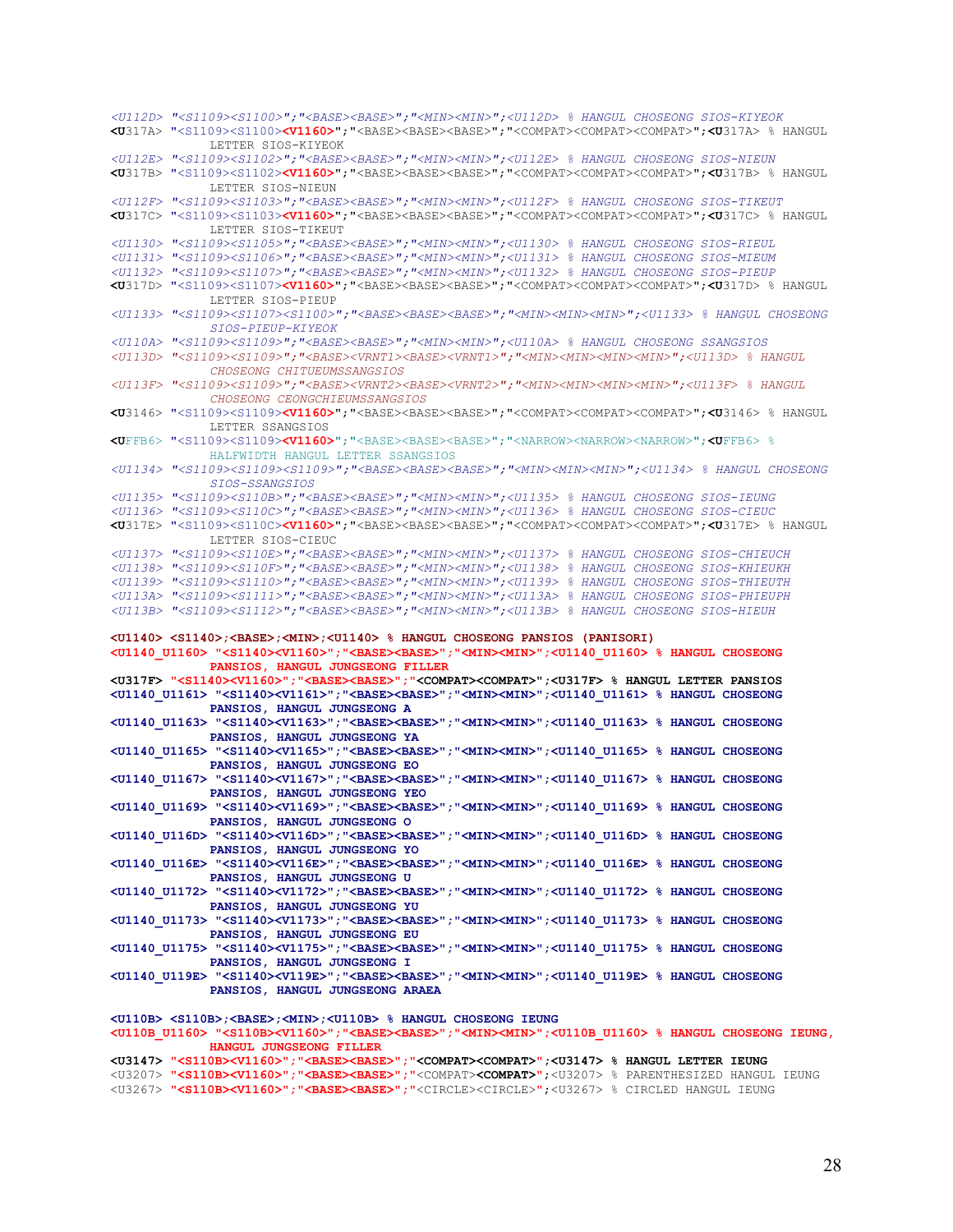**<UFFB7> "<S110B><V1160>";"<BASE><BASE>";"<NARROW><NARROW>";<UFFB7> % HALFWIDTH HANGUL LETTER IEUNG <U110B\_U1161> "<S110B><V1161>";"<BASE><BASE>";"<MIN><MIN>";<U110B\_U1161> % HANGUL CHOSEONG IEUNG, HANGUL JUNGSEONG A**  <U3215> "<S110B><V1161>";"<BASE><BASE>";"<COMPAT><COMPAT>";<U3215> % PARENTHESIZED HANGUL IEUNG A <U3275> "<S110B><V1161>";"<BASE><BASE>";"<CIRCLE><CIRCLE>";<U3275> % CIRCLED HANGUL IEUNG A **<U110B\_U1163> "<S110B><V1163>";"<BASE><BASE>";"<MIN><MIN>";<U110B\_U1163> % HANGUL CHOSEONG IEUNG, HANGUL JUNGSEONG YA <U110B\_U1165> "<S110B><V1165>";"<BASE><BASE>";"<MIN><MIN>";<U110B\_U1165> % HANGUL CHOSEONG IEUNG, HANGUL JUNGSEONG EO <U110B\_U1167> "<S110B><V1167>";"<BASE><BASE>";"<MIN><MIN>";<U110B\_U1167> % HANGUL CHOSEONG IEUNG, HANGUL JUNGSEONG YEO <U110B\_U1169> "<S110B><V1169>";"<BASE><BASE>";"<MIN><MIN>";<U110B\_U1169> % HANGUL CHOSEONG IEUNG, HANGUL JUNGSEONG O <U110B\_U116D> "<S110B><V116D>";"<BASE><BASE>";"<MIN><MIN>";<U110B\_U116D> % HANGUL CHOSEONG IEUNG, HANGUL JUNGSEONG YO <U110B\_U116E> "<S110B><V116E>";"<BASE><BASE>";"<MIN><MIN>";<U110B\_U116E> % HANGUL CHOSEONG IEUNG, HANGUL JUNGSEONG U <U110B\_U1172> "<S110B><V1172>";"<BASE><BASE>";"<MIN><MIN>";<U110B\_U1172> % HANGUL CHOSEONG IEUNG, HANGUL JUNGSEONG YU <U110B\_U1173> "<S110B><V1173>";"<BASE><BASE>";"<MIN><MIN>";<U110B\_U1173> % HANGUL CHOSEONG IEUNG, HANGUL JUNGSEONG EU <U110B\_U1175> "<S110B><V1175>";"<BASE><BASE>";"<MIN><MIN>";<U110B\_U1175> % HANGUL CHOSEONG IEUNG, HANGUL JUNGSEONG I <U110B\_U119E> "<S110B><V119E>";"<BASE><BASE>";"<MIN><MIN>";<U110B\_U119E> % HANGUL CHOSEONG IEUNG, HANGUL JUNGSEONG ARAEA**  *<U1141> "<S110B><S1100>";"<BASE><BASE>";"<MIN><MIN>";<U1141> % HANGUL CHOSEONG IEUNG-KIYEOK <U1142> "<S110B><S1103>";"<BASE><BASE>";"<MIN><MIN>";<U1142> % HANGUL CHOSEONG IEUNG-TIKEUT <U1143> "<S110B><S1106>";"<BASE><BASE>";"<MIN><MIN>";<U1143> % HANGUL CHOSEONG IEUNG-MIEUM <U1144> "<S110B><S1107>";"<BASE><BASE>";"<MIN><MIN>";<U1144> % HANGUL CHOSEONG IEUNG-PIEUP <U1145> "<S110B><S1109>";"<BASE><BASE>";"<MIN><MIN>";<U1145> % HANGUL CHOSEONG IEUNG-SIOS <U1146> "<S110B><S1140>";"<BASE><BASE>";"<MIN><MIN>";<U1146> % HANGUL CHOSEONG IEUNG-PANSIOS <U1147> "<S110B><S110B>";"<BASE><BASE>";"<MIN><MIN>";<U1147> % HANGUL CHOSEONG SSANGIEUNG* **<U**3180> "<S110B><S110B>**<V1160>**";"<BASE><BASE><BASE>";"<COMPAT><COMPAT><COMPAT>";**<U**3180> % HANGUL LETTER SSANGIEUNG *<U1148> "<S110B><S110C>";"<BASE><BASE>";"<MIN><MIN>";<U1148> % HANGUL CHOSEONG IEUNG-CIEUC <U1149> "<S110B><S110E>";"<BASE><BASE>";"<MIN><MIN>";<U1149> % HANGUL CHOSEONG IEUNG-CHIEUCH <U114A> "<S110B><S1110>";"<BASE><BASE>";"<MIN><MIN>";<U114A> % HANGUL CHOSEONG IEUNG-THIEUTH <U114B> "<S110B><S1111>";"<BASE><BASE>";"<MIN><MIN>";<U114B> % HANGUL CHOSEONG IEUNG-PHIEUPH*  **<U114C> <S114C>;<BASE>;<MIN>;<U114C> % HANGUL CHOSEONG YESIEUNG (EOKEUMISORI) <U114C\_U1160> "<S114C><V1160>";"<BASE><BASE>";"<MIN><MIN>";<U114C\_U1160> % HANGUL CHOSEONG YESIEUNG, HANGUL JUNGSEONG FILLER <U3181> "<S114C><V1160>";"<COMPAT><COMPAT>";<U3181> % HANGUL LETTER YESIEUNG <U114C\_U1161> "<S114C><V1161>";"<BASE><BASE>";"<MIN><MIN>";<U114C\_U1161> % HANGUL CHOSEONG YESIEUNG, HANGUL JUNGSEONG A <U114C\_U1163> "<S114C><V1163>";"<BASE><BASE>";"<MIN><MIN>";<U114C\_U1163> % HANGUL CHOSEONG YESIEUNG, HANGUL JUNGSEONG YA <U114C\_U1165> "<S114C><V1165>";"<BASE><BASE>";"<MIN><MIN>";<U114C\_U1165> % HANGUL CHOSEONG YESIEUNG, HANGUL JUNGSEONG EO <U114C\_U1167> "<S114C><V1167>";"<BASE><BASE>";"<MIN><MIN>";<U114C\_U1167> % HANGUL CHOSEONG YESIEUNG, HANGUL JUNGSEONG YEO <U114C\_U1169> "<S114C><V1169>";"<BASE><BASE>";"<MIN><MIN>";<U114C\_U1169> % HANGUL CHOSEONG YESIEUNG, HANGUL JUNGSEONG O <U114C\_U116D> "<S114C><V116D>";"<BASE><BASE>";"<MIN><MIN>";<U114C\_U116D> % HANGUL CHOSEONG YESIEUNG, HANGUL JUNGSEONG YO <U114C\_U116E> "<S114C><V116E>";"<BASE><BASE>";"<MIN><MIN>";<U114C\_U116E> % HANGUL CHOSEONG YESIEUNG, HANGUL JUNGSEONG U <U114C\_U1172> "<S114C><V1172>";"<BASE><BASE>";"<MIN><MIN>";<U114C\_U1172> % HANGUL CHOSEONG YESIEUNG, HANGUL JUNGSEONG YU <U114C\_U1173> "<S114C><V1173>";"<BASE><BASE>";"<MIN><MIN>";<U114C\_U1173> % HANGUL CHOSEONG YESIEUNG, HANGUL JUNGSEONG EU <U114C\_U1175> "<S114C><V1175>";"<BASE><BASE>";"<MIN><MIN>";<U114C\_U1175> % HANGUL CHOSEONG YESIEUNG, HANGUL JUNGSEONG I <U114C\_U119E> "<S114C><V119E>";"<BASE><BASE>";"<MIN><MIN>";<U114C\_U119E> % HANGUL CHOSEONG YESIEUNG, HANGUL JUNGSEONG ARAEA <U**3182> "<S114C><S1109>**<V1160>**";"<BASE><BASE><BASE>";"<COMPAT><COMPAT><COMPAT>";**<U**3182> % HANGUL LETTER YESIEUNG-SIOS **<U**3183> "<S114C><S1140>**<V1160>**";"<BASE><BASE><BASE>";"<COMPAT><COMPAT><COMPAT>";**<U**3183> % HANGUL LETTER YESIEUNG-PANSIOS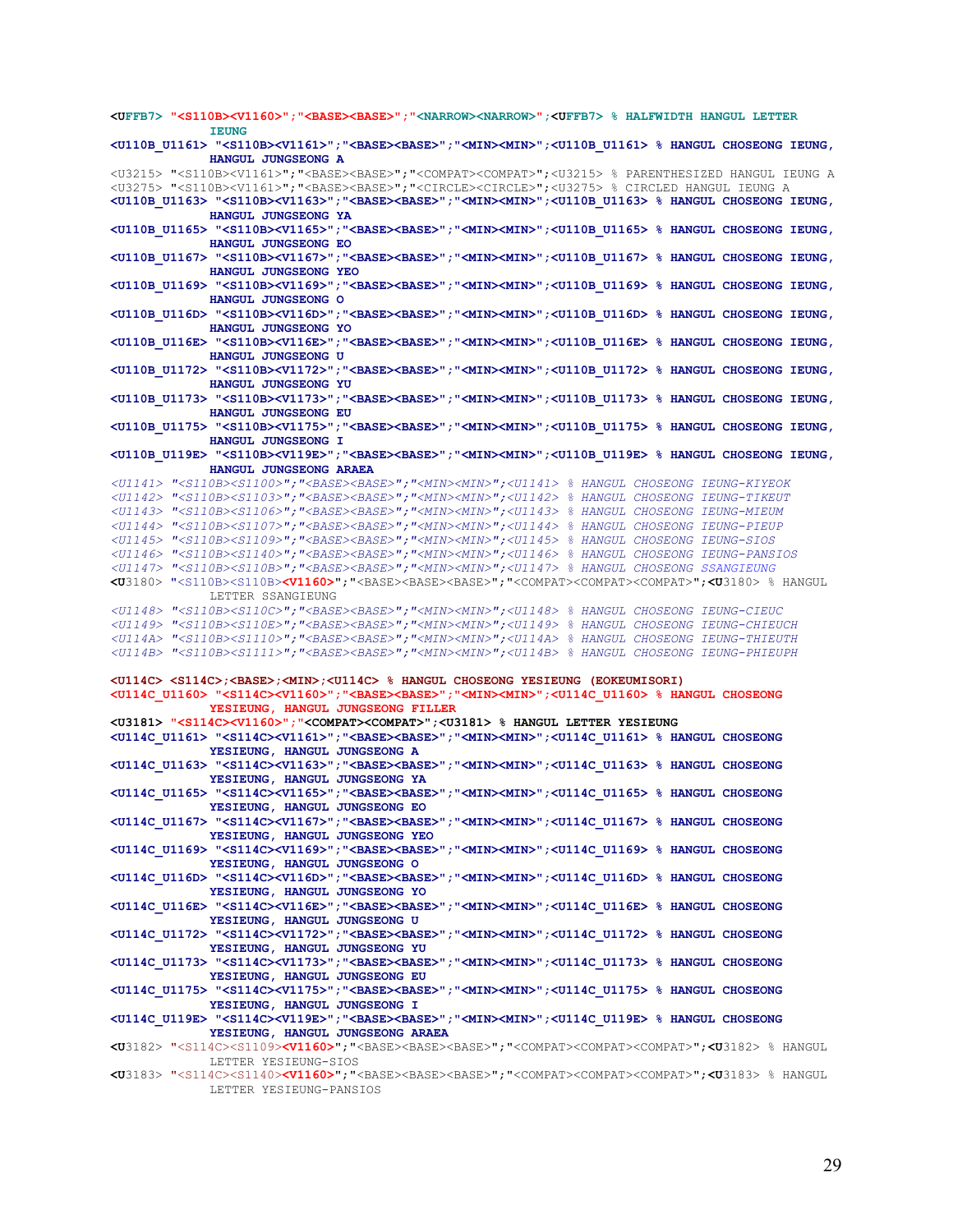**<U110C> <S110C>;<BASE>;<MIN>;<U110C> % HANGUL CHOSEONG CIEUC (JIEUJ)**  <U114E> <S110C>;"<BASE><VRNT1>";"<MIN><MIN>";<U114E> % HANGUL CHOSEONG CHITUEUMCIEUC (IMEORISORIJIEUJ) <U1150> <S110C>;"<BASE><VRNT2>";"<MIN><MIN>";<U1150> % HANGUL CHOSEONG CEONGCHIEUMCIEUC (IMOMSORIJIEUJ) **<U110C\_U1160> "<S110C><V1160>";"<BASE><BASE>";"<MIN><MIN>";<U110C\_U1160> % HANGUL CHOSEONG CIEUC, HANGUL JUNGSEONG FILLER <U114E\_U1160> "<S110C><V1160>";"<BASE>**<VRNT1>**<BASE>";"<MIN>**<MIN>**<MIN>";<U114E\_U1160> % HANGUL CHOSEONG CHITUEUMCIEUC, HANGUL JUNGSEONG FILLER <U1150\_U1160> "<S110C><V1160>";"<BASE>**<VRNT2>**<BASE>";"<MIN>**<MIN>**<MIN>";<U1150\_U1160> % HANGUL CHOSEONG CEONGCHIEUMCIEUC, HANGUL JUNGSEONG FILLER <U3148> "<S110C><V1160>";"<BASE><BASE>";"<COMPAT><COMPAT>";<U3148> % HANGUL LETTER CIEUC**  <U3208> **"<S110C><V1160>";"<BASE><BASE>";"**<COMPAT>**<COMPAT>"**;<U3208> % PARENTHESIZED HANGUL CIEUC <U3268> **"<S110C><V1160>";"<BASE><BASE>";"**<CIRCLE><CIRCLE>**"**;<U3268> % CIRCLED HANGUL CIEUC **<UFFB8> "<S110C><V1160>";"<BASE><BASE>";"<NARROW><NARROW>";<UFFB8> % HALFWIDTH HANGUL LETTER CIEUC <U110C\_U1161> "<S110C><V1161>";"<BASE><BASE>";"<MIN><MIN>";<U110C\_U1161> % HANGUL CHOSEONG CIEUC, HANGUL JUNGSEONG A**  <U3216> "<S110C><V1161>";"<BASE><BASE>";"<COMPAT><COMPAT>";<U3216> % PARENTHESIZED HANGUL CIEUC A <U3276> "<S110C><V1161>";"<BASE><BASE>";"<CIRCLE><CIRCLE>";<U3276> % CIRCLED HANGUL CIEUC A **<U114E\_U1161> "<S110C><V1161>";"<BASE>**<VRNT1>**<BASE>";"<MIN>**<MIN>**<MIN>";<U114E\_U1161> % HANGUL CHOSEONG CHITUEUMCIEUC, HANGUL JUNGSEONG A <U1150\_U1161> "<S110C><V1161>";"<BASE>**<VRNT2>**<BASE>";"<MIN>**<MIN>**<MIN>";<U1150\_U1161> % HANGUL CHOSEONG CEONGCHIEUMCIEUC, HANGUL JUNGSEONG A <U110C\_U1163> "<S110C><V1163>";"<BASE><BASE>";"<MIN><MIN>";<U110C\_U1163> % HANGUL CHOSEONG CIEUC, HANGUL JUNGSEONG YA <U114E\_U1163> "<S110C><V1163>";"<BASE>**<VRNT1>**<BASE>";"<MIN>**<MIN>**<MIN>";<U114E\_U1163> % HANGUL CHOSEONG CHITUEUMCIEUC, HANGUL JUNGSEONG YA <U1150\_U1163> "<S110C><V1163>";"<BASE>**<VRNT2>**<BASE>";"<MIN>**<MIN>**<MIN>";<U1150\_U1163> % HANGUL CHOSEONG CEONGCHIEUMCIEUC, HANGUL JUNGSEONG YA <U110C\_U1165> "<S110C><V1165>";"<BASE><BASE>";"<MIN><MIN>";<U110C\_U1165> % HANGUL CHOSEONG CIEUC, HANGUL JUNGSEONG EO <U114E\_U1165> "<S110C><V1165>";"<BASE>**<VRNT1>**<BASE>";"<MIN>**<MIN>**<MIN>";<U114E\_U1165> % HANGUL CHOSEONG CHITUEUMCIEUC, HANGUL JUNGSEONG EO <U1150\_U1165> "<S110C><V1165>";"<BASE>**<VRNT2>**<BASE>";"<MIN>**<MIN>**<MIN>";<U1150\_U1165> % HANGUL CHOSEONG CEONGCHIEUMCIEUC, HANGUL JUNGSEONG EO <U110C\_U1167> "<S110C><V1167>";"<BASE><BASE>";"<MIN><MIN>";<U110C\_U1167> % HANGUL CHOSEONG CIEUC, HANGUL JUNGSEONG YEO <U114E\_U1167> "<S110C><V1167>";"<BASE>**<VRNT1>**<BASE>";"<MIN>**<MIN>**<MIN>";<U114E\_U1167> % HANGUL CHOSEONG CHITUEUMCIEUC, HANGUL JUNGSEONG YEO <U1150\_U1167> "<S110C><V1167>";"<BASE>**<VRNT2>**<BASE>";"<MIN>**<MIN>**<MIN>";<U1150\_U1167> % HANGUL CHOSEONG CEONGCHIEUMCIEUC, HANGUL JUNGSEONG YEO <U110C\_U1169> "<S110C><V1169>";"<BASE><BASE>";"<MIN><MIN>";<U110C\_U1169> % HANGUL CHOSEONG CIEUC, HANGUL JUNGSEONG O <U114E\_U1169> "<S110C><V1169>";"<BASE>**<VRNT1>**<BASE>";"<MIN>**<MIN>**<MIN>";<U114E\_U1169> % HANGUL CHOSEONG CHITUEUMCIEUC, HANGUL JUNGSEONG O <U1150\_U1169> "<S110C><V1169>";"<BASE>**<VRNT2>**<BASE>";"<MIN>**<MIN>**<MIN>";<U1150\_U1169> % HANGUL CHOSEONG CEONGCHIEUMCIEUC, HANGUL JUNGSEONG O <U110C\_U116D> "<S110C><V116D>";"<BASE><BASE>";"<MIN><MIN>";<U110C\_U116D> % HANGUL CHOSEONG CIEUC, HANGUL JUNGSEONG YO <U114E\_U116D> "<S110C><V116D>";"<BASE>**<VRNT1>**<BASE>";"<MIN>**<MIN>**<MIN>";<U114E\_U116D> % HANGUL CHOSEONG CHITUEUMCIEUC, HANGUL JUNGSEONG YO <U1150\_U116D> "<S110C><V116D>";"<BASE>**<VRNT2>**<BASE>";"<MIN>**<MIN>**<MIN>";<U1150\_U116D> % HANGUL CHOSEONG CEONGCHIEUMCIEUC, HANGUL JUNGSEONG YO <U110C\_U116E> "<S110C><V116E>";"<BASE><BASE>";"<MIN><MIN>";<U110C\_U116E> % HANGUL CHOSEONG CIEUC, HANGUL JUNGSEONG U**  <U321C> "<S110C><V116E>";"<BASE><BASE>";"<COMPAT><COMPAT>";<U321C> % PARENTHESIZED HANGUL CIEUC U **<U114E\_U116E> "<S110C><V116E>";"<BASE>**<VRNT1>**<BASE>";"<MIN>**<MIN>**<MIN>";<U114E\_U116E> % HANGUL CHOSEONG CHITUEUMCIEUC, HANGUL JUNGSEONG U <U1150\_U116E> "<S110C><V116E>";"<BASE>**<VRNT2>**<BASE>";"<MIN>**<MIN>**<MIN>";<U1150\_U116E> % HANGUL CHOSEONG CEONGCHIEUMCIEUC, HANGUL JUNGSEONG U <U110C\_U1172> "<S110C><V1172>";"<BASE><BASE>";"<MIN><MIN>";<U110C\_U1172> % HANGUL CHOSEONG CIEUC, HANGUL JUNGSEONG YU <U114E\_U1172> "<S110C><V1172>";"<BASE>**<VRNT1>**<BASE>";"<MIN>**<MIN>**<MIN>";<U114E\_U1172> % HANGUL CHOSEONG CHITUEUMCIEUC, HANGUL JUNGSEONG YU <U1150\_U1172> "<S110C><V1172>";"<BASE>**<VRNT2>**<BASE>";"<MIN>**<MIN>**<MIN>";<U1150\_U1172> % HANGUL CHOSEONG CEONGCHIEUMCIEUC, HANGUL JUNGSEONG YU <U110C\_U1173> "<S110C><V1173>";"<BASE><BASE>";"<MIN><MIN>";<U110C\_U1173> % HANGUL CHOSEONG CIEUC, HANGUL JUNGSEONG EU <U114E\_U1173> "<S110C><V1173>";"<BASE>**<VRNT1>**<BASE>";"<MIN>**<MIN>**<MIN>";<U114E\_U1173> % HANGUL CHOSEONG CHITUEUMCIEUC, HANGUL JUNGSEONG EU**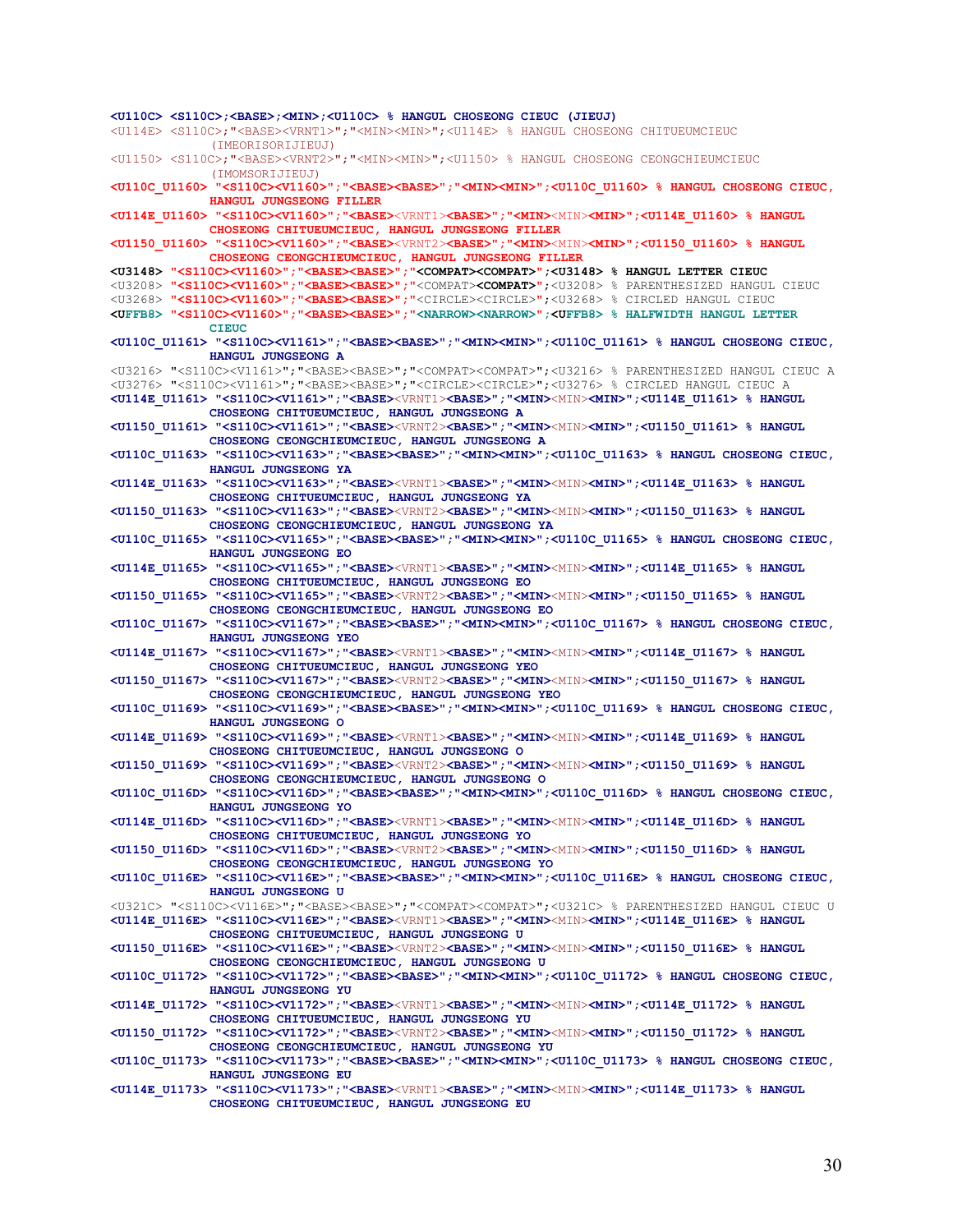**<U1150\_U1173> "<S110C><V1173>";"<BASE>**<VRNT2>**<BASE>";"<MIN>**<MIN>**<MIN>";<U1150\_U1173> % HANGUL CHOSEONG CEONGCHIEUMCIEUC, HANGUL JUNGSEONG EU <U110C\_U1175> "<S110C><V1175>";"<BASE><BASE>";"<MIN><MIN>";<U110C\_U1175> % HANGUL CHOSEONG CIEUC, HANGUL JUNGSEONG I <U114E\_U1175> "<S110C><V1175>";"<BASE>**<VRNT1>**<BASE>";"<MIN>**<MIN>**<MIN>";<U114E\_U1175> % HANGUL CHOSEONG CHITUEUMCIEUC, HANGUL JUNGSEONG I <U1150\_U1175> "<S110C><V1175>";"<BASE>**<VRNT2>**<BASE>";"<MIN>**<MIN>**<MIN>";<U1150\_U1175> % HANGUL CHOSEONG CEONGCHIEUMCIEUC, HANGUL JUNGSEONG I <U110C\_U119E> "<S110C><V119E>";"<BASE><BASE>";"<MIN><MIN>";<U110C\_U119E> % HANGUL CHOSEONG CIEUC, HANGUL JUNGSEONG ARAEA <U114E\_U119E> "<S110C><V119E>";"<BASE>**<VRNT1>**<BASE>";"<MIN>**<MIN>**<MIN>";<U114E\_U119E> % HANGUL CHOSEONG CHITUEUMCIEUC, HANGUL JUNGSEONG ARAEA <U1150\_U119E> "<S110C><V119E>";"<BASE>**<VRNT2>**<BASE>";"<MIN>**<MIN>**<MIN>";<U1150\_U119E> % HANGUL CHOSEONG CEONGCHIEUMCIEUC, HANGUL JUNGSEONG ARAEA**  *<U114D> "<S110C><S110B>";"<BASE><BASE>";"<MIN><MIN>";<U114D> % HANGUL CHOSEONG CIEUC-IEUNG <U110D> "<S110C><S110C>";"<BASE><BASE>";"<MIN><MIN>";<U110D> % HANGUL CHOSEONG SSANGCIEUC <U114F> "<S110C><S110C>";"<BASE><VRNT1><BASE><VRNT1>";"<MIN><MIN><MIN><MIN>";<U114F> % HANGUL CHOSEONG CHITUEUMSSANGCIEUC <U1151> "<S110C><S110C>";"<BASE><VRNT2><BASE><VRNT2>";"<MIN><MIN><MIN><MIN>";<U1151> % HANGUL CHOSEONG CEONGCHIEUMSSANGCIEUC*  **<U**3149> "<S110C><S110C>**<V1160>**";"<BASE><BASE><BASE>";"<COMPAT><COMPAT><COMPAT>";**<U**3149> % HANGUL LETTER SSANGCIEUC **<U**FFB9> "<S110C><S110C>**<V1160>**";"<BASE><BASE><BASE>";"<NARROW><NARROW><NARROW>";**<U**FFB9> % HALFWIDTH HANGUL LETTER SSANGCIEUC **<U110E> <S110E>;<BASE>;<MIN>;<U110E> % HANGUL CHOSEONG CHIEUCH**  <U1154> <S110E>;"<BASE><VRNT1>";"<MIN><MIN>";<U1154> % HANGUL CHOSEONG CHITUEUMCHIEUCH (IMEORISORICHIEUCH) <U1155> <S110E>;"<BASE><VRNT2>";"<MIN><MIN>";<U1155> % HANGUL CHOSEONG CEONGCHIEUMCHIEUCH (IMOMSORICHIEUCH) **<U110E\_U1160> "<S110E><V1160>";"<BASE><BASE>";"<MIN><MIN>";<U110E\_U1160> % HANGUL CHOSEONG CHIEUCH, HANGUL JUNGSEONG FILLER <U1154\_U1160> "<S110E><V1160>";"<BASE>**<VRNT1>**<BASE>";"<MIN>**<MIN>**<MIN>";<U1154\_U1160> % HANGUL CHOSEONG CHITUEUMCHIEUCH, HANGUL JUNGSEONG FILLER <U1155\_U1160> "<S110E><V1160>";"<BASE>**<VRNT2>**<BASE>";"<MIN>**<MIN>**<MIN>";<U1155\_U1160> % HANGUL CHOSEONG CEONGCHIEUMCHIEUCH, HANGUL JUNGSEONG FILLER <U314A> "<S110E><V1160>";"<BASE><BASE>";"<COMPAT><COMPAT>";<U314A> % HANGUL LETTER CHIEUCH**  <U3209> **"<S110E><V1160>";"<BASE><BASE>";"**<COMPAT>**<COMPAT>"**;<U3209> % PARENTHESIZED HANGUL CHIEUCH <U3269> **"<S110E><V1160>";"<BASE><BASE>";"**<CIRCLE><CIRCLE>**"**;<U3269> % CIRCLED HANGUL CHIEUCH **<UFFBA> "<S110E><V1160>";"<BASE><BASE>";"<NARROW><NARROW>";<UFFBA> % HALFWIDTH HANGUL LETTER CHIEUCH <U110E\_U1161> "<S110E><V1161>";"<BASE><BASE>";"<MIN><MIN>";<U110E\_U1161> % HANGUL CHOSEONG CHIEUCH, HANGUL JUNGSEONG A**  <U3217> "<S110E><V1161>";"<BASE><BASE>";"<COMPAT><COMPAT>";<U3217> % PARENTHESIZED HANGUL CHIEUCH A <U3277> "<S110E><V1161>";"<BASE><BASE>";"<CIRCLE><CIRCLE>";<U3277> % CIRCLED HANGUL CHIEUCH A **<U1154\_U1161> "<S110E><V1161>";"<BASE>**<VRNT1>**<BASE>";"<MIN>**<MIN>**<MIN>";<U1154\_U1161> % HANGUL CHOSEONG CHITUEUMCHIEUCH, HANGUL JUNGSEONG A <U1155\_U1161> "<S110E><V1161>";"<BASE>**<VRNT2>**<BASE>";"<MIN>**<MIN>**<MIN>";<U1155\_U1161> % HANGUL CHOSEONG CEONGCHIEUMCHIEUCH, HANGUL JUNGSEONG A <U110E\_U1163> "<S110E><V1163>";"<BASE><BASE>";"<MIN><MIN>";<U110E\_U1163> % HANGUL CHOSEONG CHIEUCH, HANGUL JUNGSEONG YA <U1154\_U1163> "<S110E><V1163>";"<BASE>**<VRNT1>**<BASE>";"<MIN>**<MIN>**<MIN>";<U1154\_U1163> % HANGUL CHOSEONG CHITUEUMCHIEUCH, HANGUL JUNGSEONG YA <U1155\_U1163> "<S110E><V1163>";"<BASE>**<VRNT2>**<BASE>";"<MIN>**<MIN>**<MIN>";<U1155\_U1163> % HANGUL CHOSEONG CEONGCHIEUMCHIEUCH, HANGUL JUNGSEONG YA <U110E\_U1165> "<S110E><V1165>";"<BASE><BASE>";"<MIN><MIN>";<U110E\_U1165> % HANGUL CHOSEONG CHIEUCH, HANGUL JUNGSEONG EO <U1154\_U1165> "<S110E><V1165>";"<BASE>**<VRNT1>**<BASE>";"<MIN>**<MIN>**<MIN>";<U1154\_U1165> % HANGUL CHOSEONG CHITUEUMCHIEUCH, HANGUL JUNGSEONG EO <U1155\_U1165> "<S110E><V1165>";"<BASE>**<VRNT2>**<BASE>";"<MIN>**<MIN>**<MIN>";<U1155\_U1165> % HANGUL CHOSEONG CEONGCHIEUMCHIEUCH, HANGUL JUNGSEONG EO <U110E\_U1167> "<S110E><V1167>";"<BASE><BASE>";"<MIN><MIN>";<U110E\_U1167> % HANGUL CHOSEONG CHIEUCH, HANGUL JUNGSEONG YEO <U1154\_U1167> "<S110E><V1167>";"<BASE>**<VRNT1>**<BASE>";"<MIN>**<MIN>**<MIN>";<U1154\_U1167> % HANGUL CHOSEONG CHITUEUMCHIEUCH, HANGUL JUNGSEONG YEO <U1155\_U1167> "<S110E><V1167>";"<BASE>**<VRNT2>**<BASE>";"<MIN>**<MIN>**<MIN>";<U1155\_U1167> % HANGUL CHOSEONG CEONGCHIEUMCHIEUCH, HANGUL JUNGSEONG YEO <U110E\_U1169> "<S110E><V1169>";"<BASE><BASE>";"<MIN><MIN>";<U110E\_U1169> % HANGUL CHOSEONG CHIEUCH, HANGUL JUNGSEONG O**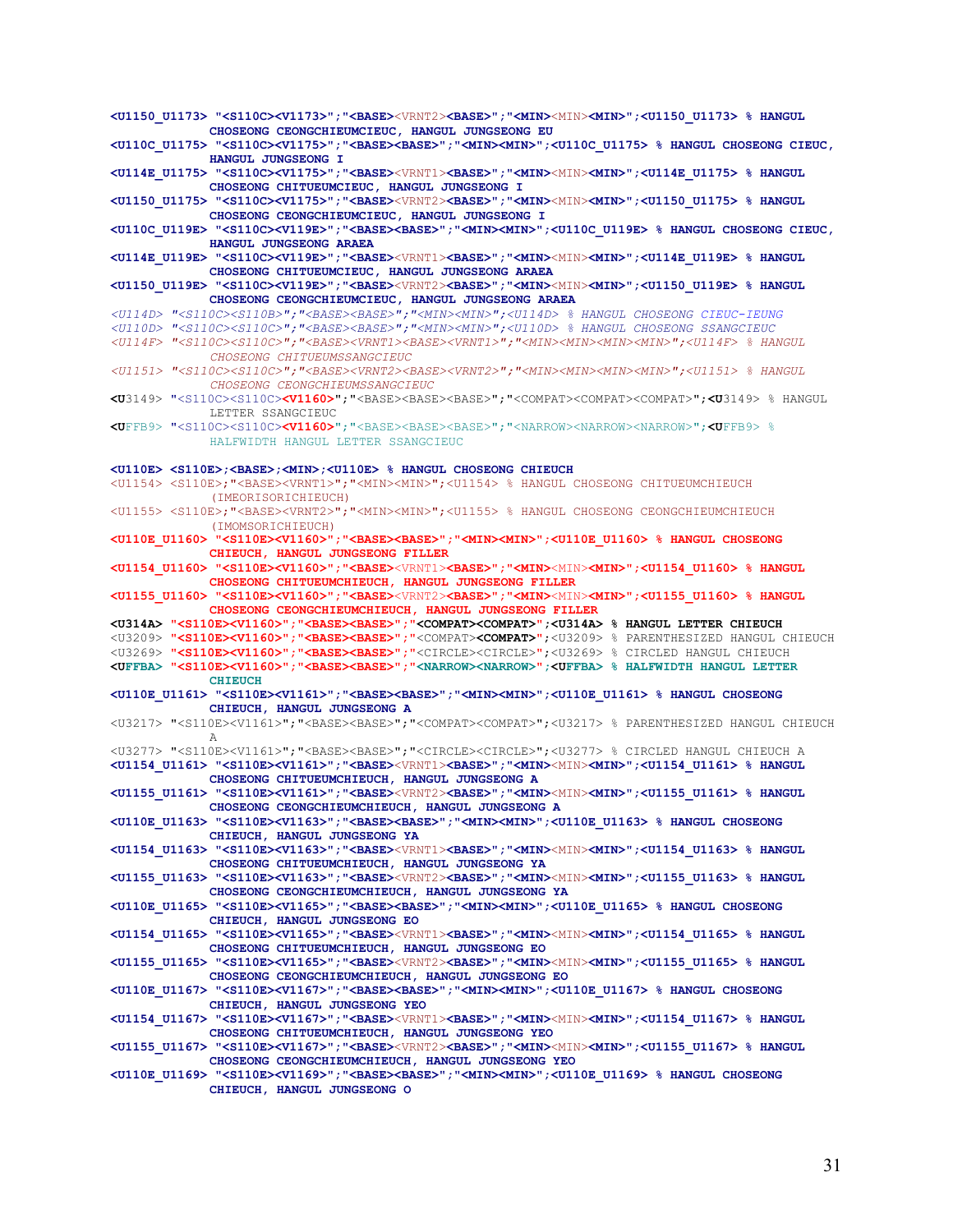**<U1154\_U1169> "<S110E><V1169>";"<BASE>**<VRNT1>**<BASE>";"<MIN>**<MIN>**<MIN>";<U1154\_U1169> % HANGUL CHOSEONG CHITUEUMCHIEUCH, HANGUL JUNGSEONG O <U1155\_U1169> "<S110E><V1169>";"<BASE>**<VRNT2>**<BASE>";"<MIN>**<MIN>**<MIN>";<U1155\_U1169> % HANGUL CHOSEONG CEONGCHIEUMCHIEUCH, HANGUL JUNGSEONG O <U110E\_U116D> "<S110E><V116D>";"<BASE><BASE>";"<MIN><MIN>";<U110E\_U116D> % HANGUL CHOSEONG CHIEUCH, HANGUL JUNGSEONG YO <U1154\_U116D> "<S110E><V116D>";"<BASE>**<VRNT1>**<BASE>";"<MIN>**<MIN>**<MIN>";<U1154\_U116D> % HANGUL CHOSEONG CHITUEUMCHIEUCH, HANGUL JUNGSEONG YO <U1155\_U116D> "<S110E><V116D>";"<BASE>**<VRNT2>**<BASE>";"<MIN>**<MIN>**<MIN>";<U1155\_U116D> % HANGUL CHOSEONG CEONGCHIEUMCHIEUCH, HANGUL JUNGSEONG YO <U110E\_U116E> "<S110E><V116E>";"<BASE><BASE>";"<MIN><MIN>";<U110E\_U116E> % HANGUL CHOSEONG CHIEUCH, HANGUL JUNGSEONG U <U1154\_U116E> "<S110E><V116E>";"<BASE>**<VRNT1>**<BASE>";"<MIN>**<MIN>**<MIN>";<U1154\_U116E> % HANGUL CHOSEONG CHITUEUMCHIEUCH, HANGUL JUNGSEONG U <U1155\_U116E> "<S110E><V116E>";"<BASE>**<VRNT2>**<BASE>";"<MIN>**<MIN>**<MIN>";<U1155\_U116E> % HANGUL CHOSEONG CEONGCHIEUMCHIEUCH, HANGUL JUNGSEONG U <U110E\_U1172> "<S110E><V1172>";"<BASE><BASE>";"<MIN><MIN>";<U110E\_U1172> % HANGUL CHOSEONG CHIEUCH, HANGUL JUNGSEONG YU <U1154\_U1172> "<S110E><V1172>";"<BASE>**<VRNT1>**<BASE>";"<MIN>**<MIN>**<MIN>";<U1154\_U1172> % HANGUL CHOSEONG CHITUEUMCHIEUCH, HANGUL JUNGSEONG YU <U1155\_U1172> "<S110E><V1172>";"<BASE>**<VRNT2>**<BASE>";"<MIN>**<MIN>**<MIN>";<U1155\_U1172> % HANGUL CHOSEONG CEONGCHIEUMCHIEUCH, HANGUL JUNGSEONG YU <U110E\_U1173> "<S110E><V1173>";"<BASE><BASE>";"<MIN><MIN>";<U110E\_U1173> % HANGUL CHOSEONG CHIEUCH, HANGUL JUNGSEONG EU <U1154\_U1173> "<S110E><V1173>";"<BASE>**<VRNT1>**<BASE>";"<MIN>**<MIN>**<MIN>";<U1154\_U1173> % HANGUL CHOSEONG CHITUEUMCHIEUCH, HANGUL JUNGSEONG EU <U1155\_U1173> "<S110E><V1173>";"<BASE>**<VRNT2>**<BASE>";"<MIN>**<MIN>**<MIN>";<U1155\_U1173> % HANGUL CHOSEONG CEONGCHIEUMCHIEUCH, HANGUL JUNGSEONG EU <U110E\_U1175> "<S110E><V1175>";"<BASE><BASE>";"<MIN><MIN>";<U110E\_U1175> % HANGUL CHOSEONG CHIEUCH, HANGUL JUNGSEONG I <U1154\_U1175> "<S110E><V1175>";"<BASE>**<VRNT1>**<BASE>";"<MIN>**<MIN>**<MIN>";<U1154\_U1175> % HANGUL CHOSEONG CHITUEUMCHIEUCH, HANGUL JUNGSEONG I <U1155\_U1175> "<S110E><V1175>";"<BASE>**<VRNT2>**<BASE>";"<MIN>**<MIN>**<MIN>";<U1155\_U1175> % HANGUL CHOSEONG CEONGCHIEUMCHIEUCH, HANGUL JUNGSEONG I <U110E\_U119E> "<S110E><V119E>";"<BASE><BASE>";"<MIN><MIN>";<U110E\_U119E> % HANGUL CHOSEONG CHIEUCH, HANGUL JUNGSEONG ARAEA <U1154\_U119E> "<S110E><V119E>";"<BASE>**<VRNT1>**<BASE>";"<MIN>**<MIN>**<MIN>";<U1154\_U119E> % HANGUL CHOSEONG CHITUEUMCHIEUCH, HANGUL JUNGSEONG ARAEA <U1155\_U119E> "<S110E><V119E>";"<BASE>**<VRNT2>**<BASE>";"<MIN>**<MIN>**<MIN>";<U1155\_U119E> % HANGUL CHOSEONG CEONGCHIEUMCHIEUCH, HANGUL JUNGSEONG ARAEA**  *<U1152> <S110E><S110F>";"<BASE><BASE>";"<MIN><MIN>";<U1152> % HANGUL CHOSEONG CHIEUCH-KHIEUKH <U1153> <S110E><S1112>";"<BASE><BASE>";"<MIN><MIN>";<U1153> % HANGUL CHOSEONG CHIEUCH-HIEUH*  **<U110F> <S110F>;<BASE>;<MIN>;<U110F> % HANGUL CHOSEONG KHIEUKH <U110F\_U1160> "<S110F><V1160>";"<BASE><BASE>";"<MIN><MIN>";<U110F\_U1160> % HANGUL CHOSEONG KHIEUKH, HANGUL JUNGSEONG FILLER <U314B> "<S110F><V1160>";"<BASE><BASE>";"<COMPAT><COMPAT>";<U314B> % HANGUL LETTER KHIEUKH**  <U320A> **"<S110F><V1160>";"<BASE><BASE>";"**<COMPAT>**<COMPAT>"**;<U320A> % PARENTHESIZED HANGUL KHIEUKH <U326A> **"<S110F><V1160>";"<BASE><BASE>";"**<CIRCLE><CIRCLE>**"**;<U326A> % CIRCLED HANGUL KHIEUKH **<UFFBB> "<S110F><V1160>";"<BASE><BASE>";"<NARROW><NARROW>";<UFFBB> % HALFWIDTH HANGUL LETTER KHIEUKH <U110F\_U1161> "<S110F><V1161>";"<BASE><BASE>";"<MIN><MIN>";<U110F\_U1161> % HANGUL CHOSEONG KHIEUKH, HANGUL JUNGSEONG A**  <U3218> "<S110F><V1161>";"<BASE><BASE>";"<COMPAT><COMPAT>";<U3218> % PARENTHESIZED HANGUL KHIEUKH A <U3278> "<S110F><V1161>";"<BASE><BASE>";"<CIRCLE><CIRCLE>";<U3278> % CIRCLED HANGUL KHIEUKH A **<U110F\_U1163> "<S110F><V1163>";"<BASE><BASE>";"<MIN><MIN>";<U110F\_U1163> % HANGUL CHOSEONG KHIEUKH, HANGUL JUNGSEONG YA <U110F\_U1165> "<S110F><V1165>";"<BASE><BASE>";"<MIN><MIN>";<U110F\_U1165> % HANGUL CHOSEONG KHIEUKH, HANGUL JUNGSEONG EO <U110F\_U1167> "<S110F><V1167>";"<BASE><BASE>";"<MIN><MIN>";<U110F\_U1167> % HANGUL CHOSEONG KHIEUKH, HANGUL JUNGSEONG YEO <U110F\_U1169> "<S110F><V1169>";"<BASE><BASE>";"<MIN><MIN>";<U110F\_U1169> % HANGUL CHOSEONG KHIEUKH, HANGUL JUNGSEONG O <U110F\_U116D> "<S110F><V116D>";"<BASE><BASE>";"<MIN><MIN>";<U110F\_U116D> % HANGUL CHOSEONG KHIEUKH, HANGUL JUNGSEONG YO <U110F\_U116E> "<S110F><V116E>";"<BASE><BASE>";"<MIN><MIN>";<U110F\_U116E> % HANGUL CHOSEONG KHIEUKH, HANGUL JUNGSEONG U <U110F\_U1172> "<S110F><V1172>";"<BASE><BASE>";"<MIN><MIN>";<U110F\_U1172> % HANGUL CHOSEONG KHIEUKH, HANGUL JUNGSEONG YU**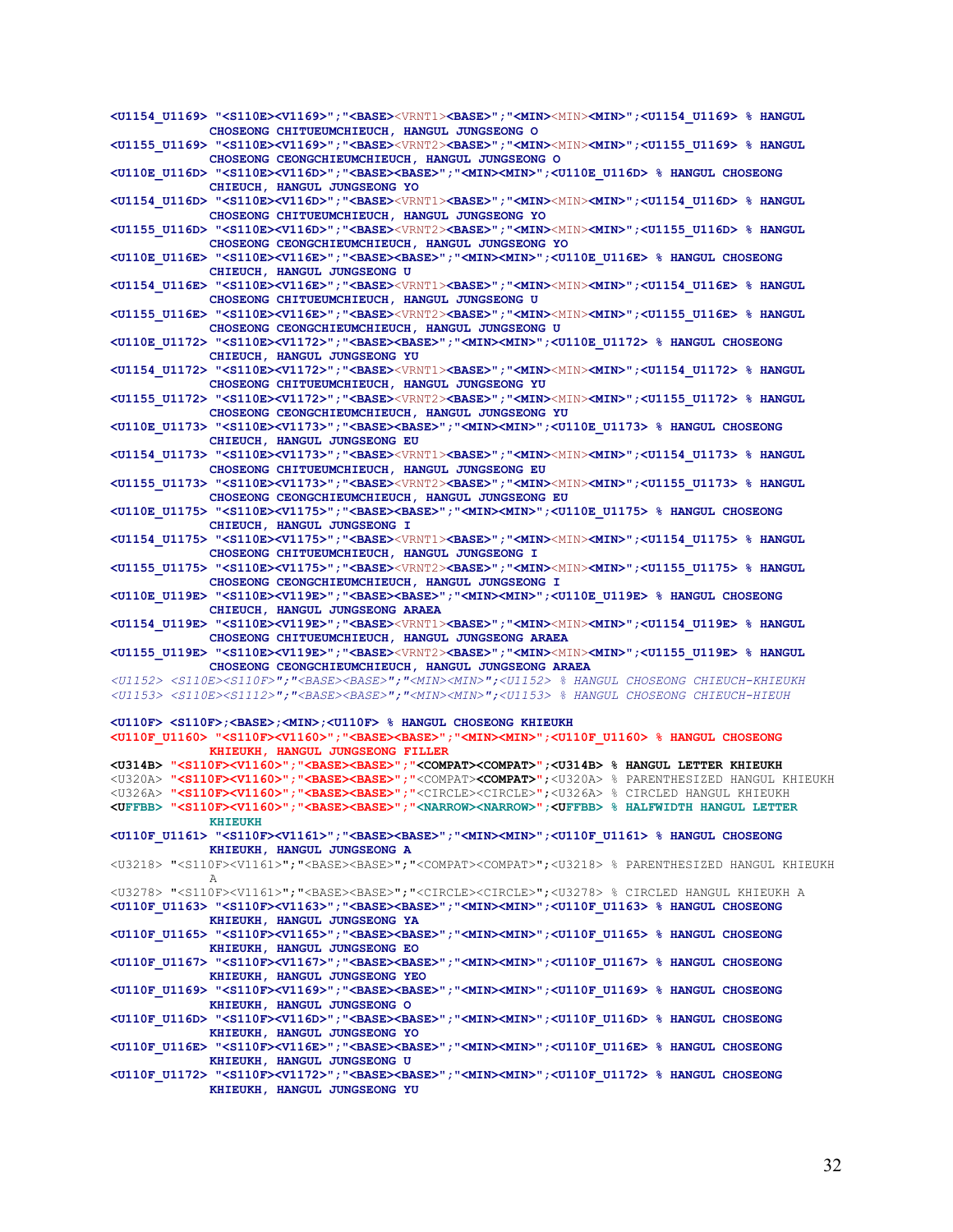**<U110F\_U1173> "<S110F><V1173>";"<BASE><BASE>";"<MIN><MIN>";<U110F\_U1173> % HANGUL CHOSEONG KHIEUKH, HANGUL JUNGSEONG EU <U110F\_U1175> "<S110F><V1175>";"<BASE><BASE>";"<MIN><MIN>";<U110F\_U1175> % HANGUL CHOSEONG KHIEUKH, HANGUL JUNGSEONG I <U110F\_U119E> "<S110F><V119E>";"<BASE><BASE>";"<MIN><MIN>";<U110F\_U119E> % HANGUL CHOSEONG KHIEUKH, HANGUL JUNGSEONG ARAEA <U1110> <S1110>;<BASE>;<MIN>;<U1110> % HANGUL CHOSEONG THIEUTH <U1110\_U1160> "<S1110><V1160>";"<BASE><BASE>";"<MIN><MIN>";<U1110\_U1160> % HANGUL CHOSEONG THIEUTH, HANGUL JUNGSEONG FILLER <U314C> "<S1110><V1160>";"<BASE><BASE>";"<COMPAT><COMPAT>";<U314C> % HANGUL LETTER THIEUTH**  <U320B> **"<S1110><V1160>";"<BASE><BASE>";"**<COMPAT>**<COMPAT>"**;<U320B> % PARENTHESIZED HANGUL THIEUTH <U326B> **"<S1110><V1160>";"<BASE><BASE>";"**<CIRCLE><CIRCLE>**"**;<U326B> % CIRCLED HANGUL THIEUTH **<UFFBC> "<S1110><V1160>";"<BASE><BASE>";"<NARROW><NARROW>";<UFFBC> % HALFWIDTH HANGUL LETTER THIEUTH <U1110\_U1161> "<S1110><V1161>";"<BASE><BASE>";"<MIN><MIN>";<U1110\_U1161> % HANGUL CHOSEONG THIEUTH, HANGUL JUNGSEONG A**  <U3219> "<S1110><V1161>";"<BASE><BASE>";"<COMPAT><COMPAT>";<U3219> % PARENTHESIZED HANGUL THIEUTH A <U3279> "<S1110><V1161>";"<BASE><BASE>";"<CIRCLE><CIRCLE>";<U3279> % CIRCLED HANGUL THIEUTH A **<U1110\_U1163> "<S1110><V1163>";"<BASE><BASE>";"<MIN><MIN>";<U1110\_U1163> % HANGUL CHOSEONG THIEUTH, HANGUL JUNGSEONG YA <U1110\_U1165> "<S1110><V1165>";"<BASE><BASE>";"<MIN><MIN>";<U1110\_U1165> % HANGUL CHOSEONG THIEUTH, HANGUL JUNGSEONG EO <U1110\_U1167> "<S1110><V1167>";"<BASE><BASE>";"<MIN><MIN>";<U1110\_U1167> % HANGUL CHOSEONG THIEUTH, HANGUL JUNGSEONG YEO <U1110\_U1169> "<S1110><V1169>";"<BASE><BASE>";"<MIN><MIN>";<U1110\_U1169> % HANGUL CHOSEONG THIEUTH, HANGUL JUNGSEONG O <U1110\_U116D> "<S1110><V116D>";"<BASE><BASE>";"<MIN><MIN>";<U1110\_U116D> % HANGUL CHOSEONG THIEUTH, HANGUL JUNGSEONG YO <U1110\_U116E> "<S1110><V116E>";"<BASE><BASE>";"<MIN><MIN>";<U1110\_U116E> % HANGUL CHOSEONG THIEUTH, HANGUL JUNGSEONG U <U1110\_U1172> "<S1110><V1172>";"<BASE><BASE>";"<MIN><MIN>";<U1110\_U1172> % HANGUL CHOSEONG THIEUTH, HANGUL JUNGSEONG YU <U1110\_U1173> "<S1110><V1173>";"<BASE><BASE>";"<MIN><MIN>";<U1110\_U1173> % HANGUL CHOSEONG THIEUTH, HANGUL JUNGSEONG EU <U1110\_U1175> "<S1110><V1175>";"<BASE><BASE>";"<MIN><MIN>";<U1110\_U1175> % HANGUL CHOSEONG THIEUTH, HANGUL JUNGSEONG I <U1110\_U119E> "<S1110><V119E>";"<BASE><BASE>";"<MIN><MIN>";<U1110\_U119E> % HANGUL CHOSEONG THIEUTH, HANGUL JUNGSEONG ARAEA <U1111> <S1111>;<BASE>;<MIN>;<U1111> % HANGUL CHOSEONG PHIEUPH <U1111\_U1160> "<S1111><V1160>";"<BASE><BASE>";"<MIN><MIN>";<U1111\_U1160> % HANGUL CHOSEONG PHIEUPH, HANGUL JUNGSEONG FILLER <U314D> "<S1111><V1160>";"<BASE><BASE>";"<COMPAT>**<COMPAT>**";<U314D> % HANGUL LETTER PHIEUPH**  <U320C> **"<S1111><V1160>";"<BASE><BASE>";"**<COMPAT><COMPAT>**"**;<U320C> % PARENTHESIZED HANGUL PHIEUPH <U326C> **"<S1111><V1160>";"<BASE><BASE>";"**<CIRCLE><CIRCLE>**"**;<U326C> % CIRCLED HANGUL PHIEUPH **<UFFBD> "<S1111><V1160>";"<BASE><BASE>";"<NARROW><NARROW>";<UFFBD> % HALFWIDTH HANGUL LETTER PHIEUPH <U1111\_U1161> "<S1111><V1161>";"<BASE><BASE>";"<MIN><MIN>";<U1111\_U1161> % HANGUL CHOSEONG PHIEUPH, HANGUL JUNGSEONG A**  <U321A> "<S1111><V1161>";"<BASE><BASE>";"<COMPAT><COMPAT>";<U321A> % PARENTHESIZED HANGUL PHIEUPH A <U327A> "<S1111><V1161>";"<BASE><BASE>";"<CIRCLE><COMPAT>";<U327A> % CIRCLED HANGUL PHIEUPH A **<U1111\_U1163> "<S1111><V1163>";"<BASE><BASE>";"<MIN><MIN>";<U1111\_U1163> % HANGUL CHOSEONG PHIEUPH, HANGUL JUNGSEONG YA <U1111\_U1165> "<S1111><V1165>";"<BASE><BASE>";"<MIN><MIN>";<U1111\_U1165> % HANGUL CHOSEONG PHIEUPH, HANGUL JUNGSEONG EO <U1111\_U1167> "<S1111><V1167>";"<BASE><BASE>";"<MIN><MIN>";<U1111\_U1167> % HANGUL CHOSEONG PHIEUPH, HANGUL JUNGSEONG YEO <U1111\_U1169> "<S1111><V1169>";"<BASE><BASE>";"<MIN><MIN>";<U1111\_U1169> % HANGUL CHOSEONG PHIEUPH, HANGUL JUNGSEONG O <U1111\_U116D> "<S1111><V116D>";"<BASE><BASE>";"<MIN><MIN>";<U1111\_U116D> % HANGUL CHOSEONG PHIEUPH, HANGUL JUNGSEONG YO <U1111\_U116E> "<S1111><V116E>";"<BASE><BASE>";"<MIN><MIN>";<U1111\_U116E> % HANGUL CHOSEONG PHIEUPH, HANGUL JUNGSEONG U <U1111\_U1172> "<S1111><V1172>";"<BASE><BASE>";"<MIN><MIN>";<U1111\_U1172> % HANGUL CHOSEONG PHIEUPH, HANGUL JUNGSEONG YU <U1111\_U1173> "<S1111><V1173>";"<BASE><BASE>";"<MIN><MIN>";<U1111\_U1173> % HANGUL CHOSEONG PHIEUPH, HANGUL JUNGSEONG EU**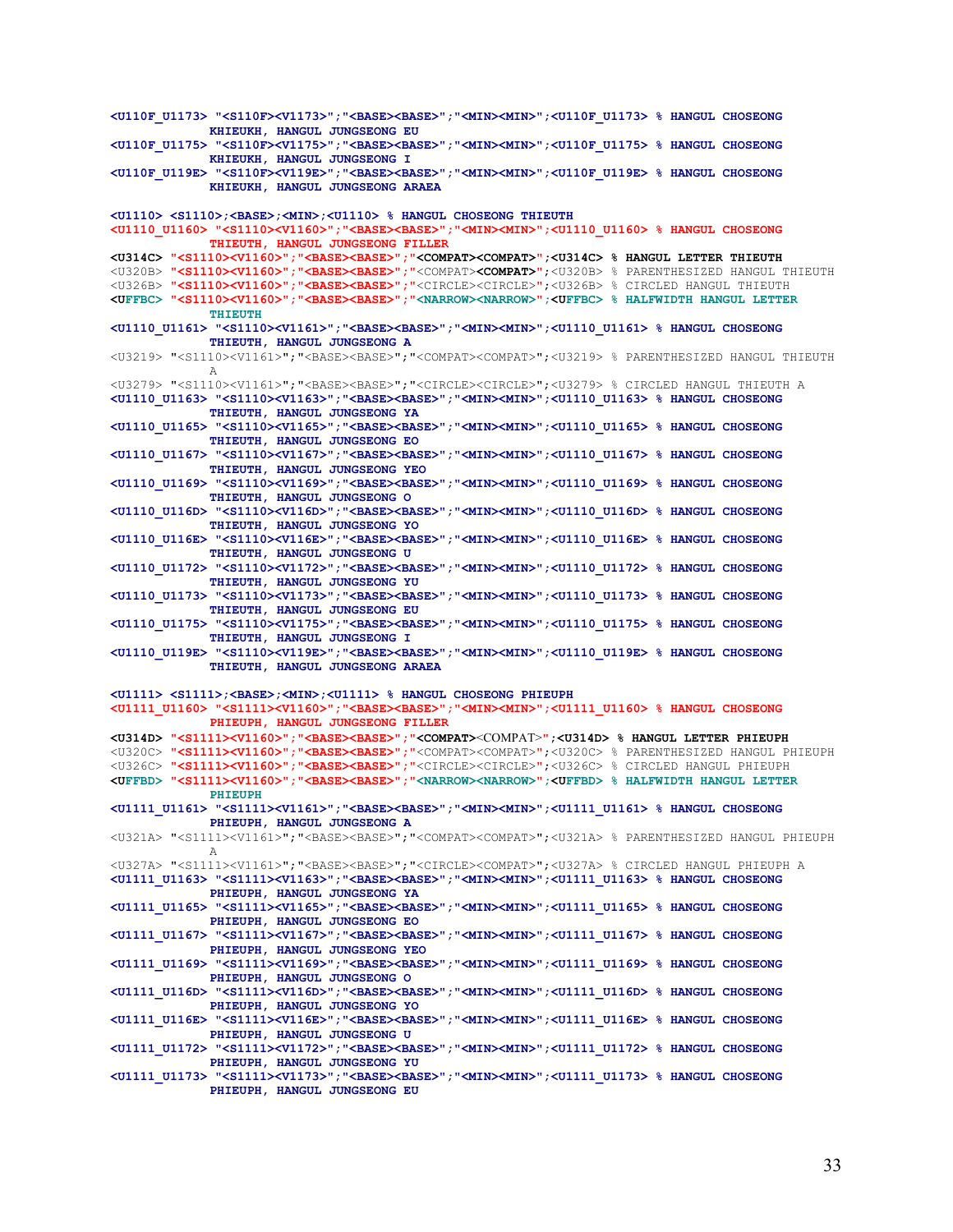**<U1111\_U1175> "<S1111><V1175>";"<BASE><BASE>";"<MIN><MIN>";<U1111\_U1175> % HANGUL CHOSEONG PHIEUPH, HANGUL JUNGSEONG I <U1111\_U119E> "<S1111><V119E>";"<BASE><BASE>";"<MIN><MIN>";<U1111\_U119E> % HANGUL CHOSEONG PHIEUPH, HANGUL JUNGSEONG ARAEA**  *<U1156> "<S1111><S1107>";"<BASE><BASE>";"<MIN><MIN>";<U1156> % HANGUL CHOSEONG PHIEUPH-PIEUP*  <U1111\_U110B> "<S1111>**<S115F>**<S110B>";"<BASE><BASE><BASE>";"<MIN><MIN><MIN>";<U1111\_U110B> % HANGUL CHOSEONG PHIEUPH-IEUNG (KAPYEOUNPHIEUPH) *<U1157> "<S1111><S115F><S110B>";"<BASE><BASE><BASE>";"<MIN><MIN><MIN>";<U1157> % HANGUL CHOSEONG KAPYEOUNPHIEUPH (PHIEUPH-IEUNG)*  **<U**3184> *"<S1111><S115F><S110B>***<V1160>**";"<BASE><BASE><BASE><BASE>";"<COMPAT><COMPAT><COMPAT> <COMPAT>";**<U**3184> % HANGUL LETTER KAPYEOUNPHIEUPH **<U1112> <S1112>;<BASE>;<MIN>;<U1112> % HANGUL CHOSEONG HIEUH <U1112\_U1160> "<S1112><V1160>";"<BASE><BASE>";"<MIN><MIN>";<U1112\_U1160> % HANGUL CHOSEONG HIEUH, HANGUL JUNGSEONG FILLER <U314E> "<S1112><V1160>";"<BASE><BASE>";"<COMPAT><COMPAT>";<U314E> % HANGUL LETTER HIEUH**  <U320D> **"<S1112><V1160>";"<BASE><BASE>";"**<COMPAT><COMPAT>**"**;<U320D> % PARENTHESIZED HANGUL HIEUH <U326D> **"<S1112><V1160>";"<BASE><BASE>";"**<CIRCLE><CIRCLE>**"**;<U326D> % CIRCLED HANGUL HIEUH **<UFFBE> "<S1112><V1160>";"<BASE><BASE>";"<NARROW>";<UFFBE> % HALFWIDTH HANGUL LETTER HIEUH <U1112\_U1161> "<S1112><V1161>";"<BASE><BASE>";"<MIN><MIN>";<U1112\_U1161> % HANGUL CHOSEONG HIEUH, HANGUL JUNGSEONG A**  <U321B> "<S1112><V1161>";"<BASE><BASE>";"<COMPAT><COMPAT>";<U321B> % PARENTHESIZED HANGUL HIEUH A <U327B> "<S1112><V1161>";"<BASE><BASE>";"<CIRCLE><CIRCLE>";<U327B> % CIRCLED HANGUL HIEUH A **<U1112\_U1163> "<S1112><V1163>";"<BASE><BASE>";"<MIN><MIN>";<U1112\_U1163> % HANGUL CHOSEONG HIEUH, HANGUL JUNGSEONG YA <U1112\_U1165> "<S1112><V1165>";"<BASE><BASE>";"<MIN><MIN>";<U1112\_U1165> % HANGUL CHOSEONG HIEUH, HANGUL JUNGSEONG EO <U1112\_U1167> "<S1112><V1167>";"<BASE><BASE>";"<MIN><MIN>";<U1112\_U1167> % HANGUL CHOSEONG HIEUH, HANGUL JUNGSEONG YEO <U1112\_U1169> "<S1112><V1169>";"<BASE><BASE>";"<MIN><MIN>";<U1112\_U1169> % HANGUL CHOSEONG HIEUH, HANGUL JUNGSEONG O <U1112\_U116D> "<S1112><V116D>";"<BASE><BASE>";"<MIN><MIN>";<U1112\_U116D> % HANGUL CHOSEONG HIEUH, HANGUL JUNGSEONG YO <U1112\_U116E> "<S1112><V116E>";"<BASE><BASE>";"<MIN><MIN>";<U1112\_U116E> % HANGUL CHOSEONG HIEUH, HANGUL JUNGSEONG U <U1112\_U1172> "<S1112><V1172>";"<BASE><BASE>";"<MIN><MIN>";<U1112\_U1172> % HANGUL CHOSEONG HIEUH, HANGUL JUNGSEONG YU <U1112\_U1173> "<S1112><V1173>";"<BASE><BASE>";"<MIN><MIN>";<U1112\_U1173> % HANGUL CHOSEONG HIEUH, HANGUL JUNGSEONG EU <U1112\_U1175> "<S1112><V1175>";"<BASE><BASE>";"<MIN><MIN>";<U1112\_U1175> % HANGUL CHOSEONG HIEUH, HANGUL JUNGSEONG I <U1112\_U119E> "<S1112><V119E>";"<BASE><BASE>";"<MIN><MIN>";<U1112\_U119E> % HANGUL CHOSEONG HIEUH, HANGUL JUNGSEONG ARAEA**  *<U1158> "<S1112><S1112>";"<BASE><BASE>";"<MIN><MIN>";<U1158> % HANGUL CHOSEONG SSANGHIEUH*  **<U**3185> "<S1112><S1112>**<V1160>**";"<BASE><BASE><BASE>";"<COMPAT><COMPAT><COMPAT>";**<U**3185> % HANGUL LETTER SSANGHIEUH **<U1159> <S1159>;<BASE>;<MIN>;<U1159> % HANGUL CHOSEONG YEORINHIEUH <U1159\_U1160> "<S1159><V1160>";"<BASE><BASE>";"<MIN><MIN>";<U1159\_U1160> % HANGUL CHOSEONG YEORINHIEUH, HANGUL JUNGSEONG FILLER <U3186> "<S1159><V1160>";"<BASE><BASE>";"<COMPAT><COMPAT>";<U3186> % HANGUL LETTER YEORINHIEUH <U1159\_U1161> "<S1159><V1161>";"<BASE><BASE>";"<MIN><MIN>";<U1159\_U1161> % HANGUL CHOSEONG YEORINHIEUH, HANGUL JUNGSEONG A <U1159\_U1163> "<S1159><V1163>";"<BASE><BASE>";"<MIN><MIN>";<U1159\_U1163> % HANGUL CHOSEONG YEORINHIEUH, HANGUL JUNGSEONG YA <U1159\_U1165> "<S1159><V1165>";"<BASE><BASE>";"<MIN><MIN>";<U1159\_U1165> % HANGUL CHOSEONG YEORINHIEUH, HANGUL JUNGSEONG EO <U1159\_U1167> "<S1159><V1167>";"<BASE><BASE>";"<MIN><MIN>";<U1159\_U1167> % HANGUL CHOSEONG YEORINHIEUH, HANGUL JUNGSEONG YEO <U1159\_U1169> "<S1159><V1169>";"<BASE><BASE>";"<MIN><MIN>";<U1159\_U1169> % HANGUL CHOSEONG YEORINHIEUH, HANGUL JUNGSEONG O <U1159\_U116D> "<S1159><V116D>";"<BASE><BASE>";"<MIN><MIN>";<U1159\_U116D> % HANGUL CHOSEONG YEORINHIEUH, HANGUL JUNGSEONG YO <U1159\_U116E> "<S1159><V116E>";"<BASE><BASE>";"<MIN><MIN>";<U1159\_U116E> % HANGUL CHOSEONG YEORINHIEUH, HANGUL JUNGSEONG U <U1159\_U1172> "<S1159><V1172>";"<BASE><BASE>";"<MIN><MIN>";<U1159\_U1172> % HANGUL CHOSEONG YEORINHIEUH, HANGUL JUNGSEONG YU <U1159\_U1173> "<S1159><V1173>";"<BASE><BASE>";"<MIN><MIN>";<U1159\_U1173> % HANGUL CHOSEONG YEORINHIEUH, HANGUL JUNGSEONG EU <U1159\_U1175> "<S1159><V1175>";"<BASE><BASE>";"<MIN><MIN>";<U1159\_U1175> % HANGUL CHOSEONG YEORINHIEUH, HANGUL JUNGSEONG I**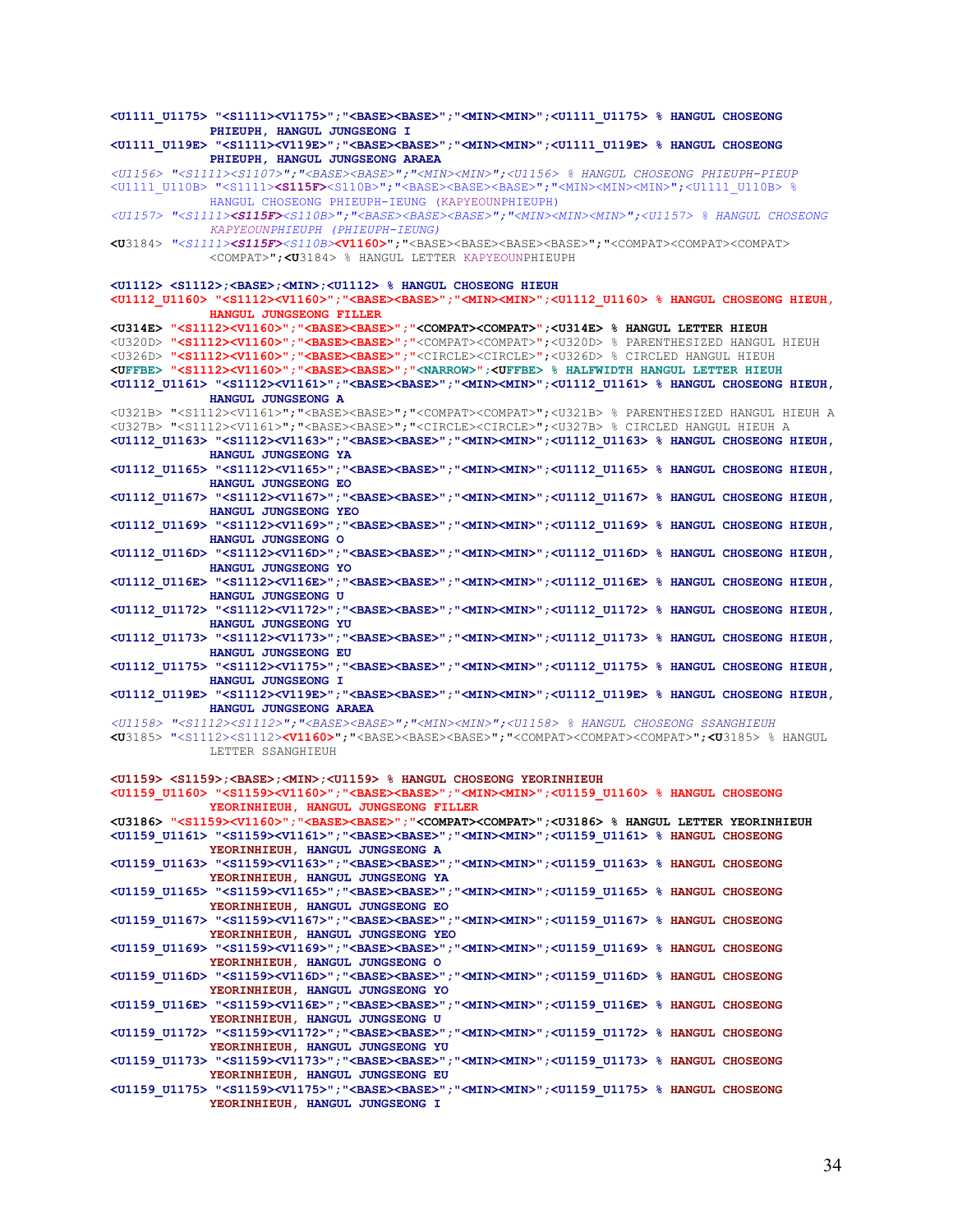#### **<U1159\_U119E> "<S1159><V119E>";"<BASE><BASE>";"<MIN><MIN>";<U1159\_U119E> % HANGUL CHOSEONG YEORINHIEUH, HANGUL JUNGSEONG ARAEA**

**<U115F\_U1161> "<S115F><V1161>";"<BASE><BASE>";"<MIN><MIN>";"<U115F\_U1161> % HANGUL CHOSEONG FILLER, HANGUL JUNGSEONG A <U314F> "<S115F><V1161>";"<BASE><BASE>";"<COMPAT><COMPAT>";"<U314F> % HANGUL LETTER A <UFFC2> "<S115F><V1161>";"<BASE><BASE>";"<NARROW><NARROW>";"<UFFC2> % HALFWIDTH HANGUL LETTER A <U3150> "<S115F><V1161><S1175>";"<BASE><BASE><BASE>";"<COMPAT><COMPAT><COMPAT>";<U3150> % HANGUL LETTER AE <UFFC3> "<S115F><V1161><S1175>";"<BASE><BASE><BASE>";"<NARROW><NARROW><NARROW>";<UFFC3> % HALFWIDTH HANGUL LETTER AE <U115F\_U1163> "<S115F><V1163>";"<BASE><BASE>";"<MIN><MIN>";"<U115F\_U1163> % HANGUL CHOSEONG FILLER, HANGUL JUNGSEONG YA <U3151> "<S115F><V1163>";"<BASE><BASE>";"<COMPAT><COMPAT>";"<U3151> % HANGUL LETTER YA <UFFC4> "<S115F><V1163>";"<BASE><BASE>";"<NARROW><NARROW>";"<UFFC4> % HALFWIDTH HANGUL LETTER YA <U3152> "<S115F><V1163><S1175>";"<BASE><BASE><BASE>";"<COMPAT><COMPAT><COMPAT>";<U3152> % HANGUL LETTER YAE <UFFC5> "<S115F><V1163><S1175>";"<BASE><BASE><BASE>";"<NARROW><NARROW><NARROW>";<UFFC5> % HALFWIDTH HANGUL LETTER YAE <U115F\_U1165> "<S115F><V1165>";"<BASE><BASE>";"<MIN><MIN>";"<U115F\_U1165> % HANGUL CHOSEONG FILLER, HANGUL JUNGSEONG EO <U3153> "<S115F><V1165>";"<BASE><BASE>";"<COMPAT><COMPAT>";"<U3153> % HANGUL LETTER EO <UFFC6> "<S115F><V1165>";"<BASE><BASE>";"<NARROW><NARROW>";"<UFFC6> % HALFWIDTH HANGUL LETTER EO <U3154> "<S115F><V1165><S1175>";"<BASE><BASE><BASE>";"<COMPAT><COMPAT><COMPAT>";<U3154> % HANGUL LETTER E <UFFC7> "<S115F><V1165><S1175>";"<BASE><BASE><BASE>";"<NARROW><NARROW><NARROW>";<UFFC7> % HALFWIDTH HANGUL LETTER E <U115F\_U1167> "<S115F><V1167>";"<BASE><BASE>";"<MIN><MIN>";"<U115F\_U1167> % HANGUL CHOSEONG FILLER, HANGUL JUNGSEONG YEO <U3155> "<S115F><V1167>";"<BASE><BASE>";"<COMPAT><COMPAT>";"<U3155> % HANGUL LETTER YEO <UFFCA> "<S115F><V1167>";"<BASE><BASE>";"<NARROW><NARROW>";"<UFFCA> % HALFWIDTH HANGUL LETTER YEO <U3156> "<S115F><V1167><S1175>";"<BASE><BASE><BASE>";"<COMPAT><COMPAT><COMPAT>";<U3156> % HANGUL LETTER YE <UFFCB> "<S115F><V1167><S1175>";"<BASE><BASE><BASE>";"<NARROW><NARROW><NARROW>";<UFFCB> % HALFWIDTH HANGUL LETTER YE <U115F\_U1169> "<S115F><V1169>";"<BASE><BASE>";"<MIN><MIN>";"<U115F\_U1169> % HANGUL CHOSEONG FILLER, HANGUL JUNGSEONG O <U3157> "<S115F><V1169>";"<BASE><BASE>";"<COMPAT><COMPAT>";"<U3157> % HANGUL LETTER O <UFFCC> "<S115F><V1169>";"<BASE><BASE>";"<NARROW><NARROW>";"<UFFCC> % HALFWIDTH HANGUL LETTER O <U3158> "<S115F><V1169><S1161>";"<BASE><BASE><BASE>";"<COMPAT><COMPAT><COMPAT>";<U3158> % HANGUL LETTER WA <UFFCD> "<S115F><V1169><S1161>";"<BASE><BASE><BASE>";"<NARROW><NARROW><NARROW>";<UFFCD> % HALFWIDTH HANGUL LETTER WA <U3159> "<S115F><V1169><S1161><S1175>";"<BASE><BASE><BASE><BASE>";"<COMPAT><COMPAT><COMPAT> <COMPAT>";<U3159> % HANGUL LETTER WAE <UFFCE> "<S115F><V1169><S1161><S1175>";"<BASE><BASE><BASE><BASE>";"<NARROW><NARROW><NARROW> <NARROW>";<UFFCE> % HALFWIDTH HANGUL LETTER WAE <U315A> "<S115F><V1169><S1175>";"<BASE><BASE><BASE>";"<COMPAT><COMPAT><COMPAT>";<U315A> % HANGUL LETTER OE <UFFCF> "<S115F><V1169><S1175>";"<BASE><BASE><BASE>";"<NARROW><NARROW><NARROW>";<UFFCF> % HALFWIDTH HANGUL LETTER OE <U115F\_U116D> "<S115F><V116D>";"<BASE><BASE>";"<MIN><MIN>";"<U115F\_U116D> % HANGUL CHOSEONG FILLER, HANGUL JUNGSEONG YO <U315B> "<S115F><V116D>";"<BASE><BASE>";"<COMPAT><COMPAT>";"<U315B> % HANGUL LETTER YO <UFFD2> "<S115F><V116D>";"<BASE><BASE>";"<NARROW><NARROW>";"<UFFD2> % HALFWIDTH HANGUL LETTER YO <U3187> "<S115F><V116D><S1163>";"<BASE><BASE><BASE>";"<COMPAT><COMPAT><COMPAT>";<U3187> % HANGUL LETTER YO-YA <U3188> "<S115F><V116D><S1163><S1175>";"<BASE><BASE><BASE><BASE>";"<COMPAT><COMPAT><COMPAT> <COMPAT>";<U3188> % HANGUL LETTER YO-YAE <U3189> "<S115F><V116D><S1175>";"<BASE><BASE><BASE>";"<COMPAT><COMPAT><COMPAT>";<U3189> % HANGUL LETTER YO-I**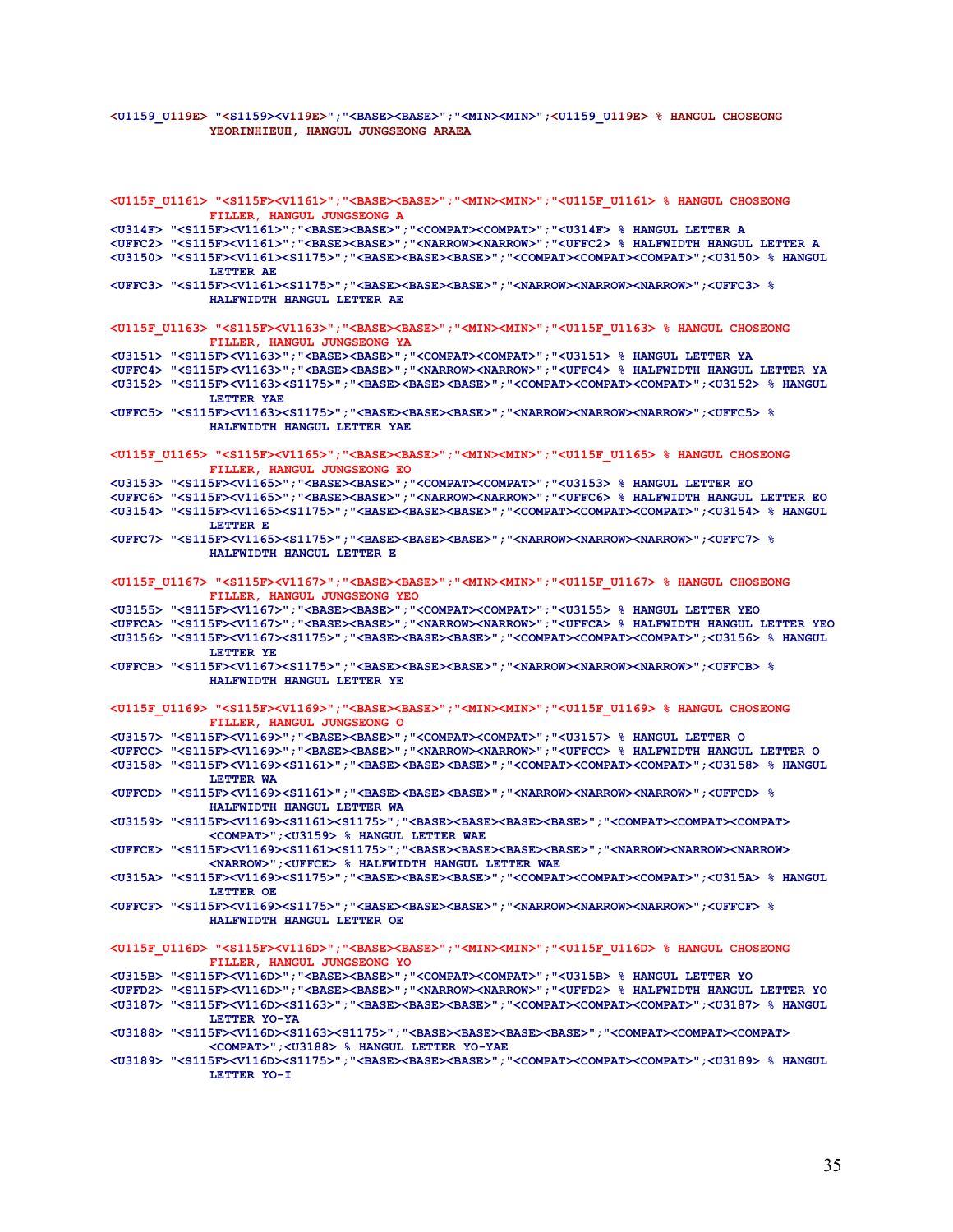**<U115F\_U116E> "<S115F><V116E>";"<BASE><BASE>";"<MIN><MIN>";"<U115F\_U116E> % HANGUL CHOSEONG FILLER, HANGUL JUNGSEONG U <U315C> "<S115F><V116E>";"<BASE><BASE>";"<COMPAT><COMPAT>";"<U315C> % HANGUL LETTER U <UFFD3> "<S115F><V116E>";"<BASE><BASE>";"<NARROW><NARROW>";"<UFFD3> % HALFWIDTH HANGUL LETTER U <U315D> "<S115F><V116E><S1165>";"<BASE><BASE><BASE>";"<COMPAT><COMPAT><COMPAT>";<U315D> % HANGUL LETTER WEO <UFFD4> "<S115F><V116E><S1165>";"<BASE><BASE><BASE>";"<NARROW><NARROW><NARROW>";<UFFD4> % HALFWIDTH HANGUL LETTER WEO <U315E> "<S115F><V116E><S1165><S1175>";"<BASE><BASE><BASE><BASE>";"<COMPAT><COMPAT><COMPAT> <COMPAT>";<U315E> % HANGUL LETTER WE <UFFD5> "<S115F><V116E><S1165><S1175>";"<BASE><BASE><BASE><BASE>";"<NARROW><NARROW><NARROW> <NARROW>";<UFFD5> % HALFWIDTH HANGUL LETTER WE <U315F> "<S115F><V116E><S1175>";"<BASE><BASE><BASE>";"<COMPAT><COMPAT><COMPAT>";<U315F> % HANGUL LETTER WI <UFFD6> "<S115F><V116E><S1175>";"<BASE><BASE><BASE>";"<NARROW><NARROW><NARROW>";<UFFD6> % HALFWIDTH HANGUL LETTER WI <U115F\_U1172> "<S115F><V1172>";"<BASE><BASE>";"<MIN><MIN>";"<U115F\_U1172> % HANGUL CHOSEONG FILLER, HANGUL JUNGSEONG YU <U3160> "<S115F><V1172>";"<BASE><BASE>";"<COMPAT><COMPAT>";"<U3160> % HANGUL LETTER YU <UFFD7> "<S115F><V1172>0;<BASE>";"<NARROW><NARROW>";"<UFFD7> % HALFWIDTH HANGUL LETTER YU <U318A> "<S115F><V1172><S1167>";"<BASE><BASE><BASE>";"<COMPAT><COMPAT><COMPAT>";<U318A> % HANGUL LETTER YU-YEO <U318B> "<S115F><V1172><S1167><S1175>";"<BASE><BASE><BASE><BASE>";"<COMPAT><COMPAT><COMPAT> <COMPAT>";<U318B> % HANGUL LETTER YU-YE <U318C> "<S115F><V1172><S1175>";"<BASE><BASE><BASE>";"<COMPAT><COMPAT><COMPAT>";<U318C> % HANGUL LETTER YU-I <U115F\_U1173> "<S115F><V1173>";"<BASE><BASE>";"<MIN><MIN>";"<U115F\_U1173> % HANGUL CHOSEONG FILLER, HANGUL JUNGSEONG EU <U3161> "<S115F><V1173>";"<BASE><BASE>";"<COMPAT><COMPAT>";"<U3161> % HANGUL LETTER EU <UFFDA> "<S115F><V1173>";"<BASE><BASE>";"<NARROW><NARROW>";"<UFFDA> % HALFWIDTH HANGUL LETTER EU <U3162> "<S115F><V1173><S1175>";"<BASE><BASE><BASE>";"<COMPAT><COMPAT><COMPAT>";<U3162> % HANGUL LETTER YI <UFFDB> "<S115F><V1173><S1175>";"<BASE><BASE><BASE>";"<NARROW><NARROW><NARROW>";<UFFDB> % HALFWIDTH HANGUL LETTER YI <U115F\_U1175> "<S115F><V1175>";"<BASE><BASE>";"<MIN><MIN>";"<U115F\_U1175> % HANGUL CHOSEONG FILLER, HANGUL JUNGSEONG I <U3163> "<S115F><V1175>";"<BASE><BASE>";"<COMPAT><COMPAT>";"<U3163> % HANGUL LETTER I <UFFDC> "<S115F><V1175>";"<BASE><BASE>";"<NARROW><NARROW>";"<UFFDC> % HALFWIDTH HANGUL LETTER I <U115F\_U119E> "<S115F><V119E>";"<BASE><BASE>";"<MIN><MIN>";"<U115F\_U119E> % HANGUL CHOSEONG FILLER, HANGUL JUNGSEONG ARAEA <U318D> "<S115F><V119E>";"<BASE><BASE>";"<COMPAT><COMPAT>";"<U318D> % HANGUL LETTER ARAEA <U318E> "<S115F><V119E><S1175>";"<BASE><BASE><BASE>";"<COMPAT><COMPAT><COMPAT>";<U318E> % HANGUL LETTER ARAEAE** 

**%%%%% SCRIPTS AFTER HANGUL HERE %%%%%%** 

**%%%%%%%%%%%%%%%%%%%%%%%%%%%%%%%%%%%%%%%%%%%%%%%%%%%%%%%%%%%%%%%%%%%%%%%%%%%%%%%%%%%%%%%%%%%%%%%%% %%%%%%%%%%%%%%%%%%%%%%%%%%%%%%%%%%%%%%%%%%%%%%%%%%%%%%%%%%%%%%%%%%%%%%%%%%%%%%%%%%%%%%%%%%%%%%%%% %%%%%%%%%%%%%%%%%%%%%%%%%%%%%%%%%%%%%%%%%%%%%%%%%%%%%%%%%%%%%%%%%%%%%%%%%%%%%%%%%%%%%%%%%%%%%%%%% %%%%%%%%%%%%%%%%%%%%%%%%%%%%%%%%%%%%%%%%%%%%%%%%%%%%%%%%%%%%%%%%%%%%%%%%%%%%%%%%%%%%%%%%%%%%%%%%%** 

**%%%% DEPENDENTS FOLLOW %%%%%**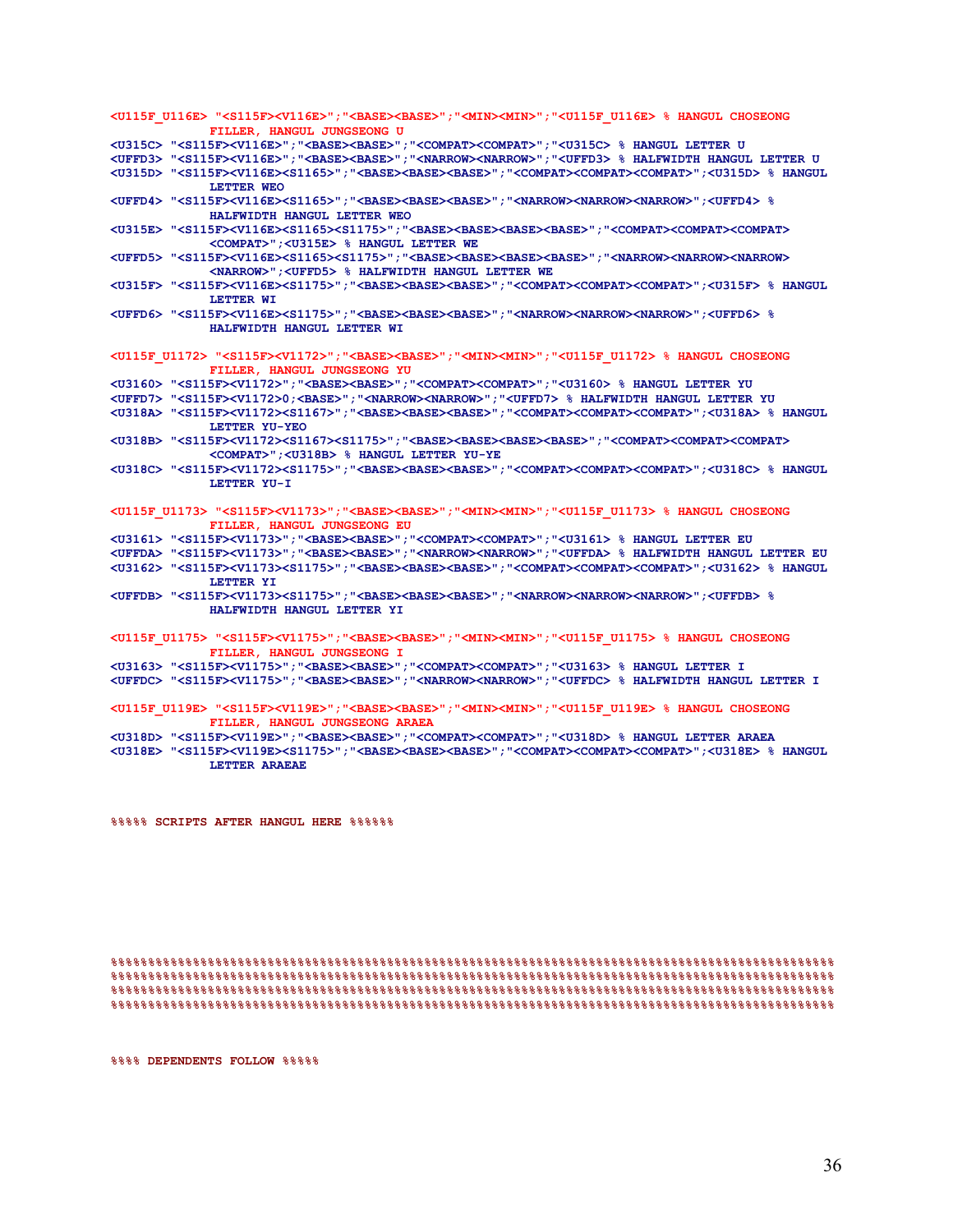**%%%** Hangul **trail consonants**. The letter cluster jamo characters should not occur in the input, if everything is done right...

#### **<U11A8> <S11A8>;<BASE>;<MIN>;<U11A8> % HANGUL JONGSEONG KIYEOK (KIEUK)**

*<U11A9> "<S11A8><S11A8>";"<BASE><BASE>";"<MIN><MIN>";<U11A9> % HANGUL JONGSEONG SSANGKIYEOK <U11C3> "<S11A8><S11AF>";"<BASE><BASE>";"<MIN><MIN>";<U11C3> % HANGUL JONGSEONG KIYEOK-RIEUL <U11AA> "<S11A8><S1109>";"<BASE><BASE>";"<MIN><MIN>";<U11AA> % HANGUL JONGSEONG KIYEOK-SIOS <U11C4> "<S11A8><S1109><S11A8>";"<BASE><BASE><BASE>";"<MIN><MIN><MIN>";<U11C4> % HANGUL JONGSEONG KIYEOK-SIOS-KIYEOK* 

#### **<U11AB> <S11AB>;<BASE>;<MIN>;<U11AB> % HANGUL JONGSEONG NIEUN**

*<U11C5> "<S11AB><S11A8>";"<BASE><BASE>";"<MIN><MIN>";<U11C5> % HANGUL JONGSEONG NIEUN-KIYEOK <U11C6> "<S11AB><S11AE>";"<BASE><BASE>";"<MIN><MIN>";<U11C6> % HANGUL JONGSEONG NIEUN-TIKEUT <U11C7> "<S11AB><S1109>";"<BASE><BASE>";"<MIN><MIN>";<U11C7> % HANGUL JONGSEONG NIEUN-SIOS <U11C8> "<S11AB><S11EB>";"<BASE><BASE>";"<MIN><MIN>";<U11C8> % HANGUL JONGSEONG NIEUN-PANSIOS <U11AC> "<S11AB><S11BD>";"<BASE><BASE>";"<MIN><MIN>";<U11AC> % HANGUL JONGSEONG NIEUN-CIEUC <U11C9> "<S11AB><S11C0>";"<BASE><BASE>";"<MIN><MIN>";<U11C9> % HANGUL JONGSEONG NIEUN-THIEUTH <U11AD> "<S11AB><S11C2>";"<BASE><BASE>";"<MIN><MIN>";<U11AD> % HANGUL JONGSEONG NIEUN-HIEUH* 

#### **<U11AE> <S11AE>;<BASE>;<MIN>;<U11AE> % HANGUL JONGSEONG TIKEUT (TIEUT)**

*<U11CA> "<S11AE><S11A8>";"<BASE><BASE>";"<MIN><MIN>";<U11CA> % HANGUL JONGSEONG TIKEUT-KIYEOK <U11CB> "<S11AE><S11AF>";"<BASE><BASE>";"<MIN><MIN>";<U11CB> % HANGUL JONGSEONG TIKEUT-RIEUL* 

#### **<U11AF> <S11AF>;<BASE>;<MIN>;<U11AF> % HANGUL JONGSEONG RIEUL**

*<U11B0> "<S11AF><S11A8>";"<BASE><BASE>";"<MIN><MIN>";<U11B0> % HANGUL JONGSEONG RIEUL-KIYEOK* 

*<U11B2> "<S1105><S1107>";"<BASE><BASE>";"<MIN><MIN>";<U11B2> % HANGUL JONGSEONG RIEUL-PIEUP* 

*<U11CC> "<S11AF><S11A8><S1109>";"<BASE><BASE><BASE>";"<MIN><MIN><MIN>";<U11CC> % HANGUL JONGSEONG RIEUL-KIYEOK-SIOS* 

*<U11CD> "<S11AF><S11AB>";"<BASE><BASE>";"<MIN><MIN>";<U11CD> % HANGUL JONGSEONG RIEUL-NIEUN* 

*<U11CE> "<S11AF><S11AE>";"<BASE><BASE>";"<MIN><MIN>";<U11CE> % HANGUL JONGSEONG RIEUL-TIKEUT* 

*<U11CF> "<S11AF><S11AE><S11C2>";"<BASE><BASE><BASE>";"<MIN><MIN><MIN>";<U11CF> % HANGUL JONGSEONG RIEUL-TIKEUT-HIEUH* 

*<U11D0> "<S11AF><S11AF>";"<BASE><BASE>";"<MIN><MIN>";<U11D0> % HANGUL JONGSEONG SSANGRIEUL* 

*<U11B1> "<S11AF><S11B7>";"<BASE><BASE>";"<MIN><MIN>";<U11B1> % HANGUL JONGSEONG RIEUL-MIEUM* 

*<U11D1> "<S11AF><S11B7><S11A8>";"<BASE><BASE><BASE>";"<MIN><MIN><MIN>";<U11D1> % HANGUL JONGSEONG RIEUL-MIEUM-KIYEOK* 

- *<U11D2> "<S11AF><S11B7><S1109>";"<BASE><BASE><BASE>";"<MIN><MIN><MIN>";<U11D2> % HANGUL JONGSEONG RIEUL-MIEUM-SIOS*
- *<U11D3> "<S11AF><S11B8><S1109>";"<BASE><BASE><BASE>";"<MIN><MIN><MIN>";<U11D3> % HANGUL JONGSEONG RIEUL-PIEUP-SIOS*
- *<U11D4> "<S11AF><S11B8><S11C2>";"<BASE><BASE><BASE>";"<MIN><MIN><MIN>";<U11D4> % HANGUL JONGSEONG RIEUL-PIEUP-HIEUH*
- *<U11D5> "<S11AF><S11B8><K115F><S11BC>";"<BASE><BASE><BASE><BASE>";"<MIN><MIN><MIN><MIN>";<U11D5> % HANGUL JONGSEONG RIEUL-KAPYEOUNPIEUP (RIEUL-PIEUP-IEUNG)*

*<U11B3> "<S11AF><S1109>";"<BASE><BASE>";"<MIN><MIN>";<U11B3> % HANGUL JONGSEONG RIEUL-SIOS* 

*<U11D6> "<S11AF><S1109><S1109>";"<BASE><BASE><BASE>";"<MIN><MIN><MIN>";<U11D6> % HANGUL JONGSEONG RIEUL-SSANGSIOS* 

*<U11D7> "<S11AF><S11EB>";"<BASE><BASE>";"<MIN><MIN>";<U11D7> % HANGUL JONGSEONG RIEUL-PANSIOS* 

*<U11D8> "<S11AF><S11BF>";"<BASE><BASE>";"<MIN><MIN>";<U11D8> % HANGUL JONGSEONG RIEUL-KHIEUKH* 

*<U11B4> "<S11AF><S11C0>";"<BASE><BASE>";"<MIN><MIN>";<U11B4> % HANGUL JONGSEONG RIEUL-THIEUTH <U11B5> "<S11AF><S11C1>";"<BASE><BASE>";"<MIN><MIN>";<U11B5> % HANGUL JONGSEONG RIEUL-PHIEUPH* 

- *<U11B6> "<S11AF><S11C2>";"<BASE><BASE>";"<MIN><MIN>";<U11B6> % HANGUL JONGSEONG RIEUL-HIEUH*
- *<U11D9> "<S11AF><S11F9>";"<BASE><BASE>";"<MIN><MIN>";<U11D9> % HANGUL JONGSEONG RIEUL-YEORINHIEUH*

**<U11AF\_U11BC> "<S11AF><K115F><S11BC>"**;"<BASE><BASE><BASE>";"<MIN><MIN><MIN>";**<U11AF\_U11BC> % HANGUL JONGSEONG RIEUL-IEUNG (KAPYEOUNRIEUL)** 

**<U11B7> <S11B7>;<BASE>;<MIN>;<U11B7> % HANGUL JONGSEONG MIEUM**  *<U11DA> "<S11B7><S11A8>";"<BASE><BASE>";"<MIN><MIN>";<U11DA> % HANGUL JONGSEONG MIEUM-KIYEOK <U11DB> "<S11B7><S11AF>";"<BASE><BASE>";"<MIN><MIN>";<U11DB> % HANGUL JONGSEONG MIEUM-RIEUL <U11DC> "<S11B7><S11B8>";"<BASE><BASE>";"<MIN><MIN>";<U11DC> % HANGUL JONGSEONG MIEUM-PIEUP <U11DD> "<S11B7><S1109>";"<BASE><BASE>";"<MIN><MIN>";<U11DD> % HANGUL JONGSEONG MIEUM-SIOS <U11DE> "<S11B7><S1109><S1109>";"<BASE><BASE><BASE>";"<MIN><MIN><MIN>";<U11DE> % HANGUL JONGSEONG MIEUM-SSANGSIOS <U11DF> "<S11B7><S11EB>";"<BASE>";"<MIN><MIN>";<U11DF> % HANGUL JONGSEONG MIEUM-PANSIOS <U11E0> "<S11B7><S11BE>";"<BASE><BASE>";"<MIN><MIN>";<U11E0> % HANGUL JONGSEONG MIEUM-CHIEUCH <U11E1> "<S11B7><S11C2>";"<BASE><BASE>";"<MIN><MIN>";<U11E1> % HANGUL JONGSEONG MIEUM-HIEUH*  <U11B7\_U11BC> "<S11B7>**<K115F>**<S11BC>";"<BASE><BASE><BASE>";"<MIN><MIN><MIN>";<U11B7\_U11BC> % HANGUL JONGSEONG MIEUM-IEUNG (KAPYEOUNMIEUM) *<U11E2> "<S11B7>***<***K115F***>***<S11BC>";*"<BASE>*<BASE><BASE>";*"<MIN><MIN>*<MIN>";<U11E2> % HANGUL JONGSEONG*

*KAPYEOUNMIEUM (MIEUM-IEUNG)*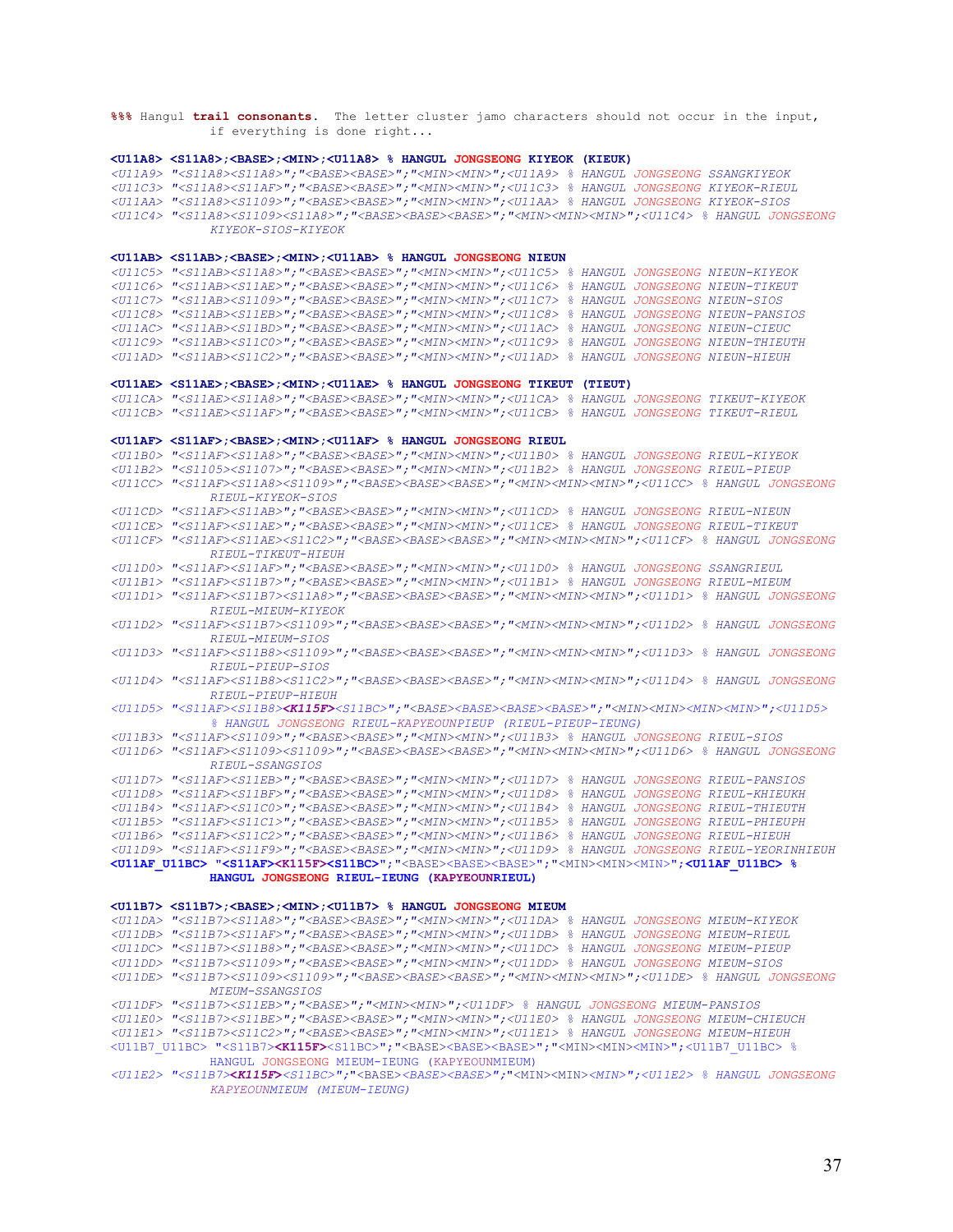#### **<U11B8> <S11B8>;<BASE>;<MIN>;<U11B8> % HANGUL JONGSEONG PIEUP**

*<U11E3> "<S11B8><S11AF>";"<BASE><BASE>";"<MIN><MIN>";<U11E3> % HANGUL JONGSEONG PIEUP-RIEUL <U11B9> "<S11B8><S1109>";"<BASE><BASE>";"<MIN><MIN>";<U11B9> % HANGUL JONGSEONG PIEUP-SIOS <U11E4> "<S11B8><S11C1>";"<BASE><BASE>";"<MIN><MIN>";<U11E4> % HANGUL JONGSEONG PIEUP-PHIEUPH <U11E5> "<S11B8><S11C2>";"<BASE><BASE>";"<MIN><MIN>";<U11E5> % HANGUL JONGSEONG PIEUP-HIEUH*  <U11B8\_U11BC> "<S11B8>**<K115F>**<S11BC>";"<BASE><BASE><BASE>";"<MIN><MIN><MIN>";<U11B8\_U11BC> % HANGUL JONGSEONG **PIEUP-IEUNG (**KAPYEOUNPIEUP**)**

*<U11E6> "<S11B8><K115F><S11BC>";*"<BASE>*<BASE><BASE>";*"<MIN><MIN>*<MIN>";<U11E6> % HANGUL JONGSEONG KAPYEOUNPIEUP* 

#### **<U11B8\_U11B8\_U11BC> "<S11B8><K115F><K115F><S11B8><S11BC>"**;"<BASE><BASE><BASE><BASE><BASE>"; "<MIN><MIN><MIN><MIN><MIN>";**<U11B8\_U11B8\_U11BC> % HANGUL JONGSEONG SSANGPIEUP-IEUNG (KAPYEOUNSSANGPIEUP)**

#### **<U11BA> <S1109>;<BASE>;<MIN>;<U11BA> % HANGUL JONGSEONG SIOS (SIEUS)**

*<U11E7> "<S1109><S11A8>";"<BASE><BASE>";"<MIN><MIN>";<U11E7> % HANGUL JONGSEONG SIOS-KIYEOK <U11E8> "<S1109><S11AE>";"<BASE><BASE>";"<MIN><MIN>";<U11E8> % HANGUL JONGSEONG SIOS-TIKEUT <U11E9> "<S1109><S11AF>";"<BASE><BASE>";"<MIN><MIN>";<U11E9> % HANGUL JONGSEONG SIOS-RIEUL <U11EA> "<S1109><S11B8>";"<BASE><BASE>";"<MIN><MIN>";<U11EA> % HANGUL JONGSEONG SIOS-PIEUP <U11BB> "<S1109><S1109>";"<BASE><BASE>";"<MIN><MIN>";<U11BB> % HANGUL JONGSEONG SSANGSIOS* 

#### **<U11EB> <S11EB>;<BASE>;<MIN>;<U11EB> % HANGUL JONGSEONG PANSIOS (PANISORI)**

#### **<U11BC> <S11BC>;<BASE>;<MIN>;<U11BC> % HANGUL JONGSEONG IEUNG**

*<U11EC> "<S11BC><S11A8>";"<BASE><BASE>";"<MIN><MIN>";<U11EC> % HANGUL JONGSEONG IEUNG-KIYEOK <U11ED> "<S11BC><S11A8><S11A8>";"<BASE><BASE><BASE>";"<MIN><MIN><MIN>";<U11ED> % HANGUL JONGSEONG IEUNG-SSANGKIYEOK* 

*<U11EE> "<S11BC><S11BC>";"<BASE><BASE>";"<MIN><MIN>";<U11EE> % HANGUL JONGSEONG SSANGIEUNG*

*<U11EF> "<S11BC><S11BF>";"<BASE><BASE>";"<MIN><MIN>";<U11EF> % HANGUL JONGSEONG IEUNG-KHIEUKH* 

#### **<U11F0> <S11F0>;<BASE>;<MIN>;<U11F0> % HANGUL JONGSEONG YESIEUNG (EOKEUMISORI)**

*<U11F1> "<S11F0><S1109>";"<BASE><BASE>";"<MIN><MIN>";<U11F1> % HANGUL JONGSEONG YESIEUNG-SIOS <U11F2> "<S11F0><S11EB>";"<BASE><BASE>";"<MIN><MIN>";<U11F2> % HANGUL JONGSEONG YESIEUNG-PANSIOS* 

**<U11BD> <S11BD>;<BASE>;<MIN>;<U11BD> % HANGUL JONGSEONG CIEUC (JIEUJ)** 

**<U11BE> <S11BE>;<BASE>;<MIN>;<U11BE> % HANGUL JONGSEONG CHIEUCH (JHIEUJH)** 

**<U11BF> <S11BF>;<BASE>;<MIN>;<U11BF> % HANGUL JONGSEONG KHIEUKH** 

**<U11C0> <S11C0>;<BASE>;<MIN>;<U11C0> % HANGUL JONGSEONG THIEUTH** 

#### **<U11C1> <S11C1>;<BASE>;<MIN>;<U11C1> % HANGUL JONGSEONG PHIEUPH**

*<U11F3> "<S11C1><S11B8>";"<BASE><BASE>";"<MIN><MIN>";<U11F3> % HANGUL JONGSEONG PHIEUPH-PIEUP*  <U11C1\_U11BC> "<S11C1>**<K115F>**<S11BC>";"<BASE><BASE><BASE>";"<MIN><MIN><MIN>";<U11C1\_U11BC> % HANGUL JONGSEONG PHIEUPH-IEUNG (KAPYEOUNPHIEUPH)

*<U11F4> "<S11C1><K115F><S11BC>";*"<BASE>*<BASE><BASE>";*"<MIN><MIN>*<MIN>";<U11F4> % HANGUL JONGSEONG KAPYEOUNPHIEUPH (PHIEUPH-IEUNG)* 

#### **<U11C2> <S11C2>;<BASE>;<MIN>;<U11C2> % HANGUL JONGSEONG HIEUH**

*<U11F5> "<S11C2><S11AB>";"<BASE><BASE>";"<MIN><MIN>";<U11F5> % HANGUL JONGSEONG HIEUH-NIEUN <U11F6> "<S11C2><S11AF>";"<BASE><BASE>";"<MIN><MIN>";<U11F6> % HANGUL JONGSEONG HIEUH-RIEUL <U11F7> "<S11C2><S11B7>";"<BASE><BASE>";"<MIN><MIN>";<U11F7> % HANGUL JONGSEONG HIEUH-MIEUM <U11F8> "<S11C2><S11B8>";"<BASE><BASE>";"<MIN><MIN>";<U11F8> % HANGUL JONGSEONG HIEUH-PIEUP*

**<U11F9> <S11F9>;<BASE>;<MIN>;<U11F9> % HANGUL JONGSEONG YEORINHIEUH** 

%% The 11 Hangul vowels, non-first vowel in syllable: **<U1161> <S1161>;<BASE>;<MIN>;<U1161> % HANGUL JUNGSEONG A <U1163> <S1163>;<BASE>;<MIN>;<U1163> % HANGUL JUNGSEONG YA <U1165> <S1165>;<BASE>;<MIN>;<U1165> % HANGUL JUNGSEONG EO**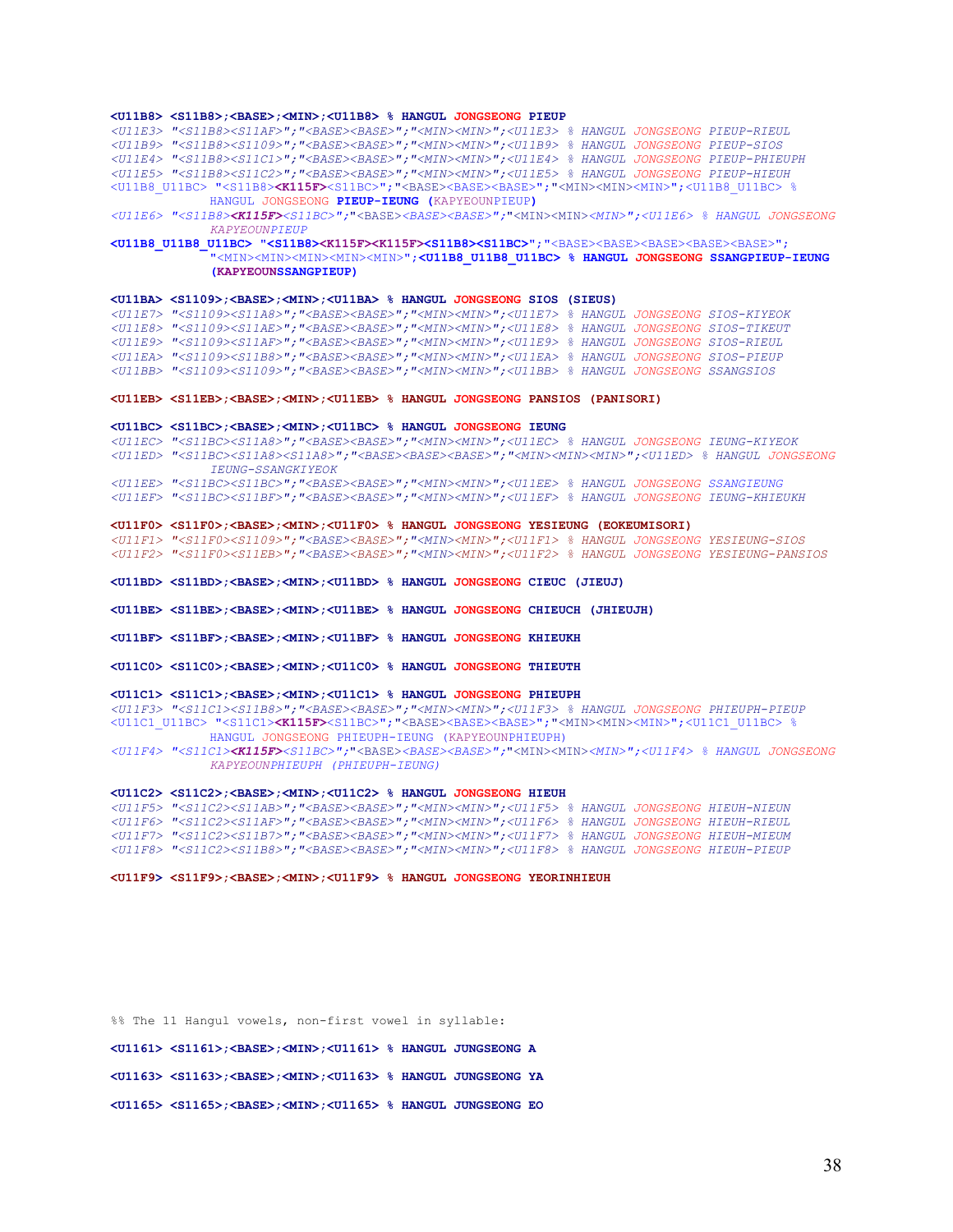```
<U1167> <S1167>;<BASE>;<MIN>;<U1167> % HANGUL JUNGSEONG YEO 
<U1169> <S1169>;<BASE>;<MIN>;<U1169> % HANGUL JUNGSEONG O 
<U116D> <S116D>;<BASE>;<MIN>;<U116D> % HANGUL JUNGSEONG YO 
<U116E> <S116E>;<BASE>;<MIN>;<U116E> % HANGUL JUNGSEONG U 
<U1172> <S1172>;<BASE>;<MIN>;<U1172> % HANGUL JUNGSEONG YU 
<U1173> <S1173>;<BASE>;<MIN>;<U1173> % HANGUL JUNGSEONG EU 
<U1175> <S1175>;<BASE>;<MIN>;<U1175> % HANGUL JUNGSEONG I 
<U119E> <S119E>;<BASE>;<MIN>;<U119E> % HANGUL JUNGSEONG ARAEA 
%%%% Dependent Indic vowels here %%%%%% 
%%%% Viramas (and CGJ; and silent dependent vowels) here %%%%%
%%%% CJK "heavyweights" here
```
**%%% END SUGGESTED HANGUL EXCERPTS FOR 14651 CTT** 

## **3 Tailorings**

By tailoring the order of the basic Hangul letters, or by using prehandlings, we can get other orders for Hangul strings.

### *3.1 Chitueum-, Ceongchieum-, and Kapyeoun-*

In the suggested excerpt for Hangul in the CTT (and in the UCA default ordering), the letter variants and light labial letter combinations are handled specially.

Whether Chitueum- and Ceongchieum- variants really should be ordered with the same first level weight as the original letter they are based on or not is not entirely clear.

Maybe the special handling of these is best left to a tailoring, having a simpler approach in the CTT. E.g., letting the Chitueum- and Ceongchieum- variants collate as separate letters, and have no contractions for Kapyeoun- combinations.

### *3.2 Tailoring for original order*

The original order in which the Hangul letters were presented differs from the order they most often have today. The following tailoring gives the order implied by the original document describing the, then new, Hangul script. No real order was presented, and in particular, no indication of collation clustering was presented, so those details are modern interpretations.

It is interesting to see that this initial ordering is very "featuralistic"; adding and removing strokes, or adding one or two dots on either side of a single stroke. There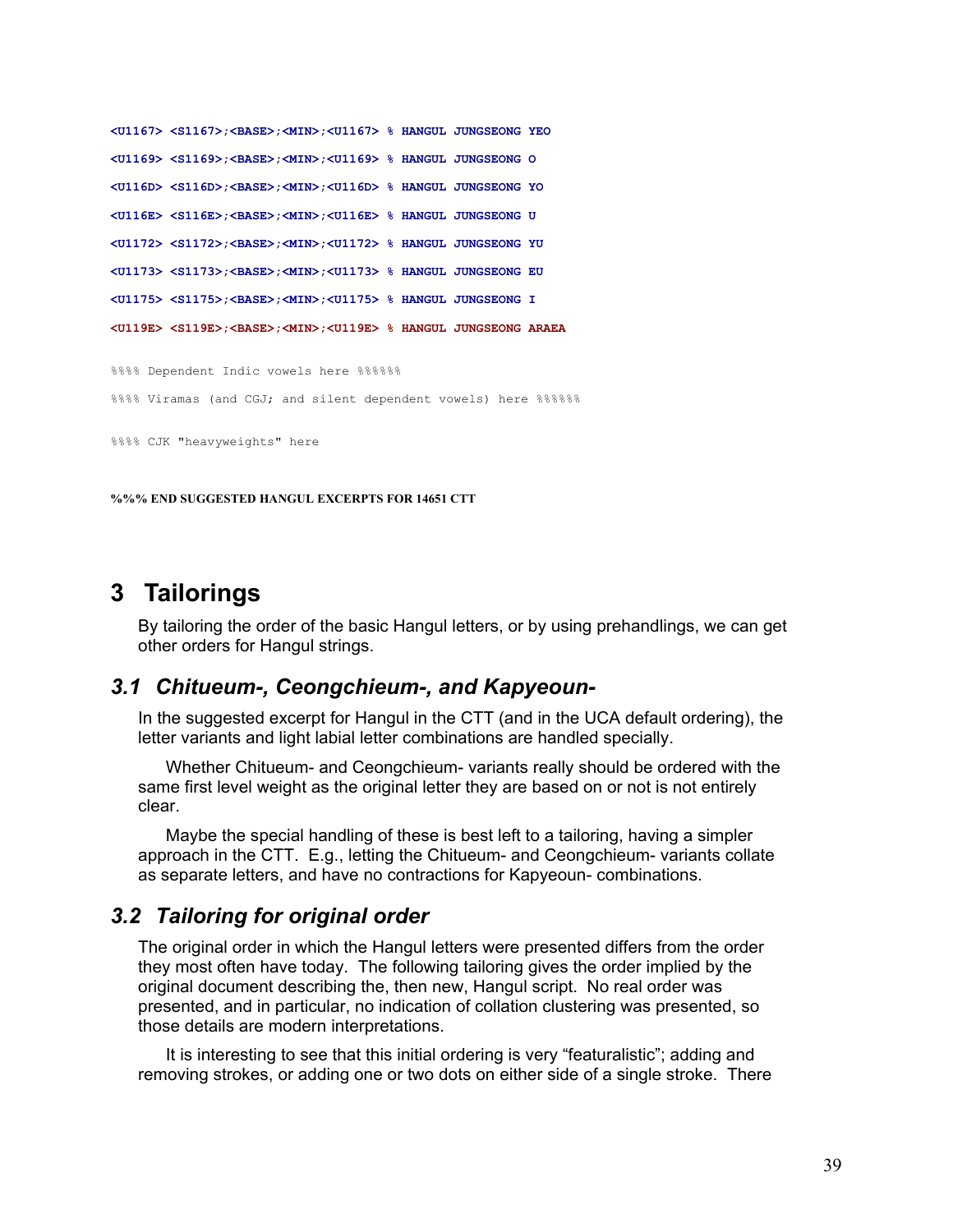are other "featuralistic" interpretations of Hangul, but the original one is particularly interesting, since it gives some insight into the design ideas for the script.

Note again that the "fillers" are modern coding inventions, not part of the original Hangul. Likewise for the division into lead and trail codes for the consonants. Other approaches would have been viable for the digital representation of Hangul.

An interesting option would be to collate by default by original order (including the modern interpretation of clustered ordering, but excluding the Kapyeoun- special handling), and handle other orderings of Hangul strings as tailorings.

| reorder-after <v1160></v1160> |                                                                                                                                                    |
|-------------------------------|----------------------------------------------------------------------------------------------------------------------------------------------------|
| $<$ v1160 $>$                 | %% The 11 basic Hangul vowels, first vowel in syllable, original order, plus vowel filler:<br>HANGUL JUNGSEONG FILLER<br>%∍                        |
| <b><v119e></v119e></b>        | % ., HANGUL JUNGSEONG ARAEA                                                                                                                        |
| <v1173></v1173>               | $\gamma$ -, HANGUL JUNGSEONG EU                                                                                                                    |
| $<$ v1175 $>$                 | %   , HANGUL JUNGSEONG I                                                                                                                           |
| $V1169>$                      | % +, HANGUL JUNGSEONG O                                                                                                                            |
| $<$ v $1161>$                 | %   HANGUL JUNGSEONG A                                                                                                                             |
| $<$ V $116E$ $>$              | % 工, HANGUL JUNGSEONG U                                                                                                                            |
| $<$ v1165 $>$                 | %   HANGUL JUNGSEONG EO                                                                                                                            |
| $<$ V $116D>$                 | % 出, HANGUL JUNGSEONG YO                                                                                                                           |
| $<$ v $1163>$                 | % F, HANGUL JUNGSEONG YA                                                                                                                           |
| $V1172$                       | <b>% TT, HANGUL JUNGSEONG YU</b>                                                                                                                   |
| $<$ v $1167>$                 | % 1, HANGUL JUNGSEONG YEO                                                                                                                          |
|                               | % The 17 basic Hangul consonants, lead copy, original order, plus lead consonant filler:                                                           |
| $<$ S1100 $>$                 | % 7, HANGUL CHOSEONG KIYEOK (KIEUK) (k, g)                                                                                                         |
| $S110F$                       | % ㅋ, HANGUL CHOSEONG KHIEUKH (kh)                                                                                                                  |
| $<$ S114C $>$                 | % o, HANGUL CHOSEONG YESIEUNG (EOKEUMISORI) (ng, both when lead and when trail)                                                                    |
|                               | % the glyph for yesieung should have a clearly visible vertical stroke on top                                                                      |
| $<$ S1103 $>$                 | % $\sqsubset$ , HANGUL CHOSEONG TIKEUT (TIEUT) (t, d), and variant of tikeut                                                                       |
| $<$ s1110 $>$                 | % E, HANGUL CHOSEONG THIEUTH (th), and variant of thieuth                                                                                          |
| $<$ S1102 $>$                 | % L, HANGUL CHOSEONG NIEUN (n), and variant of nieun                                                                                               |
| $<$ S1107>                    | % <sup>日</sup> , HANGUL CHOSEONG PIEUP (p)                                                                                                         |
| $<$ s1111 $>$                 | % $\overline{\mu}$ , HANGUL CHOSEONG PHIEUPH (ph, f?)                                                                                              |
| $<$ S1106 $>$                 | % 口, HANGUL CHOSEONG MIEUM (m), and variant of mieum                                                                                               |
| $<$ s110C $>$                 | % K, HANGUL CHOSEONG CIEUC (JIEUJ) (c, j), and variants of cieuc                                                                                   |
| $<$ S110E $>$                 | % 六, HANGUL CHOSEONG CHIEUCH (ch, jh), and variants of chieuch                                                                                     |
| $<$ S1109 $>$                 | % A, HANGUL CHOSEONG SIOS (SIEUS) (s, sh), and variants of sios                                                                                    |
| $<$ S1159 $>$                 | % 5, HANGUL CHOSEONG YEORINHIEUH (MOKKUMEONGTHEOCHIMSORI)                                                                                          |
| $<$ s1112 $>$                 | % ㅎ, HANGUL CHOSEONG HIEUH                                                                                                                         |
| $<$ S110B $>$                 | % O, HANGUL CHOSEONG IEUNG                                                                                                                         |
|                               | % *later* used for silence (when lead) and ng (when trail))<br>[may have been<br>% silent for both lead and trail; and could be omitted for trail] |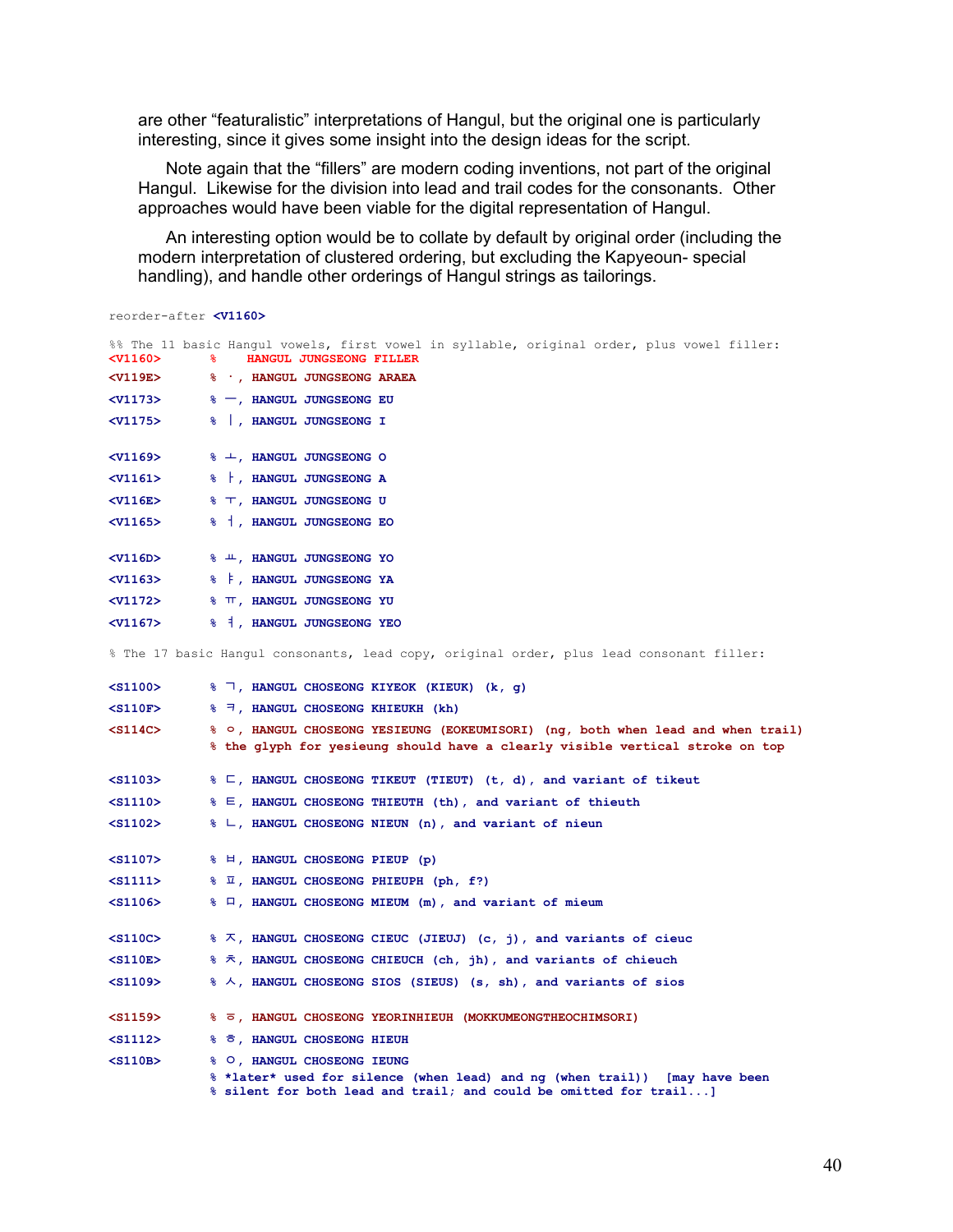| $<$ S1105 $>$ |     | % 己, HANGUL CHOSEONG RIEUL   |  |
|---------------|-----|------------------------------|--|
| $<$ S1140 $>$ |     | % A, HANGUL CHOSEONG PANSIOS |  |
| $<$ S115F $>$ | - 옹 | HANGUL CHOSEONG FILLER       |  |

| reorder-after <s11a8><br/>%% The 17 basic Hangul consonants, trail copy, original order:</s11a8> |  |                                                           |  |  |
|--------------------------------------------------------------------------------------------------|--|-----------------------------------------------------------|--|--|
| <s11a8> % 7, HANGUL JONGSEONG KIYEOK</s11a8>                                                     |  |                                                           |  |  |
| $<$ S11BF $>$                                                                                    |  | $\frac{1}{2}$ $\frac{1}{2}$ , HANGUL JONGSEONG KHIEUKH    |  |  |
| $<$ S11F0 $>$                                                                                    |  | % O, HANGUL JONGSEONG YESIEUNG                            |  |  |
|                                                                                                  |  |                                                           |  |  |
| <s11ae> % E, HANGUL JONGSEONG TIKEUT</s11ae>                                                     |  |                                                           |  |  |
| $<$ S11C0 $>$                                                                                    |  | <b>&amp; E, HANGUL JONGSEONG THIEUTH</b>                  |  |  |
| <s11ab> % L, HANGUL JONGSEONG NIEUN</s11ab>                                                      |  |                                                           |  |  |
|                                                                                                  |  |                                                           |  |  |
| $<$ S11B8 $>$                                                                                    |  | % <sup>日</sup> , HANGUL JONGSEONG PIEUP                   |  |  |
| $11C1>$                                                                                          |  | $\frac{1}{2}$ $\overline{\mu}$ , HANGUL JONGSEONG PHIEUPH |  |  |
| <s11b7> % = , HANGUL JONGSEONG MIEUM</s11b7>                                                     |  |                                                           |  |  |
|                                                                                                  |  |                                                           |  |  |
| $\langle$ S11BD> $\quad$ $\quad$ $\delta$ $\lambda$ , HANGUL JONGSEONG CIEUC                     |  |                                                           |  |  |
| $<$ S11BE $>$                                                                                    |  | % 六, HANGUL JONGSEONG CHIEUCH                             |  |  |
| $<$ S11BA $>$                                                                                    |  | % 人, HANGUL JONGSEONG SIOS                                |  |  |
|                                                                                                  |  |                                                           |  |  |
| <s11f9> % 5, HANGUL JONGSEONG YEORINHIEUH</s11f9>                                                |  |                                                           |  |  |
| $<$ S11C2 $>$                                                                                    |  | % ㅎ, HANGUL JONGSEONG HIEUH                               |  |  |
| <s11bc> % 0, HANGUL JONGSEONG IEUNG</s11bc>                                                      |  |                                                           |  |  |
|                                                                                                  |  |                                                           |  |  |
| $<$ S11AF $>$                                                                                    |  | % 2, HANGUL JONGSEONG RIEUL                               |  |  |
| $<$ S11EB $>$                                                                                    |  | % A, HANGUL JONGSEONG PANSIOS                             |  |  |

#### reorder-after **<S119E>**

% The 11 basic Hangul vowels, non-first occurrences in syllable, original order:

| $<$ S119E $>$                                                  |  | % , HANGUL JUNGSEONG ARAEA (ARAIA)           |  |
|----------------------------------------------------------------|--|----------------------------------------------|--|
| $<$ S1173 $>$                                                  |  | $\epsilon_0 \rightarrow$ HANGUL JUNGSEONG EU |  |
| $<$ S1175 $>$                                                  |  | %  , HANGUL JUNGSEONG I                      |  |
| $<$ S1169 $>$                                                  |  | % +, HANGUL JUNGSEONG O                      |  |
| $\langle$ S1161> $\rightarrow$ $\uparrow$ , HANGUL JUNGSEONG A |  |                                              |  |
| <s116e> % T, HANGUL JUNGSEONG U</s116e>                        |  |                                              |  |
| $<$ S1165 $>$                                                  |  | %   HANGUL JUNGSEONG EO                      |  |
|                                                                |  |                                              |  |
| $<$ S116D $>$                                                  |  | % 出, HANGUL JUNGSEONG YO                     |  |
| $<$ S1163 $>$                                                  |  | % F, HANGUL JUNGSEONG YA                     |  |
| <s1172> % T, HANGUL JUNGSEONG YU</s1172>                       |  |                                              |  |
| $<$ S1167 $>$                                                  |  | %   HANGUL JUNGSEONG YEO                     |  |

reorder-end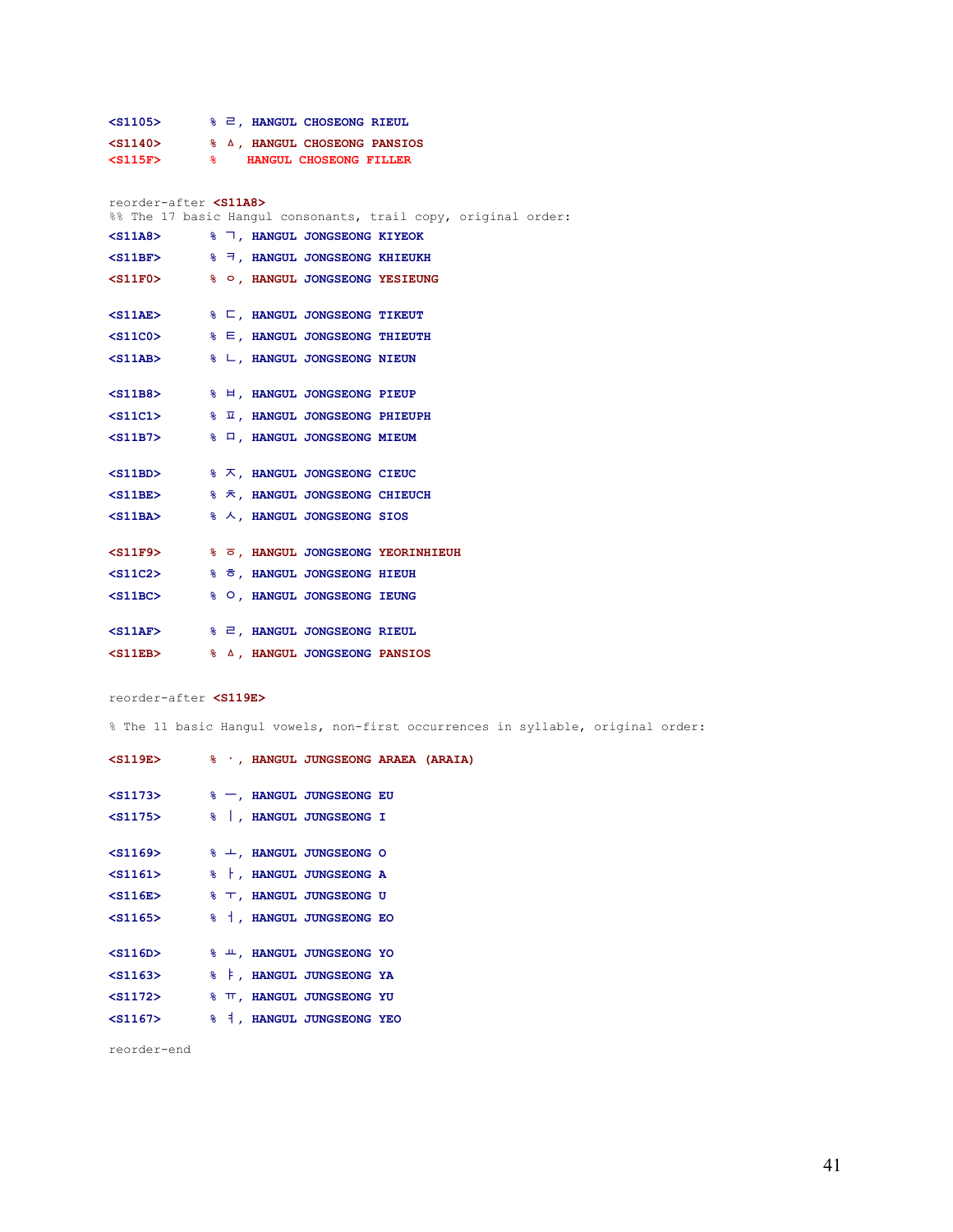## *3.3 Suggested tailoring for R. of Korea ordering*

The official ordering appears to be (Han'gŭl matchumpŏp, 1988):

For modern leading consonants and leading consonants clusters:

|  | _ | --<br>-- | $\overline{\phantom{0}}$ | _<br>. .<br>$\overline{\phantom{0}}$ | ட<br>-<br>- | ᄈ | $\lambda$ | . .<br>ᄊ | ◡ | ́ | $-$<br>ᄊ | -<br>7 |  |  |
|--|---|----------|--------------------------|--------------------------------------|-------------|---|-----------|----------|---|---|----------|--------|--|--|
|  |   |          |                          |                                      |             |   |           |          |   |   |          |        |  |  |

For modern trailing consonants and trailing consonant clusters:

|  |  | ıv |  |  | ∟ō∣ |  | - | 211 | ᇑ | ᆲ | ᆳ | ᆴ | ᇒ | ᄚ | □ | - | ᄡ | ᄉ | ᄊ |  |  | ~ |  |  |  |  |
|--|--|----|--|--|-----|--|---|-----|---|---|---|---|---|---|---|---|---|---|---|--|--|---|--|--|--|--|
|--|--|----|--|--|-----|--|---|-----|---|---|---|---|---|---|---|---|---|---|---|--|--|---|--|--|--|--|

For modern vowels and vowel clusters:

This order is a subset of the ordering that results from the above suggested CTT excerpt, without any tailoring.

## *3.4 Suggested tailoring for Han'gŭl match'umpŏp t'ong'iran ordering*

The Han'gŭl match'umpŏp t'ong'iran (1933) ordering appears to systematically order clusters of two after singletons, and clusters of three thereafter. The author has no information about how the  $\sqrt{KAPYEOUN}$ ..." constructs were supposed to be ordered, nor other historic Hangul clusters. The intended ordering appears to be:

For modern leading consonants and leading consonants clusters:

For modern trailing consonants and consonants clusters:

|  |  | 다리마 |  | <u>비시아지치키티피하<mark>ᄁ</mark>N 떠해례</u> 폐 <mark>폐 씨 레</mark> |  |  |  |  |  |  |  |  | <b>MM</b> |
|--|--|-----|--|----------------------------------------------------------|--|--|--|--|--|--|--|--|-----------|
|  |  |     |  |                                                          |  |  |  |  |  |  |  |  |           |

For modern vowels and vowels clusters:

|  | . . | - |  |  |  |  |  |  |  |  |  |  |  |  |  |  |  |  |  |
|--|-----|---|--|--|--|--|--|--|--|--|--|--|--|--|--|--|--|--|--|
|--|-----|---|--|--|--|--|--|--|--|--|--|--|--|--|--|--|--|--|--|

This order is a subset of the ordering that results from the suggested CTT excerpt together with the following tailoring. Some, as yet unused, weights are needed for this tailoring. For full generality, the change affects only the prehandling phase, which adds a step to the prehandling:

Insertion of cluster size pseudo-characters (used just for Hangul) **L2**, **L3**, **V2**, **V3**, **T2**, and **T3** in the following positions in a Hangul syllable: L+ V+ T<sup>\*</sup> M<sup>\*</sup>  $\rightarrow$  (Ln)?L+ (Vn)?V+ (Tn)?T<sup>\*</sup> M<sup>\*</sup>. They are inserted in this way: **L2** is inserted in front of clusters of two lead consonants, **L3** is inserted in front of clusters of three or more lead consonants, **V2** is inserted in front of clusters of two vowels, **V3** is inserted in front of clusters of three or more vowels, **T2** is inserted in front of clusters of two trail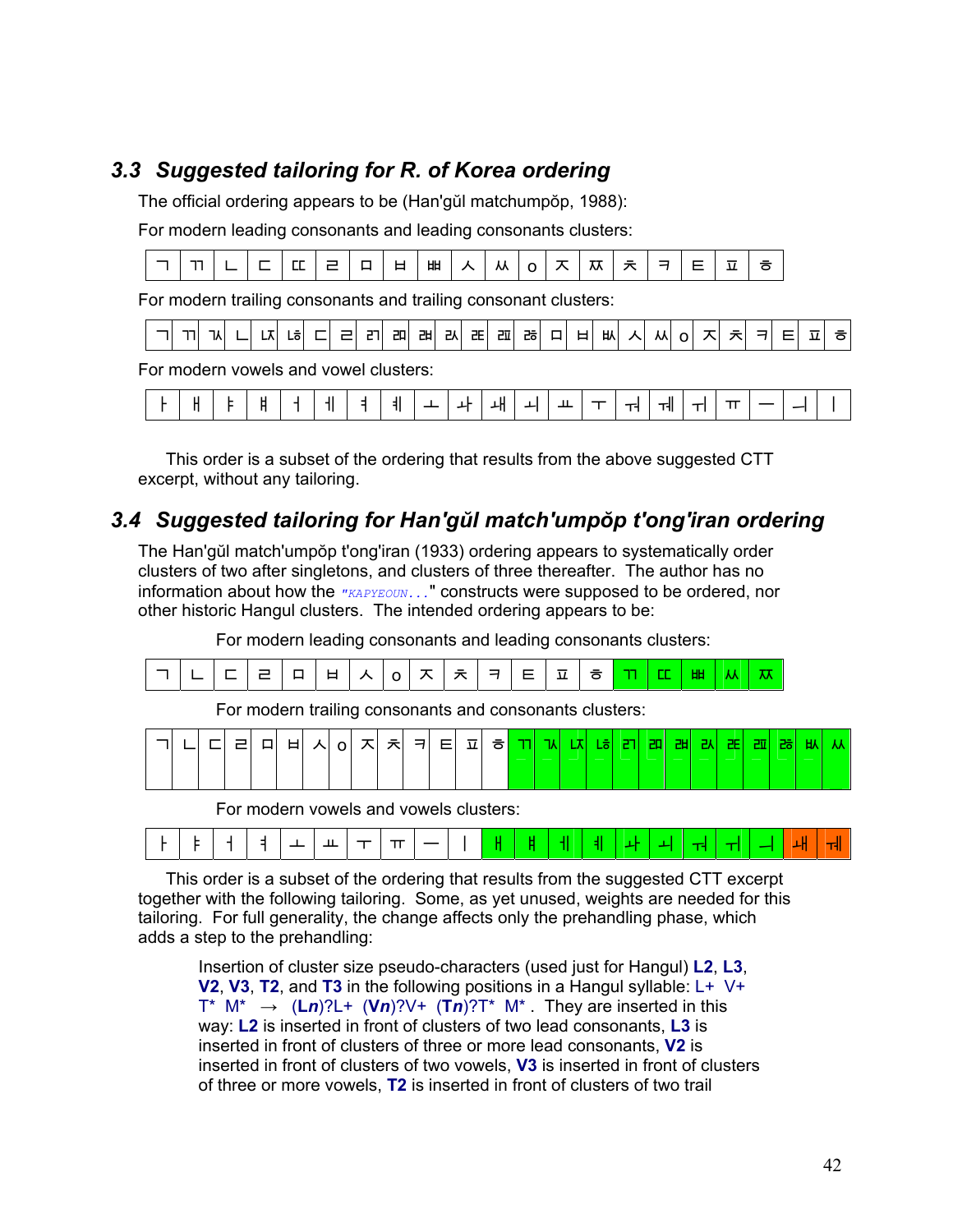consonants, and **T3** is inserted in front of clusters of three or more trail consonants.

The weighting for singleton letter characters are not changed, nor is there a need for more contractions (**V2**, **V3** only occur as first "vowel", and are directly weighted accordingly). All Hangul letter vowel cluster jamos are weighted with just "heavy" weights. The pseudo-characters (some non-character codes can be chosen) inserted by the prehandling are weighted thus: **L2** and **L3** are ordered just after lead consonants; **V2** and **V3** are ordered just after first-vowels; **T2** and **T3** are ordered just after trail consonants.

However, an approximation that does not require any modified prehandling would be interesting. For this, we need to limit the correctly ordered syllables to the ones that are expressed as  $L V$  or  $L V T$ . The weighting builds in the pseudo-character weights of the general approach into the weightings for the letter cluster jamos, like for instance:

```
<U1176> "<V2><S1161><S1169>";"<BASE><BASE>";"<MIN><MIN>";<U1176> % HANGUL JUNGSEONG A-O 
<U1177> "<V2><S1161><S116E>";"<BASE><BASE>";"<MIN><MIN>";<U1177> % HANGUL JUNGSEONG A-U 
<U1162> "<V2><S1161><S1175>";"<BASE><BASE>";"<MIN><MIN>";<U1162> % HANGUL JUNGSEONG AE 
           (A-I) 
<U116A> "<V2><S1169><S1161>";"<BASE><BASE>";"<MIN><MIN>";<U116A> % HANGUL JUNGSEONG WA 
           (O-A) 
<U116B> "<V3><S1169><S1161><S1175>";"<BASE><BASE><BASE>";"<MIN><MIN><MIN>";<U116B> % 
           HANGUL JUNGSEONG WAE (O-A-I) 
... 
<U1117> "<L2><S1103><S1100>";"<BASE><BASE>";"<MIN><MIN>";<U1117> % HANGUL CHOSEONG 
           TIKEUT-KIYEOK 
<U1104> "<L2><S1103><S1103>";"<BASE><BASE>";"<MIN><MIN>";<U1104> % HANGUL CHOSEONG 
           SSANGTIKEUT 
... 
<U11B1> "<T2><S11AF><S11B7>";"<BASE><BASE>";"<MIN><MIN>";<U11B1> % HANGUL JONGSEONG
          RIEUL-MIEUM 
<U11D1> "<T3><S11AF><S11B7><S11A8>";"<BASE><BASE><BASE>";"<MIN><MIN><MIN>";<U11D1> % 
           HANGUL JONGSEONG RIEUL-MIEUM-KIYEOK
```
*...* 

etc. for all letter cluster Hangul jamos; or simply ordering them all in the desired order within the respective group (syllable-first vowels, lead consonants, trail consonants).

## *3.5 DPR of Korea ordering*

The DPRK ordering may to be a modification of the Han'gŭl match'umpŏp t'ong'iran ordering. The ordering appears to be:

> For leading consonants (note that IEUNG is last, maybe because it is silent when leading, where neither of the lists in SC2/WG2/N2246 put it, but how it is ordered in JTC1/N5999; apart from that the 'tense' consonants are last, other sources [Sohn] put IEUNG right after SIOS):

For trailing consonants (note the mixed approach; the 'tense' (orthographically: double-written) consonants are last, but those that should be read as multiple consonants are not specially treated):

| ┌ㄱ <mark>│ ฟ ㄴ│ ᆬ│ ᆭ</mark> │ㄷ│ ㄹ│ <mark>ᆰ│ ᆱ│ 괢│ ఙ│ ᆵ│ ᆶ</mark> │ ㅁ│ ㅂ│ ᄡ│ ㅅ│ o│ ㅈ│ ㅊ│ ㅋ│ ㅌ│ ㅍ│ ㅎ <mark>│ ㄲ│ ㅆ</mark> │ |  |  |  |  |  |  |  |  |  |  |  |  |  |  |  |  |  |  |  |  |  |  |  |  |  |  |
|--------------------------------------------------------------------------------------------------------------------------|--|--|--|--|--|--|--|--|--|--|--|--|--|--|--|--|--|--|--|--|--|--|--|--|--|--|
|--------------------------------------------------------------------------------------------------------------------------|--|--|--|--|--|--|--|--|--|--|--|--|--|--|--|--|--|--|--|--|--|--|--|--|--|--|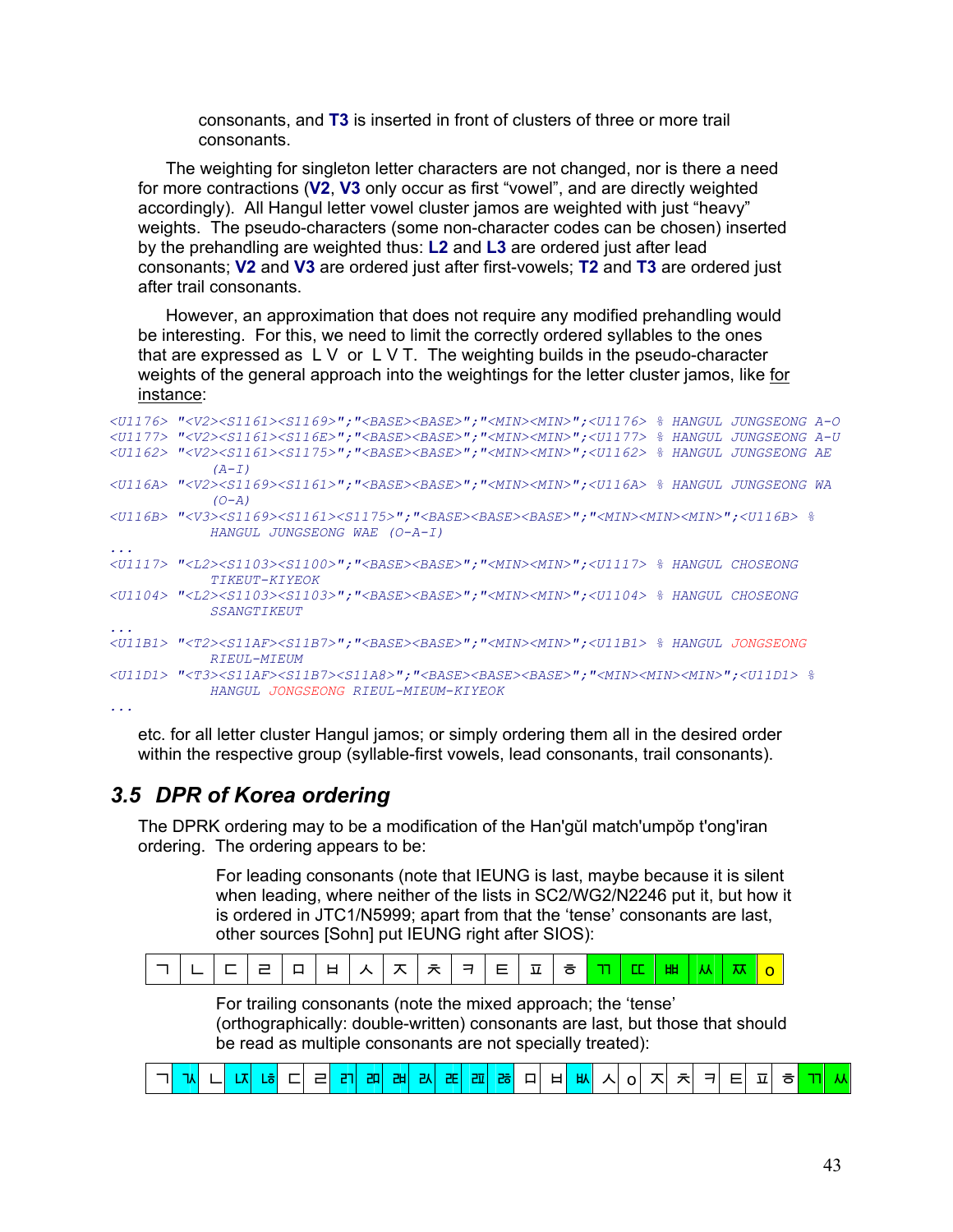|  | agrees with [Sohn]): |                                  |  |  |  |   |  |  |  |  |
|--|----------------------|----------------------------------|--|--|--|---|--|--|--|--|
|  |                      |                                  |  |  |  |   |  |  |  |  |
|  |                      | or (from SC2/WG2/N2246, page 4): |  |  |  |   |  |  |  |  |
|  |                      |                                  |  |  |  | ᅦ |  |  |  |  |

For vowels, either (from JTC1/N5999, and SC2WG2/N2246 page 3, this

Once the details are settled, such an ordering can be achieved in similar manners to how the Han'gŭl match'umpŏp t'ong'iran (1933) ordering can be achieved (see above). Preferably, a general approach with prehandling inserting pseudo-characters that are weighted for the desired ordering. Or alternatively, a more limited approach, where only L V and L V T Hangul syllables are handled correctly, building in the extra weights into the weighting of some of the letter cluster Hangul jamo characters, or simply ordering them in the desired order.

## **4 Requirements fullfillment**

In SC22/WG20 N1037 (L2/03-081), Hangul Collation Requirements (quoted in italics below), Mark Davis gives some requirements that Hangul collation should fulfill.

*R1. Tailorability. It must be possible to tailor the UCA so as to meet the following requirements for Korean.* 

Fullfilled by the proposed solution. However, tailoring to get DPRK ordering requires the use of prehandling to insert "length marks" before each consonant cluster (both lead and trail) and each vowel cluster, or alternatively use contractions for all occurring consonant clusters (both lead and trail) and all occurring vowel clusters. The suggested default Korean ordering is for modern ordering of Hangul in the RoK fashion. Tailoring for historic orders is relatively easy, given that in most cases only the basic letters's order need be tailored (and possibly also the KAYEOUN contractions). Letter clusters, syllables and compatibility letters will then by implication also be tailored since their weightings are expressed in terms only of the weights for the basic letters.

*R2. Canonical Equivalence. Whenever text is canonically equivalent, it must sort the same. In particular, one string made up of HANGUL SYLLABLE characters will sort the same as a string made up of the equivalent JAMO characters. Example: the following sequences must sort the same:* 

- *<U+AC01 (*각*) HANGUL SYLLABLE GAG>*
- *<U+1100 (*ᄀ*) HANGUL CHOSEONG KIYEOK, U+1161 (*ᅡ*) HANGUL JUNGSEONG A, U+11A8 (*ᆨ*) HANGUL JONGSEONG KIYEOK>*

Fullfilled by the proposed solution. This is done by formally requiring canonical expansion, or rather, work as if there is canonical expansion, of Hangul precomposed syllable characters.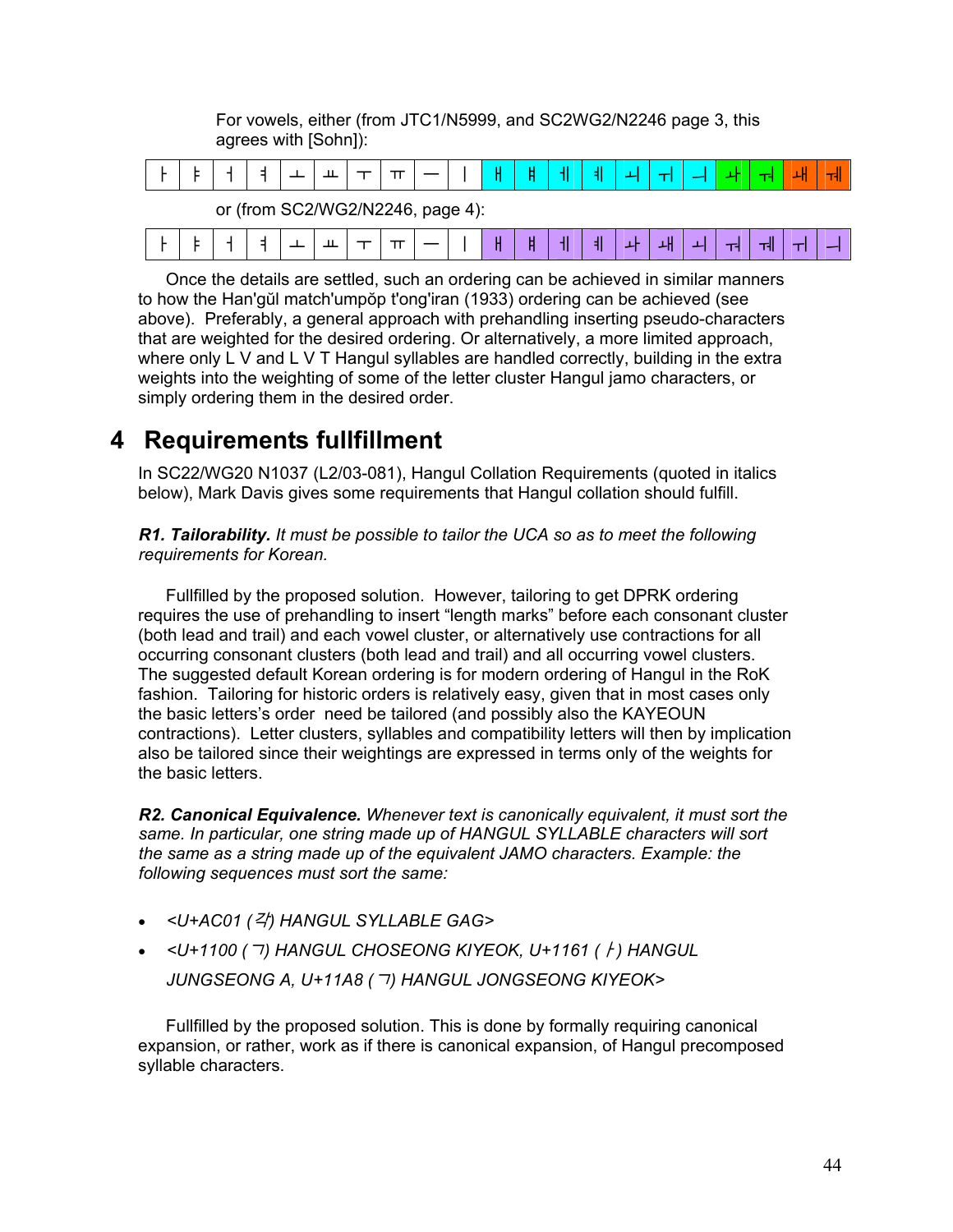*R3. Performance/Size. Whatever approach is taken, it must be possible to sort strings containing the composite 11,172 Hangul Syllables (which form the vast majority of Korean text) without undo performance/storage costs. In particular, when restricted to such text, sort keys must be reasonably short and incremental comparison reasonably fast, in comparison to current good implementations of Korean sorting. A reasonable limit is no more than about 3 times worse. See Performance.* 

I have no performance measurements. However, if it is known that the text consists exclusively of precomposed Hangul syllable characters, the weightings for these can be precomputed (each syllable character would get 2-7 level 1 weights) and used without actually doing the expansion at the character level. (The reason this cannot be done for mixed precomposed and Jamo texts is that a trail KAPYEOUN consonant cluster can be formed if a precomposed syllable characters is followed by a trail IEUNG Jamo character. and KAPYEOUN consonant clusters are specially ordered.)

*R4. Existing Korean Syllable-Blocks. It is only important that existing standard Korean syllable-blocks and equivalent text sorts correctly, as long as for other characters the ordering is still determinate. That is:* 

The proposed solution orders all Hangul texts correctly according to modern RoK ordering. (And other letter based orderings can easily be tailored, except that DPRK tailoring is less trivial.)

**R3a.** There is no requirement on "degenerate" syllables (such as  $L_1T_1$ ).

No attention has been paid to degenerate syllables.

*R3b. It is only a requirement to sort existing syllables, not all theoretically possible syllables. See Desired Features. It must, however, be possible to tailor additional syllables.* 

The proposed solution orders all Hangul texts (all theoretically possible syllables) correctly according to modern RoK ordering if full Hangul decomposition (into individual letters, not letter clusters; NFD plus additional decompositions of Hangul letter cluster characters) is done as a prehandling. The requirement is fulfilled for modern Hangul if NFD is performed as a prehandling.

*R5. Syllables as Primary Units. Standard Korean syllable-blocks sort as primary units, meaning that if two syllables are different, no further characters in the string make any difference (in ordering). Examples:* 

• *if*  $S_1 < S_2$ , then  $S_1x < S_2y$ , where x and y are any other characters that would not *extend the syllables.* 

This is fullfilled by the proposed solution, by assigning the weights in a "clever" way (see above, section 2.1).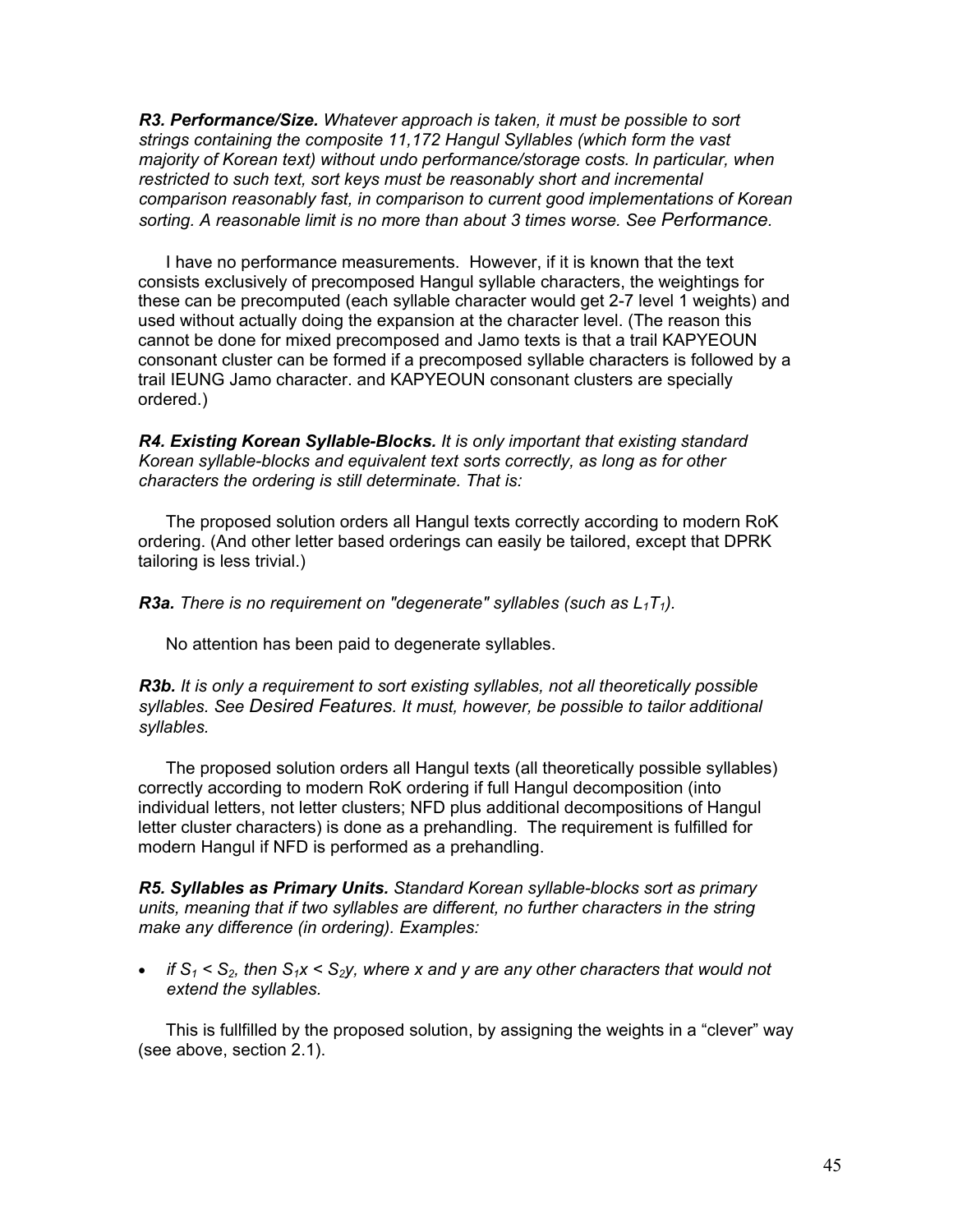*R6. Clusters as Primary Units. Within a standard Korean syllable-block, elements of a cluster sort as primary units, meaning that if two such elements are different, no further characters in the syllable make any difference (in ordering). Examples:* 

- *if*  $L_1 < L_2$ , then  $L_1x < L_2y$ , where x and y are any non-L.
- *if*  $V_1$  <  $V_2$ , then  $V_1$ x <  $V_2$ y, where x and y are any non-V.
- *if*  $T_1 < T_2$ , then  $T_1x < T_2y$ , where x and y are any non-T.

All three are trivially fullfilled. (Is a different set of requirements intended?)

*R7. Shorter Clusters Sort First. A shorter, but otherwise identical, cluster sorts before a longer one, no matter what is later in the string. Examples:* 

- $L_1x < L_1L_2$ , where x is any non-L
- $V_1x \leq V_1V_2$ , where x is any non-V
- $T_1x < T_1T_2$ , where x is any non-T

First one is fullfilled if the non-L is a V (see 3a above). The second one is fullfilled if the non-V is a T or a non-dependent letter/ideograph (similar to 3a above). The third is fullfilled if the non-T is a non-dependent (not a T, V, virama, or dependent Indic vowel).

There are lots of other requirements that have to be fullfilled; in order to get expected dictionary order. Some of these requirements are some of the requirements mentioned by Professor Gim (while he also has some requirements that seem superfluous, not needed to get proper dictionary order, and indeed in contradiction to getting dictionary order without having extraneous weights (for end cluster markers or similar)). The proposed solution fullfills the dictionary order requirements (but not any extraneous, non-dictionary, requirements).

## **5 Acknowledgements**

Many thanks to Jungshik Shin for providing an excerpt from SOHN Ho-Min's paper *Orthographic divergence in South and North Korea: Toward a unified spelling system*, for helping the author understand the basic ordering requirements for Hangul, as well as for the references to texts in Korean (which are not directly accesible to me). Also thanks to Mark Davis for comments that resulted in substantial changes and improvements. Any remaining errors or shortcomings are of course mine.

## **6 References**

| ISO/IEC 10646-1:2000 | Information Technology - Universal multiple-octet<br>coded character set (UCS), Part 1, second edition.                                                                |
|----------------------|------------------------------------------------------------------------------------------------------------------------------------------------------------------------|
| Unicode 2.0          | The Unicode standard, version 2.0. (In particular<br>the compatibility decompositions in the UCD and<br>(algorithmic) canonical decomposition of Hangul<br>syllables.) |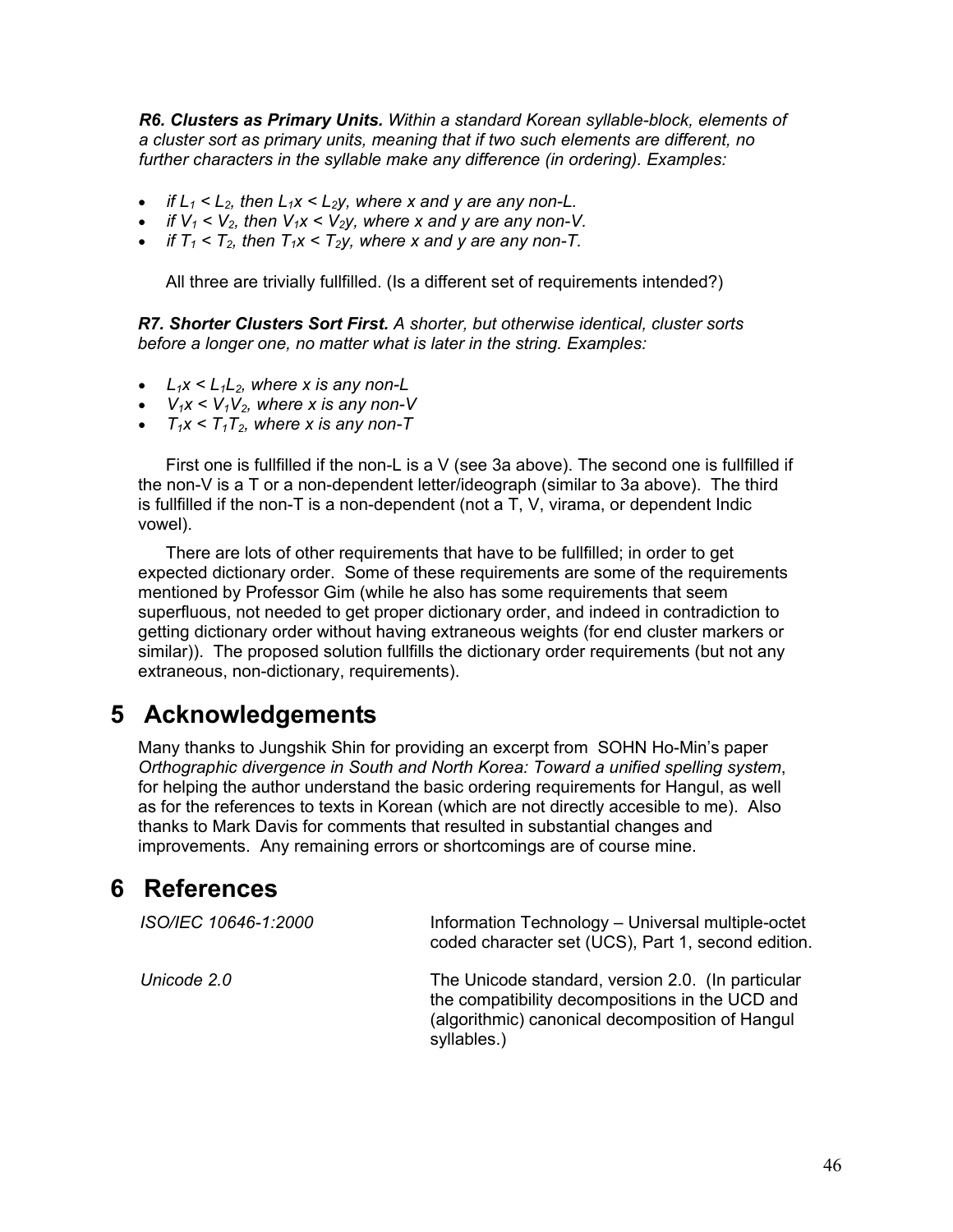| Unicode 3.0                   | The Unicode standard, version 3.0. (In particular<br>the (algorithmic) canonical decomposition of<br>Hangul syllables.)                                    |
|-------------------------------|------------------------------------------------------------------------------------------------------------------------------------------------------------|
| <b>UCD 2.0.0</b>              | Unicode character database, version 2.0.                                                                                                                   |
| <b>UCD 4.0.0</b>              | Unicode character database, version 4.0.0.                                                                                                                 |
| ISO/IEC 14651:2001            | International string ordering and comparison -<br>Method for comparing character strings and<br>description of the common template tailorable<br>ordering. |
| <b>UTS 10</b>                 | Unicode technical standard 10, Unicode collation<br>algorithm.                                                                                             |
| ISO/IEC JTC1 N5999            | DPRK, Proposal for a New Work Item,<br>Amendment to the part concerning Korean<br>characters in ISO/IEC 10646-1:1993. (NWI<br>rejected.)                   |
| ISO/IEC JTC1/SC2/WG2 N2243    | DPRK, Proposal for the addition of 14 Korean<br>Alphabets [sic.; clusters and letters] to 10646-1.                                                         |
| ISO/IEC JTC1/SC2/WG2 N2246    | DPRK, Evidence for arrangement of Korean<br>characters.                                                                                                    |
| ISO/IEC JTC1/SC2/WG2 N2249R   | Kent Karlsson, Draft 14651 CTT tailoring delta for<br>D.P.R. Korea.                                                                                        |
| ISO/IEC JTC1/SC22/WG20 N858   | (Same as SC2/WG2 N2249R.)                                                                                                                                  |
| ISO/IEC JTC1/SC22/WG20 N867   | DPRK, Proposed ISO/IEC 14651 CTT tailoring<br>delta for D P R of Korea.                                                                                    |
| ISO/IEC JTC1/SC22/WG20 N876   | KIM, Kyongsok, Comments regarding N867, the<br>DPRK proposed delta file for IS 14651.                                                                      |
| ISO/IEC JTC1/SC22/WG20 N879   | Kent Karlsson, Revised draft ISO/IEC 14651:2001<br>CTT tailoring delta for D.P.R. Korea. Review of<br>N867.                                                |
| ISO/IEC JTC 1/SC22/WG20 N898R | Kent Karlsson, String ordering weighting roadmap.                                                                                                          |
| L2/02-008R                    | (Same as ISO/IEC JTC 1/SC22/WG20 N898R.)                                                                                                                   |
| L2/02-109                     | Kent Karlsson. Additional Hangul character<br>decompositions for the proper support of Hangul.                                                             |
| UTN x                         | Draft Unicode Technical Note n, and associated<br>datafiles. Hangul decompositions. Kent Karlsson.<br>2003.                                                |